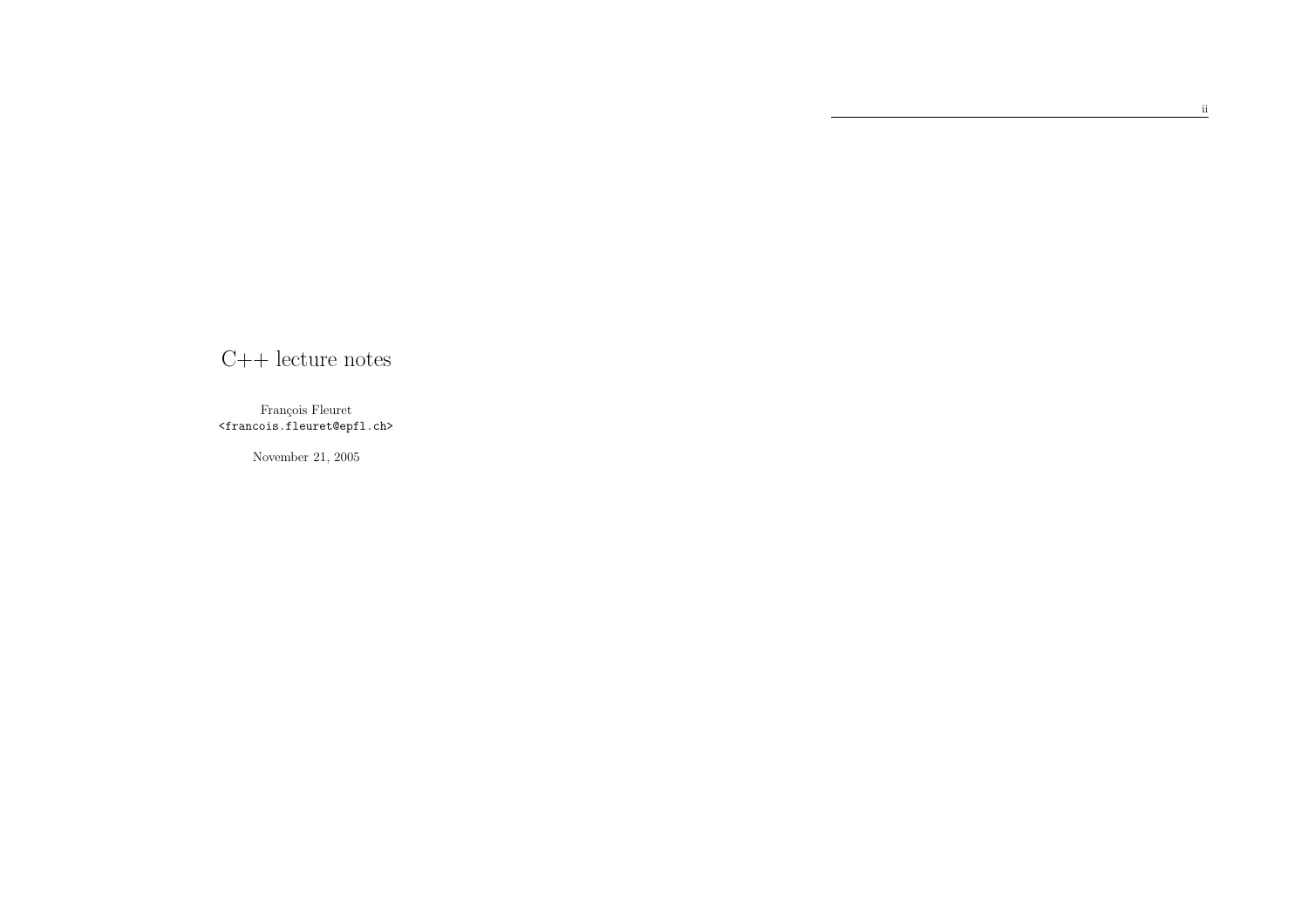# Note

This document is based on <sup>a</sup> C++ course <sup>g</sup>iven at the University of Chicago in spring of <sup>2001</sup> and was modified for <sup>a</sup> course at EPFL in fall of 2004. It is still <sup>a</sup> work in progress and needs to be polished to be <sup>a</sup> reference text.

The tools for this course are free-softwares. Mainly the GNU/Linux operatingsystem, the GNU C++ compiler, the emacs text editor, and a few standard UNIX commands.

This document is  $\odot$  François Fleuret. It can be redistributed for free as is, without any modification.

\$Id: cpp-course.tex,v 1.33 2004/12/19 21:04:27 fleuret Exp \$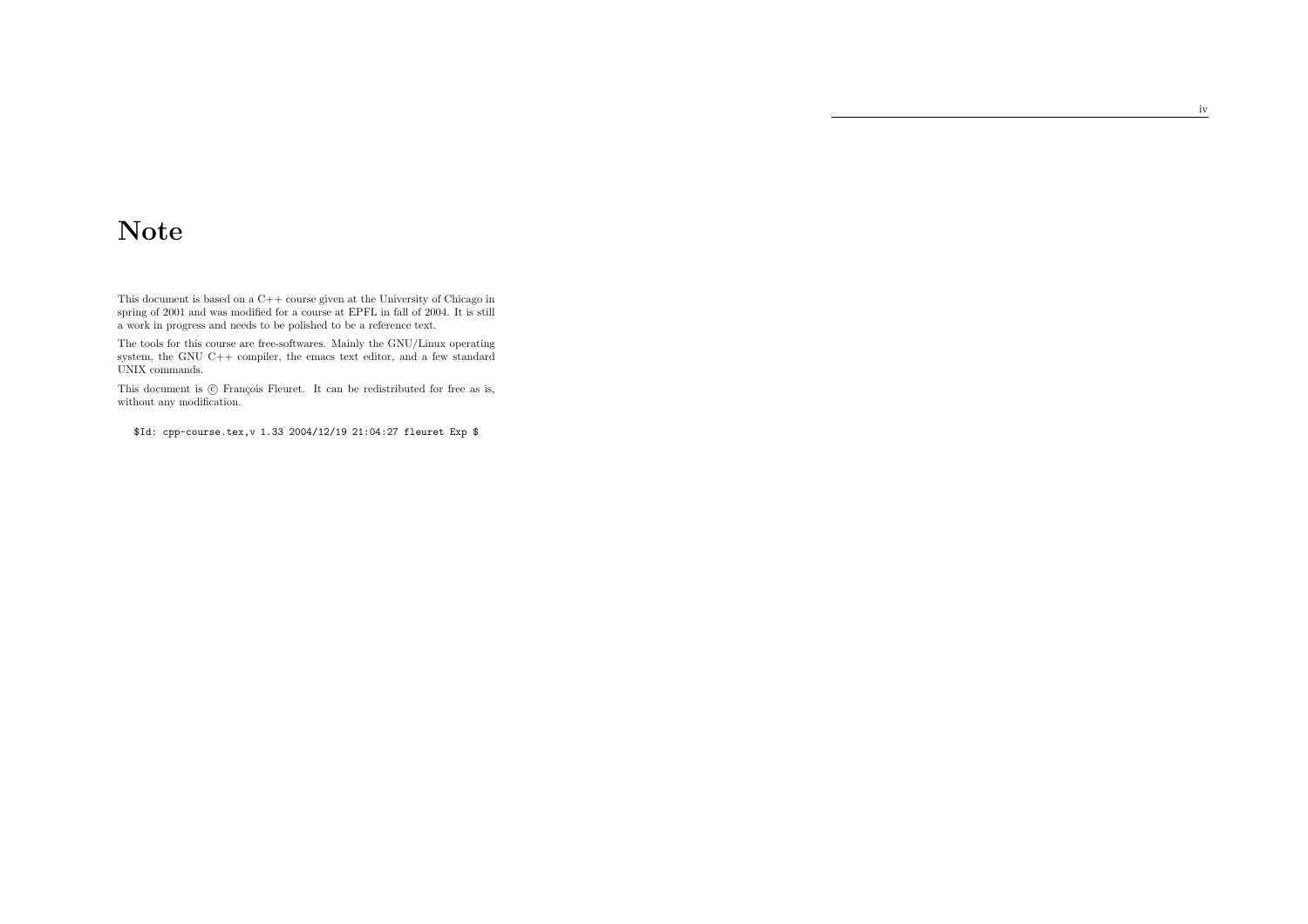# Contents

| 1              |     | Memory, CPU, files<br>1                                                                                |  |
|----------------|-----|--------------------------------------------------------------------------------------------------------|--|
|                | 1.1 | Memory, files, CPU and compilation $\ldots \ldots \ldots \ldots \ldots$<br>$\mathbf{1}$                |  |
|                |     | 1.1.1<br>$\mathbf{1}$                                                                                  |  |
|                |     | $\overline{2}$<br>1.1.2<br>Data types $\ldots \ldots \ldots \ldots \ldots \ldots \ldots \ldots \ldots$ |  |
|                |     | $\overline{2}$<br>1.1.3                                                                                |  |
|                |     | 3<br>1.1.4                                                                                             |  |
|                |     | 3<br>Size orders of magnitude $\ldots \ldots \ldots \ldots \ldots \ldots$<br>1.1.5                     |  |
|                | 1.2 | 3                                                                                                      |  |
|                |     | 3<br>121                                                                                               |  |
|                |     | Speed orders of magnitude $\ldots \ldots \ldots \ldots \ldots$<br>1.2.2<br>$\overline{4}$              |  |
|                | 1.3 | 5                                                                                                      |  |
|                |     | $\overline{5}$<br>1.3.1                                                                                |  |
|                |     | 5<br>1.3.2                                                                                             |  |
|                | 1.4 | $\overline{7}$                                                                                         |  |
|                |     |                                                                                                        |  |
| $\overline{2}$ |     | Shell and basic $C++$<br>9                                                                             |  |
|                | 2.1 | 9                                                                                                      |  |
|                |     | 9<br>2.1.1<br>What is Linux $\ldots$ , $\ldots$ , $\ldots$ , $\ldots$ , $\ldots$ , $\ldots$ , $\ldots$ |  |
|                |     | 9<br>2.1.2<br>What is Open-Source $\dots \dots \dots \dots \dots \dots \dots$                          |  |
|                |     | 11<br>2.1.3                                                                                            |  |
|                | 2.2 | 11                                                                                                     |  |
|                |     | 2.2.1<br>11                                                                                            |  |
|                |     | 2.2.2<br>12                                                                                            |  |
|                |     | 2.2.3<br>12                                                                                            |  |
|                |     | References for documentation<br>2.2.4<br>14                                                            |  |
|                | 2.3 | First steps in $C++ \ldots \ldots \ldots \ldots \ldots \ldots \ldots \ldots$<br>14                     |  |
|                |     | 2.3.1<br>14                                                                                            |  |
|                |     | 2.3.2<br>A simple example of variable manipulation $\dots \dots$<br>15                                 |  |
|                |     | 16<br>2.3.3<br>Variable naming conventions $\ldots \ldots \ldots \ldots \ldots$                        |  |
|                |     | 2.3.4<br>16                                                                                            |  |
|                |     | 2.3.5<br>The size of operator $\ldots \ldots \ldots \ldots \ldots \ldots \ldots \ldots$<br>17          |  |
|                |     | 2.3.6<br>17                                                                                            |  |
|                |     | 2.3.7<br>18<br>The for statement $\dots \dots \dots \dots \dots \dots \dots \dots$                     |  |
|                |     | 2.3.8<br>The while statement $\dots \dots \dots \dots \dots \dots \dots \dots$<br>19                   |  |
|                |     |                                                                                                        |  |

|  | CONTENTS |  |
|--|----------|--|
|  |          |  |

|   |         | 2.3.9  | The do $\{\}\$ while statement                                                                                                        | 19 |
|---|---------|--------|---------------------------------------------------------------------------------------------------------------------------------------|----|
|   |         |        | $2.3.10$ The continue statement                                                                                                       | 20 |
|   |         |        | $2.3.11$ The switch / case statements                                                                                                 | 20 |
|   |         |        | $2.3.12$ Computation errors with floating point counters<br>$\phantom{1}.\phantom{1}.\phantom{1}.\phantom{1}.\phantom{1}.\phantom{1}$ | 21 |
|   | $2.4\,$ |        |                                                                                                                                       | 22 |
|   |         |        |                                                                                                                                       |    |
| 3 |         |        | Expressions, variable scopes, functions                                                                                               | 23 |
|   | 3.1     |        |                                                                                                                                       | 23 |
|   | 3.2     |        |                                                                                                                                       | 23 |
|   |         | 3.2.1  |                                                                                                                                       | 23 |
|   |         | 3.2.2  | Operators depend on the types of the operands $\ldots \ldots$                                                                         | 24 |
|   |         | 3.2.3  |                                                                                                                                       | 24 |
|   |         | 3.2.4  |                                                                                                                                       | 25 |
|   |         | 3.2.5  |                                                                                                                                       | 26 |
|   |         | 3.2.6  |                                                                                                                                       | 27 |
|   |         | 3.2.7  |                                                                                                                                       | 27 |
|   |         | 3.2.8  | Increment and decrement operators                                                                                                     | 27 |
|   |         | 3.2.9  |                                                                                                                                       | 28 |
|   |         |        | 3.2.10 Grammar, parsing and graph of an expression                                                                                    | 29 |
|   |         |        |                                                                                                                                       | 29 |
|   | $3.3\,$ |        |                                                                                                                                       | 30 |
|   | 3.4     |        | Scopes of variables $\ldots \ldots \ldots \ldots \ldots \ldots \ldots \ldots$                                                         | 30 |
|   | 3.5     |        |                                                                                                                                       | 31 |
|   |         | 3.5.1  |                                                                                                                                       | 31 |
|   |         | 3.5.2  |                                                                                                                                       | 32 |
|   |         | 3.5.3  | Argument passing by value $\ldots \ldots \ldots \ldots \ldots$                                                                        | 33 |
|   |         | 3.5.4  | Argument passing by reference $\ldots \ldots \ldots \ldots \ldots$                                                                    | 33 |
|   |         | 3.5.5  |                                                                                                                                       | 34 |
|   |         | 3.5.6  | Stopping condition $\ldots \ldots \ldots \ldots \ldots \ldots \ldots$                                                                 | 35 |
|   | 3.6     |        | The abort () function $\ldots \ldots \ldots \ldots \ldots \ldots \ldots \ldots$                                                       | 35 |
|   |         |        |                                                                                                                                       |    |
| 4 |         |        | Arrays and pointers, dynamic allocation                                                                                               | 37 |
|   | 4.1     |        | Arrays and pointers $\ldots \ldots \ldots \ldots \ldots \ldots \ldots \ldots \ldots \ldots$                                           | 37 |
|   |         | 4.1.1  |                                                                                                                                       | 37 |
|   |         | 4.1.2  |                                                                                                                                       | 37 |
|   |         | 4.1.3  | Index of arrays, the [ ] operator, out of bounds exception                                                                            | 38 |
|   |         | 4.1.4  | Pointers, the $*$ , and $\&$ operators                                                                                                | 39 |
|   |         | 4.1.5  | Pointers to pointers to pointers to                                                                                                   | 39 |
|   |         | 4.1.6  |                                                                                                                                       | 40 |
|   |         | 4.1.7  |                                                                                                                                       | 41 |
|   |         | 4.1.8  | Pointers do not give information about pointed array sizes                                                                            | 41 |
|   |         | 4.1.9  |                                                                                                                                       | 42 |
|   |         | 4.1.10 | The main function's parameters                                                                                                        | 42 |
|   |         |        |                                                                                                                                       | 43 |
|   | 4.2     |        |                                                                                                                                       | 44 |
|   |         | 4.2.1  |                                                                                                                                       | 44 |

s vi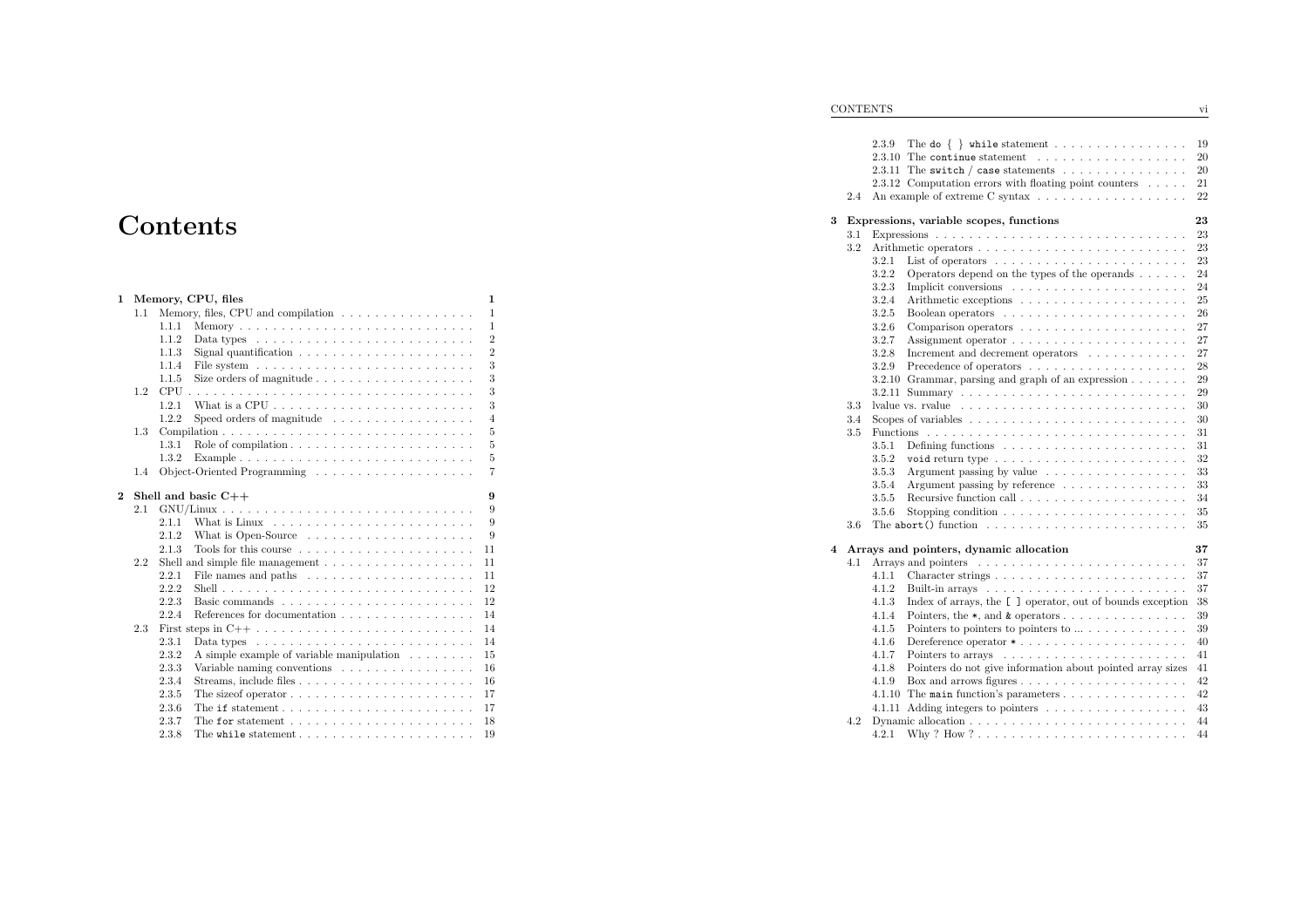vii CONTENTS

|   | 4.3 | 4.2.2<br>4.2.3<br>4.2.4<br>4.2.5<br>4.2.6<br>4.3.1<br>4.3.2<br>4.3.3<br>4.3.4<br>4.3.5<br>4.3.6 | Test of a null pointer $\dots \dots \dots \dots \dots \dots \dots \dots \dots$<br>A non-trivial example using dynamic memory allocation.<br>Dynamically allocated bi-dimensional arrays<br>What is going on inside: the stack and the heap $\dots$ .<br>Declaration vs. definition $\ldots \ldots \ldots \ldots \ldots$<br>The const statements $\dots \dots \dots \dots \dots \dots \dots$<br>The enum type $\ldots \ldots \ldots \ldots \ldots \ldots \ldots \ldots$<br>The break statement<br>The comma operator $\ldots \ldots \ldots \ldots \ldots \ldots \ldots$ | 45<br>46<br>46<br>47<br>48<br>49<br>49<br>50<br>51<br>51<br>52<br>52 |
|---|-----|-------------------------------------------------------------------------------------------------|------------------------------------------------------------------------------------------------------------------------------------------------------------------------------------------------------------------------------------------------------------------------------------------------------------------------------------------------------------------------------------------------------------------------------------------------------------------------------------------------------------------------------------------------------------------------|----------------------------------------------------------------------|
| 5 |     |                                                                                                 | War with the bugs                                                                                                                                                                                                                                                                                                                                                                                                                                                                                                                                                      | 55                                                                   |
|   | 5.1 | Preamble                                                                                        | $\overline{\phantom{a}}$                                                                                                                                                                                                                                                                                                                                                                                                                                                                                                                                               | 55                                                                   |
|   | 5.2 |                                                                                                 |                                                                                                                                                                                                                                                                                                                                                                                                                                                                                                                                                                        | 55                                                                   |
|   |     | 5.2.1                                                                                           | The program crashes: Segmentation $fault \ldots \ldots$ .                                                                                                                                                                                                                                                                                                                                                                                                                                                                                                              | 55                                                                   |
|   |     |                                                                                                 | Unauthorized memory access                                                                                                                                                                                                                                                                                                                                                                                                                                                                                                                                             | 56                                                                   |
|   |     |                                                                                                 | Incorrect system call $\ldots \ldots \ldots \ldots \ldots \ldots \ldots$                                                                                                                                                                                                                                                                                                                                                                                                                                                                                               | 57                                                                   |
|   |     | 5.2.2                                                                                           | The program crashes: Floating point exception                                                                                                                                                                                                                                                                                                                                                                                                                                                                                                                          | 57                                                                   |
|   |     | 5.2.3                                                                                           | The program never stops $\dots \dots \dots \dots \dots \dots$                                                                                                                                                                                                                                                                                                                                                                                                                                                                                                          | 58                                                                   |
|   |     | 5.2.4                                                                                           | The program uses more and more memory $\dots \dots \dots$                                                                                                                                                                                                                                                                                                                                                                                                                                                                                                              | 58                                                                   |
|   |     | 5.2.5                                                                                           | The program does not do what it is supposed to do<br>$\cdots$                                                                                                                                                                                                                                                                                                                                                                                                                                                                                                          | 58                                                                   |
|   | 5.3 |                                                                                                 | How to avoid bugs $\dots \dots \dots \dots \dots \dots \dots \dots \dots \dots \dots$                                                                                                                                                                                                                                                                                                                                                                                                                                                                                  | 60                                                                   |
|   |     | 5.3.1                                                                                           |                                                                                                                                                                                                                                                                                                                                                                                                                                                                                                                                                                        | 60                                                                   |
|   |     | 5.3.2<br>5.3.3                                                                                  |                                                                                                                                                                                                                                                                                                                                                                                                                                                                                                                                                                        | 60                                                                   |
|   |     | 5.3.4                                                                                           | Use constants instead of numerical values $\ldots \ldots \ldots$                                                                                                                                                                                                                                                                                                                                                                                                                                                                                                       | 60                                                                   |
|   |     | 5.3.5                                                                                           |                                                                                                                                                                                                                                                                                                                                                                                                                                                                                                                                                                        | 61<br>61                                                             |
|   |     | 5.3.6                                                                                           | Symmetry and indentation $\dots \dots \dots \dots \dots \dots$<br>Use a DEBUG flag $\ldots \ldots \ldots \ldots \ldots \ldots \ldots \ldots$                                                                                                                                                                                                                                                                                                                                                                                                                           | 62                                                                   |
|   | 5.4 |                                                                                                 |                                                                                                                                                                                                                                                                                                                                                                                                                                                                                                                                                                        | 63                                                                   |
|   |     | 5.4.1                                                                                           | Print information during execution $\ldots \ldots \ldots \ldots$                                                                                                                                                                                                                                                                                                                                                                                                                                                                                                       | 63                                                                   |
|   |     | 5.4.2                                                                                           | Write the same routine twice $\dots \dots \dots \dots \dots$                                                                                                                                                                                                                                                                                                                                                                                                                                                                                                           | 63                                                                   |
|   |     | 5.4.3                                                                                           |                                                                                                                                                                                                                                                                                                                                                                                                                                                                                                                                                                        | 64                                                                   |
|   | 5.5 |                                                                                                 | Anti-bug tools                                                                                                                                                                                                                                                                                                                                                                                                                                                                                                                                                         | 64                                                                   |
|   |     | 5.5.1                                                                                           | gdb                                                                                                                                                                                                                                                                                                                                                                                                                                                                                                                                                                    | 64                                                                   |
|   |     | 5.5.2                                                                                           |                                                                                                                                                                                                                                                                                                                                                                                                                                                                                                                                                                        | 65                                                                   |
| 6 |     | Homework                                                                                        |                                                                                                                                                                                                                                                                                                                                                                                                                                                                                                                                                                        | 69                                                                   |
| 7 |     |                                                                                                 | Cost of algorithm, sorting                                                                                                                                                                                                                                                                                                                                                                                                                                                                                                                                             | 73                                                                   |
|   | 7.1 |                                                                                                 | Big-O notation $\ldots \ldots \ldots \ldots \ldots \ldots \ldots \ldots \ldots \ldots$                                                                                                                                                                                                                                                                                                                                                                                                                                                                                 | 73                                                                   |
|   |     | 7.1.1                                                                                           |                                                                                                                                                                                                                                                                                                                                                                                                                                                                                                                                                                        | 73                                                                   |
|   |     | 7.1.2                                                                                           |                                                                                                                                                                                                                                                                                                                                                                                                                                                                                                                                                                        | 74                                                                   |
|   |     | 7.1.3                                                                                           |                                                                                                                                                                                                                                                                                                                                                                                                                                                                                                                                                                        | 74                                                                   |
|   |     | 7.1.4                                                                                           |                                                                                                                                                                                                                                                                                                                                                                                                                                                                                                                                                                        | 74                                                                   |

|  | CONTENTS |  |
|--|----------|--|
|  |          |  |

|     | 7.1.5<br>75                                                                             |  |
|-----|-----------------------------------------------------------------------------------------|--|
|     | 7.1.6<br>75                                                                             |  |
|     | 7.1.7<br>Some examples of $O(.)$<br>76                                                  |  |
|     | Estimating the cost of an algorithm $\ldots \ldots \ldots \ldots$<br>7.1.8<br>76        |  |
|     | 76                                                                                      |  |
|     | 77                                                                                      |  |
|     | 77                                                                                      |  |
|     | 77<br>7.1.9                                                                             |  |
|     | 78                                                                                      |  |
| 7.2 | Some algorithms $\ldots \ldots \ldots \ldots \ldots \ldots \ldots \ldots \ldots$<br>79  |  |
|     | 7.2.1<br>Searching a value in a sorted array $\ldots \ldots \ldots \ldots$<br>79        |  |
|     | 7.2.2<br>80                                                                             |  |
| 7.3 | Simple questions $\ldots \ldots \ldots \ldots \ldots \ldots \ldots \ldots \ldots$<br>81 |  |
| 7.4 | 81                                                                                      |  |
| 7.5 | 81                                                                                      |  |
| 7.6 | Strategies when two parameters are involved $? \dots \dots \dots$<br>83                 |  |
|     |                                                                                         |  |
| 8   | 85<br>Creating new types                                                                |  |
| 8.1 | 85                                                                                      |  |
| 8.2 | 85                                                                                      |  |
| 8.3 | Pointers to defined types, and the $\rightarrow$ operator<br>86                         |  |
| 8.4 | Operator definitions, a complex class<br>86                                             |  |
| 8.5 | Passing by value vs. passing by reference $\ldots \ldots \ldots \ldots$<br>87           |  |
| 8.6 | 88                                                                                      |  |
|     |                                                                                         |  |
| 9   | 91<br>Object-Oriented programming                                                       |  |
| 9.1 | 91                                                                                      |  |
| 9.2 | 92                                                                                      |  |
| 9.3 | 92                                                                                      |  |
| 9.4 | 93                                                                                      |  |
| 9.5 | 93<br>Calling methods                                                                   |  |
| 9.6 | 94                                                                                      |  |
| 9.7 | 95                                                                                      |  |
| 9.8 | Protection of data integrity $\ldots \ldots \ldots \ldots \ldots \ldots \ldots$<br>95   |  |
| 9.9 | 96                                                                                      |  |
|     | 97                                                                                      |  |
|     | 98                                                                                      |  |
|     | 99                                                                                      |  |
|     | 9.13 Tracing precisely what is going on $\dots \dots \dots \dots \dots \dots$<br>99     |  |
|     | 100                                                                                     |  |
|     | 102                                                                                     |  |
|     |                                                                                         |  |
|     | 10 Homework<br>103                                                                      |  |
|     |                                                                                         |  |
|     | 11 Detail of class definitions<br>105                                                   |  |
|     |                                                                                         |  |

<u>viii</u>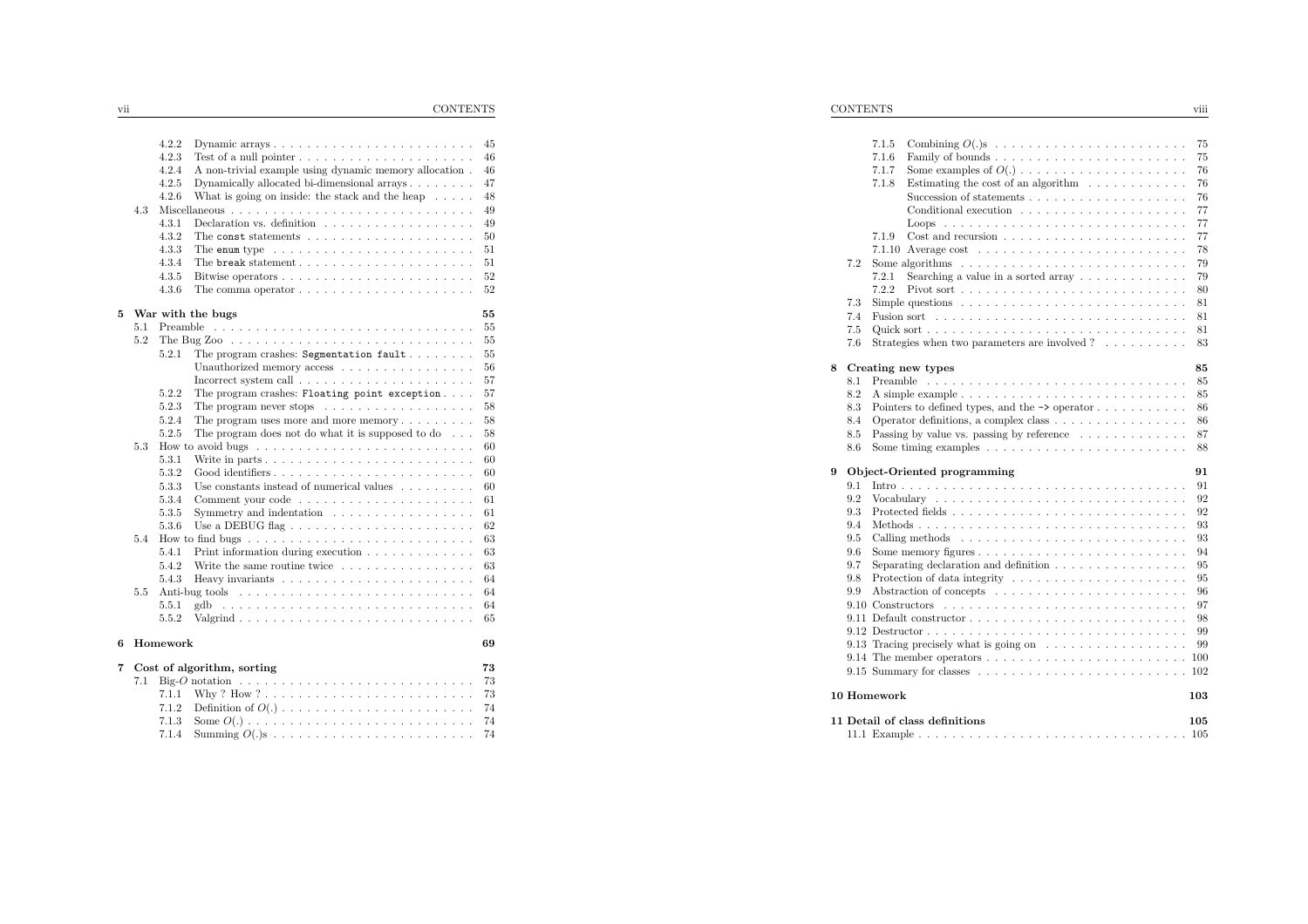| 11.5 The = operator vs. the copy constructor $\dots \dots \dots \dots \dots \dots \dots$  |     |
|-------------------------------------------------------------------------------------------|-----|
| 11.6 Default copy constructor and default = operator $\dots \dots \dots \dots \dots$ 110  |     |
|                                                                                           |     |
|                                                                                           |     |
| 12 More details about class definitions                                                   | 117 |
|                                                                                           |     |
|                                                                                           |     |
|                                                                                           |     |
| 12.4 Hiding the copy constructor $\ldots \ldots \ldots \ldots \ldots \ldots \ldots 120$   |     |
|                                                                                           |     |
|                                                                                           |     |
| 12.5.2 The LinkedList class $\ldots \ldots \ldots \ldots \ldots \ldots \ldots \ldots 123$ |     |
|                                                                                           |     |
| 13 More about methods                                                                     | 129 |
| 13.1 Rvalues, lvalues, references, and const qualifier 129                                |     |
| 13.2 Methods can be called through standard functions 130                                 |     |
|                                                                                           |     |
|                                                                                           |     |
| 13.5 An example about what has been said before 132                                       |     |
| 13.6 A bit more about streams : output formats 133                                        |     |
|                                                                                           |     |
|                                                                                           |     |
|                                                                                           |     |
|                                                                                           |     |
|                                                                                           |     |
|                                                                                           |     |
| 13.13Tricky issues with multiple inheritance 136                                          |     |
| 14 Homework                                                                               | 139 |
|                                                                                           |     |
|                                                                                           |     |
|                                                                                           |     |
| 15 Inheritance                                                                            | 143 |
| 15.1 Adding member data field and functions 144                                           |     |
|                                                                                           |     |
|                                                                                           |     |
|                                                                                           |     |
|                                                                                           |     |
|                                                                                           |     |
|                                                                                           |     |
|                                                                                           |     |

| 15.8 Ambiguities between different members with the same name 150                                             |     |
|---------------------------------------------------------------------------------------------------------------|-----|
| 15.9 method overload and calls $\ldots \ldots \ldots \ldots \ldots \ldots \ldots \ldots 151$                  |     |
|                                                                                                               |     |
|                                                                                                               |     |
|                                                                                                               |     |
| <b>16 Exercises</b>                                                                                           | 155 |
|                                                                                                               |     |
|                                                                                                               |     |
|                                                                                                               |     |
|                                                                                                               |     |
|                                                                                                               |     |
|                                                                                                               |     |
|                                                                                                               |     |
|                                                                                                               | 160 |
|                                                                                                               |     |
|                                                                                                               |     |
| 17 Exercices                                                                                                  | 163 |
|                                                                                                               |     |
|                                                                                                               |     |
|                                                                                                               |     |
|                                                                                                               |     |
|                                                                                                               | 164 |
|                                                                                                               |     |
|                                                                                                               |     |
|                                                                                                               |     |
|                                                                                                               | 166 |
|                                                                                                               | 166 |
|                                                                                                               |     |
|                                                                                                               |     |
| 18 Homework                                                                                                   | 169 |
|                                                                                                               |     |
| 18.2 A polynomial class $(80 \text{ points}) \dots \dots \dots \dots \dots \dots \dots \dots \dots \dots 169$ |     |
| 19 Mid-term preparation                                                                                       | 171 |
| 19.1 Variables, types, scope, default initialization 171                                                      |     |
| 19.2 Variables, pointers, dynamic allocation 171                                                              |     |
| 19.3 Expressions, operators, implicit conversion, precedence 172                                              |     |
|                                                                                                               |     |
|                                                                                                               |     |
| 19.6 Parameters by value or by reference 174                                                                  |     |
| 19.7 Functions, recursion $\ldots \ldots \ldots \ldots \ldots \ldots \ldots \ldots \ldots 174$                |     |
| 19.8 Algorithm costs, Big-O notation 174                                                                      |     |
|                                                                                                               |     |
|                                                                                                               |     |
| 19.11Constructors / destructor, = operator 176                                                                |     |
|                                                                                                               |     |
|                                                                                                               |     |

 $\frac{x}{1-x}$ 

ix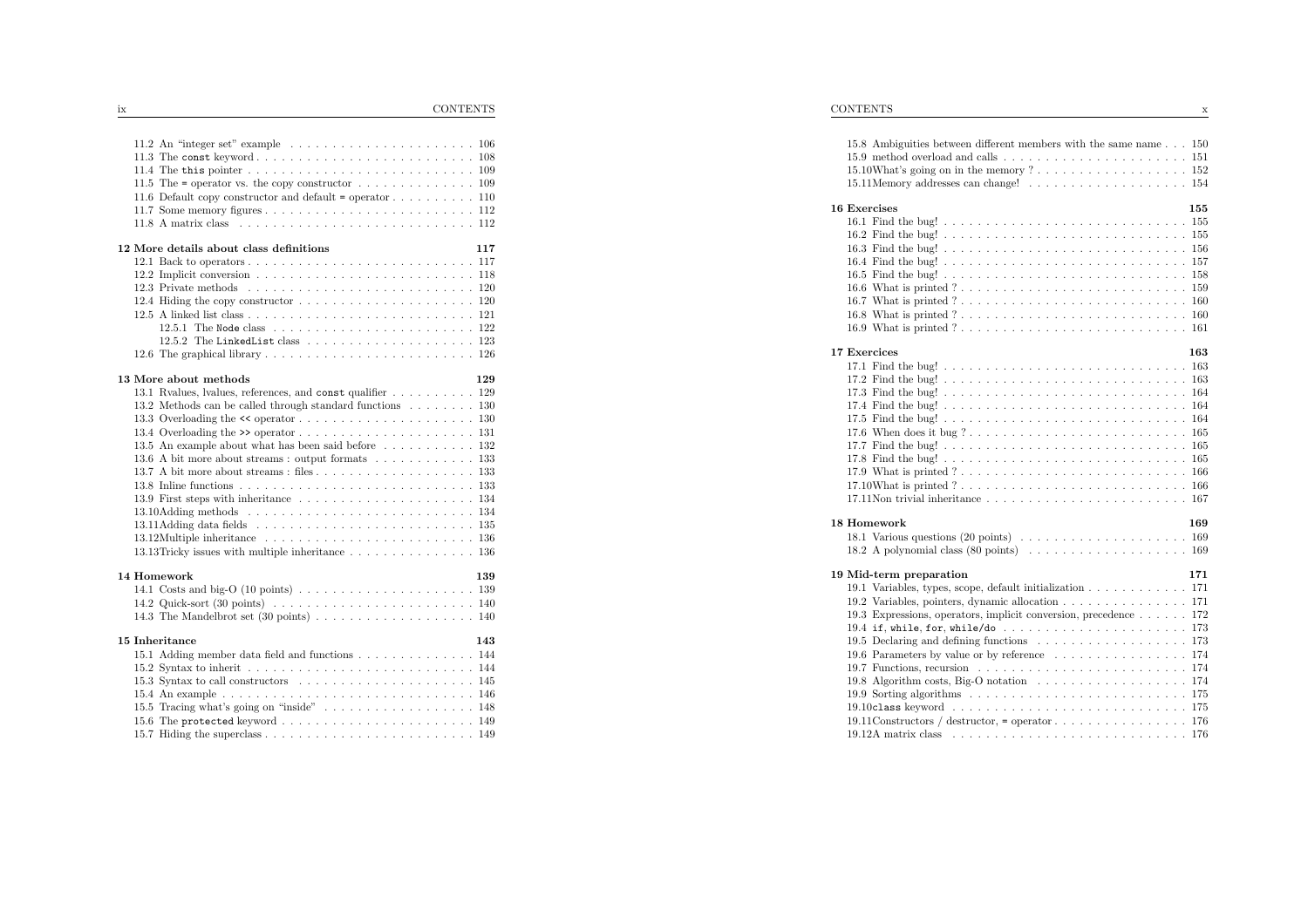| <b>CONTENTS</b><br>X1 |
|-----------------------|
|-----------------------|

| 20 Homework<br>181<br>20.2 A window to draw lines in the complex plane $(40 \text{ points}) \dots$ 181<br>20.3 A window to draw a mesh in the complex plane $(60 \text{ points}) \dots 182$                                                                                                                                                         |  |
|-----------------------------------------------------------------------------------------------------------------------------------------------------------------------------------------------------------------------------------------------------------------------------------------------------------------------------------------------------|--|
| 185<br>21 Virtual methods<br>21.1 One major weakness of inheritance $\dots \dots \dots \dots \dots \dots \dots \dots$ 185<br>21.3 Precisions about virtual methods 187<br>21.7 Non-trivial example $\ldots$ , $\ldots$ , $\ldots$ , $\ldots$ , $\ldots$ , $\ldots$ , $\ldots$ , $193$                                                               |  |
| 22 Boxes and arrows<br>197                                                                                                                                                                                                                                                                                                                          |  |
| 23 References and virtual classes<br>203<br>23.2 References, const qualifier, and temporary objects 203<br>24 Homework<br>207<br>24.3.1 Intersection with a ball $\ldots$ , 209<br>24.3.2 Intersection with a triangle $\ldots \ldots \ldots \ldots \ldots \ldots$ 209<br>24.5.1 Intersection between a line and a plane $\ldots \ldots \ldots$ 211 |  |
| 25 Design patterns : sets and iterators<br>213<br>$25.1$ Example : integer sets and iterators 213<br>25.3 Economy of CPU usage : smart copies 215<br>25.4 Example : back to mappings $\ldots \ldots \ldots \ldots \ldots \ldots \ldots 220$<br>$25.8.1$ Explicit call to the default constructor $\ldots \ldots \ldots 225$                         |  |

| CONTENTS                                                                                                | xii |
|---------------------------------------------------------------------------------------------------------|-----|
|                                                                                                         |     |
| 26 Strings and more iterators                                                                           | 227 |
|                                                                                                         |     |
|                                                                                                         |     |
|                                                                                                         | 227 |
| $26.1.3$ Principal methods and operators 228                                                            |     |
|                                                                                                         | 228 |
| 26.2 Exercises                                                                                          |     |
|                                                                                                         |     |
|                                                                                                         |     |
| $26.2.3$ What does it do?                                                                               |     |
|                                                                                                         |     |
|                                                                                                         |     |
| 27 Homework                                                                                             | 235 |
|                                                                                                         |     |
|                                                                                                         |     |
| 27.3 Description of the algorithm $\ldots$ , $\ldots$ , $\ldots$ , $\ldots$ , $\ldots$ , $\ldots$ , 235 |     |
|                                                                                                         |     |
| 27.4.1 Parameterization of a ray $\ldots \ldots \ldots \ldots \ldots \ldots 237$                        |     |
|                                                                                                         | 237 |
|                                                                                                         |     |
|                                                                                                         |     |
|                                                                                                         |     |
| 28 Templates                                                                                            | 241 |
|                                                                                                         |     |
|                                                                                                         |     |
|                                                                                                         |     |
|                                                                                                         |     |
|                                                                                                         |     |
|                                                                                                         |     |
| 28.7 Template compilation type-checking 245                                                             |     |
|                                                                                                         |     |
|                                                                                                         |     |
|                                                                                                         |     |
|                                                                                                         |     |
| 29 Tree structures                                                                                      | 249 |
|                                                                                                         |     |
| 29.2 A simple implementation $\ldots \ldots \ldots \ldots \ldots \ldots \ldots \ldots 249$              |     |
| 30 Summary of everything                                                                                | 255 |
| 30.1 Variables, types, scope, default initialization 255                                                |     |
| 30.2 Variables, pointers, dynamic allocation 255                                                        |     |
| 30.3 Expressions, operators, implicit conversion, precedence 256                                        |     |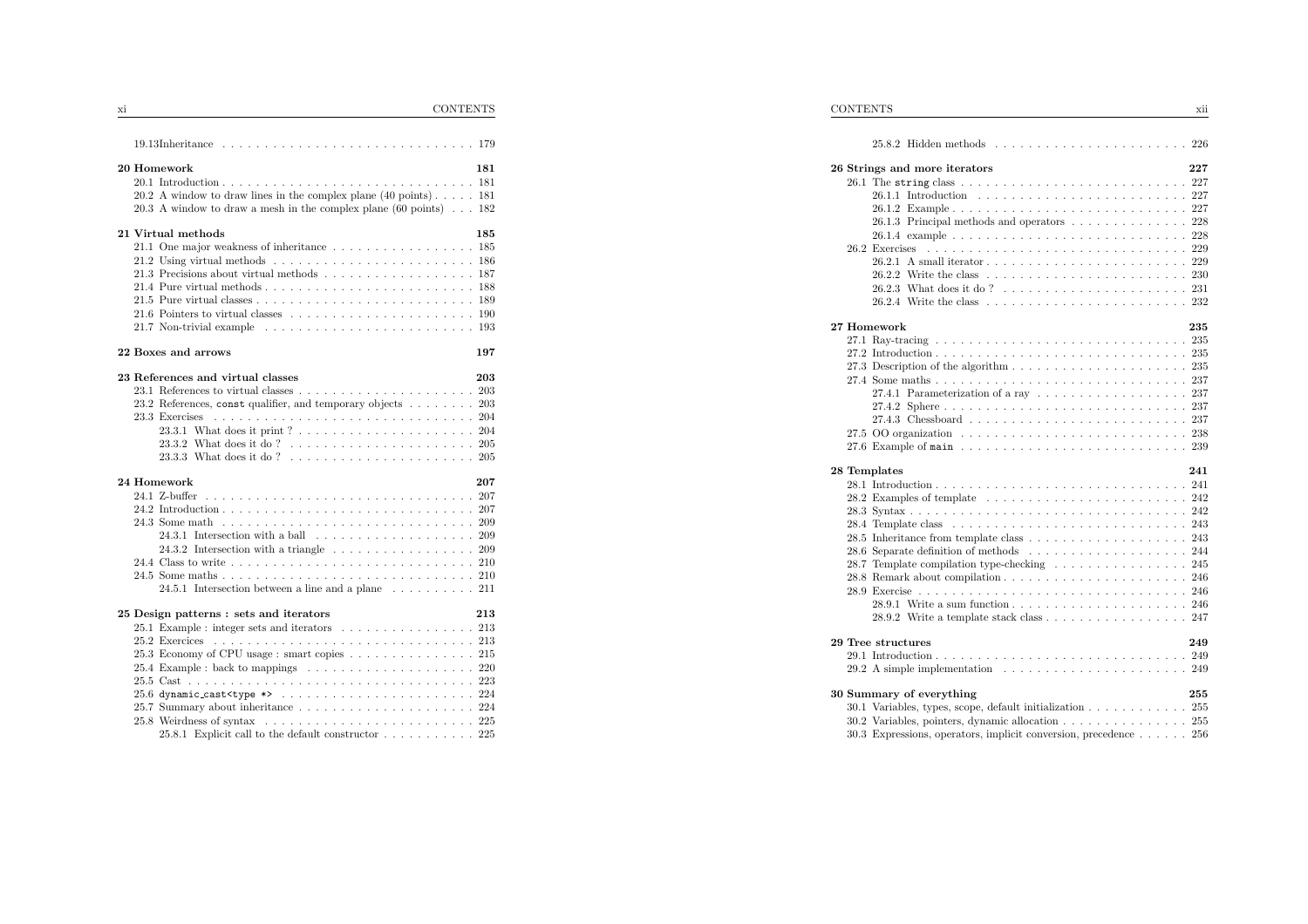| 30.6 Parameters by value or by reference 258                                                                |  |
|-------------------------------------------------------------------------------------------------------------|--|
|                                                                                                             |  |
| 30.8 Algorithm costs, Big-O notation $\ldots \ldots \ldots \ldots \ldots \ldots$ 258                        |  |
|                                                                                                             |  |
|                                                                                                             |  |
|                                                                                                             |  |
|                                                                                                             |  |
|                                                                                                             |  |
|                                                                                                             |  |
|                                                                                                             |  |
|                                                                                                             |  |
|                                                                                                             |  |
|                                                                                                             |  |
| A Midterm Exam<br>265                                                                                       |  |
|                                                                                                             |  |
|                                                                                                             |  |
|                                                                                                             |  |
|                                                                                                             |  |
| A.4 What does it print ? (25 points) 266                                                                    |  |
|                                                                                                             |  |
| <b>B</b> Final Exam<br>269                                                                                  |  |
| B.1                                                                                                         |  |
|                                                                                                             |  |
| What does it print ? $(25 \text{ points}) \dots \dots \dots \dots \dots \dots \dots \dots \dots 270$<br>B.2 |  |
| <b>B</b> 3                                                                                                  |  |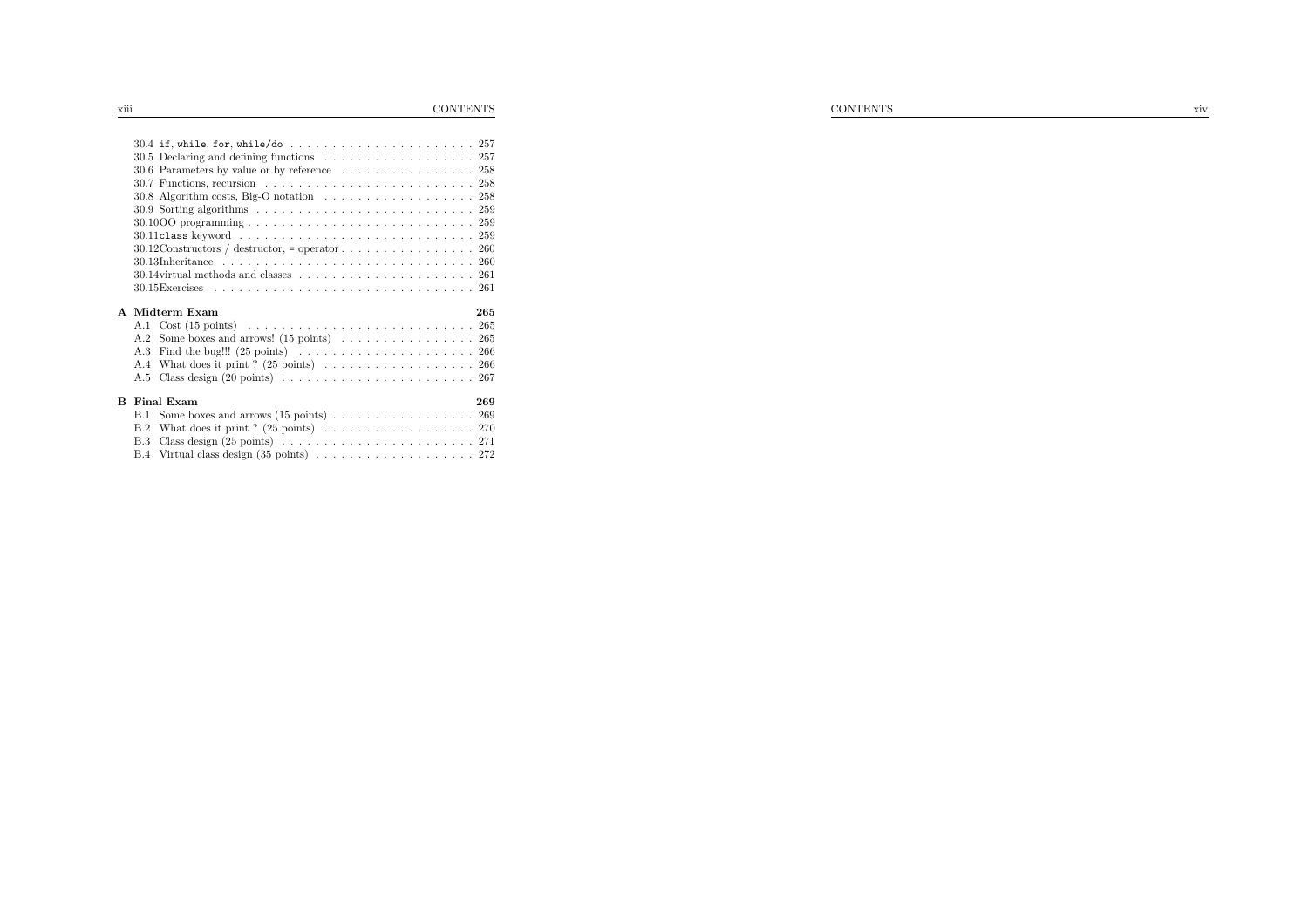## Chapter <sup>1</sup>

# Memory, CPU, files

1.1 Memory, files, CPU and compilation

1.1.1 Memory

- Used to store informations ;
- $\bullet$  0 / 1 representation with electric voltage ;
- the memory or <sup>a</sup> file is <sup>a</sup> <sup>g</sup>igantic set of bytes, each of them composed of 8 bits ;
- each of the bytes has an index called its address.



Figure 1.1: The memory is <sup>a</sup> succession of binary values called bits. <sup>A</sup> group of <sup>8</sup> such bits is called <sup>a</sup> byte and can be indexed by its address.



Figure 1.2: Quantification consist of transforming <sup>a</sup> signal of continuous values, for instance <sup>a</sup> sound signal, into <sup>a</sup> succession of integer values.

#### 1.1.2 Data types

Bytes can represent either integer or floating point numbers, images, sounds, texts, programs, etc. We call type the semantic associated to <sup>a</sup> group of bytes.

For example, a byte alone can carry  $256 = 2^8$  different values. Depending on how we consider it, it can represent either an integer value between <sup>0</sup> and 255, or an integer value between <sup>−</sup><sup>128</sup> and +127, or <sup>a</sup> character (in that case we use <sup>a</sup> table to define the correspondence between the bit configurations and thecharacters). It could also be considered as two integers between <sup>0</sup> and 15.

Bytes can be grouped, for example to represent larger integers. The standard integer in C++ on <sup>a</sup> x86 processor is composed with <sup>4</sup> bytes, thus <sup>32</sup> bits, and can encode <sup>a</sup> value between <sup>−</sup><sup>2147483648</sup> and 2147483647.

The address of <sup>a</sup> byte in the memory is itself an integer, and can also be represented in the memory. Because of the binary representation, the most convenientnotation for memory address is in **hexadecimal**, i.e. base 16. In this base, the digits are  $\{0, 1, 2, 3, 4, 5, 6, 7, 8, 9, a, b, c, d, e, f\}$ , and each of them represents 4 bits. For example  $26 = 16 + 10$  will be denoted 1a in hexadecimal.

#### 1.1.3 Signal quantification

Finally everything has to be represented with integers. To encode images orsounds, softwares use **quantifications**. For example, the standard CD encoding uses <sup>a</sup> <sup>44</sup>khz sampling of the volume with <sup>16</sup> bits.

Similarly, images are represented as map of small squares called <sup>p</sup>ixels, each of them having <sup>a</sup> uniform color defined by its red, green and blue components. Today standard encode each components with one byte, which lead to the famous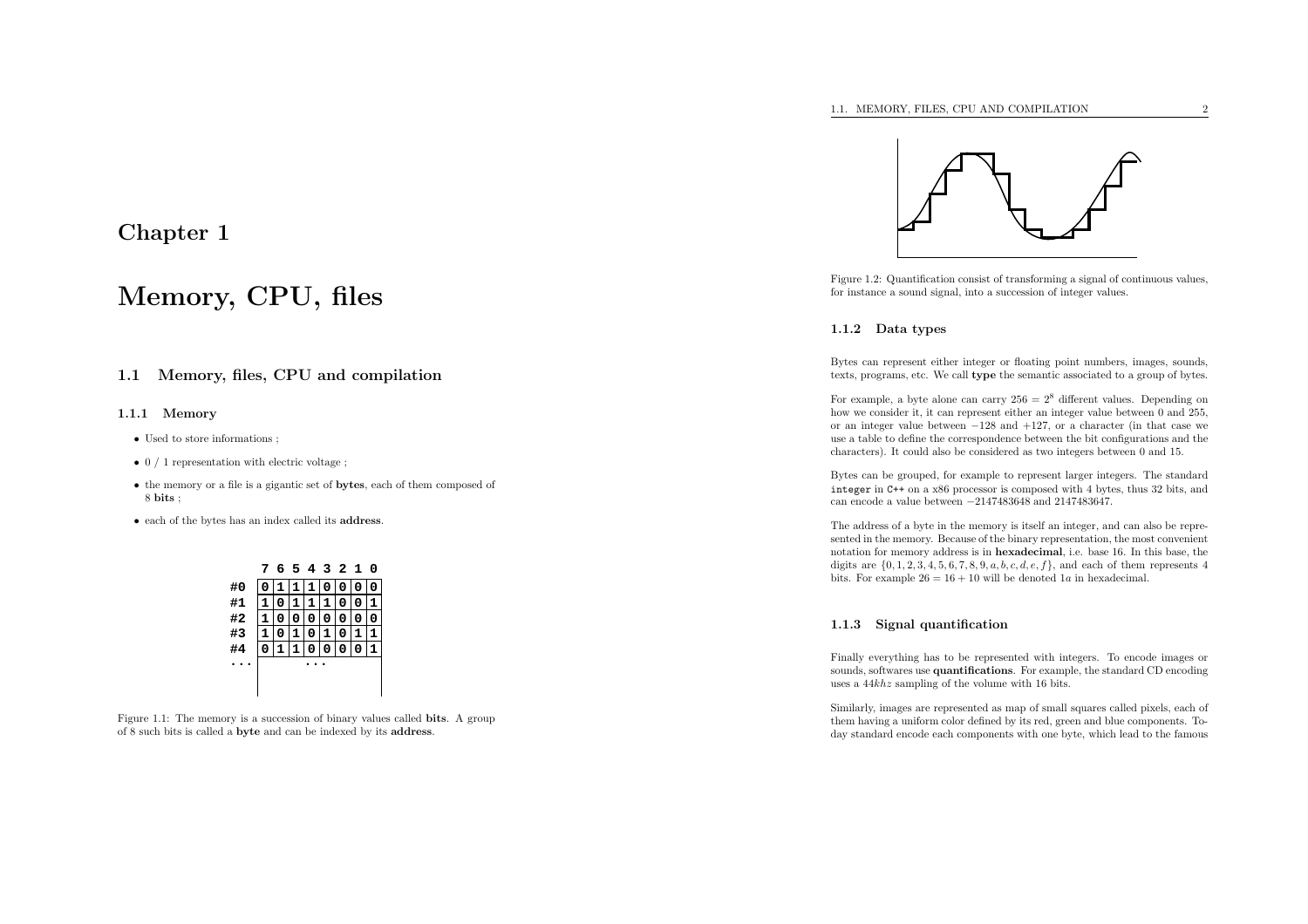$24 - bits$  color encoding.

This is as simple as it sounds: in the computer memory, an image is encoded as <sup>a</sup> succession of groups of three bytes, each one of those triplets correspondingto the three component red, green and blue of <sup>a</sup> point on the screen.

#### 1.1.4 File system

To store information when the computer is turned off, or to manipulate larger set of bytes, one uses magnetic storage devices. The most common are the hard disks. Informations are stored under the forms of files, each of them having <sup>a</sup>name and <sup>a</sup> size.

<sup>A</sup> file is very similar to the memory : <sup>a</sup> set of bytes indexed by their positions.

- Files can be very large, up to hundred times the memory ;
- the file access is very slow compared to memory access.

In practice the files are organized on <sup>a</sup> hard disk with directories (also called folder under Microsoft or Apple Operating systems). <sup>A</sup> directory can contains files and other directories (we can imagine it as <sup>a</sup> file containing <sup>a</sup> list of namesof files and directories). This leads to <sup>a</sup> very powerful hierarchical organization.

#### 1.1.5 Size orders of magnitude

Because <sup>a</sup> very large number of bytes is required to encode useful objects, the standard units go up to very large numbers : 1Kbyte <sup>=</sup> <sup>1024</sup> bytes, 1Mbytes <sup>=</sup>1024 Kbytes,  $1$ Gbyte = 1024 Mbytes,  $1$ Tbyte = 1024 Gbytes.

## 1.2 CPU

#### 1.2.1 What is <sup>a</sup> CPU

The Central Processing Unit (CPU) is <sup>a</sup> very fast electronic device, able to read from and write into the memory, and to do arithmetic operations. The native language of <sup>a</sup> CPU is called the assembler. <sup>A</sup> CPU has <sup>a</sup> frequency, which indicates roughly how many operations it can do each second.

| <b>CPU</b>                                              |                                                     |
|---------------------------------------------------------|-----------------------------------------------------|
|                                                         |                                                     |
| RAM memory                                              | 128 Mbyte (\$65)                                    |
| $CD-Rom(DVD-Rom)$                                       | 650 Mbytes (4 to 16 Gbytes)                         |
| hard disk                                               | 30 Gbyte (\$150)                                    |
| phone modem                                             | $56$ Kbyte/s                                        |
| dsl                                                     | 128 Kbyte/s $(\$50 / month)$                        |
| Optic fiber backbones                                   | $\simeq$ 5 Gbyte/s (record is $\simeq$ 400 Gbyte/s) |
| text $(200 \text{ pages of } 2,500 \text{ characters})$ | $\simeq$ 500 Kbytes                                 |
| image $(1024 \times 768 \times 16)$ colors)             | $\simeq$ 2 Mbyte (jpeg $\simeq$ 250 Kbytes)         |
| sound (44khz stereo)                                    | $\simeq$ 150 Kbyte/s (mp3 $\simeq$ 16 Kbyte/s)      |

sound (44khz stereo)  $| \approx 150$  Kbyte/s (mp3  $\approx 16$  Kbyte/s)<br>movie (640 x 480 x 16M colors x 25hz)  $| \approx 20$  Mbyte/s (DivX  $\approx 125$  Kbytes/s)

Table 1.1: Order of magnitudes of memory, bandwidth and various digital objects.

The well known CPUs today (in 2001) are the Intel Pentium, AMD athlon, and PowerPC.

Good programming sometime requires to have <sup>a</sup> precise idea of the inner functioning of <sup>a</sup> CPU. Keep in mind :

- 1. Certain operations take far more time than others ones. for instancefloating point computations ;
- 2. the memory is <sup>10</sup> times slower than the CPU, which means that readingfrom and writing to memory will be the expensive operations ;
- 3. <sup>a</sup> faster and expensive intermediate memory called cache memory stores information frequently used by the CPU (it simply keeps <sup>a</sup> copy of the lastbytes read from the main memory).

The principle of cache memory will make <sup>a</sup> programmer prefer an algorithm that concentrates its accesses to <sup>a</sup> small part of the memory at <sup>a</sup> <sup>g</sup>iven timeinstead of "jumping around" all the time.

#### 1.2.2 Speed orders of magnitude

1.2. CPU

The order of magnitude today (2001) of either Athlon, PowerPC or Pentium isbetween 500Mhz and 1Ghz. The memory is more between 100Mhz and 200Mhz.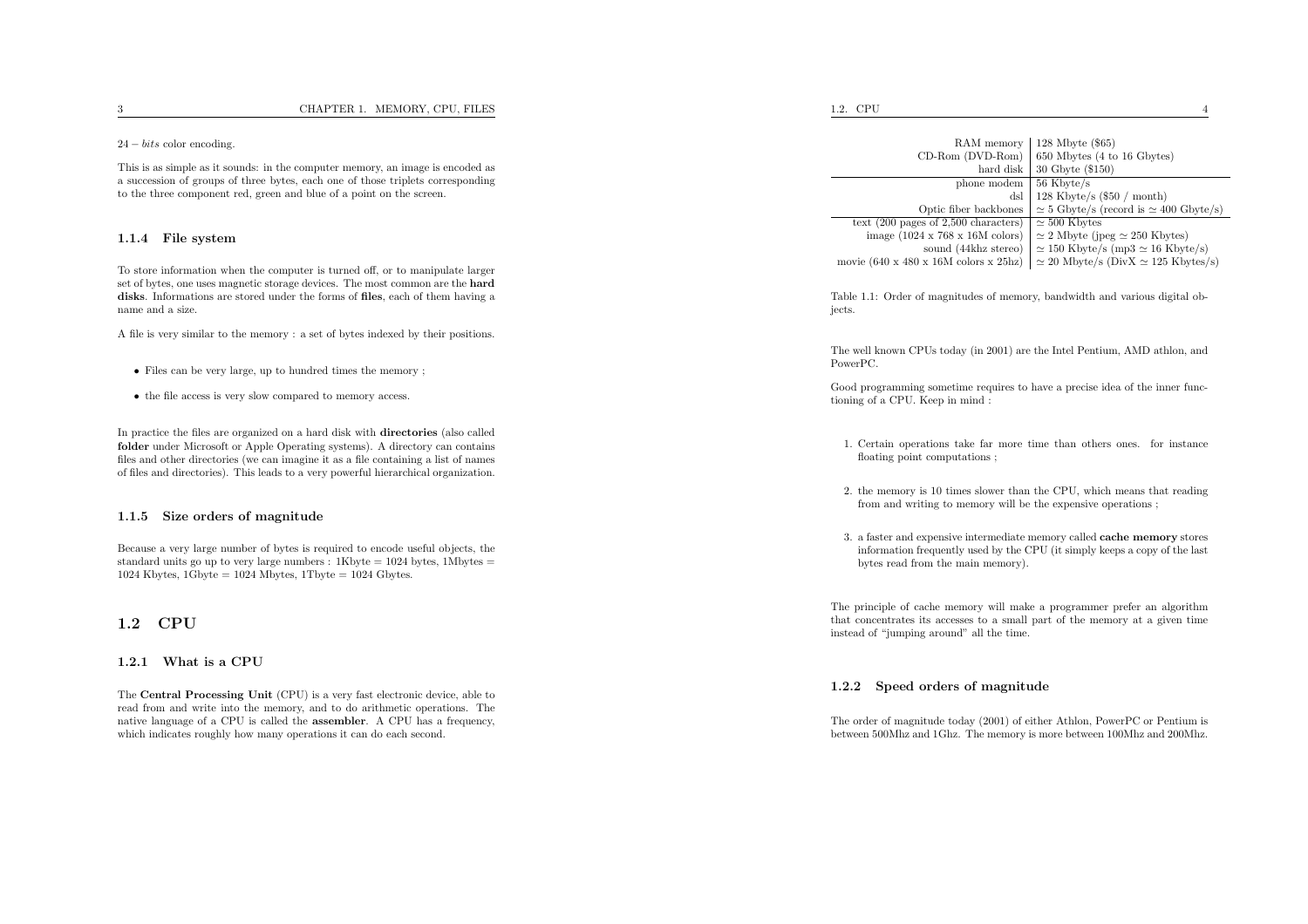Compression of a 3 min song in mp3  $\vert \simeq 3$  minutes with a P600<br>Compression of a 90 min movie in divx  $\vert \simeq 15$  hours with a P600 Neural network training | Up to days

Table 1.2: Speed of processors and computation time.

### 1.3 Compilation

#### 1.3.1 Role of compilation

The compilation operation consists of translating <sup>a</sup> program written in <sup>a</sup> com<sup>p</sup>lex and human-readable language like C++, <sup>C</sup>, PASCAL, ADA, etc. into assembler code, which can be directly understood by the CPU.

Practically, <sup>a</sup> compiler is itself <sup>a</sup> program which reads source files written by <sup>a</sup>human, for instance in C++, and generate **object files** which contains assembler code.

Why using <sup>a</sup> language like C++ and <sup>a</sup> compiler instead of writing assembler :

- 1. CPUs have different assembler codes, so using <sup>a</sup> compiler allows to use thesame language on different CPUs ;
- 2. compilers are able to spot in your program things that can be rewrittendifferently and more efficiently ;
- 3. languages like C++ or Java allow to manipulate complex structures of data in an abstract way.

Finally, to write <sup>a</sup> C++ program, the programmer first has to write <sup>a</sup> file containing the C++ source code itself. Then, he runs the compiler, <sup>g</sup>iving the name of the source file and the name of the object file as parameters. The resultingobject file can then be run as <sup>a</sup> program itself.

#### 1.3.2 Example

Below is an example of <sup>a</sup> shell session to create, compile and execute <sup>a</sup> program. The emacs command is <sup>a</sup> text editor used to create the file something.cc. The g++ command is the compiler, which generates the object file something from the source file something.cc. Figure 1.3 shows the emacs window while editing the source file.

1.3. COMPILATION



Figure 1.3: Window of the emacs text editor while editing the something.cc file.

> emacs something.cc

> <sup>g</sup>++ -o something something.cc > ./something

 $\Omega$ 

 1 23

5

 9>

4

- 67
- 
- 

N  $\qquad \qquad 6$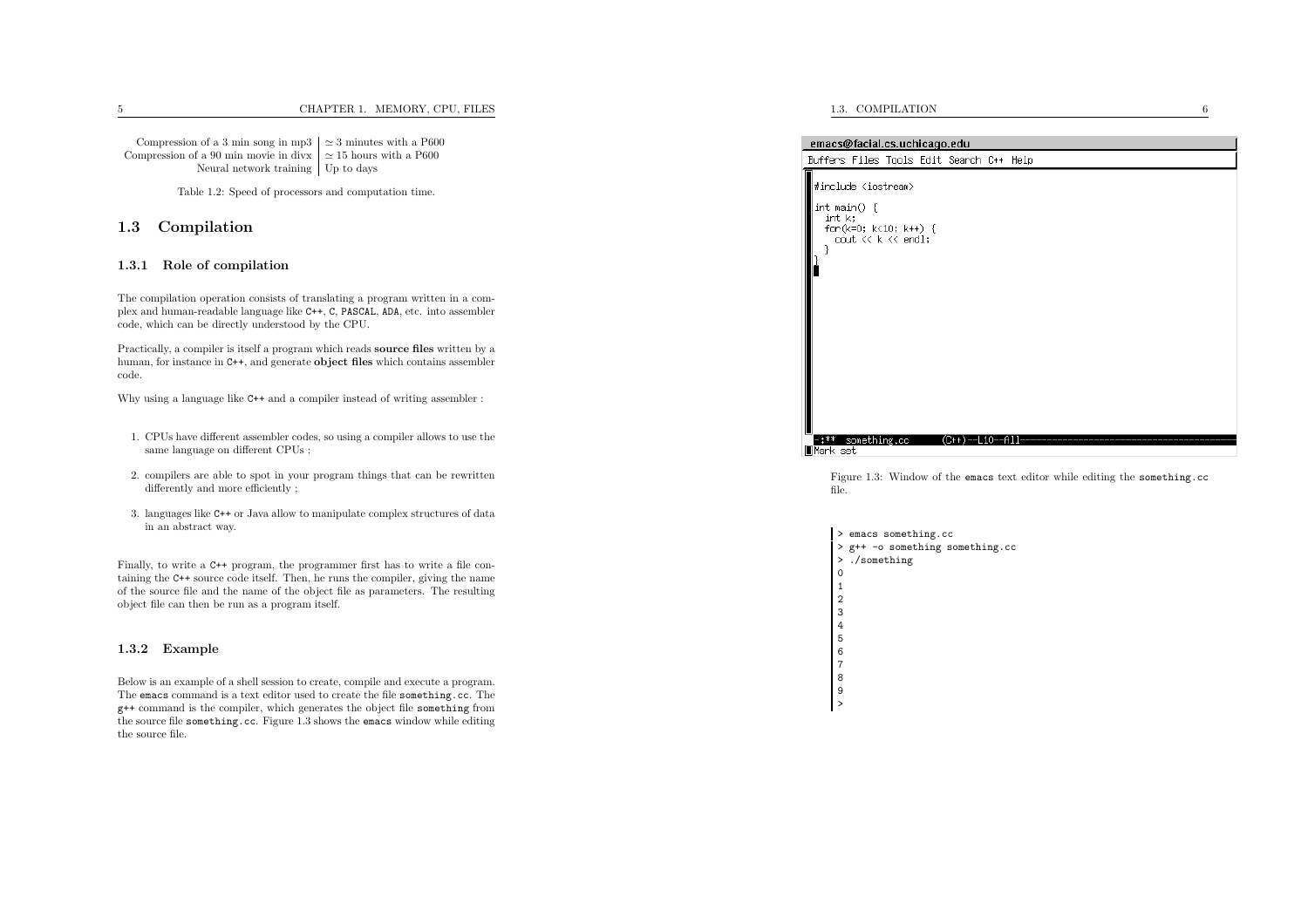## 1.4 Object-Oriented Programming

The "object approach", which is the fundamental idea in the conception of C++programs, consists of building the program as an interaction between objects :

- 1. In all part of the program that use <sup>a</sup> <sup>g</sup>iven object, it is defined by themethods you can use on it ;
- 2. you can take an existing object type (called <sup>a</sup> class) and add to it data and methods to manipulate it.

The gains of such an approac<sup>h</sup> are :

- 1. Modularity : each object has <sup>a</sup> clear semantic (Employer or DrawingDevice), <sup>a</sup> clear set of methods (getSalary(), getAge(), or drawLine(), drawCircle().
- 2. Less bugs : the data are accessed through the methods and you can usethem only the way to object's creator wants you to.
- 3. Reutilisability : you can extend an existing object, or you can build <sup>a</sup> new one which could be used in <sup>p</sup>lace of the first one, as long as it has all the methods required (for example the Employer could be either the CEO or <sup>a</sup> worker, both of them having the required methods but different data associated to them, DrawingDevice could either be <sup>a</sup> window, <sup>a</sup> printer, or anything else).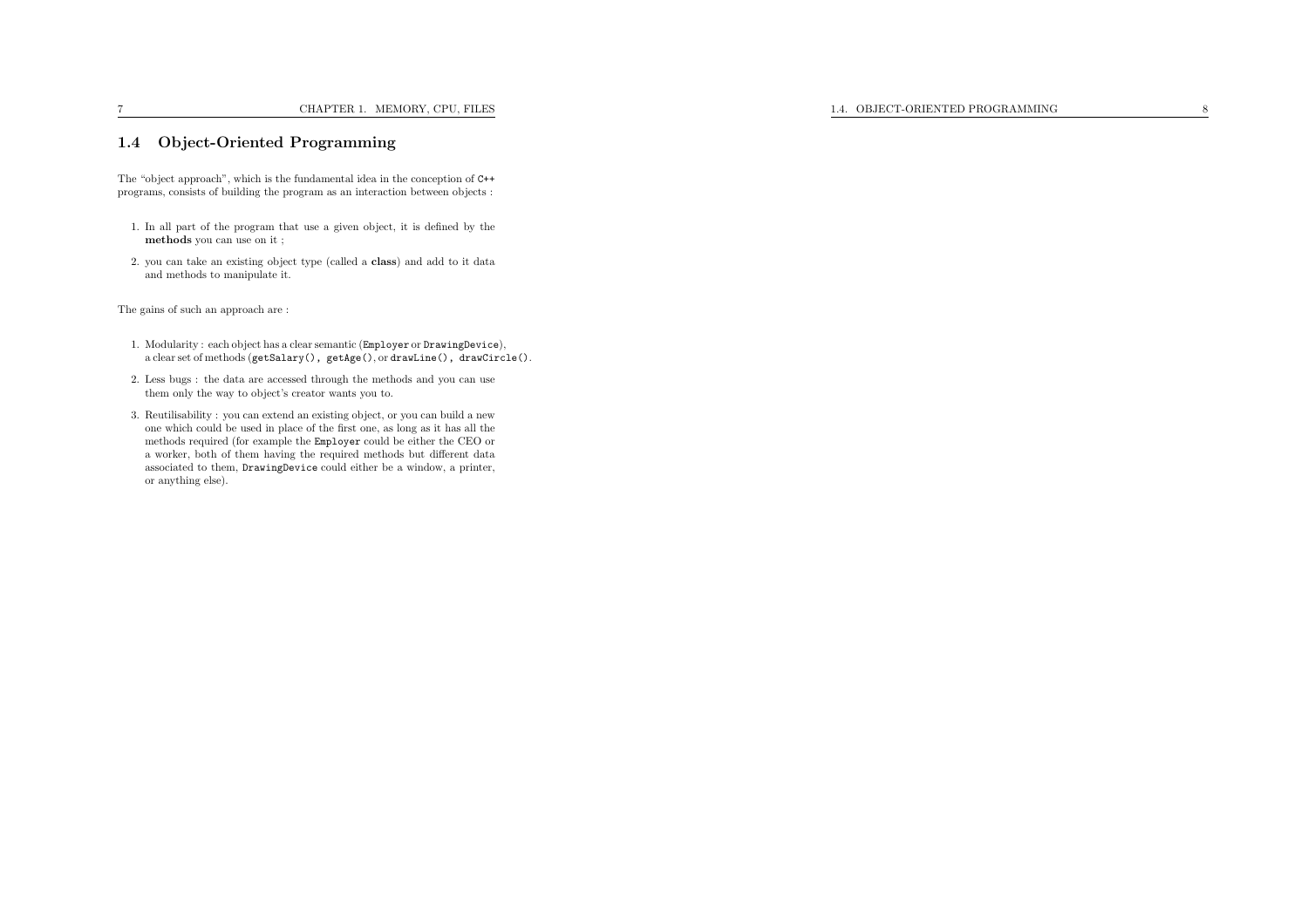## Chapter <sup>2</sup>

# Shell and basic C++

## 2.1 GNU/Linux

#### 2.1.1 What is Linux

- 1. <sup>A</sup> big <sup>p</sup>iece of software called the kernel which run as soon as you turn on <sup>a</sup> Linux computer, and is able to deal with all devices (hard disk, keyboard, mouse, network cards, etc.)
- 2. X-Window, which controls the graphical display ;
- 3. <sup>a</sup> large list of programs that allow you to edit texts, manage your files, compile source codes, do network administration, etc.

The main goa<sup>l</sup> of this course is to learn C++, not to go into the specificities of neither Linux or X-Window. We will focus on standard C++ which can beused on other operating systems (Windows, MacOS, BeOS, etc.)

#### 2.1.2 What is Open-Source

Note that all softwares we will use in this course are free open-source softwares. Which means :

1. you can get them for free ;

2. you can get their source codes ;



Figure 2.1: <sup>A</sup> working screen of <sup>a</sup> GNU/Linux computer.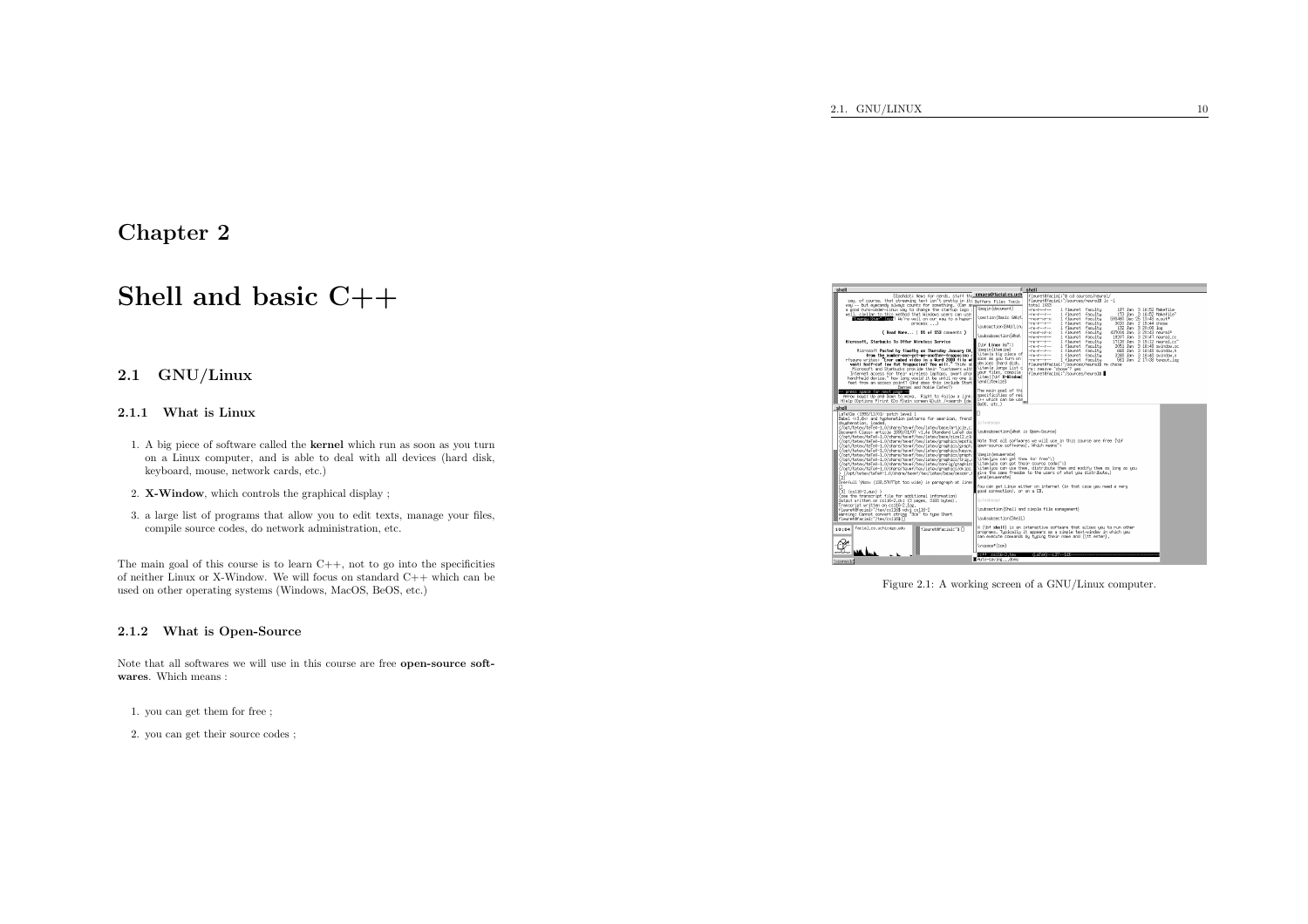3. you can use them, distribute them and modify them as long as you <sup>g</sup>ivethe same freedom to the users of what you distribute.

The main license for such software is the GPL or the BSD one. You can get Linux either on Internet (in that case you need <sup>a</sup> very good connection), or on<sup>a</sup> CD.

The Linux kernel was originally written by <sup>a</sup> student called Linus Torvald, and has been since then heavily improved by thousands of programmers. Its existence proves by itself the incredible power of the open source model of development.

#### 2.1.3 Tools for this course

The main setup for this course will be <sup>a</sup> GNU/Linux computer, the gcc compiler, the emacs text editor and the standard shell commands. Since all this is verystandard, any Linux distribution should be fine.

MS-Windows users who are reluctant to install this free open-source operatingsystem have two options:

- 1. Use a one-CD live distribution, for instance  $Knoppix^1$  which allows to run <sup>a</sup> complete GNU/Linux system without installing any data on the hard disk. For such <sup>a</sup> configuration, the data can be saved on an usb key orfloppy disk.
- 2. Use Cygwin<sup>2</sup> which is free but only partially open-source and provides all the classical UNIX tools under Windows, thus allowing to read and writeon the Windows partitions.

## 2.2 Shell and simple file management

#### 2.2.1 File names and paths

We will call **path** a list of directory names indicating a *location* where can be found either files or other directories. The convention is to separate directory names with <sup>a</sup> '/'. If <sup>a</sup> directory <sup>a</sup> contains <sup>a</sup> directory <sup>b</sup>, we will say <sup>a</sup> is the parent directory of <sup>b</sup>.

<sup>1</sup>http://www.knoppix.org/ $^{2}$ http://www.cygwin.com/

<sup>A</sup> filename can contain almost any possible characters, including spaces. Anyway, the convention is to use only letters, digits, '.', '  $\overline{'}$  and '-'.

All the files are organized under Linux from <sup>a</sup> main directory called the root directory. For example my directory is called /home/fleuret : thus, this is <sup>a</sup> directory fleuret, which is into <sup>a</sup> directory called home, which is into the root directory.

The directory names '.' and '..' are reserved and means respectively thedirectory itself and the parent directory. Thus, the paths

/home/fleuret/sources /home/fleuret/./sources/home/fleuret/../fleuret/sources

are the same.

The files for the linux systems are organized into many directories. For example, the standard programs we will use are into /usr/bin, /bin and /usr/local/bin.

#### 2.2.2 Shell

A shell is an interactive software that allows you to run other programs. Typically it appears as <sup>a</sup> simple text-window in which you can execute commandsby typing their name and enter.

A shell has at any moment a **current directory**, which means that the path to this directory will be automatically added to all the file names you will specify. For security reasons, this path is not added by default to the command name itself. You can force it (for example to execute the result of <sup>a</sup> compilation) byusing the './' path.

#### 2.2.3 Basic commands

You can run a command by typing its name  $+$  enter in a shell. The options between [ ] are optional.

#### ls [−l] [−<sup>t</sup>] [<sup>&</sup>lt; dirname <sup>&</sup>gt;]

Displays the list of files present in the current or specified directory. Option -l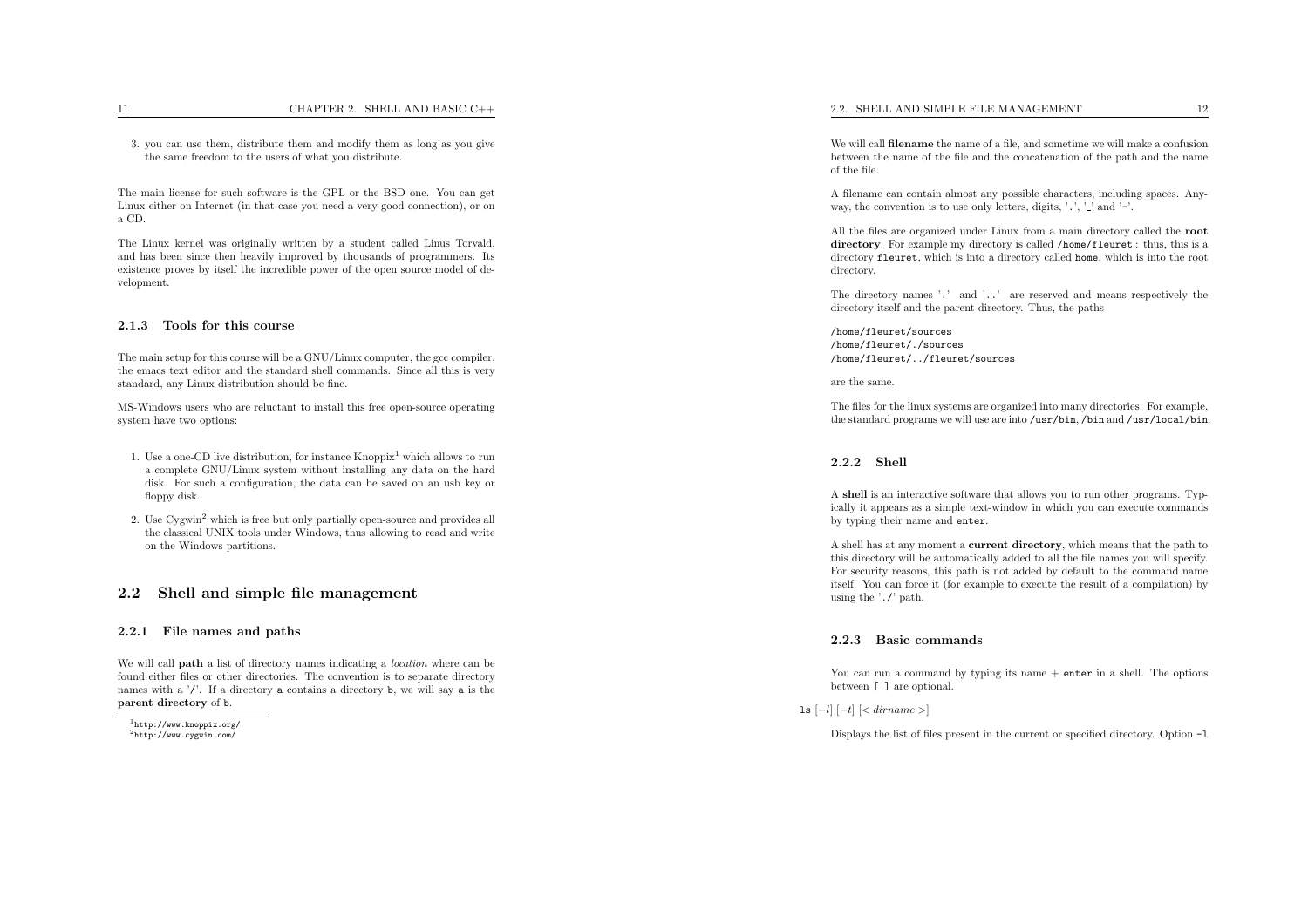| shell                                                                                                                                                                                                                                                                                                                                                                                                                                                                                                                                                                                                                                                                                                                                         |  |  |
|-----------------------------------------------------------------------------------------------------------------------------------------------------------------------------------------------------------------------------------------------------------------------------------------------------------------------------------------------------------------------------------------------------------------------------------------------------------------------------------------------------------------------------------------------------------------------------------------------------------------------------------------------------------------------------------------------------------------------------------------------|--|--|
| fleuret:"\$ mkdir adirectory<br>fleuret:"\$ cd adirectory<br>fleuret:~/adirectoru\$ ls<br>m⊩fleuret:~/adirectoru\$ cat > atextfile<br>∭This is a small text file to show how it works<br>∭fleuret:~/adirectory\$ ls<br>∭atextfile<br>∭fleuret:~/adirectoru\$ ls –l<br>∭total 1<br>⊪lnw-r--r-- 1 fleuret facultu     51 Jan 3 10:45 atextfile<br>fleuret:~/adirectoru\$ cat atextfile<br>∭This is a small text file to show how it works<br>fleuret:"/adirectoru\$ echo This will just display a text<br>This will just display a text<br>∭fleuret:~/adirectory\$ echo This can be sent into a file > anothertextfile<br> fleuret:~∕adirectoru\$ ls −l<br>∭total 2<br>∭-rw-r--r--   1 fleuret  facultu         29 Jan  3 10:47 anothertextfile |  |  |
| -rw-r--r-- 1 fleuret faculty   51 Jan 3 10:45 atextfile<br>∭fleuret:~/adirectoru\$ ∭                                                                                                                                                                                                                                                                                                                                                                                                                                                                                                                                                                                                                                                          |  |  |

Figure 2.2: <sup>A</sup> classical shell session in the XTerm application under X-Window.

selects <sup>a</sup> long display, and -t sorts the files by modification date.

 $mv \leq initialname$  >  $< newname$  >

Renames <sup>a</sup> file, and/or move it. If the initialname is <sup>a</sup> list of names separated by spaces, the newname has to be <sup>a</sup> directory and all the files will be move intoit.

 $m$ kdir  $\langle$  dirname $\rangle$ 

Creates <sup>a</sup> directory named dirname

 $rm\$   $<$  dirname  $>$ 

Removes <sup>a</sup> directory named dirname

 ${\tt cd}~[<{dirname>}]$ 

Selects dirname as the current directory

pwd  $[<{dirname>}]$ 

Displays the path to the current directory

 $\texttt{man} < commandname >$ 

Shows the manual page for <sup>a</sup> <sup>g</sup>iven command

less  $[ < filename>filename> ]$ 

Displays <sup>a</sup> file. Type the space key to go one page forward, the <sup>b</sup> key to go one page backward, <sup>q</sup> to quit.

#### emacs  $[ < filename>filename> ]$

Edits a text file :  $\mathbf{\hat{x}}$  saves the current file (the convention is to denote  $\mathbf{\hat{}}$  the use of the Ctrl key, thus this shortcut means press Ctrl and <sup>x</sup> simultaneously, then release them and press  $\texttt{Ctrl}$  and s simultaneously),  $\texttt{r}$  c quits emacs,  $\texttt{r}$  f load a new file,  $\mathbf{\hat{x}} \cdot \mathbf{\hat{w}}'$  save the file under another name and finally  $\mathbf{\hat{-}}$  undo the last command.

 $g^{++}$  [−O3] [−o < objname >] < sourcename >

Compiles <sup>a</sup> file. Option -O3 tells the compiler to optimize the result as much as it can. Thus, the compilation takes <sup>a</sup> bit more time, but the resulting programis faster. If the -o option is not used, the result file has the default name a.out.

 $time < command >$ 

Measures the time required to execute <sup>a</sup> <sup>g</sup>iven command

#### 2.2.4 References for documentation

For more details, you can check the Linux Tutorial at :

http//www.linuxhq.com/guides/GS/gs.html:http//www.cc.gatech.edu/linux/LDP/LDP/gs/gs.html:

## 2.3 First steps in C++

#### 2.3.1 Data types

We can manipulate in C++ programs two different categories of types :

- **built-in types** which are defined in the C++ compiler itself ;
- class type which are defined in C++ source code from the built-in types.

 $rm < filename >$ 

Removes a file names  $filename$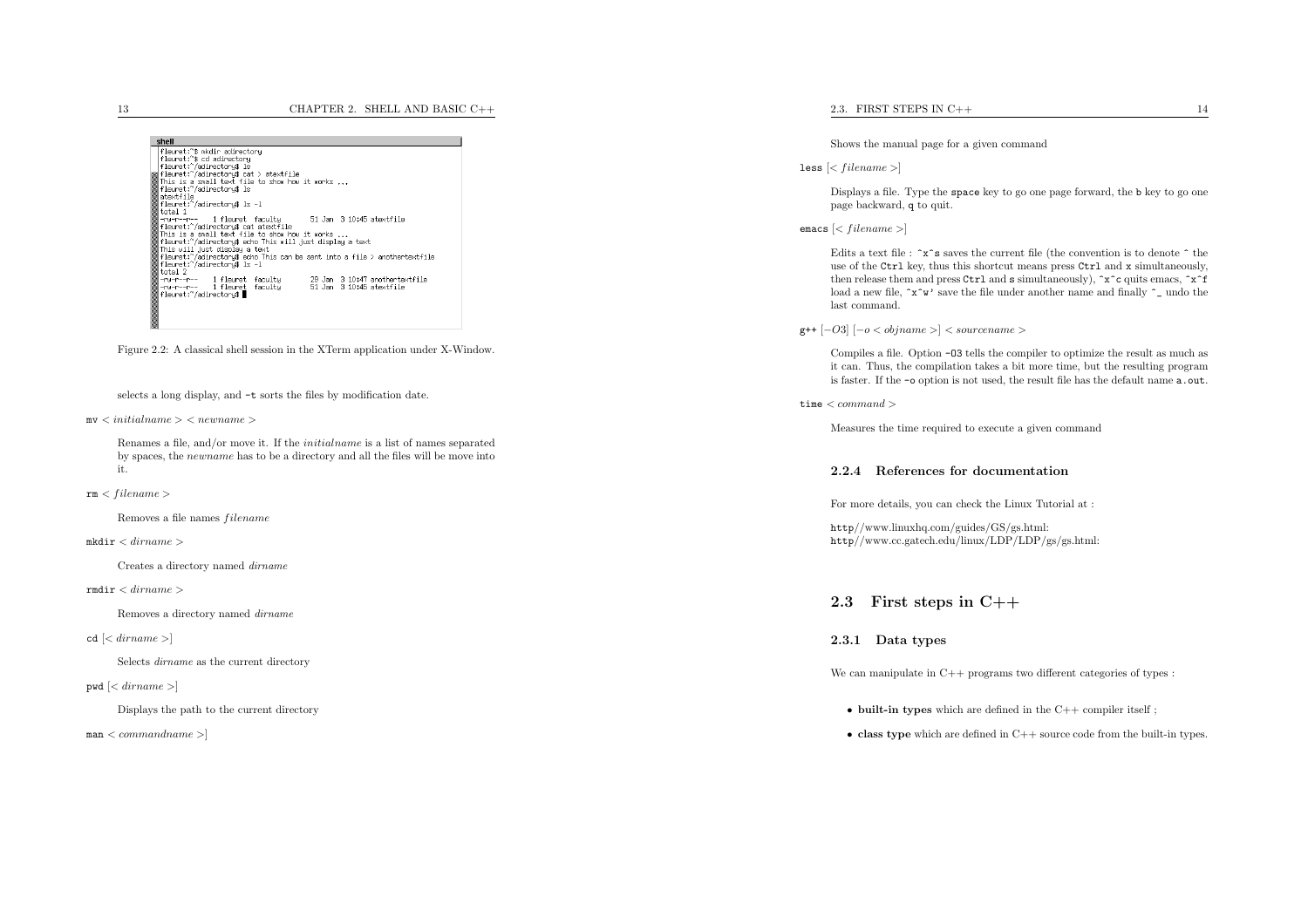We will focuse on four different built-in types :

- bool is <sup>a</sup> boolean value (true / false) ;
- int is an integer value (−<sup>2147483648</sup> to 2147483647) ;
- double is a floating-point value (precision goes from 2.2250738585072014×  $10^{-308}$  to 1.7976931348623157 ×  $10^{308}$ );
- char is <sup>a</sup> character (letter, digit, punctuation, etc.)

Beside the four built-in types presented above, other ones exist. The main idea behind this large number of different types is to allow the programmer to control precisely the efficiency in term of memory usage and speed of its programs considering his needs.

For instance, the unsigned int encode an integer value between <sup>0</sup> and 4294967295. Both int and unsigned int use four bytes of memory on <sup>a</sup> x86 CPU. If we need to store <sup>a</sup> large number of smaller integer values, we can use the short type (or unsigned short), which takes only two bytes.

For the floating point values, the float type is less precise but takes less memory. Also, computation goes faster with this type.

#### 2.3.2 <sup>A</sup> simple example of variable manipulation

```
int main(int argc, char **argv) {
 int i, j;
 i = 4;j = 12 * i + 5;exit(0);}
```
int main(int argc, char \*\*argv) is by convention the declaration of the part of the program which is run when the program starts, we will come backto this syntax later ;

int i, j; declares two variables of type int, called respectively <sup>i</sup> and <sup>j</sup>. It reserves two areas in the memory, and name them so that we can refere to themlater in the program. The name of variables are called their **identifiers** ;

<sup>i</sup> <sup>=</sup> 4; copies the value <sup>4</sup> in the area of the memory called <sup>i</sup> ;

 $j = 12 * i + 5$ ; reads the value in the area called i, multiplies it by 12, adds 5, and copies the result to the area of memory called j ;

exit(0); terminates the program and indicates to the shell from where the program is run that there was no error.

We have here made arithmetic operations between variables (i and j) and literal constants (<sup>12</sup> and <sup>5</sup>). Variable types are defined in their declarations, constant types are defined by the syntax itself. Basically, an int constant is <sup>a</sup> number with no dot, <sup>a</sup> double constant is <sup>a</sup> number with <sup>a</sup> dot, <sup>a</sup> bool constant is either true or false, and <sup>a</sup> char constant is <sup>a</sup> character between '' (for example "char  $c = 'z';$ ").

For floating point constant, we can use the <sup>e</sup> notation for powers of ten. For example <sup>x</sup> <sup>=</sup> 1.34e-3 makes <sup>0</sup>.<sup>00134</sup> in <sup>x</sup>.

#### 2.3.3 Variable naming conventions

<sup>A</sup> variable identifier can be composed of letters, digits and underscore character'\_'. It must begin with either <sup>a</sup> letter or an underscore.

Usually, one concatenate words to build long identifier either using the underscore character '-' as a space, or by using upper caps for first letter of each word (except the first letter) :

#### int numberOfCars; double first\_derivative;

We will reserve identifiers starting with an upper caps for our class names.

#### 2.3.4 Streams, include files

Beside the built-in types, the  $C++$  compiler is often accompanied with lot of files containing predefined types. The main one we will use in our exampleprograms is the stream type.

To use it, we need to indicate to the compiler to include in our source file another file called iostream (where this class type is defined).

#### #include <iostream>

```
int main(int argc, char **argv) {
 int k;
 k = 14;
```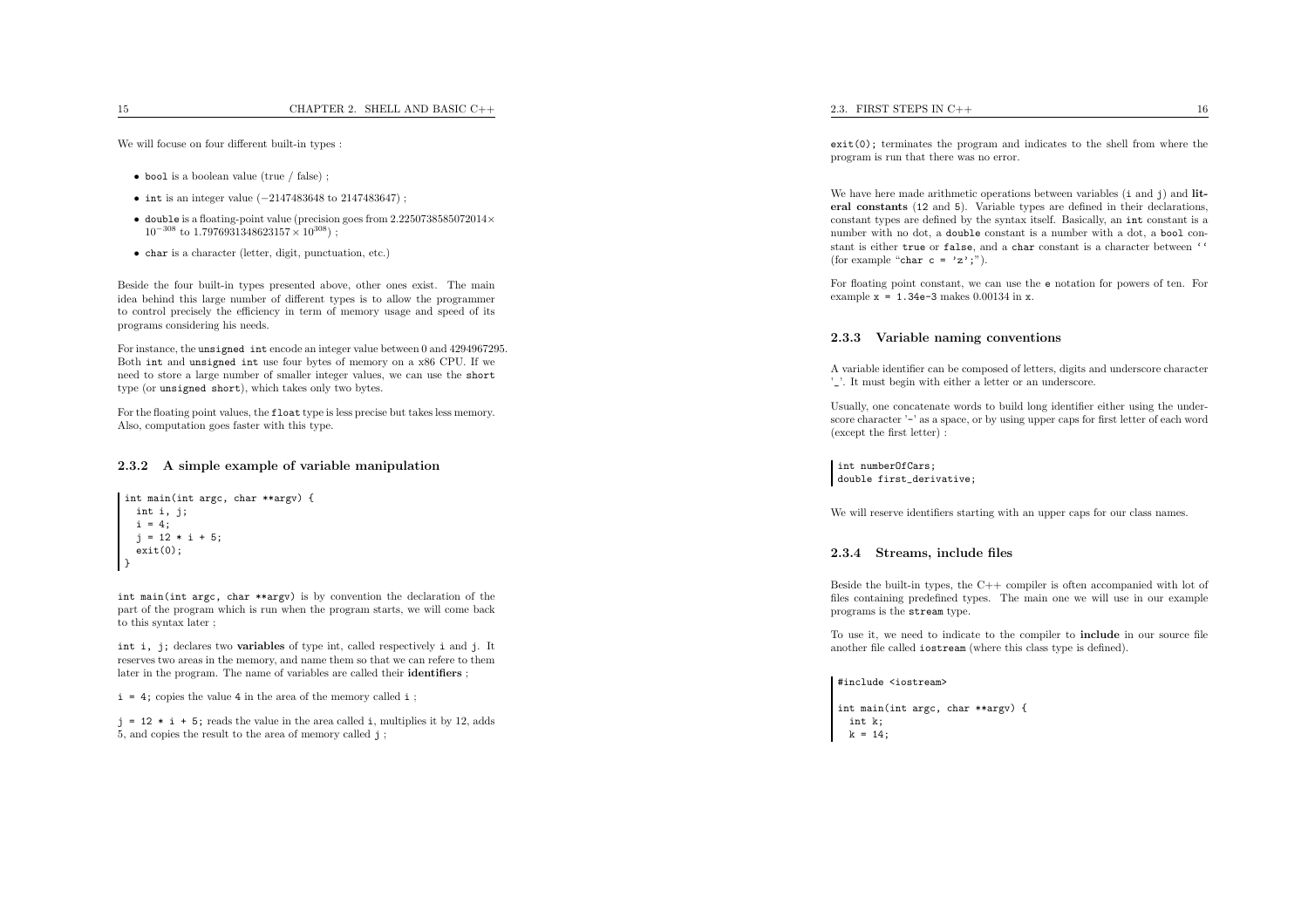```
k = k + 4;k = k * 2;
 cout \langle k \rangle \langle k \rangle}
```
The variable cout is defined in the included file and is of type ostream. The only thing we need to know for now is that we can display <sup>a</sup> variable of <sup>a</sup> built-intype by using the << operator.

We can also read values with cin and the >> operator. The following programgets two float values from the user and prints the ratio.

#include <iostream>

```
int main(int argc, char **argv) {
  double x, y;
  cin >> x \rightarrow y;
  cout \langle x \rangle / y \langle x' \rangle / n;
 }
```
Note that with recent versions of the GNU C++ compiler, you have to addusing namespace std; after the #include.

#### 2.3.5 The sizeof operator

We can know the memory usage of <sup>a</sup> <sup>g</sup>iven type using the sizeof operator. It takes either <sup>a</sup> variable name or <sup>a</sup> type name as parameter.

#include <iostream>

```
int main(int argc, char **argv) {
  int n;
   cout \langle \cdot \rangle sizeof(n) \langle \cdot \rangle ' \langle \cdot \rangle sizeof(double) \langle \cdot \rangle'';
 }
```
The result is <sup>4</sup> <sup>8</sup>.

## 2.3.6 The if statement

The if statement executes <sup>a</sup> part of <sup>a</sup> program only if <sup>a</sup> <sup>g</sup>iven condition is true.

if(condition)<statement to execute if the condition is true>

or

if(condition) <statement to execute if the condition is true> else<statement to execute if the condition is false>

A statement here is either <sup>a</sup> part of <sup>a</sup> program enclosed in { }, or <sup>a</sup> single line terminated with <sup>a</sup> ';'. For example :

#### #include <iostream>

```
int main(int argc, char **argv) {
 int n;
  cin >> n;
  if(n \leq 0) n = 0;
  else {
   n = 2 * n;n = n - 1;
 }cout \langle n \rangle and \langle n \rangle;
}
```
## 2.3.7 The for statement

The for statement repeats the execution of <sup>a</sup> part of <sup>a</sup> program.

for(initialisation; condition; increment) <statement to repeat>

For example, to display all positive integers stricly smaller than <sup>a</sup> value <sup>g</sup>ivenby the user :

#### #include <iostream>

int main(int argc, char \*\*argv) { int n, k;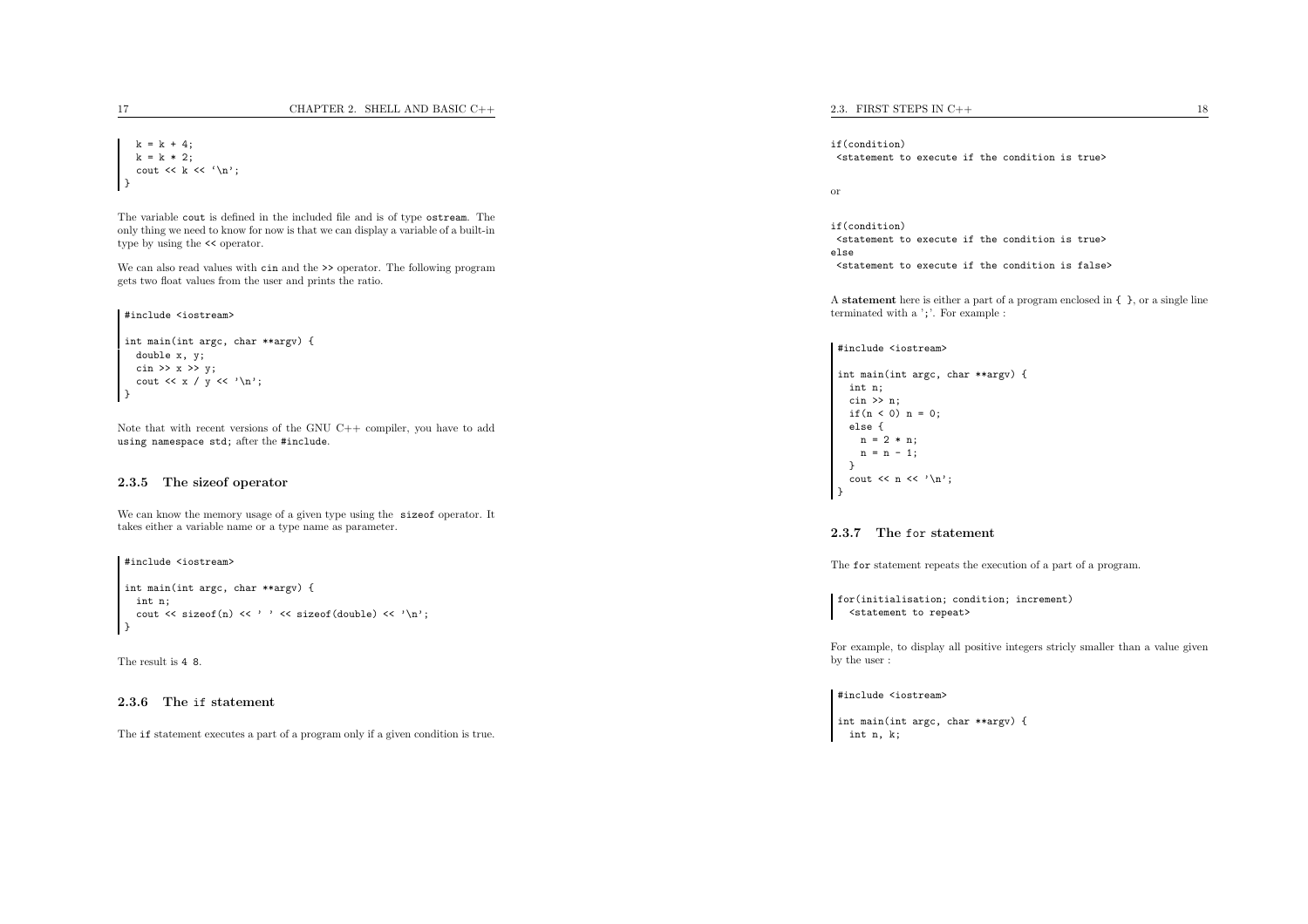cin >> n; for(k = 0; k < n; k++) cout << k <<  $\langle n \rangle$ ; }

Note that we have declared two variables of type int on the same line. The k++ notation means in that context simply  $k = k+1$ .

The for can be used to make more complex loops :

#include <iostream>

```
int main(int argc, char **argv) {
   double x;
   for(x = 1; fabs(cos(x) - x) > 1e-6; x = cos(x));
   cout \langle x \rangle \langle x \rangle and \langle x \rangle and \langle x \rangle and \langle x \rangle \langle x \rangle.
 }
```
## 2.3.8 The while statement

The while statement repeats the execution of <sup>a</sup> statement as long as <sup>a</sup> conditionis true. For instance :

#include <iostream>

```
int main(int argc, char **argv) {
  double a, b, c;
  a = 0.0; b = 2.0;
  while(b-a > 1e-9) {
    c = (a+b)/2.0;
    if(c*c - 2.0 > 0.0) b = c; else a = c;
  }cout \langle \langle c \rangle \langle \langle \rangle \rangle}
```
## 2.3.9 The do  $\{\}$  while statement

Similar to while, but the statement is always executed at least once.

#include <iostream>

2.3. FIRST STEPS IN C++

```
int main(int argc, char **argv) {
  double a, b, c;
  a = 0.0; b = 2.0;
  do {
    c = (a+b)/2.0;if(c*c - 2.0 > 0.0) b = c; else a = c;
  } while(fabs(c*c - 2.0) > 1e-4);
  cout \langle \langle c \rangle \langle \langle \rangle \rangle}
```
## 2.3.10 The continue statement

The continue statement forces the current execution of the loop to stop. It is equivalent to jump to the end of the statement, so that the next iteration canstart :

#include <iostream>

```
int main(int argc, char **argv) {
 for(int n = 0; n \le 6; n^{++}) {
      cout \langle \langle "n = " \langle \langle n \rangle \langle \langle n \rangle :
      if(n\rlap{.}^{\prime\prime}\,2 == 1) continue;
       cout << "This is even\n";
   }\mathsf{R}
```
Displays

 $n = 0$ This is even  $n = 1$  $n = 2$ This is even <sup>n</sup> <sup>=</sup> <sup>3</sup>  $n = 4$ This is even  $n = 5$ 

2.3.11 The switch / case statements

When the behavior of the program can be organized as <sup>a</sup> succession of separatecases, selected by an integer value, the switch statement is more efficient and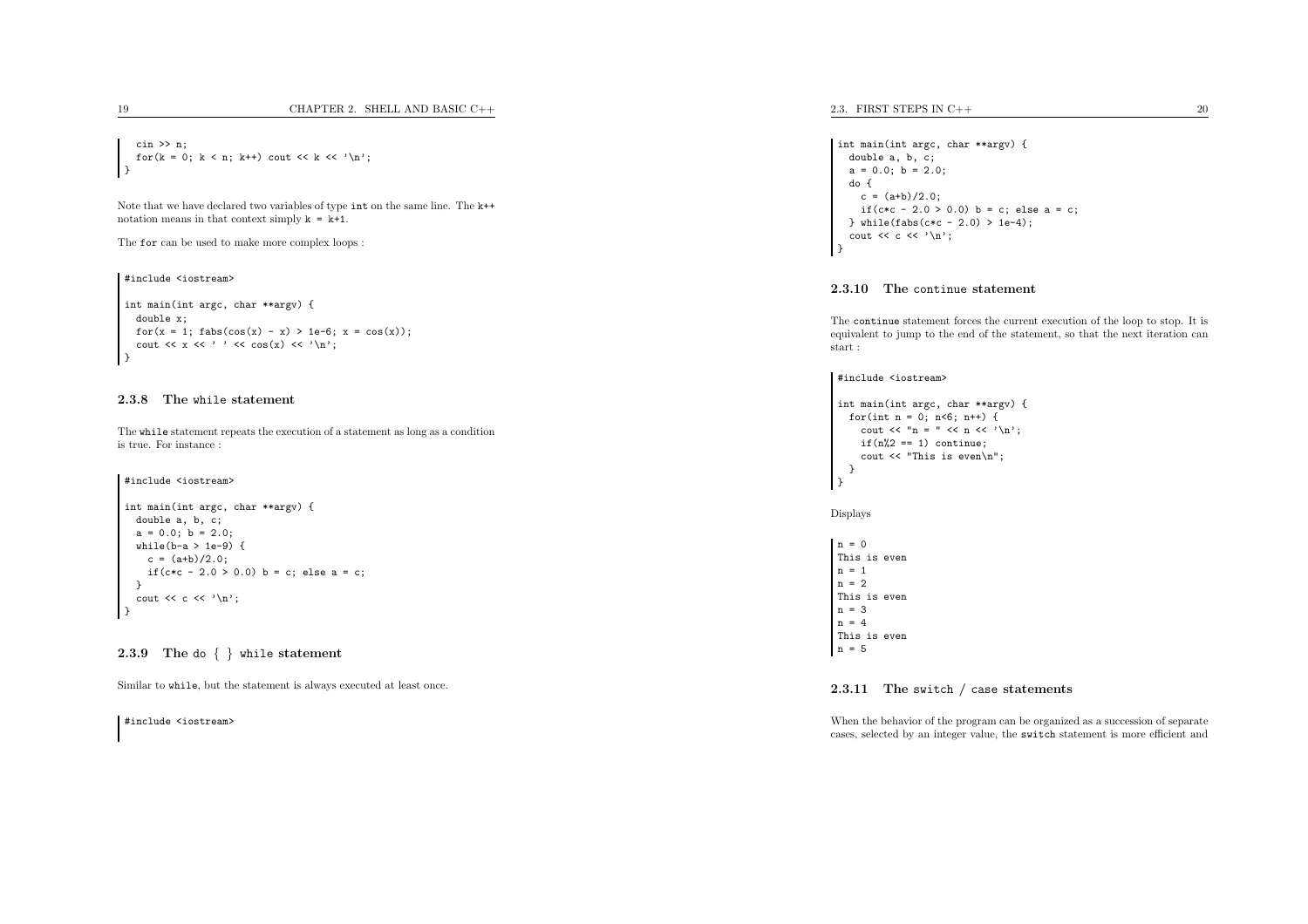elegant than <sup>a</sup> succession of if :

```
#include <iostream>
int main(int argc, char **argv) {
  int k;
  cout << "Enter a value between 1 and 3 : ";
  cin >> k;
  switch(k) {
    case 1:
      cout << "one!\n";
      break;
case 2:
      cout \langle "two!\n\times";
      break;
case 3:
      cout << "three!\n";
      break;
default:
cout << "Didn't get it, did you ?\n";
      break;}\rightarrow
```
#### 2.3.12 Computation errors with floating point counters

Keep in mind that due to approximations in the computations, using <sup>a</sup> floatingpoint counter is most of the time not safe. For example :

#include <iostream>

```
int main(int argc, char **argv) {
  double x;
  for(x = 0; x < 1.0; x = x + 0.1) cout << 1.0 - x << ' ';
  cout \langle \cdot \rangle \:
 }
```
displays

<sup>1</sup> 0.9 0.8 0.7 0.6 0.5 0.4 0.3 0.2 0.1 1.11022e-16

## 2.4 An example of extreme <sup>C</sup> syntax

Avoid this kind of syntax in your homeworks.

#### #include <iostream>

int main(int argc, char \*\*argv) { char text[] <sup>=</sup> "Hello!"; char buffer[256]; char \*t, \*s;

 $s = text; t = buffer;$ while(\*t++ = \*s++); // This is too much

cout  $\langle$  text  $\langle$  '  $\rangle$ '  $\langle$  buffer  $\langle$  '  $\rangle$ n'; | ን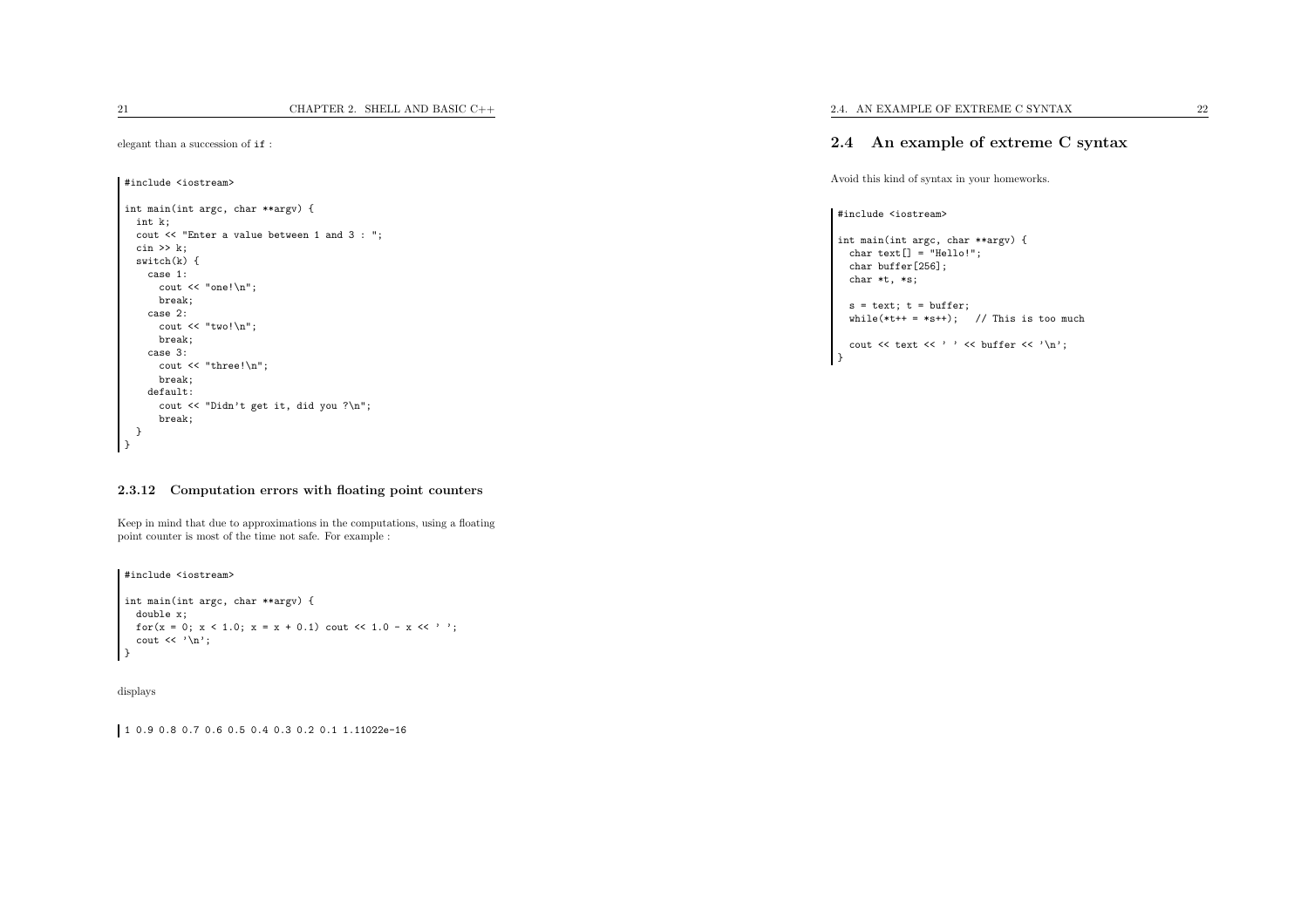| Symbol | Function       |
|--------|----------------|
|        | addition       |
|        | subtraction    |
| ۰k     | multiplication |
|        | division       |
|        | reminder       |

Chapter <sup>3</sup>

# Expressions, variablescopes, functions

## 3.1 Expressions

An expression is a sequence of one or more operands, and zero or more operators, that when combined, produce <sup>a</sup> value. For example :

 $x - 3$ 

 $cos(y) + y$ 

 $x + y + z$ 

 $x \leq y * 7 - 2$ 

## 3.2 Arithmetic operators

#### 3.2.1 List of operators

The standard mathematic symbols can be used to write arithmetic expressions :

The % computes the reminder of an integer division (for instance <sup>17</sup> % <sup>5</sup> has the value <sup>2</sup>) ; the result is well defined only if both operands are positive.

All those operators but % can be used with either integer or floating point operands.

#### 3.2.2 Operators depend on the types of the operands

Internally, each symbol corresponds to different operations, depending with thetype of the operands :

#include <iostream>

int main(int argc, char \*\*argv) { cout << 15 / 4 << ' ' << 15.0 / 4.0 << '\n'; | ን

displays <sup>3</sup> 3.75.

#### 3.2.3 Implicit conversions

Basically operators are defined for two operands of the same type. The compiler can automatically convert <sup>a</sup> numerical type into another one so that the operator exists :

#include <iostream>

```
int main(int argc, char **argv) {
 cout << 3 + 4.3 \le \sqrt{n};
}
```
result is 7.3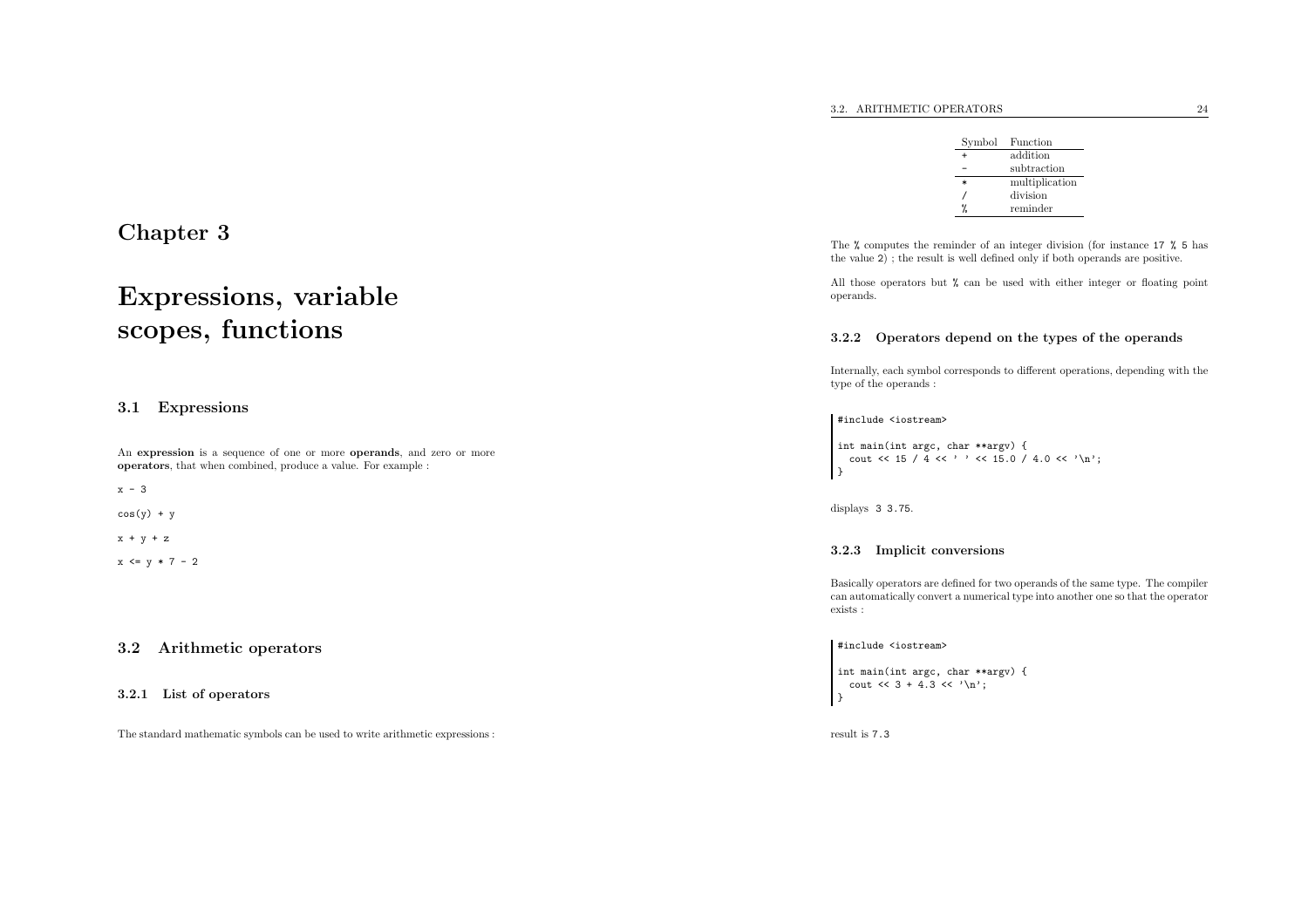#### <sup>25</sup> CHAPTER 3. EXPRESSIONS, VARIABLE SCOPES, FUNCTIONS

The implicit conversion can not be done to <sup>a</sup> type that loses information (i.e. double to int for instance). For example the % operators is only defined for integer operands :

#include <iostream>

int main(int argc, char \*\*argv) { cout <<  $3.0\frac{4.0 \times \gamma \ln i}{i}$ }

the compilation generates :

/tmp/something.cc: In function 'int main(int, char \*\*)': /tmp/something.cc:4: invalid operands 'double' and 'double' to binary 'operator %'

#### 3.2.4 Arithmetic exceptions

Arithmetic computations can lead to arithmetic exceptions, either because the computation can not be done mathematically, or because the used type can not carry the resulting value. In that case the result is either <sup>a</sup> wrong value or<sup>a</sup> non-numerical value :

```
#include <iostream>
#include <cmath>
int main(int argc, char **argv) {
  int i, j;
  j = 1;for(i = 0; i < 20; i++) j = j *3;
  cout \langle \langle j \rangle \langle \langle \rangle \rangledouble y;
  y = 0.0;cout << 1.0 / y << ' ' << ( -1.0) / y << ' \n';
```
cout  $\langle \cdot \text{log}(-1.0) \langle \cdot \cdot \cdot \rangle \rangle$ 

displays

}

-808182895inf -inf nan

Note that those exceptions do not stop the execution of the program because nan, inf and -inf are legal values for floating point variables. Integer null division does :

int main(int argc, char \*\*argv) { int i, j;  $i = 0$ :  $j = 3 / i;$ }

compiles with no errors but the execution produces

Floating point exception

#### 3.2.5 Boolean operators

We can define more precisely what we called a *condition* in the description of the if, for, and while syntax. It is <sup>a</sup> boolean expression, which is an expression whose value is of type bool.

<sup>A</sup> few operators have <sup>a</sup> boolean value and takes boolean operands :

Symbol Function conjunction (AND) && $||$  disjunction (OR) !logical NOT

#include <iostream>

int main(int argc, char \*\*argv) { bool c1, c2;  $c1 = true$ :  $c2 = !c1$  && false; cout  $\langle$  c1  $\langle$   $\rangle$  '  $\langle$  c2  $\langle$  '  $\rangle$ n'; ا -

The compiler is smart and will compute the value of the second operand of <sup>a</sup> boolean operation only if this is necessary.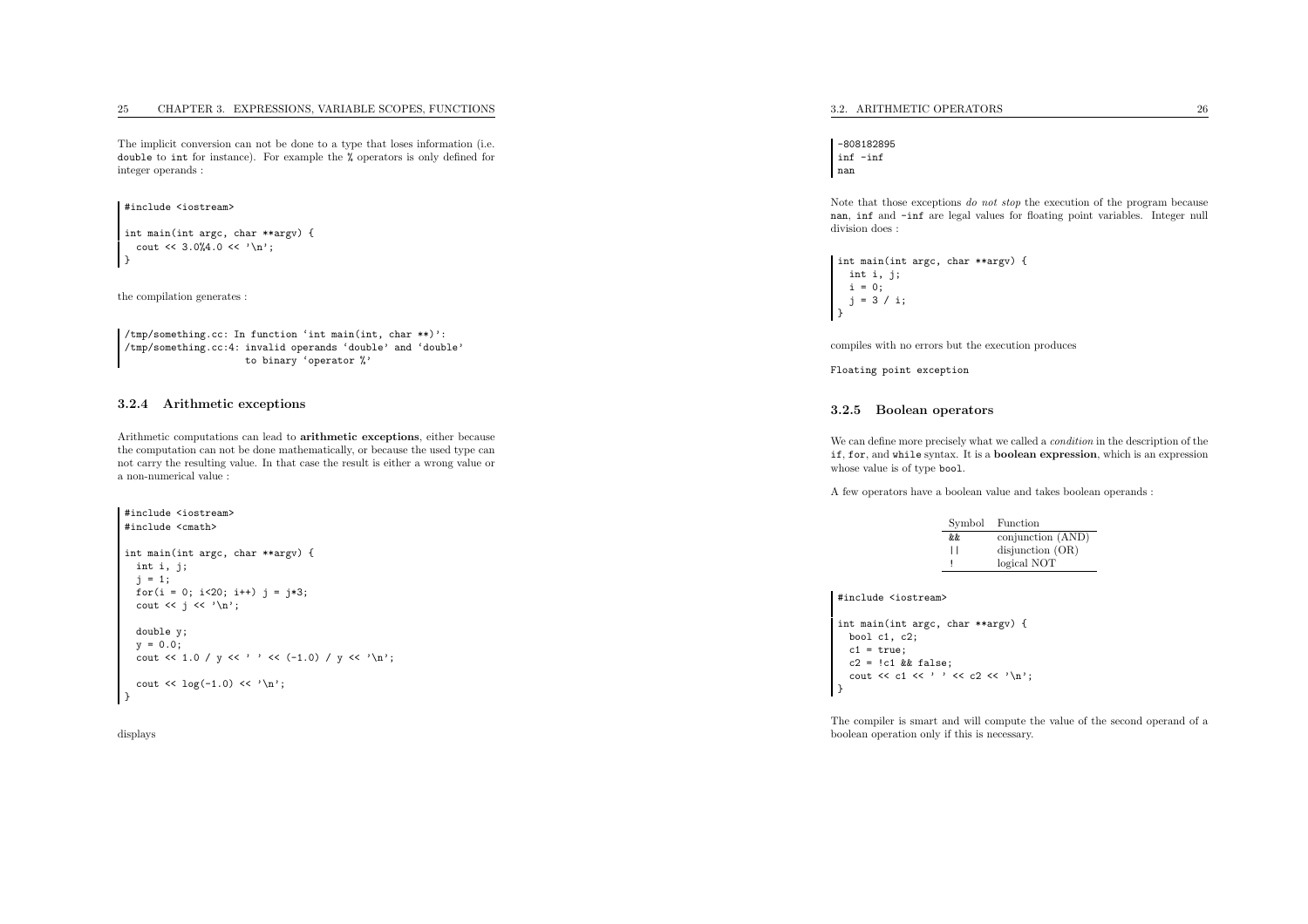#### 3.2.6 Comparison operators

The comparison operators take two numerical operands and have <sup>a</sup> booleanvalue :

| Symbol       | Function                |
|--------------|-------------------------|
| $\epsilon$ = | less or equal <         |
| ╭            | less <                  |
| $>=$         | greater or equal $\geq$ |
| ↘            | greater >               |

The equality and inequality are defined for any types and return <sup>a</sup> booleanvalue :

| Symbol | Function         |
|--------|------------------|
| ==     | $equal =$        |
| $l =$  | different $\neq$ |

#### 3.2.7 Assignment operator

<sup>A</sup> strange thing in C++ is that assignments are also expressions :

 $j = 3 + (i = 5);$ 

is legal, and will assign to <sup>i</sup> the value 5, and to <sup>j</sup> the value 8. But feel free not to use such weird tricks.

#### 3.2.8 Increment and decrement operators

The ++ operator, as we have seen in the for loops, can increment <sup>a</sup> variable. But, like the assignment operator, it is also an expression. The delicate pointis that you can either use it as post-increment or pre-increment.

When <sup>p</sup>laced on the left (resp. on the right) of the variable to increment, the value of the expression will be the value of the variable after the increment (resp. before).

For instance :

#include <iostream>

```
int main(int argc, char **argv) {
  int i, j, k;
 i = 4; j = ++i;i = 4; k = i++);
   cout \langle \langle j \rangle \langle \langle k \rangle \rangle , \langle \langle k \rangle \langle k \rangle \langle k \rangle;
 }
```
Displays <sup>5</sup> <sup>4</sup>.

The -- operator does the same for decrement.

#### 3.2.9 Precedence of operators

The precedence of operators is the order used to evaluate them during the evaluation of the complete expression. To be compliant with the usual mathematical notations, the evaluation is not left-to-right. For example

 $3 + 4 * 5 + 6 * 7$ 

is considered by the compiler as

 $3 + (4 * 5) + (6 * 7)$ 

and NOT AS

 $(((3 + 4) * 5) + 6) * 7$ 

When two operators have same precedence (i.e. when we have the same operatortwice), the evaluation is left-to-right.

The specification of C++ do not specify the order of evaluation when operators have the same precedence, except for logical operations (see above §3.2.5). For example

 $i = 0;$ cout  $\langle$  i++  $\langle$   $\rangle$  '  $\langle$  i++  $\langle$  '  $\rangle$ n';

prints <sup>1</sup> <sup>0</sup>.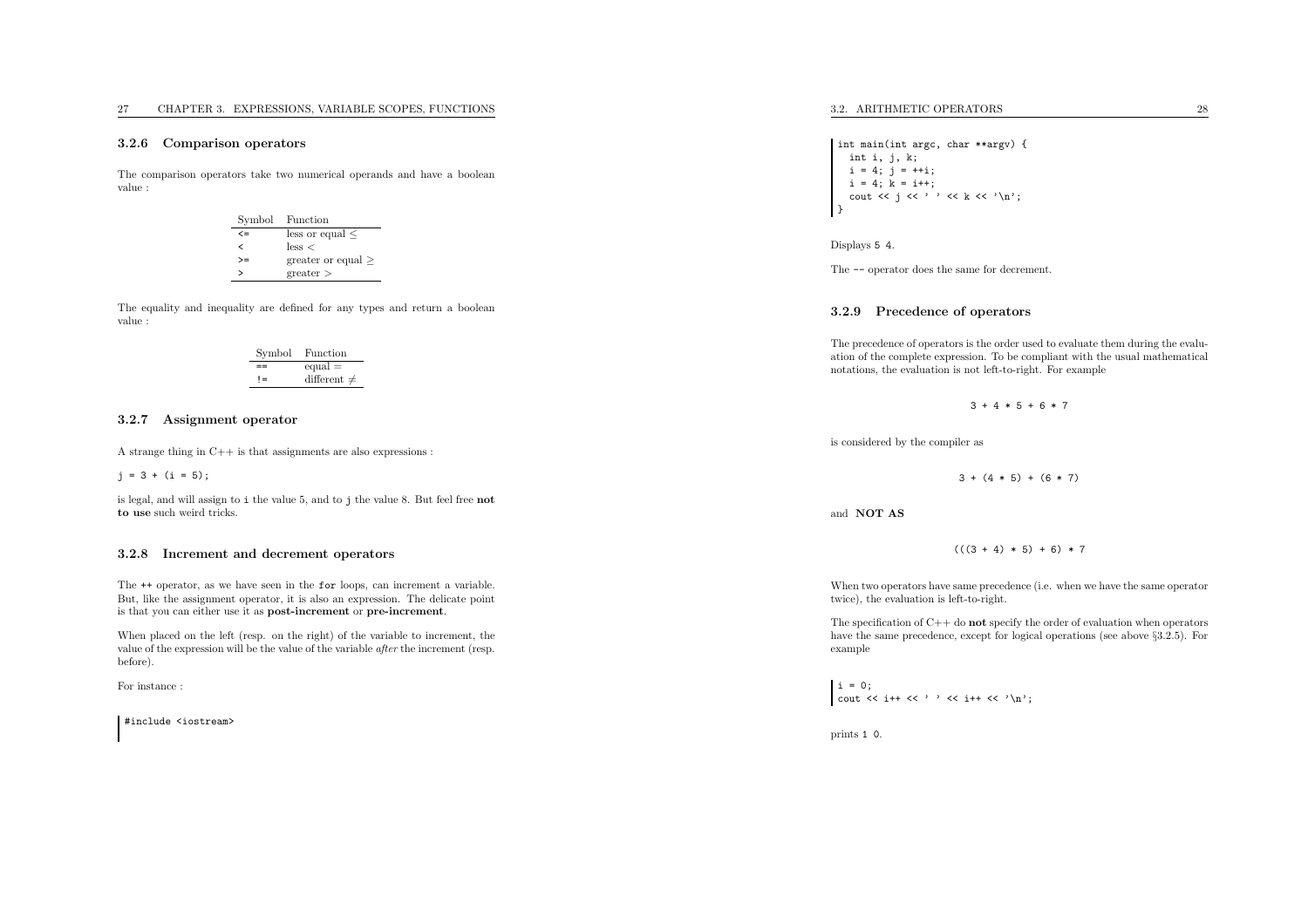

Figure 3.1: Graph for the expression  $3 + x + (y * y + 4)$ 

#### 3.2.10 Grammar, parsing and grap<sup>h</sup> of an expression

The usual way to define the syntax of <sup>a</sup> language is to use generative grammar. Typically it consists in recursive definition of the syntax. For instance, we coulddefine an arithmetic expression  $\langle exp r \rangle$  as, either :

- <sup>A</sup> litteral constant (<sup>4</sup>, -34.567, 1.234e485, etc) ;
- <sup>a</sup> variable (<sup>x</sup>, AgeOfMyCat, number\_of\_cars, etc.) ;
- $\bullet \ (<\exp r>)$ ;
- $\bullet < expr > + < expr >$ ;
- $\bullet < expr$  >  $* < expr$  > ;
- $\bullet < expr > < expr >$ ;
- $\bullet < expr > / < expr >$ .

From such <sup>a</sup> definition, the compiler is able to build <sup>a</sup> tree to encode the expression. The leaves of this tree are either variables or literal constants and internal nodes are operators. Each subtree of this tree is an expression itself.

#### 3.2.11 Summary

1. The operation (what the computer does) associated to an operator (the symbol) depends on the type of the operands (the things combined intothe operations) ;

- 2. the compiler can do implicit conversions (only if no precision is lost) sothat the expression has <sup>a</sup> meaning. ;
- 3. some arithmetic operations produce an arithmetic exceptions, leading either to <sup>a</sup> wrong answer or to non-numeric values ;
- 4. assignment and increment operators are expressions ;
- 5. operators have precedence consistent with the mathematical conventions ;
- 6. an expression is represented by the compiler as <sup>a</sup> graph, this is the goodway to see it.

## 3.3 lvalue vs. rvalue

In many situation we have to make <sup>a</sup> difference between expressions defining <sup>a</sup> value that can be addressed (and changed), which are called lvalue and value that can be only read, called rvalue. For example, the assignment operator expect <sup>a</sup> lvalue on the left and <sup>a</sup> rvalue on the right.

So far the only lvalue we have seen are variables.

#### #include <iostream>

int main(int argc, char \*\*argv) { int i;  $i+3 = 5$ ; // does not compile  $45 = i$ ; // does not compile }

leads to the following compilation errors :

/tmp/something.cc: In function 'int main()': /tmp/something.cc:4: non-lvalue in assignment /tmp/something.cc:5: non-lvalue in assignment

## 3.4 Scopes of variables

We can define variables almost everywhere in the program. Of course, when <sup>a</sup> program is several thousands line, we have to be able to use in different <sup>p</sup>laces the same identifiers.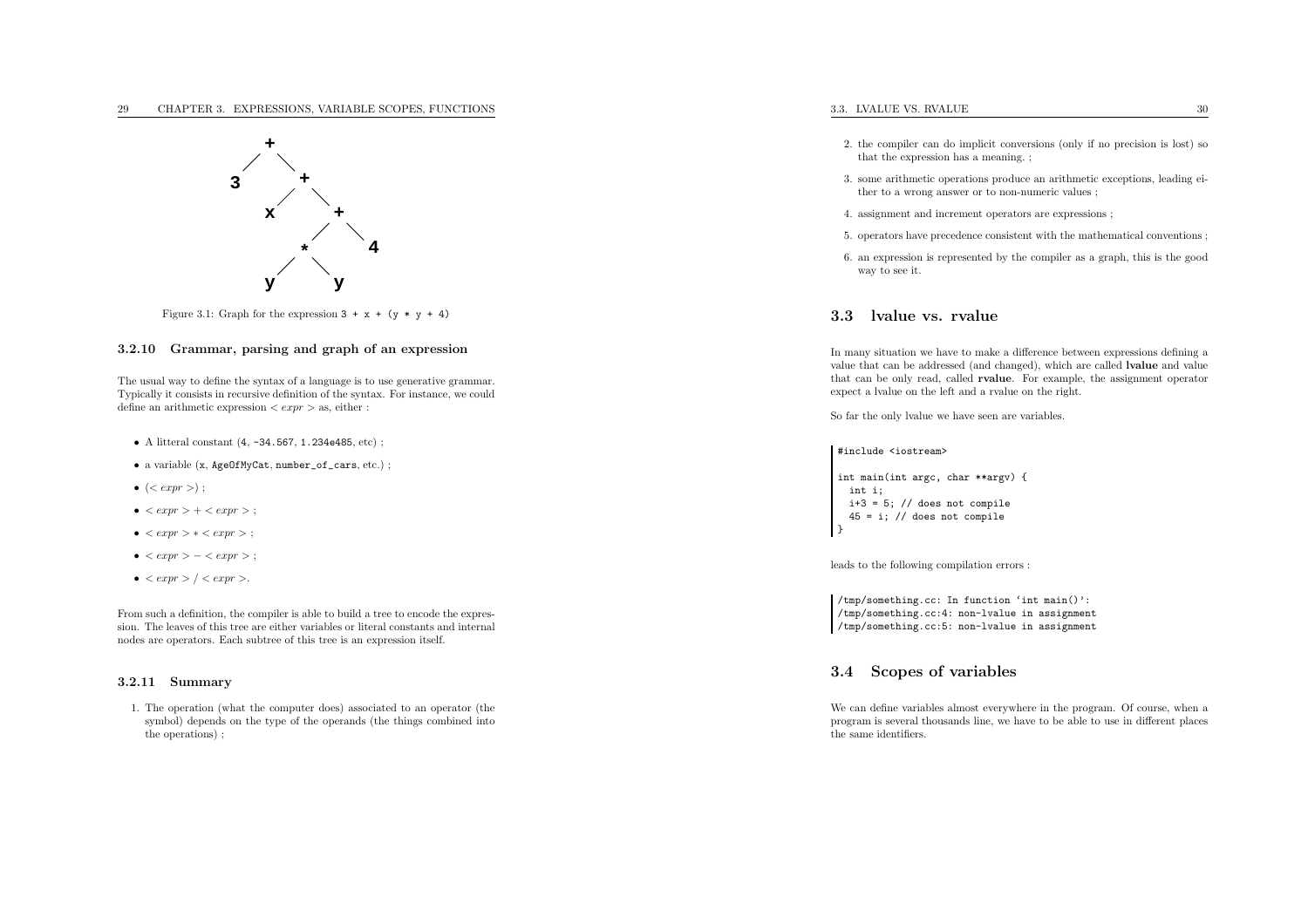Thus, each identifiers can be used only in <sup>a</sup> partial part of the program, we call it <sup>a</sup> scope.

Roughly, <sup>a</sup> identifier can be used everywhere from its declaration point to theend of the block defined by <sup>a</sup> couple of { }.

#include <iostream>

```
int main(int argc, char **argv) {
 int i;
 i = 3;
 if(i == 3) {
   int j;
   j = i + 4;}
j = i + 3;
}
```
leads to :

/tmp/something.cc: In function 'int main(int, char \*\*)': /tmp/something.cc:10: 'j' undeclared (first use this function) /tmp/something.cc:10: (Each undeclared identifier is reported only once /tmp/something.cc:10: for each function it appears in.)

Variables can also be declared in the for statement. In that case the scope of the identifier is the loop :

```
int main(int argc, char **argv) {
 int j;
 j = 0;
 for(int i = 0; i < 10; i++) j = j + i;
}
```
### 3.5 Functions

#### 3.5.1 Defining functions

To re-use the same part of <sup>a</sup> program, we can define <sup>a</sup> function, which takes parameters, and returns <sup>a</sup> result of various type. Typical definition contains the 3.5. FUNCTIONS

type of the value it returns, an identifier for its name, and the list of parameters with their types. The evaluation of <sup>a</sup> function is done when the call operator () is used. One argument (i.e. an expression) is provided to each parameter. An example makes things clearer

#include <iostream>

// This function has one parameter called <sup>x</sup> double square(double x) { return  $x*x:$  }

// This one has two parameters called <sup>x</sup> and <sup>y</sup> // It returns the largest k so that  $y^k \leq x$ int maxexpon(double x, double y) { double  $z = 1$ ; int result <sup>=</sup> 0; while(z  $\leq x$ ) { result++; z = z \* y; } return result-1; }

int main(int argc, char \*\*argv) { double a, b;  $\sin \gg a \gg b$ : // The argumen<sup>t</sup> is <sup>a</sup> for the first call and a+b for the second cout  $\langle$  square(a) + square(a + b)  $\langle$   $\rangle$   $\langle$   $\rangle$   $\langle$   $\rangle$   $\langle$   $\rangle$   $\langle$   $\rangle$   $\langle$   $\rangle$   $\langle$   $\rangle$   $\langle$   $\rangle$   $\langle$   $\rangle$   $\langle$   $\rangle$   $\langle$   $\rangle$   $\langle$   $\rangle$   $\langle$   $\rangle$   $\langle$   $\rangle$   $\langle$   $\rangle$   $\langle$   $\rangle$   $\langle$   $\rangle$   $\langle$   $\rangle$   $\langle$  // The two arguments are and <sup>b</sup> cout  $\langle$  maxexpon(a, b)  $\langle$   $\rangle$   $\langle$   $\rangle$   $\langle$   $\rangle$   $\langle$   $\rangle$   $\langle$   $\rangle$   $\langle$   $\rangle$   $\langle$   $\rangle$   $\langle$   $\rangle$   $\langle$   $\rangle$   $\langle$   $\rangle$   $\langle$   $\rangle$   $\langle$   $\rangle$   $\langle$   $\rangle$   $\langle$   $\rangle$   $\langle$   $\rangle$   $\langle$   $\rangle$   $\langle$   $\rangle$   $\langle$   $\rangle$   $\langle$   $\rangle$   $\langle$  }

Note that as for loops, the scope of the parameters and variables defined in thefunction definition is the function statement itself.

## 3.5.2 void return type

If <sup>a</sup> function is supposed to return no value, you can declare the return type asvoid.

#### #include <iostream>

```
void printSmallerSquares(int x) {
  int y;
  for(y = 0; y * y <= x; y++) cout << y * y << ' ';
  cout \langle \cdot \rangle \backslash n;
```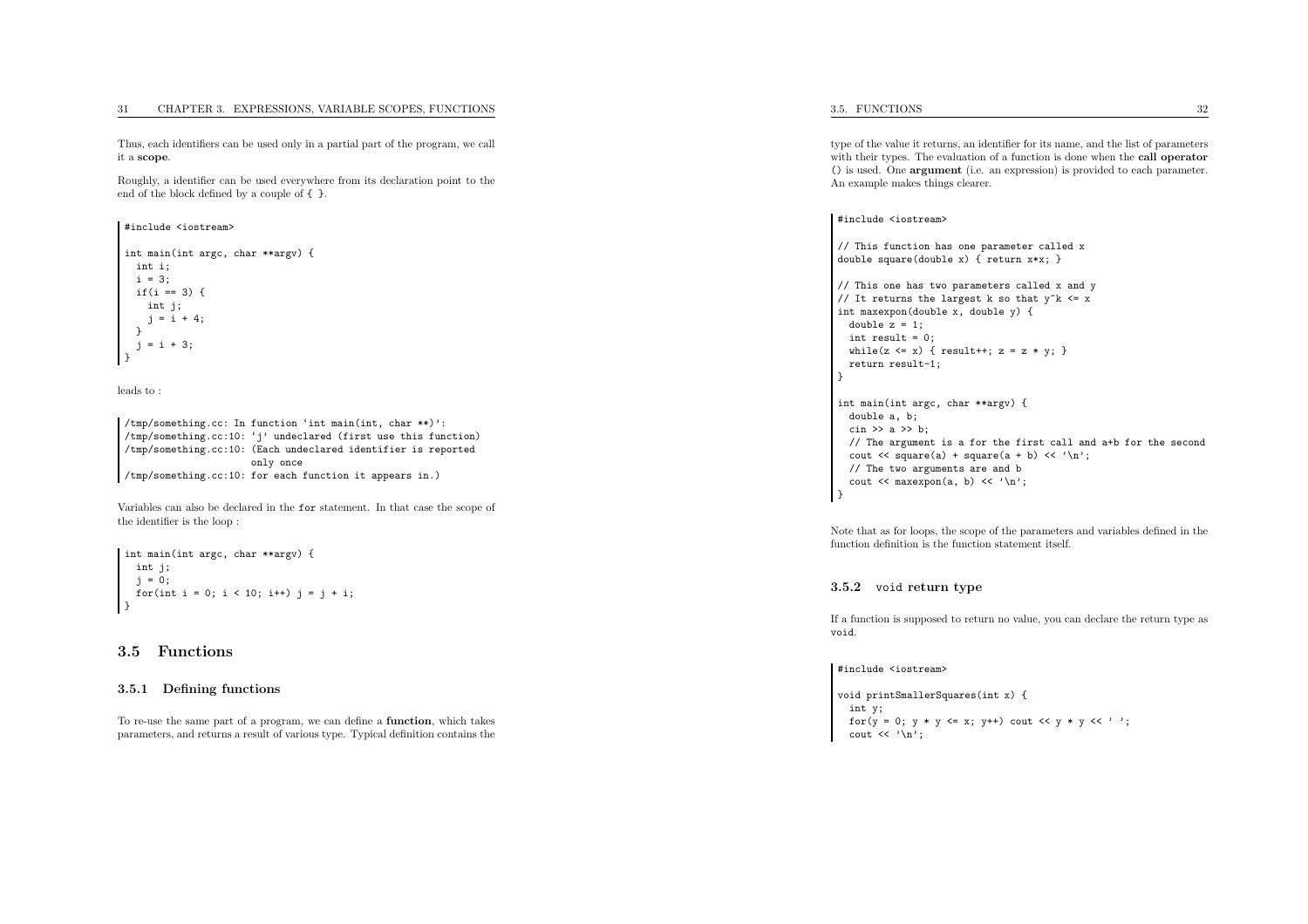int main(int argc, char \*\*argv) { printSmallerSquares(17);}

displays

}

<sup>0</sup> <sup>1</sup> <sup>4</sup> <sup>9</sup> <sup>16</sup>

#### 3.5.3 Argument passing by value

By default, functions pass arguments by value, which means that when thefunction is used, the rvalues of **arguments** are copied into the **parameters**.

The main effect is that even if the argument is <sup>a</sup> lvalue, modifying the corresponding parameter will not change the argument's value. For example :

#include <iostream>

```
void stupidfunction(int x) {
 x = 4:
}int main(int argc, char **argv) {
 int y;
 y = 12;stupidfunction(y);cout << y << '\n';
}
```
This prints <sup>12</sup>.

Here we have <sup>a</sup> parameters <sup>x</sup> in the function definition, and an argument <sup>y</sup> when the function is called. Modifying <sup>x</sup> in the function does not change the value of y in the main part of the program.

#### 3.5.4 Argument passing by reference

In some certain situations, it is more efficient or convenient to be able to modifythe argument(s). To do that, the & symbol specifies that the parameter and the 3.5. FUNCTIONS

#### #include <iostream>

// This is the include file containing the math functions #include <cmath>

```
int normalize(double &x, double &y) {
  double d;
  d = sqrt(x*x + y*y);x = x/d:
 y = y/d;}int main(int argc, char **argv) {
  double a, b;
  a = 17.3; b = -823.21;
  cout \langle sqrt(a*a + b*b) \langle \rangle \langle \rangle \langle \rangle;
  normalize(a, b);
  cout \langle sqrt(a*a + b*b) \langle \rangle \langle \rangle<sub>n</sub>';
 }
```
Displays :

823.392 $\overline{1}$ 

#### 3.5.5 Recursive function call

<sup>A</sup> function can call itself in its definition statement. We call such <sup>a</sup> scheme <sup>a</sup> recursive function. In fact this is possible because at each call, new variablesare allocated in the memory.

Example :

#include <iostream>

```
int fact(int k) {
  cout \langle k \rangle \langle k \rangleif(k == 0) return 1;
  else return k*fact(k-1);
```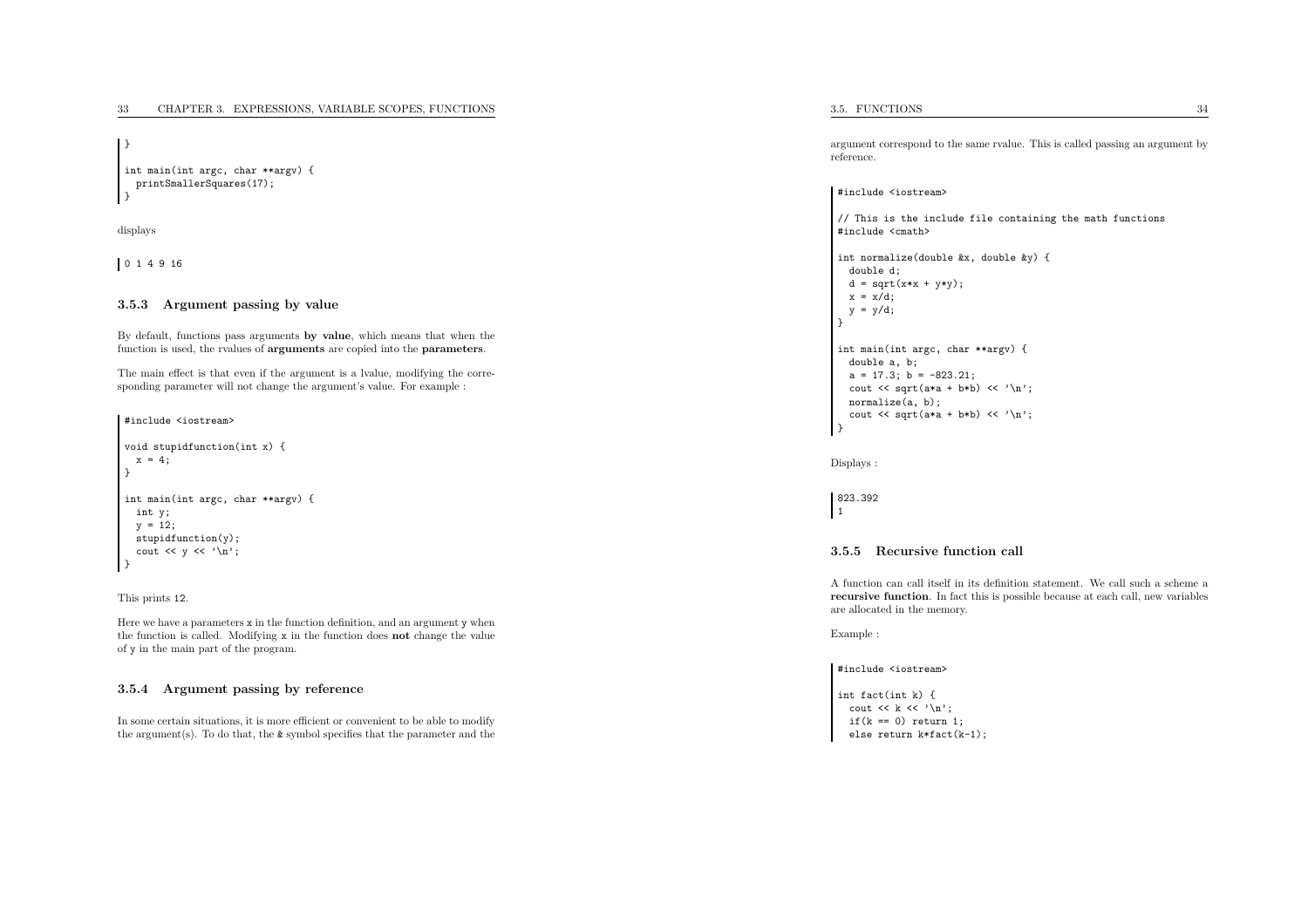```
int main(int argc, char **argv) {
  int n = \text{fact}(4);
    cout \langle \langle \rangle \rangle_n' \langle \langle n \rangle \langle \rangle \langle n \rangle;
 }
```
 $\rightarrow$ 

#### 3.5.6 Stopping condition

The only (and small) difficulty is the necessary existence of <sup>a</sup> stopping condition. This ensure that at one point the function will not call itself anymore, whatever the initial value of the parameters was :

```
// Oooops ... will not work
int factorial(int k) {
 return k*factorial(k-1);
 }
```
## 3.6 The abort() function

The abort() function is wich interrupt the execution of your program as if there was a serious error. Use it to handle non-expected behavior like out-of bounds exceptions :

#include <iostream>

```
int main(int argc, char **argv) {
 int x;
  cout << "Enter a non-null value : ";
  \sin \gg x;
 if(x == 0) {
   cerr << "Null value!\n";
```
3.6. THE ABORT() FUNCTION

abort();}cout  $\langle \langle 1/x \langle \langle \cdot \rangle \rangle \rangle$ ;  $\mathbf{R}$ 

The execution is the following :

Enter <sup>a</sup> non-null value : <sup>0</sup> Null value! Aborted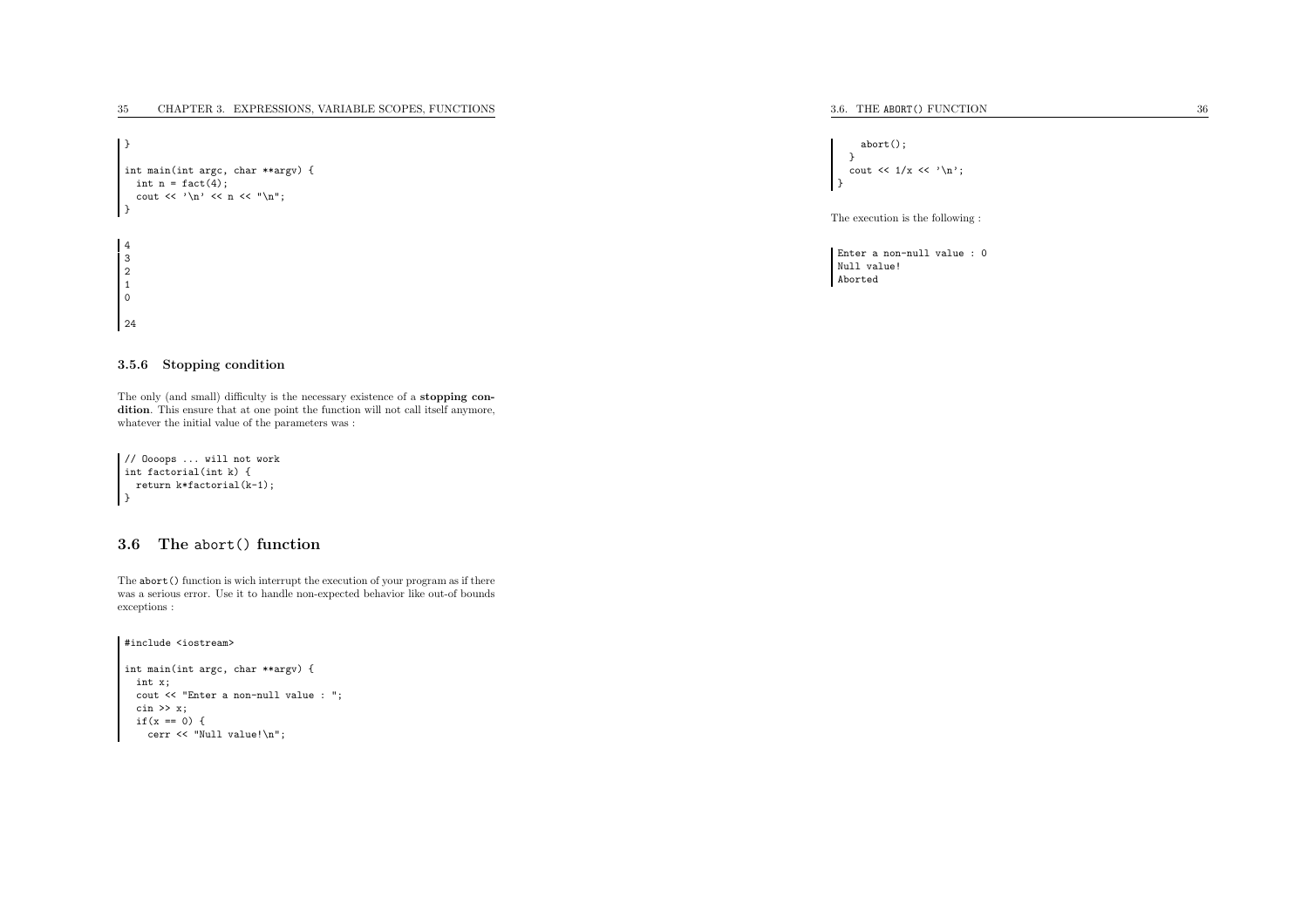Chapter <sup>4</sup>

# Arrays and pointers, dynamic allocation

### 4.1 Arrays and pointers

#### 4.1.1 Character strings

So far, we have only printed isolated characters. C++ provides <sup>a</sup> syntax todefine <sup>a</sup> string of characters :

cout << "What <sup>a</sup> beautiful weather!!!\n";

Precisely such <sup>a</sup> character string is <sup>a</sup> succession of characters stored in memory, followed by a null character (this is a convenction in  $C/C++$ ). This constant is finally of type array of char, denoted char[]. The compiler refers to it internally with the address of its first character and keeps tracks of its size.

#### 4.1.2 Built-in arrays

The "" operator defines arrays of char. Similarly, we can define an array of anytype with the [ ] operator :

 $\int \int \ln t \, n[4] = \{ 1, 2, 3, 4 \}$ ;

The compiler is able to determine by itself the size of an array, so you do nothave to specify it:

 $\int$  int poweroftwo[] = { 1, 2, 4, 8, 16, 32, 64, 128 };

As we said, the compiler keeps the information about the size of arrays (or strings), so the sizeof operator returns the size of the array as expected :

#### #include <iostream>

int main(int argc, char \*\*argv) { int hello[] =  $\{ 1, 2, 3 \}$ ; char something  $[] = "abcdef";$ cout  $\langle$  sizeof(hello)  $\langle$   $\rangle$   $\langle$   $\rangle$   $\langle$  sizeof(something)  $\langle$   $\rangle$   $\langle$   $\rangle$   $\langle$   $\rangle$ ; ן

#### The size of arrays is always known and has to be known at compilationtime.

Note : from that, you can compute the number of element of an array by dividingthe sizeof the array by the sizeof the element type.

#### 4.1.3 Index of arrays, the [ ] operator, out of bounds exception

The [ ] operator allows to access (as <sup>a</sup> lvalue) to <sup>a</sup> <sup>g</sup>iven element of an array. The first element has for index <sup>0</sup> (and not 1!).

#include <iostream>

int main(int argc, char \*\*argv) { int  $x[] = \{ 3, 1, 4, 1, 5, 9 \};$ for(int i = 0; i < 6; i++) cout << x[i] << "\n"; |}

If you try to access an element out of the array (negative index or greater than the size of the array <sup>−</sup>1), the program may or may not crash. The behavior is not well defined, this is the source of the majority of bugs.

#include <iostream>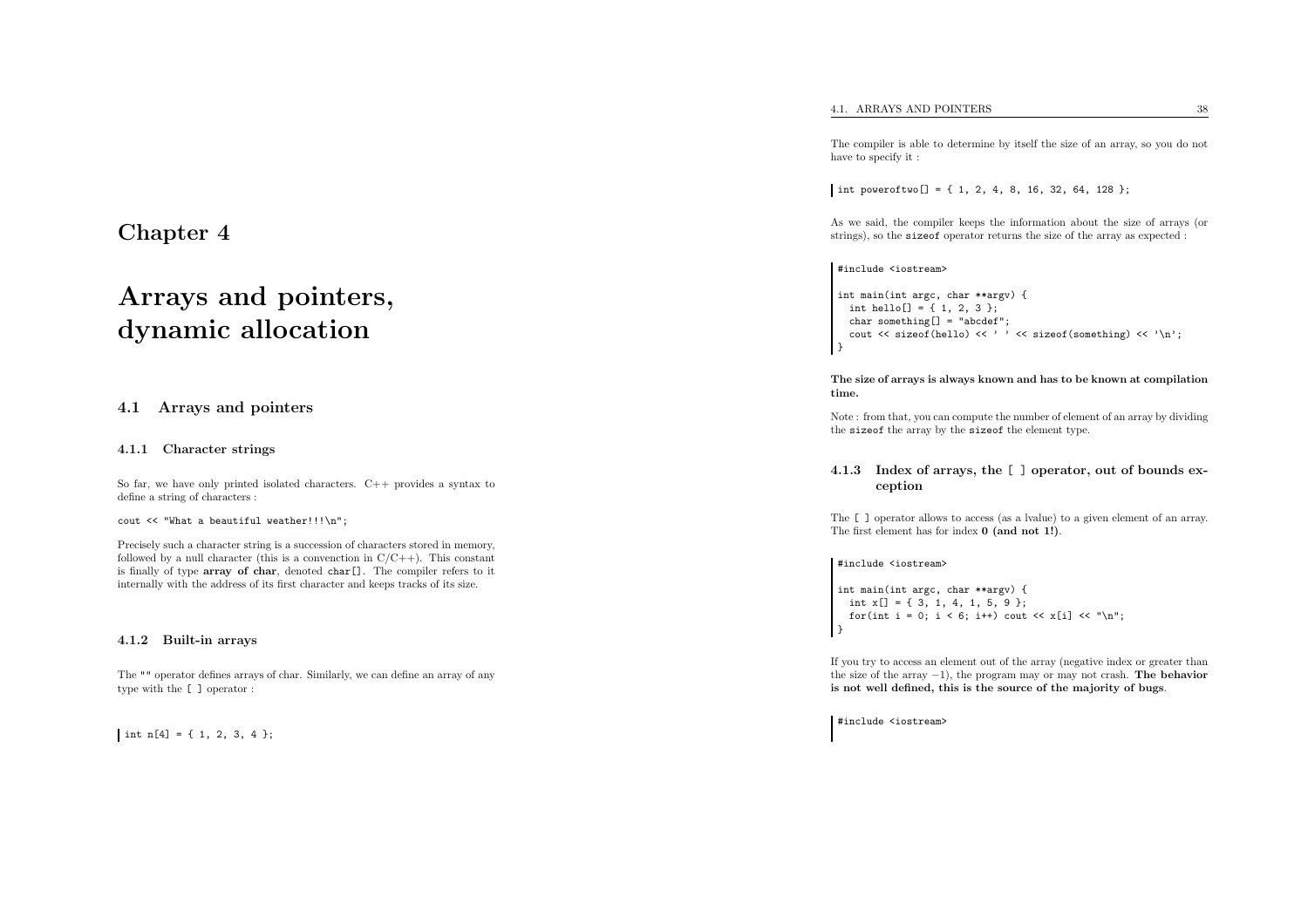```
int main(int argc, char **argv) {
   int x[3];
  for(int i = 0; i<1000; i++) {
    x[i] = 0;
     cout \langle "Erasing x[" \langle i \langle "]\n\ranglen";
  }\rightarrow
```
The result is <sup>a</sup> lot of lines, the two last ones being :

Erasing x[326] Segmentation fault

This means that even if the array was only of size 3, the program did not crashuntil we finally start to write part of the memory we were not allowed to.

## 4.1.4 Pointers, the \*, and & operators

A pointer is <sup>a</sup> variable containing <sup>a</sup> reference to <sup>a</sup> variable of <sup>a</sup> <sup>g</sup>iven type instead of <sup>a</sup> value of <sup>a</sup> <sup>g</sup>iven type.

The \* operator allows to declare pointers to variables. The & operator, also called the address-of operator, allows you to get the address of <sup>a</sup> <sup>g</sup>iven variable.

#include <iostream>

```
int main(int argc, char **argv) {
 int i = 15;
  char *s = "What a beautiful weather!!!";int *p = ki;
}
```
#### 4.1.5 Pointers to pointers to pointers to ...

The \* operator allows you to declare also pointers to pointers :

int main(int argc, char \*\*argv) { int i =  $15$ ;

| #0  | 15      |   |   |   | W | h | а  | t |
|-----|---------|---|---|---|---|---|----|---|
| #8  |         | а |   | b | e | а | u  | t |
| #16 |         | f | u |   |   | w | e  | а |
| #24 |         | h | e | r |   |   |    |   |
| #32 | #4<br>s |   |   |   |   | р | #0 |   |
| #40 |         |   |   |   |   |   |    |   |

Figure 4.1: This figure of the memory does not <sup>g</sup>ive realistic values for the locations of variables. The specifications of C++ do not <sup>g</sup>ive any informations about the locations of the declared variables.

int  $*$ i = &i; int \*\*something <sup>=</sup> &j; int \*\*\*ptrToSomething <sup>=</sup> &something; ן

## 4.1.6 Dereference operator \*

The \* operator also allows you to access to pointed variables (as <sup>a</sup> lvalue) ; inthat last case it is called the dereference operator.

#### #include <iostream>

```
int main(int argc, char **argv) {
   int i;
   int *p = ki;
   cout \langle \langle \nabla \cdot \cdot \cdot \cdot \rangle = " \langle \langle \cdot \rangle \cdot \cdot \cdot \cdot \cdot \rangle n";
   i = 4;
   cout \langle\langle "i = " \langle\langle i \langle "\ranglen";
   *p = 10;cout \langle \langle "i = " \langle \langle i \langle "\ranglen";
 }
```
Gives the following :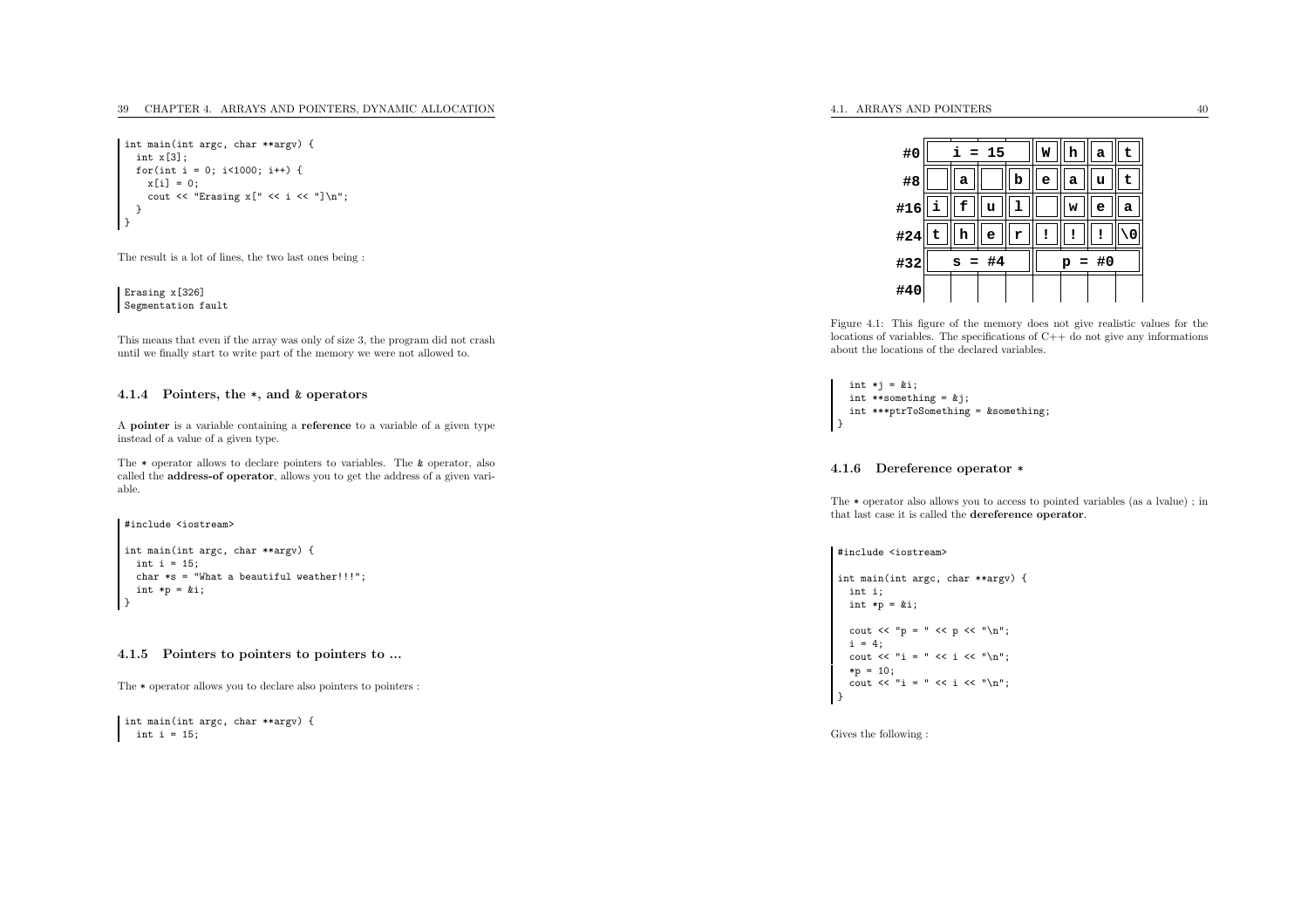$p = 0xbffffb04$ 

 $i = 4$  $i = 10$ 

#### 4.1.7 Pointers to arrays

An array type can be implicitly transformed into <sup>a</sup> pointer by the compiler, andthe [ ] operator can be used to access to an element of <sup>a</sup> pointed array.

For example, we can define <sup>a</sup> function to sum the terms of an array of int :

#include <iostream>

```
int sum(int *x, int sz) {
  int s = 0;
 for(int k = 0; k < sz; k++) s = s + x[k];
 return s;
}int main(int argc, char **argv) {
 int cool[10] = { 1, 2, 3, 4, 5, 6, 7, 8, 9, 10 };
  cout \langle sum(cool, 10) \langle "\n";
}
```
Displays <sup>55</sup>.

#### 4.1.8 Pointers do not <sup>g</sup>ive information about pointed array sizes

Note that while the compiler has informations about the size of an array type, it does not have such information for <sup>a</sup> pointer. The pointer is just the referenceto <sup>a</sup> <sup>g</sup>iven location in the memory. Nothing more.

The compiler has no way to know that <sup>a</sup> 'int \*' points to an array of <sup>10</sup> values and not to <sup>a</sup> single integer.

If you try to apply the sizeof operator to <sup>a</sup> dereferenced pointer, you will obtain as <sup>a</sup> result the size of the pointed type (one element alone) :

#include <iostream>

```
int main(int argc, char **argv) {
    int cool[10] = \{ 1, 2, 3, 4, 5, 6, 7, 8, 9, 10 \};int *coolptr = cool;
    cout \langle sizeof(cool) \langle \rangle \langle \rangle \langle sizeof(*coolptr) \langle \rangle \langle \rangle \langle \rangle \langle \rangle \langle \rangle \langle \rangle \langle \rangle \langle \rangle \langle \rangle \langle \rangle \langle \rangle \langle \rangle \langle \rangle \langle \rangle \langle \rangle \langle
```
displays

}

<sup>40</sup> <sup>4</sup>

#### 4.1.9 Box and arrows figures

<sup>A</sup> very convenient way to represent the configuration of the memory at <sup>a</sup> <sup>g</sup>iven time is to use boxes to represent variables and arrows to represent references. Those figures forget the absolute locations of variable in memory (which are notwell-defined) and emphasis on their values and the referencing relations.

Each box corresponds to <sup>a</sup> variable and contains, when defined, the identifier (the variable name), followed by, if defined, the current value. In the case of initialized pointers (ones actually pointing to some allocated variable), the value is absent and replaced by an arrow starting in the rectangle and pointing to theallocated variable.

For example, the memory state after the following <sup>p</sup>iece of code

int  $x = 13$ : char \*s <sup>=</sup> "Linux rocks!"; int  $*y = kx;$ int k[3][3] = { { 1, 2, 3 }, { 4, 5, 6 }, { 7, 8, 9 }};

is represented on Figure 4.2.

## 4.1.10 The main function's parameters

From what we have seen about arrays and pointers, we can now interpret the meaning of the main function declaration. The first parameter, of type int is the number of arguments passed to the program when run from <sup>a</sup> shell (including the name of the program itself) and the second parameter is <sup>a</sup> pointer toan array of pointers to strings containing the arguments themselves :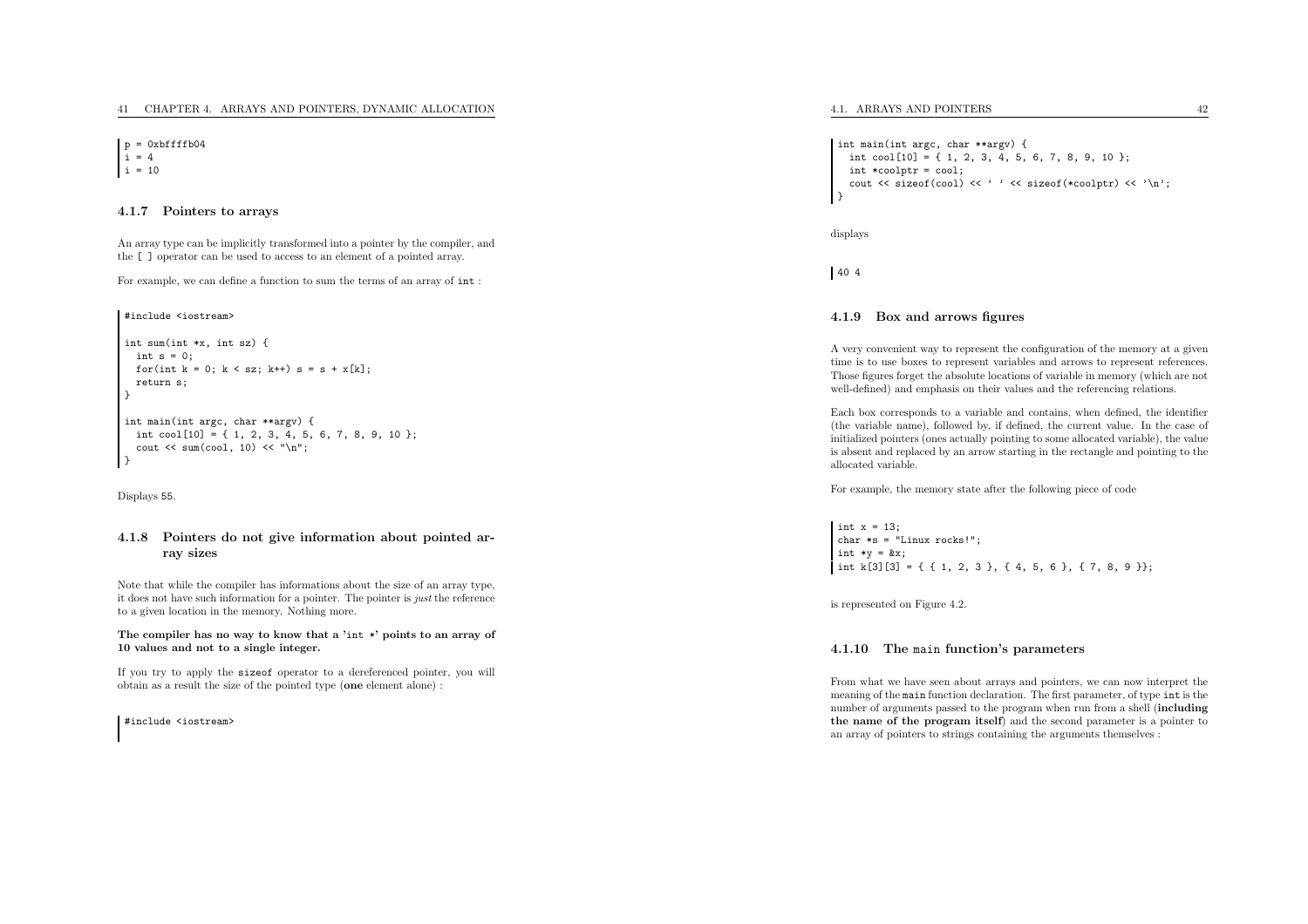

Figure 4.2: Memory configuration after the <sup>p</sup>iece of code <sup>g</sup>iven page <sup>42</sup>

```
#include <iostream>
int main(int argc, char **argv) {
 for(int i = 0; i<argc; i^{++})
    cout \lt\lt "argument #" \lt\lt i \lt' " is '" \lt\lt x argv[i] \lt\lt "'\n";
}
```
We can run this program with arguments separated with spaces :

```
> ./test this is just a bunch of arguments
argument #0 is './test'
argument #1 is 'this'
argument #2 is 'is'
argument #3 is 'just'
argument #4 is 'a'
argument #5 is 'bunch'
argument #6 is 'of'
argument #7 is 'arguments'
```
#### 4.1.11 Adding integers to pointers

The <sup>+</sup> can have for operands <sup>a</sup> pointer and an integer value. In such <sup>a</sup> situation, the compiler will implicitely multiply the integer operand by the size of the pointed type. Thus if <sup>p</sup> is <sup>a</sup> pointer and <sup>k</sup> an integer, p[k] and \*(p+k) are the same.

#include <iostream>

```
int main(int argc, char **argv) {
 int n[] = \{0, 1, 2, 3, 4, 5\};
 int *p = n;
 int *p2 = p+3;cout << *p << " " << *p2 << "\n";
}
```
displays :

 $| 0 3$ 

This kind of operation is not very secure and should be handled with care.

## 4.2 Dynamic allocation

4.2.1 Why ? How ?

In many situations the programmer does not know when he writes <sup>a</sup> program what objects he will need. It can be that he does not know if he will need <sup>a</sup><sup>g</sup>iven object, or or that he does not know the size of <sup>a</sup> required array.

The new operator allows to create an object at run-time. This operator takes as an operand <sup>a</sup> type, which may be followed either by <sup>a</sup> number of elementsbetween [ ] or by an initial value between ( ) :

char  $*c$  = new char; int  $*n = new int(123);$ double  $*x = new double[250]$ ;

#### The area of memory allocated by new is still used out of the pointer's scope!

Bugs due to missing object deallocation are called *memory leaks*.

To free the memory, the programmer has to explicitly indicate to the computer to do so. The delete operator (resp. delete[]) takes <sup>a</sup> pointer to <sup>a</sup> single object (resp. an array of objects) as an operand and free the correspondingarea of the memory ;

delete n; delete[] x;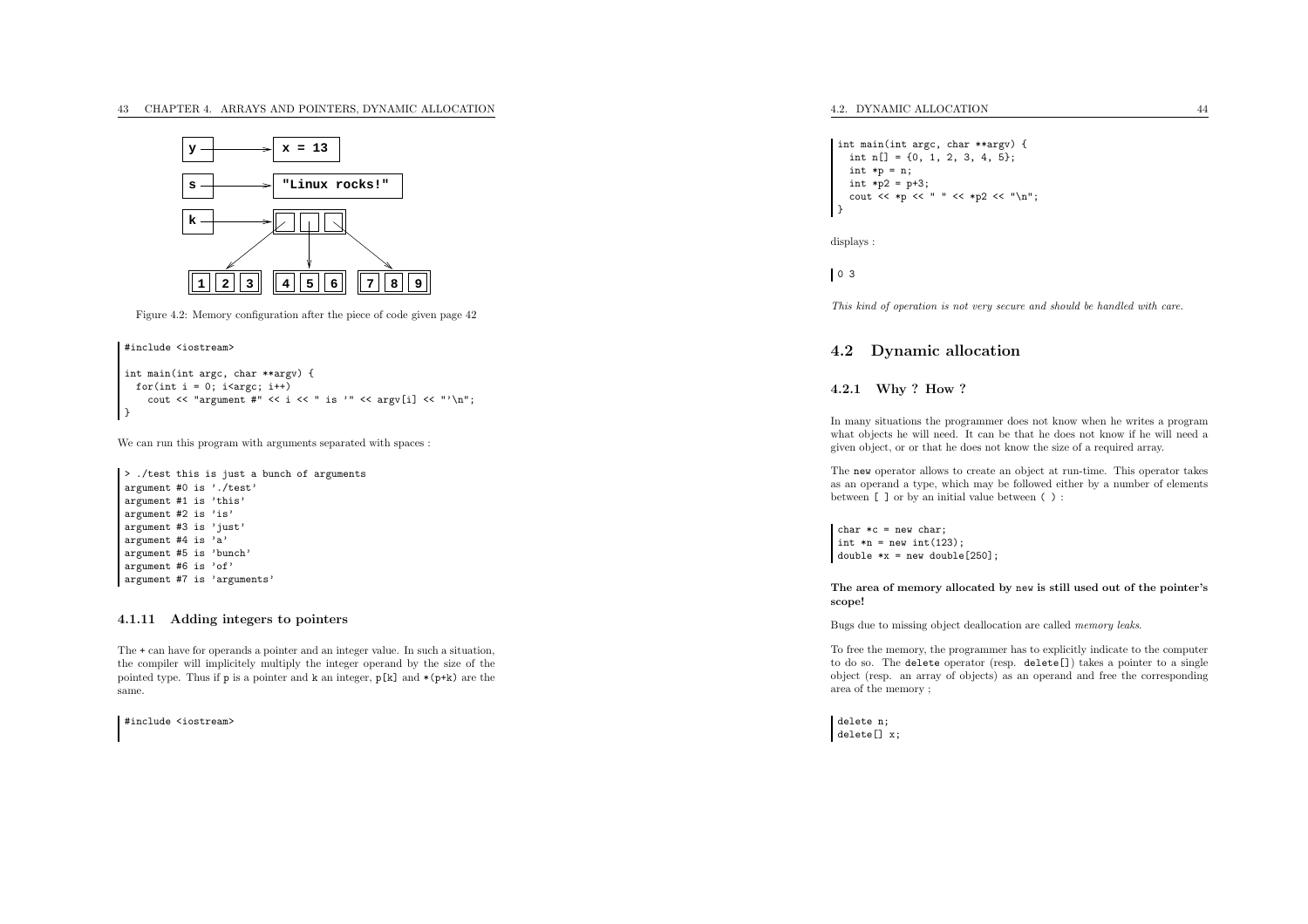The variables declared in the source code, without the usage of new and delete are called static variables. Their existence is completely handled by the compiler who implicitly adds *invisible* news and deletes.

The operand pointer can be equal to  $0$  ; in that case  $\texttt{delete(} \{ \texttt{delete[} \texttt{]}} \texttt{)}$  does nothing. But deallocating an area which has already been deallocated has <sup>a</sup>non-defined behavior (i.e. crashes most of the time).

#### 4.2.2 Dynamic arrays

The typical usage of dynamically allocated arrays is the following :

```
#include <iostream>
```

```
int main(int argc, char **argv) {
 int n;
```

```
cout << "What array size ? ";
\sin \gg n:
```

```
int *x = new int[n];
for(int k = 0; k < n; k^{++}) x[k] = k*k;
delete[] x;
```
If the memory can not be allocated (not enoug<sup>h</sup> memory basically), the programcrashes :

#include <iostream>

}

```
int main(int argc, char **argv) {
  for(int k = 0; k < 10000; k++) {
     int *x = new int[100000];cout \langle \langle "k = " \langle \langle \rangle k \langle " (x = " \langle \langle \rangle x \langle \langle \rangle ") \n";
  }}
```
displays lot of lines, the two last being :

 $k = 3370$  (x = 0x3ff4acc8) Aborted

#### 4.2.3 Test of <sup>a</sup> null pointer

<sup>A</sup> pointer can be implicitly converted into <sup>a</sup> bool. All non-null pointers are equivalent to true and the null one is false. The convention is that the null pointer correspond to <sup>a</sup> non-existing object.

Static pointers are not initialized to <sup>0</sup> when the program starts, so you have to be very careful when using this convention

For example, if we want to write <sup>a</sup> function that count the number of charactersinto <sup>a</sup> character strings, and returns <sup>0</sup> if the parameter pointer is null :

#### #include <iostream>

```
int length(char *s) {
 if(s) {
    char *t = s;
    while(*t != '\0') t++;
    // The difference of two pointers is an integer
    return t-s;
  } else return 0; // the pointer was null
 }int main(int argc, char **argv) {
  char *s = 0:
  cout \langle length(s) \langle '\n';
  s = "It's not personal, it's business";
  cout \langle length(s) \langle '\n';
ן
```
The delete and delete[] operators do not set the value of the deallocated pointer to zero.

#### 4.2.4 <sup>A</sup> non-trivial example using dynamic memory allocation

We can write <sup>a</sup> function that takes as parameters <sup>a</sup> vector under the form of <sup>a</sup> dimension and an array of coefficients, and returns an array containing thecomponents of the normalized vector :

#include <iostream> #include <cmath>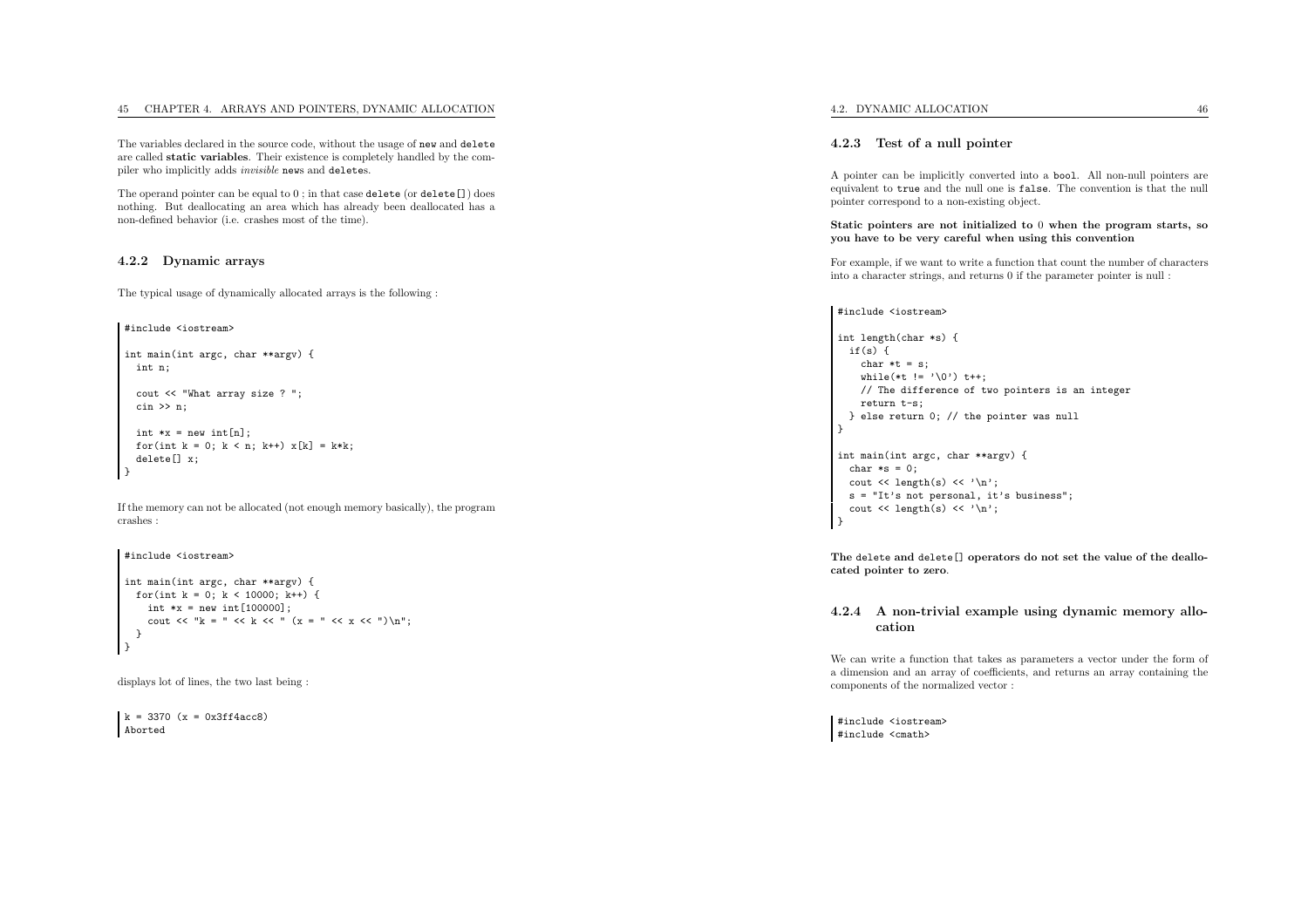double \*normalize(double \*a, int d) { // First we compute the norm of the vector double  $s = 0.0$ ; for(int  $k = 0$ ;  $k < d$ ;  $k++)$   $s == a[k]*a[k]$ ;  $s = \text{sort}(s)$ :

// Then we declare <sup>a</sup> result vector double  $*result = new double[d];$ 

```
// And we fill it with the normalized components
for(int k = 0; k < d; k^{++}) result[k] = a[k]/s;
return result;
```
When we use this function we must keep in mind we have to deallocate the result vector.

int main(int argc, char \*\*argv) { int dim; cin >> dim;

}

}

// Enter the vector double  $*v = new double$ [dim]; for(int  $k = 0$ ; k<dim; k++) cin >>  $v[k]$ ;

// Computes the normalized version double  $*v = normalize(v, dim)$ ;

```
// Prints it
for(int k = 0; k < dim; k++) cout \langle k | k \rangle \langle k' \rangle;
cout \langle \langle \cdot \rangle \rangle":
```
// Free everything (do NOT forget the vector returned by the // function) delete[] v; delete[] w;

#### 4.2.5 Dynamically allocated bi-dimensional arrays

As we have seen, <sup>a</sup> bi-dimensional array is an array of pointers to arrays. Allocating dynamically such an object is <sup>a</sup> bit more tricky and requires <sup>a</sup> loop :

#### #include <iostream>

int main(int argc, char \*\*argv) { double \*\*m; int w, h;

 $\sin \gg w \gg h$ :

}

// Allocation requires <sup>a</sup> loop  $m = new$  (double \*)[w]: for(int  $k = 0$ ;  $k \leq w$ ;  $k++)$  m[k] = new double[h];

```
// Deallocation also
for(int k = 0; k \leq w; k++) delete<sup>[]</sup> m[k];
delete[] m;
```
We will see later how C++ allows to create objects to deal with bi-dimensional arrays in <sup>a</sup> more elegant and efficient way.

#### 4.2.6 What is going on inside: the stack and the heap

Internally, the computer allocates variables in two ways. Static variables, because it is known by advance where they are going to be deallocated can be are allocated in <sup>a</sup> ordered way. This strategy is called <sup>a</sup> stack because the last one allocated is the first one deallocated (like <sup>a</sup> stack of <sup>p</sup>lates: the last one put in the stack will be the first one taken). The same stack is used for many other purposes and suffers from one main limitation: the maximum size of an array be allocated that way is small. Allocating too large arrays or too many static variables (for instance because of too many recusrive calls) leads to extremelystrange behavior and crashes.

#### #include <iostream>

```
int main(int argc, char **argv) {
 int s = 100000000;double values[s];
 cout << "Hello!\n";
}
```
(gdb) run Starting program: /home/fleuret/sources/a.out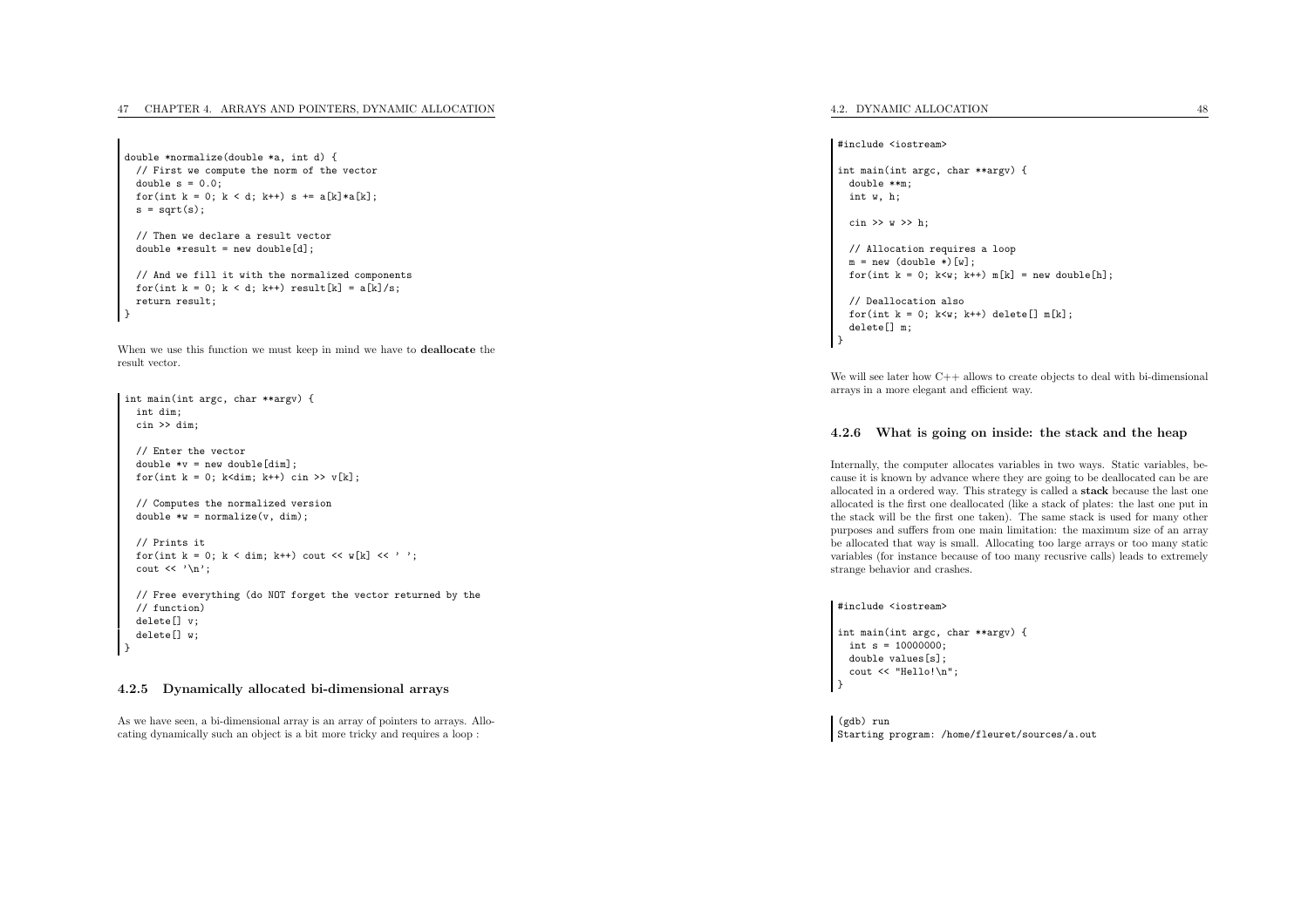Program received signal SIGSEGV, Segmentation fault. 0x0804858d in main ( $\arg c=1$ ,  $\arg v=0$ x $\text{Difff844}$ ) at ./bug.cc:6<br>6  $\frac{1}{6}$  cout  $\leq$  "Hello!\n";

However, the main strength of that stack strategy is its speed. Since variables are allocated next to another in memory, there is no need to find <sup>a</sup> free area: itis always instantaneously known.

The dynamic variables managed with  ${\tt new}$  and  ${\tt delete[}$  are allocated in a  ${\tt heap},$ which means that there is no structure in the way they are organized in memory. Such allocations can be very large. The main drawback is the allocation time, which requires an (implicit in C++, explicit in C) system call.

## 4.3 Miscellaneous

#### 4.3.1 Declaration vs. definition

The declaration of <sup>a</sup> function specifies the return and parameter types. The definition specifies the part of the program associated to the function, i.e. the statement between { }.

Up to now, we have always done the declaration and the definition simultaneously, but declaration can be done before the definition. This is useful because <sup>a</sup> function can be called at <sup>a</sup> <sup>g</sup>iven location in the program only if the declarationwe done before.

```
#include <iostream>
int function1(int x);
int function2(int x) {
 if(x == 0) return 0;else return function1(x-1);
}int function1(int x) {
  if(x == 0) return 1;
  else return function2(x/2);
}int main(int argc, char **argv) {
```
cout  $\langle$  function1(15)  $\langle$   $\rangle$   $\langle$   $\rangle$   $\langle$   $\rangle$ ; }

## 4.3.2 The const statements

To define constant values, using <sup>a</sup> variable can be dangerous. We could, bymistake modify it, corrupting the <sup>g</sup>lobal behavior of the software.

To control that what we want to be constant is actually constant, the compilercan check that no writing access is made to <sup>a</sup> <sup>g</sup>iven variable.

To specify such <sup>a</sup> protection, just declare <sup>a</sup> variable as const :

int main(int argc, char \*\*argv) { const int  $x = 15$ ; // Ooooopsss, we try erase the value by accident bool cond =  $(x = 13)$ ; ן

The compilation returns :

/tmp/something.cc: In function 'int main(int, char \*\*)': /tmp/something.cc:4: assignment of read-only variable 'x'

The compiler is also able to prevent you from fooling it by using pointers :

#include <iostream>

```
int main(int argc, char **argv) {
  const int x = 15;
  cout \langle \langle \rangle \rangle = \langle \langle \rangle \langle \rangle \langle \rangle \langle \rangleint *p = kx;
   *p = 98;// let's try to avoid the const qualifier
   cout << "x = " << x << "\n\sqrt{n}";
 }
```
the compilation returns :

/tmp/something.cc: In function 'int main(int, char \*\*)': /tmp/something.cc:6: initialization to 'int \*' from 'const int \*' discards qualifiers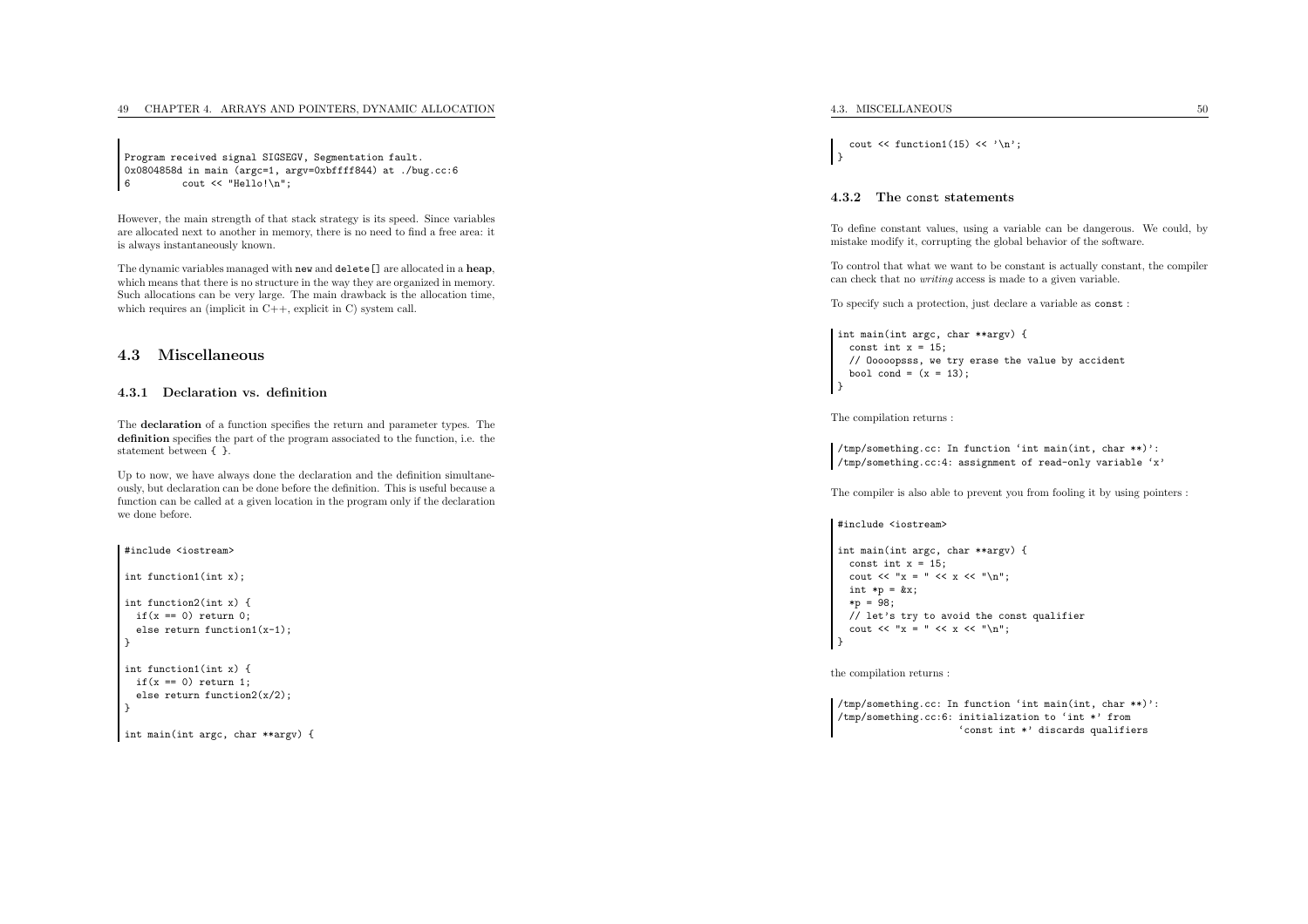## 4.3.3 The enum type

In many case, we need to define <sup>a</sup> type that takes <sup>a</sup> finite set of values. Instead of defining the symbols with <sup>a</sup> succession of const declaration, we can use the enum keyword :

enum { FACULTY, STUDENT, VISITOR } status;

Such <sup>a</sup> variable can be implicitly converted to int (use with care, this is not <sup>a</sup> very natural operation) :

#include <iostream>

```
int main(int argc, char **argv) {
 enum { FACULTY, STUDENT, VISITOR } status;
 status = STUDENT;
  cout \langle status + 14 \langle \rangle \langle \rangle \langle \rangle ;
}
```
displays

15

## 4.3.4 The break statement

The C++ language allows to bypass the natural ending of statements by using the break. It terminates the current for, while or switch statement (roughly, jump to the part of the code after the next closing }) :

#include <iostream>

```
int main(int argc, char **argv) {
  int k;
  cin >> k;
  for(int n = 0; n < 100; n++) {
    cout \langle \langle "n = " \langle \langle n \rangle \langle \langle n';
    if(n == k) break;cout << "We go on\n";
  }}
```
4.3. MISCELLANEOUS

if we enter the value <sup>3</sup>, we obtain :

 $n = 0$ We go on  $n = 1$ We go on  $n = 2$ We go on <sup>n</sup> <sup>=</sup> <sup>3</sup>

#### 4.3.5 Bitwise operators

Various operators allow to apply boolean operations on bits individually :

#### #include <iostream>

```
int main(int argc, char **argv) {
cout << "128 | 15 = " << (128 | 15) << '\n;
 cout << "254 & 15 = " << (254 \& 15) << '\n;
 cout << ""15 = " << ("15) << '\n';
}
```
displays

```
128 | 15 = 143
254 & 15 = 14^{\sim}15 = -16
```
#### 4.3.6 The comma operator

<sup>A</sup> succession of expressions separated by commas are evaluated from left to right, the result of the <sup>g</sup>lobal expression being the value of the last one to beevaluated :

#### #include <iostream>

int main(int argc, char \*\*argv) { int i, j, k;  $i = 0; j = 0; k = 0;$ cout << (i++, j = j+14, k = k-3) <<  $'\n$ ;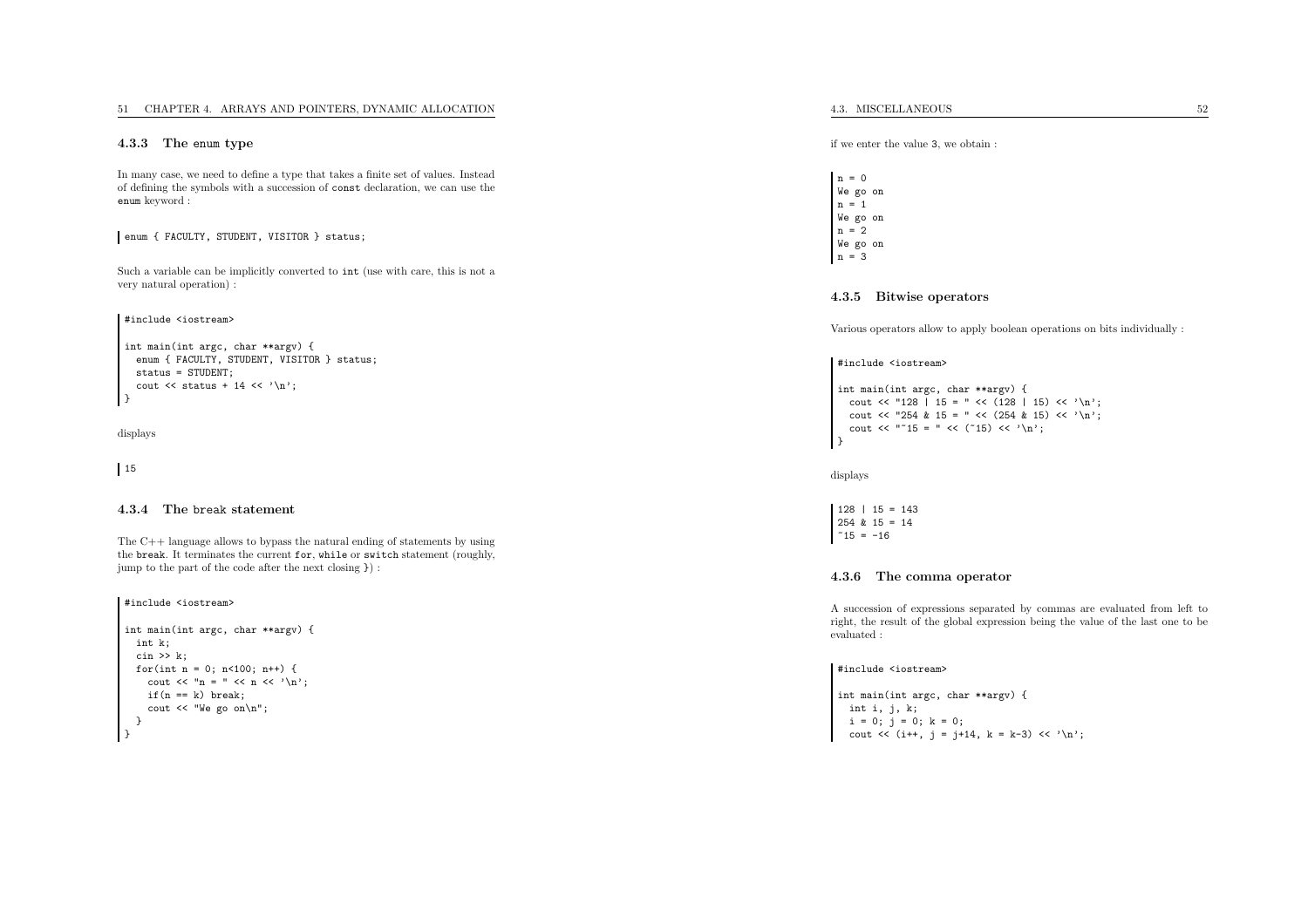4.3. MISCELLANEOUS

cout << i << ' ' << j << ' ' << k << '\n';  $\vert$ 

displays

-3 <sup>1</sup> <sup>14</sup> -3

Beware of the very low precedence of the comma operator.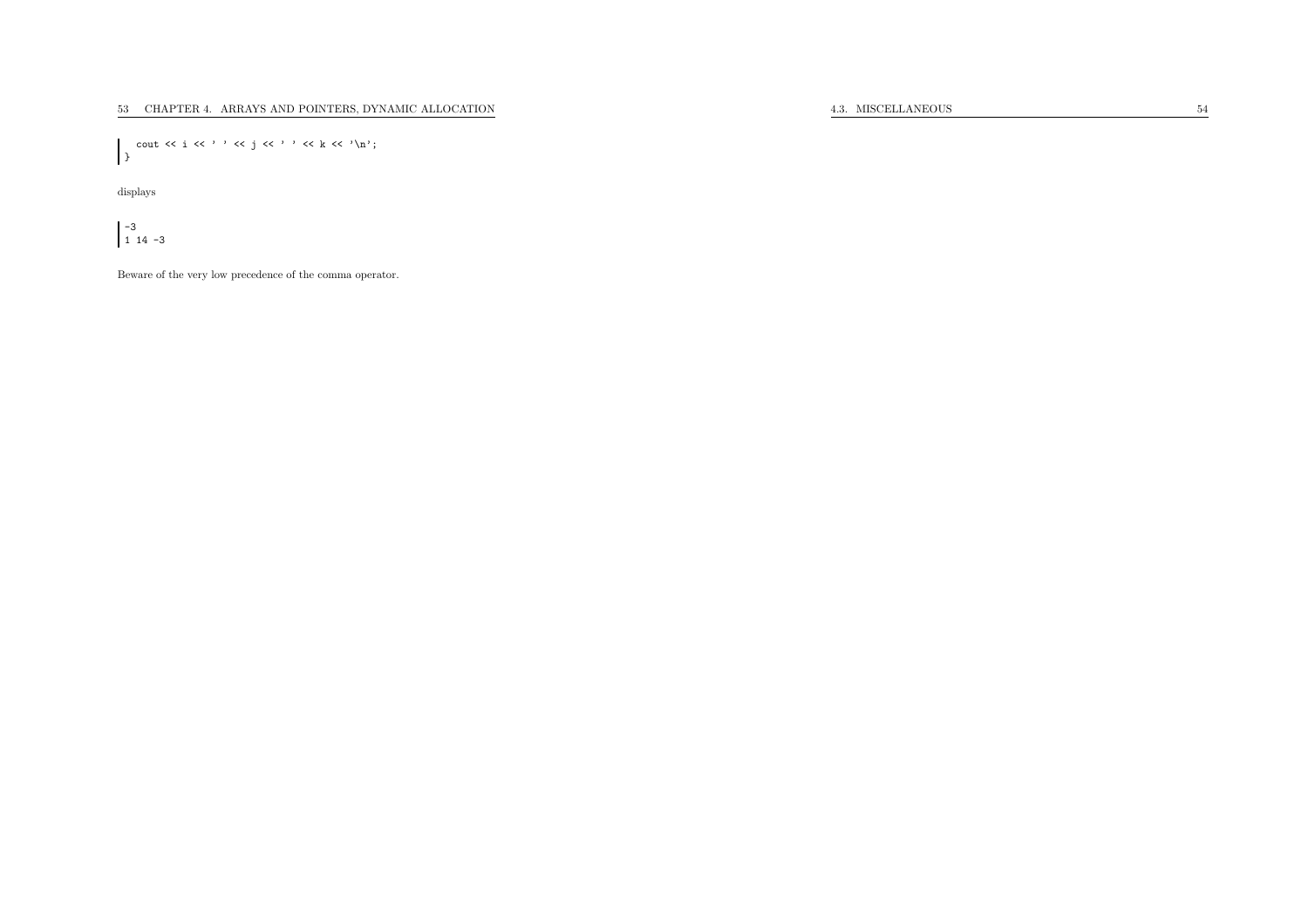## Chapter <sup>5</sup>

# War with the bugs

"The only good bug is <sup>a</sup> dead bug"– Starship Troopers

## 5.1 Preamble

For the sake of performance and compatibility with  $C, C++$  provides very few mechanisms to avoid bugs. The programmer style is thus far more importantthan for other languages like Java, Caml or C#.

<sup>A</sup> compilation error is not called <sup>a</sup> bug. It is <sup>a</sup> syntaxic error, which is usually easy to find and fix. Except if you have an amazing style, the fact that <sup>a</sup> programcompiles does not ensure you at all that it will work.

## 5.2 The Bug Zoo

#### 5.2.1 The program crashes: Segmentation fault

This family of problem is extremely large and contains two main sort of errors: access to non-authorized part of the memory and system calls with incorrect parameter values.

#### Unauthorized memory access

It when you try to read or write to <sup>a</sup> memory address

1. totally meaningless (for instance <sup>a</sup> non-initialized pointer)

- 2. out of bounds
- 3. not allocated anymore

Note that <sup>a</sup> memory access with an unitialized pointer may corrupt the memorywithout actually crashing the program. For instance

#### #include <iostream>

```
int main(int argc, char **argv) {
  int b;
   int a[10];
   b = 4;
   for(int i = 0; i < 100; i++) {
     a[i] = 12;cout \langle \cdot \rangle b \langle \cdot \rangle "; cout.flush();
  }\rightarrow
```
displays

 <sup>4</sup> <sup>4</sup> <sup>4</sup> <sup>4</sup> <sup>4</sup> <sup>4</sup> <sup>4</sup> <sup>4</sup> <sup>4</sup> <sup>4</sup> <sup>4</sup> <sup>4</sup> <sup>4</sup> <sup>4</sup> <sup>12</sup> <sup>12</sup> <sup>12</sup> <sup>12</sup> <sup>12</sup> <sup>12</sup> <sup>12</sup> <sup>12</sup> <sup>12</sup> <sup>12</sup> <sup>12</sup> <sup>12</sup> <sup>12</sup> <sup>12</sup> <sup>12</sup> <sup>12</sup> <sup>12</sup> <sup>12</sup> <sup>12</sup> <sup>12</sup> <sup>12</sup> <sup>12</sup> <sup>12</sup> <sup>12</sup> <sup>12</sup> <sup>12</sup> <sup>12</sup> <sup>12</sup> <sup>12</sup> <sup>12</sup> <sup>12</sup> <sup>12</sup> <sup>12</sup> <sup>12</sup> <sup>12</sup> <sup>12</sup> <sup>12</sup> <sup>12</sup> <sup>12</sup> <sup>12</sup> <sup>12</sup> <sup>12</sup> <sup>12</sup> <sup>12</sup> <sup>12</sup> <sup>12</sup> <sup>12</sup> <sup>12</sup> <sup>12</sup> <sup>12</sup> <sup>12</sup> <sup>12</sup> <sup>12</sup> <sup>12</sup> <sup>12</sup> <sup>12</sup> <sup>12</sup> <sup>12</sup> <sup>12</sup> <sup>12</sup> <sup>12</sup> <sup>12</sup> <sup>12</sup> <sup>12</sup> <sup>12</sup> <sup>12</sup> <sup>12</sup> <sup>12</sup> <sup>12</sup> <sup>12</sup> <sup>12</sup> <sup>12</sup> <sup>12</sup> <sup>12</sup> <sup>12</sup> <sup>12</sup> <sup>12</sup> <sup>12</sup> <sup>12</sup> <sup>12</sup> <sup>12</sup> Segmentation fault

First, the loop fills the <sup>a</sup> array, then it erases <sup>b</sup> (which is just after <sup>a</sup> in the memory) but the program still does not crash because the operating system has allocated <sup>a</sup> minimum amount of memory larger than what is specified in the source code. When the counter leaves the allocated area, the CPU tries toaccess <sup>a</sup> non-authorized part and the operating system kills it.

Such errors can be extremely tricky, since an incorrect memory access can crashthe program after <sup>a</sup> while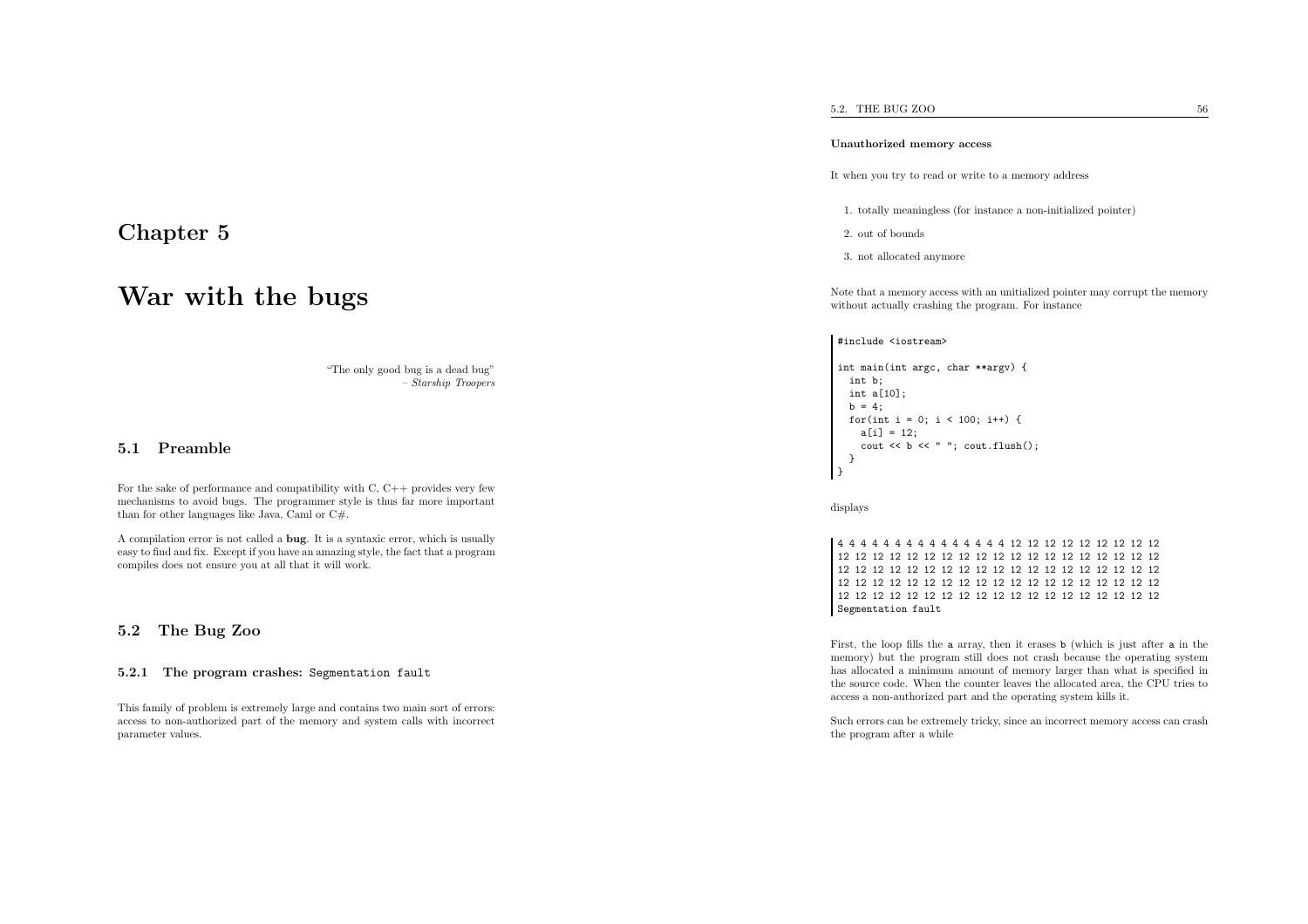#include <iostream>

int main(int argc, char \*\*argv) { int \*b; int a[10];  $b = new int[10]:$ for(int i = 0; i < 20; i++) a[i] = 12; cout << "We are here!\n";  $b[2] = 13; // kaboom$ }

prints out

We are here! Segmentation fault

Here <sup>b</sup> was correctly initialized, then erased by an out-of-bound access of array<sup>a</sup>, and the crash occurs when then not-anymore correct value of <sup>b</sup> is used.

#### Incorrect system call

The second case occurs when you use <sup>a</sup> system call with wrong parameter values. It can be explicit (for instance the UNIX fclose with <sup>a</sup> non-initialized value) or implicit through the  $C++$  memory allocation / deallocation system (for instance if you delete[] the same array twice)

#### #include <iostream>

```
int main(int argc, char **argv) {
 int *b = new int[123];
 delete[] b;
 delete[] b; // kaboom
}
```
#### 5.2.2 The program crashes: Floating point exception

This happens when you try <sup>a</sup> division by <sup>0</sup> with integer numbers. Note that the floating-point types are extremely tolerant to meaningless operations. Sincethose types can carry values such as nan, inf and  $\text{-inf}$ , computating values such as logarithm of negative numbers, square root of negative numbers and inverse of <sup>0</sup> will not crash the program (but will most of the time lead to <sup>a</sup>wrong result).

#### 5.2.3 The program never stops

Programs can remain stuck in <sup>a</sup> loop if either the end condition can not bereached, or because the state does not change.

for(int i = 1; i > 0; i++) cout << "i = " << i << "\n"; for(int j = 0; j < 100; j = j\*2) cout << "j = " << j << "\n";

It may stop eventually in certain cases, but if the computation requires ten yearsto complete, it is very similar to being frozen from <sup>a</sup> user perspective.

#### 5.2.4 The program uses more and more memory

A **memory leaks** occurs when memory is allocated several times for the same purpose and is not deallocated when the task is over. Those ones are tricky to find since the program does not crash quickly and can slow down the wholesystem by exhausting the ressources.

```
double x[10];
x[10] = 4.0; // Out of bound
double *y, *z;<br>*y = 4; /
             // unitialized pointer
y = new double[10];z = y;delete[] y;
delete[] z; // Already deallocated
for(int i = 0; i < 1000; i++) {
 double *x = new double[1000];
  for(int j = 0; j < 1000; j++) x[j] = j;
  // A delete[] is missing!
}
```
#### 5.2.5 The program does not do what it is supposed to do

They can be caused by <sup>p</sup>lain mistakes

int  $x = 3$ ,  $y = 4$ ; int product\_of\_both =  $x + y$ ; // It seems that the computation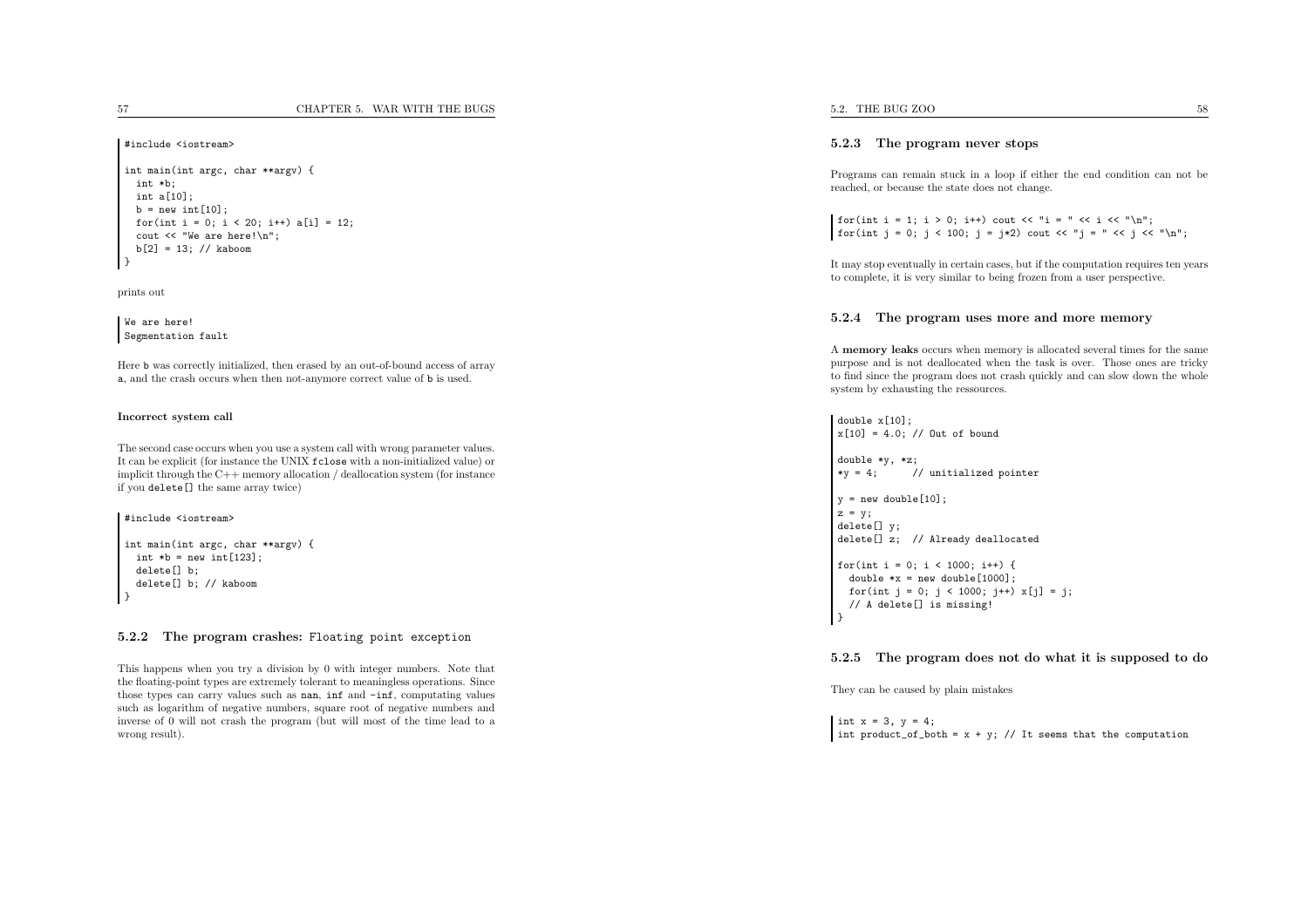// is not what was wanted here

by non-initialized variables

int sum; // This one should be set to <sup>0</sup> for(int  $j = 1$ ;  $j \le 100$ ;  $j++)$  sum += j; cout  $\langle$  "Sum of the first 100 integers = " $\langle$  sum  $\langle$  " $\rangle$ n";

or by tricky floating point computation errors

#include <iostream>

int main(int argc, char \*\*argv) { cout.precision(30);

float  $a = 0$ ; for(int i = 0; i < 10; i++) a +=  $(1.0/10.0)$ ; cout  $<<$  "a = "  $<<$  a  $<<$  " $\n\frac{1}{n}$ ;

float  $b = 0$ ; for(int i = 0; i < 100; i++) b +=  $(1.0/100.0)$ ; cout  $\langle\langle$  " $b =$  "  $\langle\langle$   $b \langle$   $\rangle$  " $\langle n$ ";

double  $c = 0$ ; for(int i = 0; i < 10; i++) c +=  $(1.0/10.0)$ ; cout  $<<$  "c = "  $<<$  c  $<<$  " $\n\chi$ n";

prints

}

```
a = 1.00000011920928955078125b = 0.999999344348907470703125
```
<sup>c</sup> <sup>=</sup> 0.999999999999999888977697537484

Never expect two floating point computations supposed to be equa<sup>l</sup> from <sup>a</sup>mathematical perspective to be actually equal.

### 5.3 How to avoid bugs

#### 5.3.1 Write in parts

Finding one bug in the <sup>20</sup> lines you typed for the last fifteen minutes is easierthan finding fifty bugs in the two thousands lines you have typed for one month.

#### 5.3.2 Good identifiers

}

Use long identifiers such as sum\_of\_the\_weights instead of short ones. Use longer identifiers for variables and functions used in many parts of the program. If <sup>a</sup> variable is used only in <sup>a</sup> <sup>5</sup> line loop, it can be called <sup>s</sup> with no risk. If you are really lazy, at least use acronyms (ws for weight sum for instance).

Also, reuse the same names and parameter order everywhere. Avoid at all costthis sort of mess

```
int rectangle_surface(int xmin, int ymin,
                     int xmax, int ymax) {
 return (xmax - xmin) * (ymax - ymin);
}int rectangle_diagonal_length(int xmin, int xmax,
                             int ymin, int ymax) {
 return sqrt(double( (xmax - xmin) * (xmax - xmin)
```
#### 5.3.3 Use constants instead of numerical values

It is extremely dangerous to have <sup>a</sup> consistency between values which is not made explicit. For instance, the size of an array which appears both for the allocation and in <sup>a</sup> loop should always be specified by the mean of <sup>a</sup> constant with a name. That way, it can be changed without having to change it in many <sup>p</sup>laces, and it also reminds you the semantic of that value (i.e. it is <sup>a</sup> numberof elements).

+ (ymax - ymin) \* (ymax - ymin) ) );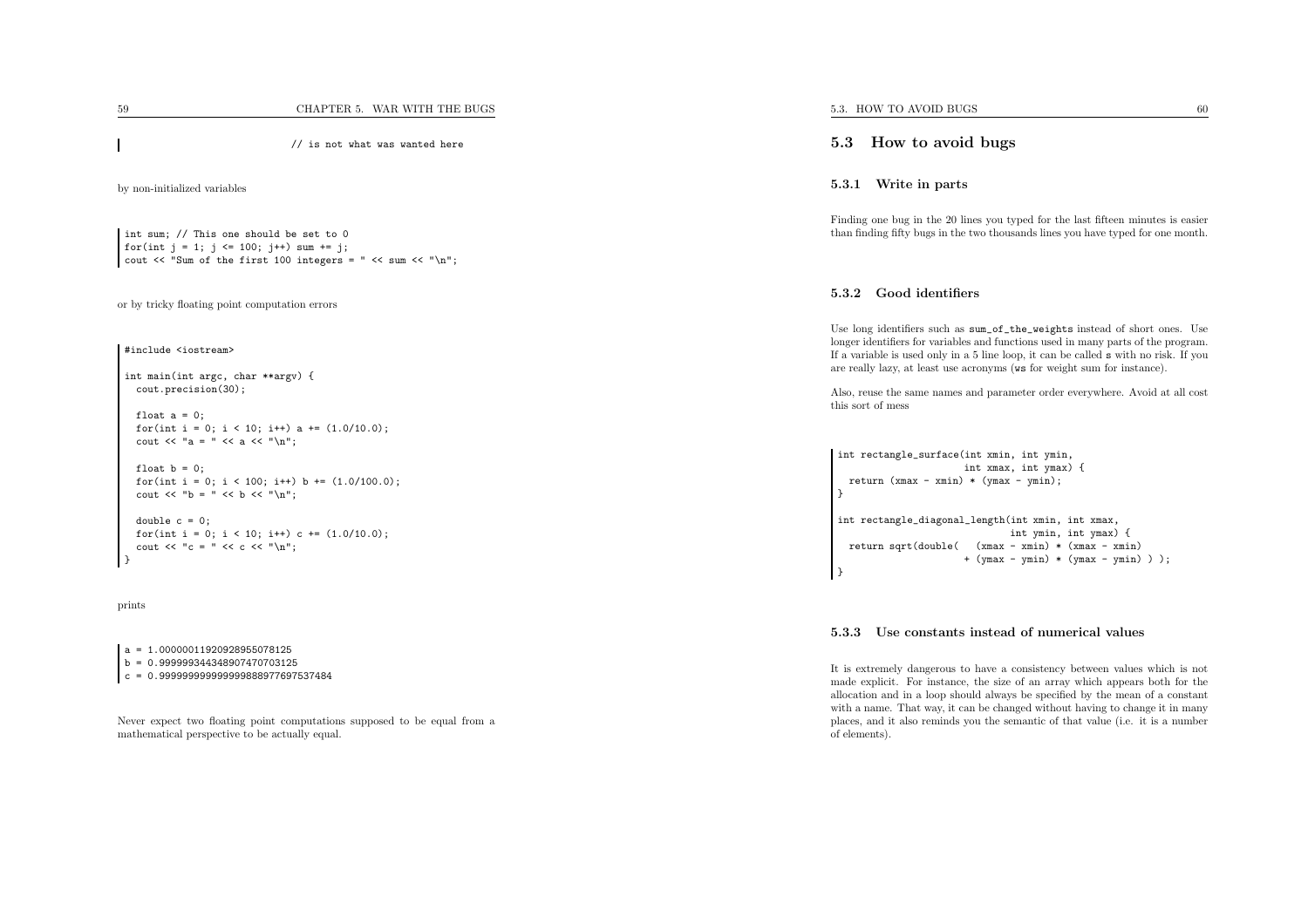#### 5.3.4 Comment your code

Comments help the one who is going to use the source code later. It can be somebody else, or it can be you in one month, or you in fifteen minutes. Depending upon your goa<sup>l</sup> – are you going to work in team ? who are you going to work with ? are you <sup>p</sup>lanning to maintain this code ? will severe teachersread it ? – your comments have to be more or less precise.

Always put comments if <sup>a</sup> <sup>p</sup>iece of code has <sup>a</sup> non-obvious behavior, for instance if there is <sup>a</sup> constraint on the parameters of <sup>a</sup> function, or if it returns values in<sup>a</sup> strange way.

// Angle in degrees, radius in meter, returns square meters double <sup>p</sup>iece\_of\_pie\_surface(double angle, double radius) { return M\_PI \* radius \* radius \* angle / 180.0; }

#### 5.3.5 Symmetry and indentation

Arrange your source so that obvious missing or incorrect elements will be instantaneously spotted.

Which of the two sources below is easier to debug

```
int size; cin >> size; double *a[size];
if(size > 0){
for(int i = 0; i < size; i++) {
a[i] = new double[i];
  for(int j = 0; j \le i; j++) a[i][j] = j + i;}
  delete a[i];
 }
```
int size; cin >> size;

double \*a[size];

```
if(size > 0) {
 for(int i = 0; i \leq size; i++) {
   a[i] = new double[i];for(int j = 0; j < i; j++) a[i][j] = j + i;
```
} delete a[i]; }

Note that in <sup>a</sup> <sup>g</sup>iven block of instructions, the number of new is equa<sup>l</sup> to the number of delete, except in rare cases. The example above does not respectthis rule.

#### 5.3.6 Use <sup>a</sup> DEBUG flag

The C++ provides the concept of conditional compilation. We will not go into the details of it but we can use it in <sup>a</sup> simple way to increase the robustness of our code.

The idea is to write some parts of the code to check conditions and to actually compile them only if something goes wrong. That way, when we have tested the program with those conditions, we can remove them and run the programat full speed.

int rectangle\_surface(int xmin, int ymin, int xmax, int ymax) { #ifdef DEBUG if(xmin <sup>&</sup>gt; xmax || ymin <sup>&</sup>gt; ymax) { cerr << "Something bad happened.\n"; abort();} #endif return (xmax - xmin) \* (ymax - ymin); }

When the compilation is done with the  $-DDEBUG$  options passed to the compiler, the checking <sup>p</sup>iece of code is actually compiled. Without that option, the partbetween the #ifdef and #endif is ignored by the compiler.

Note that you can also put <sup>a</sup> lot of tests which are always executed. The costin term of performance is usually very small.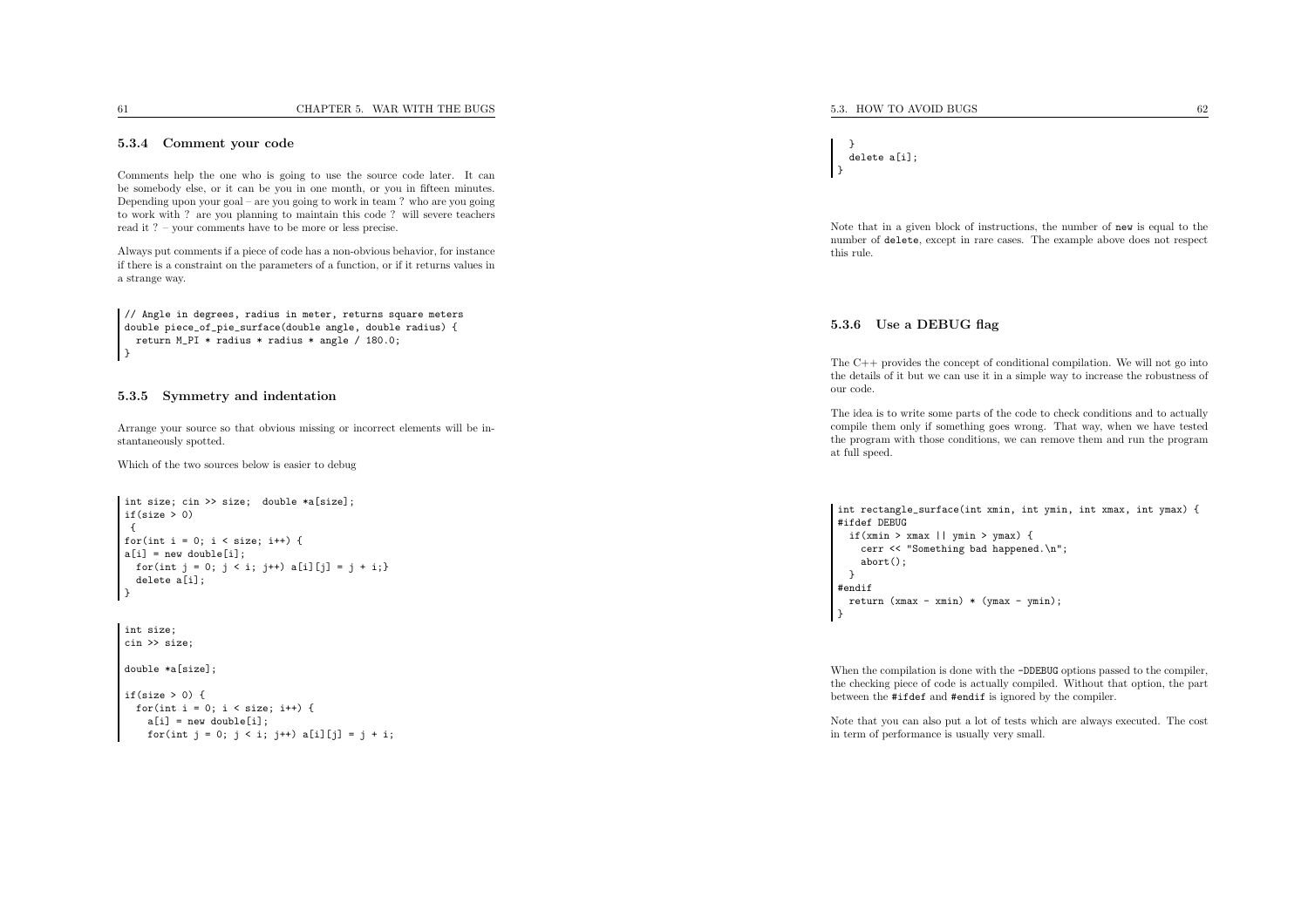#### 5.4 How to find bugs

#### 5.4.1 Print information during execution

The best way to find errors is to print <sup>a</sup> lot of information about the internal state of the program. For instance, if <sup>a</sup> program remains frozen, the first thingto do is to print something when <sup>a</sup> few checkpoints are met

cout << "Checkpoint #1\n"; for(int i = 1; i < 1000; i++) cout << "i = " << i << "\n"; cout << "Checkpoint #2\n"; for(int  $j = 0$ ;  $j < 100$ ;  $j = j*2$ ) cout << " $j = "$  <<  $j$  << "\n"; cout << "Checkpoint #3\n";

Also, printing values supposed to vary or to remain constant is <sup>a</sup> good way tospot errors.

#### 5.4.2 Write the same routine twice

Usually, any routine can be written in <sup>a</sup> short, dirty, computationally expensive and maybe even numerically approximative way. This is <sup>a</sup> good technique to check that the fancy and correct version does what it is supposed to do. Forinstance, computation of <sup>a</sup> derivative

```
double f(double x) {
 return sin(sin(x) + cos(x));}double derivative_of_f(double x) {
 // should be (cos(x) - sin(x)) * cos(sin(x) + cos(x));return (cos(x) + sin(x)) * cos(sin(x) + cos(x));}double derivative_of_f2(double x) {
 return (cos(x) - sin(x)) * cos(sin(x) + cos(x));}double dirty_derivative_of_f(double x) {
 double epsilon = 1e-5;
 return (f(x + epsilon) - f(x - epsilon))/(2 * epsilon);}
```
5.5. ANTI-BUG TOOLS

```
int main(int argc, char **argv) {
 double x = 0.2345:
 cout \ll "The 1st fancy one: " \ll derivative of f(x) \ll "\n";
 cout << "The 2nd fancy one: " << derivative_of_f2(x) << "\n";
                              " \langle dirty_derivative_of_f(x) \langle \rangle "\n";
}
```
produces

The 1st fancy one: 0.43103 The 2nd fancy one: 0.2648 The dirty one: 0.2648

#### 5.4.3 Heavy invariants

<sup>A</sup> last way consists of checking <sup>a</sup> <sup>g</sup>lobal property of the result. For instance

```
sort_my_array(a, size);
#ifdef DEBUG
for(int i = 0; i < size-1; i++) if(a[i] > a[i+1]) {
 cerr \lt\lt "hoho ...\ln":
 abort();}
#endif
```
#### 5.5 Anti-bug tools

#### 5.5.1 gdb

The most standard debugging tool on UNIX is the GNU Debugger <sup>g</sup>db. Its main functionnality is to display the <sup>p</sup>iece of code which procuced <sup>a</sup> crash. To do it, compile your code with the -g option, so that debugging information will be added to the executable. This information is mainly <sup>a</sup> correspondance between the machine langage instructions and locations in the source. Then, execute the program from gdb. For instance

int main(int argc, char \*\*argv) { int size =  $100$ ;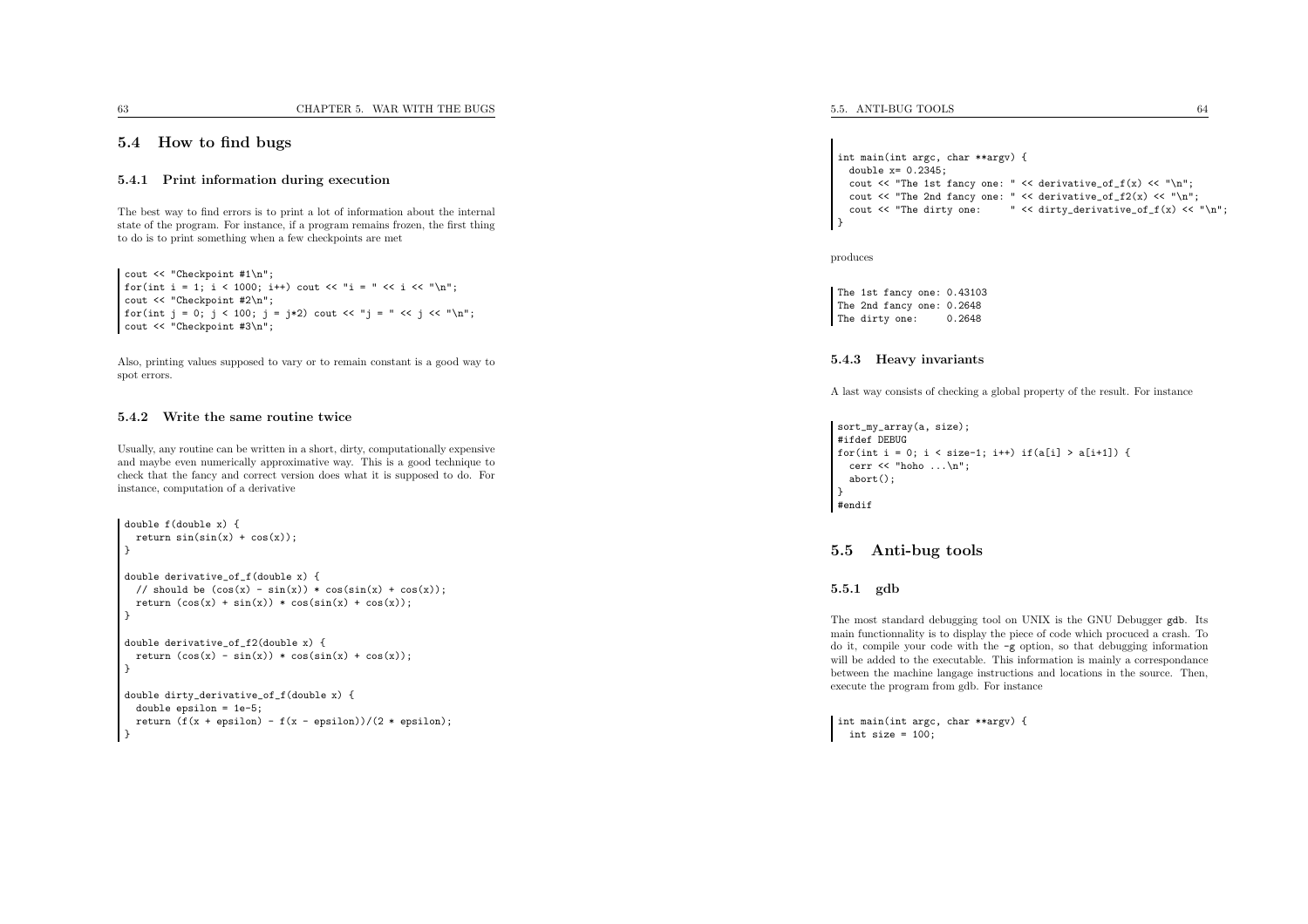int a[size]; for(int  $i = 0$ ;  $i < 100 * size$ ;  $i++)$  a[i] = i; }

> <sup>g</sup>++ -o bang -g bang.cc > <sup>g</sup>db ./bang GNU <sup>g</sup>db 6.1-debian Copyright <sup>2004</sup> Free Software Foundation, Inc. GDB is free software, covered by the GNU General Public License, and you are welcome to change it and/or distribute copies of it under certain conditions. Type "show copying" to see the conditions. There is absolutely no warranty for GDB. Type "show warranty" for details. This GDB was configured as "i386-linux"...\ Using host libthread\_db library "/lib/tls/libthread\_db.so.1". (gdb) run Starting program: /tmp/bang Program received signal SIGSEGV, Segmentation fault. 0x080483e3 in main (argc=1, argv=0xbffff8e4) at bang.cc:4<br>4 for(int i = 0; i < 100 \* size; i++) a[i] = i; for(int i = 0; i < 100 \* size; i++) a[i] = i; (gdb) <sup>l</sup> 1 int main(int argc, char \*\*argv) {<br>2 int size = 100;

2 int size = 100;<br>3 int a[size]: 3 int a[size];<br>4 for(int i = 0 4 for(int i = 0; i < 100 \* size; i++) a[i] = i;<br>5  $\rightarrow$ 

Note that <sup>g</sup>db is <sup>a</sup> very primitive tool unable to spot tricky errors such as memory leaks or forbidden access which do not crash the program.

#### 5.5.2 Valgrind

The valgrind command is an open-source tool originally developped for the KDE project. It is extremely powerful and simple to use.

You do not need to use special option during compilation, and just have to run your program through valgrind. If the program was compiled with the -g option, valgrind is able to tell what line caused the problem. For instance

> valgrind ./bang ==3348== Memcheck, <sup>a</sup> memory error detector for x86-linux. ==3348== Copyright (C) 2002-2004, and GNU GPL'd, by Julian Seward et al.

```
==3348== Using valgrind-2.2.0, a program supervision framework for x86-linux.
=3348= Copyright (C) 2000-2004, and GNU GPL'd, by Julian Seward et al.
==3348== For more details, rerun with: -v=3348==

==3348== Invalid write of size 4
==3348== at 0x80483E3: main (bang.cc:4)
=3348== Address 0x202 is not stack'd, malloc'd or (recently) free'd
==3348==
==3348== Process terminating with default action of signal 11 (SIGSEGV)
==3348== Access not within mapped region at address 0x202<br>==3348== at 0x80483E3: main (bang.cc:4)
          at 0x80483E3: main (bang.cc:4)
==3348==
==3348== ERROR SUMMARY: 1 errors from 1 contexts (suppressed: 17 from 1)
==3348== malloc/free: in use at exit: 0 bytes in 0 blocks.
==3348== malloc/free: 0 allocs, 0 frees, 0 bytes allocated.
==3348== For a detailed leak analysis, rerun with: --leak-check=yes
==3348== For counts of detected errors, rerun with: -v
Segmentation fault
```
Also, valgrind can spot memory leaks. For detailed information, use the --leak-check=yesoption. For instance, if we compile the following

int main(int argc, char \*\*argv) { int  $*a = new int[1000]$ ; }

We get with valgrind

```
> valgrind --leak-check=yes ./bang
==3376== Memcheck, a memory error detector for x86-linux.
==3376== Copyright (C) 2002-2004, and GNU GPL'd, by Julian Seward et al.
==3376== Using valgrind-2.2.0, a program supervision framework for x86-linux.
==3376== Copyright (C) 2000-2004, and GNU GPL'd, by Julian Seward et al.
==3376== For more details, rerun with: -v
=3376=
==3376==
==3376== ERROR SUMMARY: 0 errors from 0 contexts (suppressed: 17 from 1)
==3376== malloc/free: in use at exit: 4000 bytes in 1 blocks.
==3376== malloc/free: 1 allocs, 0 frees, 4000 bytes allocated.
==3376== For counts of detected errors, rerun with: -v
==3376== searching for pointers to 1 not-freed blocks.
==3376== checked 2388892 bytes.
==3376==
```
 $\mathbf{S}$  66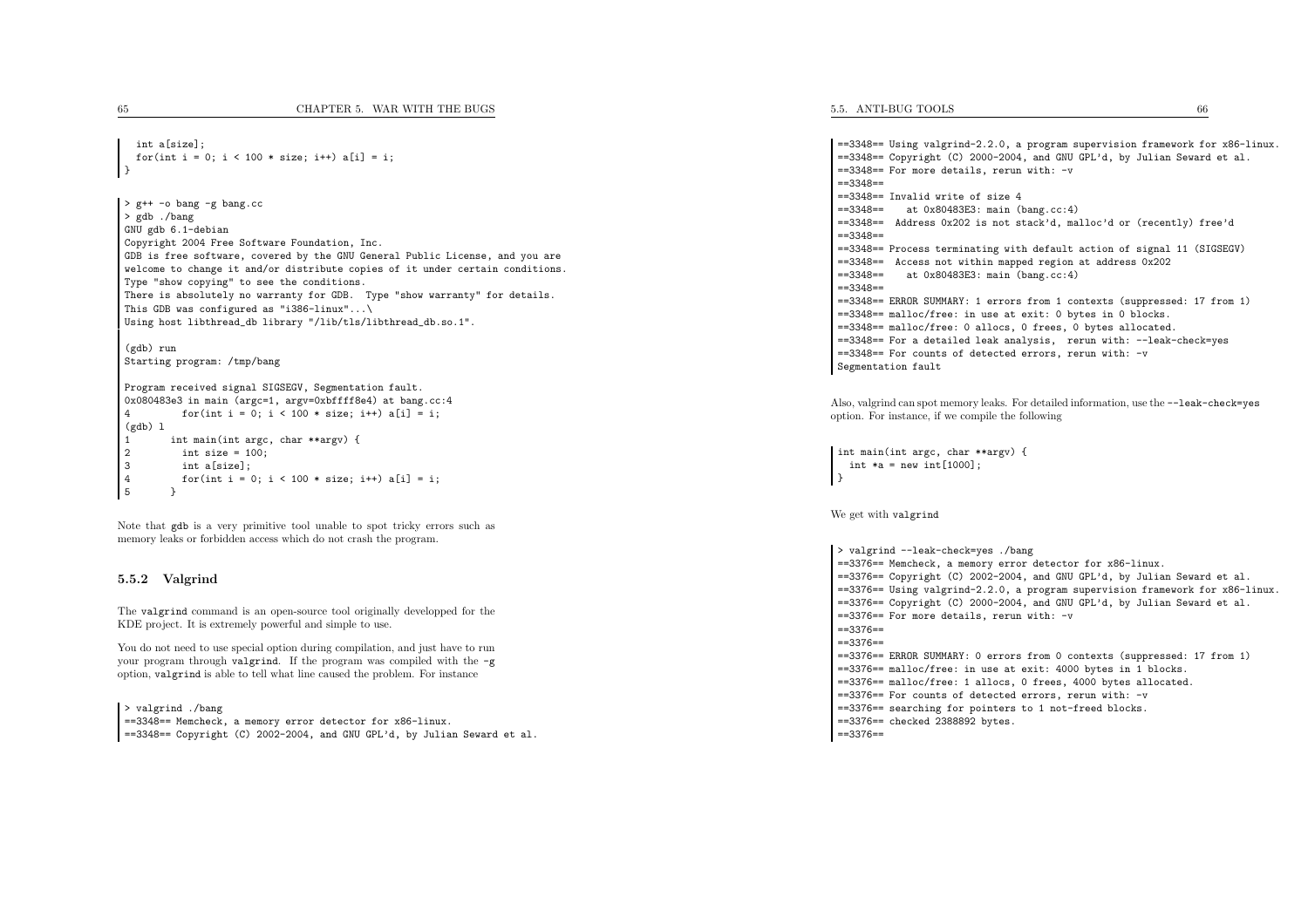| ==3376== 4000 bytes in 1 blocks are definitely lost in loss record 1 of 1       |  |  |
|---------------------------------------------------------------------------------|--|--|
| at 0x1B9072D9: operator new[](unsigned) (vg_replace_malloc.c:139)<br>$==3376==$ |  |  |
| by $0x804846F$ : main $(bang.cc:2)$<br>==3376==                                 |  |  |
| $==3376==$                                                                      |  |  |
| ==3376== LEAK SUMMARY:                                                          |  |  |
| $==3376==$<br>definitely lost: 4000 bytes in 1 blocks.                          |  |  |
| ==3376==<br>possibly lost: 0 bytes in 0 blocks.                                 |  |  |
| $==3376==$<br>still reachable: 0 bytes in 0 blocks.                             |  |  |
| $==3376==$<br>suppressed: 0 bytes in 0 blocks.                                  |  |  |
| ==3376== Reachable blocks (those to which a pointer was found) are not shown.   |  |  |
| $=$ =3376== To see them, rerun with: $-$ show-reachable=yes                     |  |  |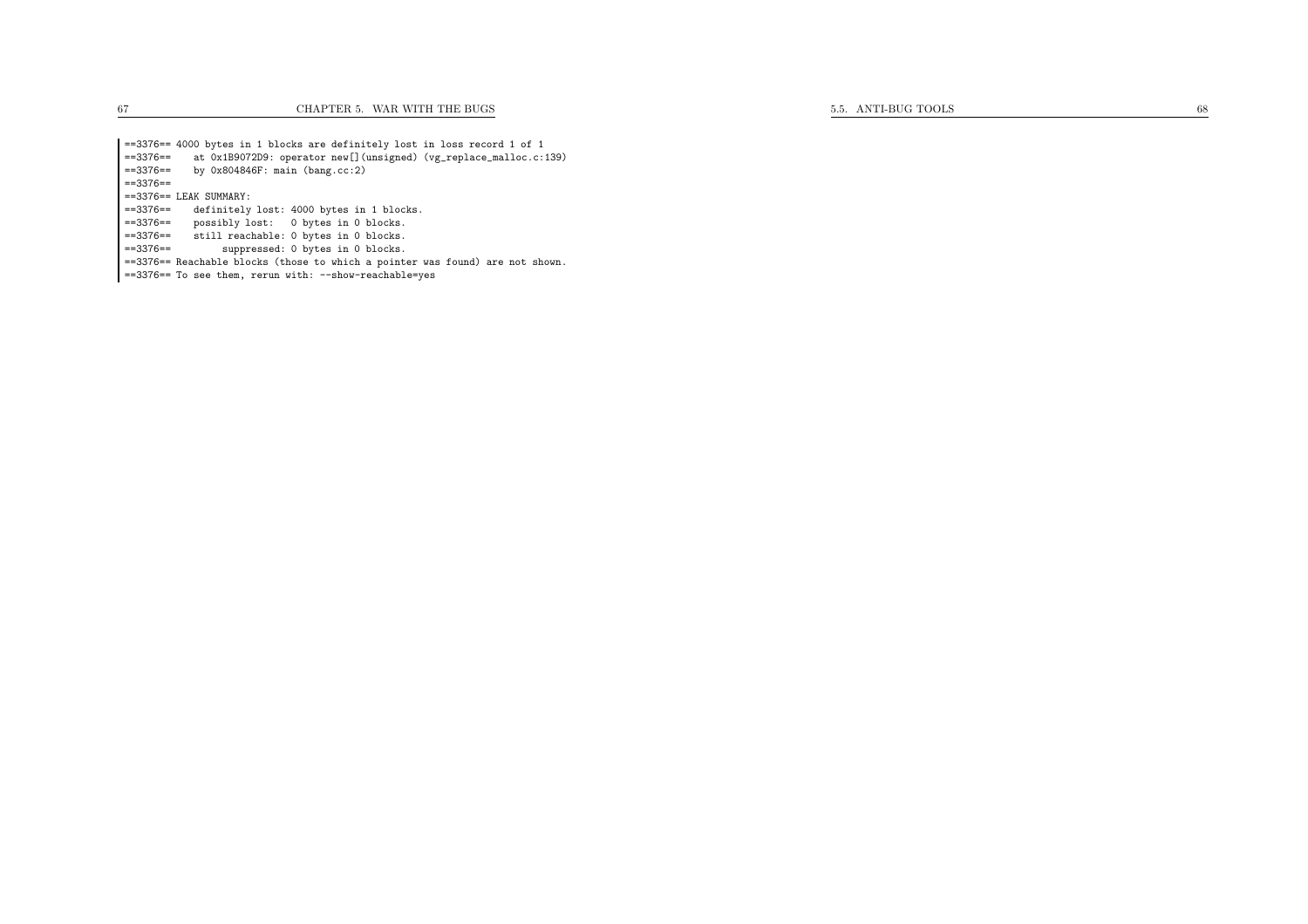## Chapter <sup>6</sup>

## Homework

#### Submission guidelines

- 1. Some problems require no programming. Turn them in on paper as usual ;
- 2. Some problems require programming. Turn in <sup>a</sup> hard copy of the code ;
- 3. Some of the programming problems also require you to generate an output. Turn in <sup>a</sup> hardcopy of the output ;
- 4. Staple your submission in order. Write your name and account id in theRyerson Linux lab on top of your submission.

We won't look in your directory necessarily, but we might if something is not clear or if something you have done is particularly intriguing. However, youalways need to make your code accessible to us.

Create <sup>a</sup> directory called CS116 in your home directory. Make <sup>a</sup> subdirectory called hwn for the n-th homework. Leave the code for problem <sup>1</sup> in <sup>p</sup>1.C, for problem <sup>2</sup> in <sup>p</sup>2.C, etc. If the code for two or more problems, say <sup>3</sup> and 4, is in the same file call it <sup>p</sup>34.C.

Follow some basic basic principles of style :

- 1. Try to use mnemonic names for variables ;
- 2. Write brief comments following the declaration of functions and other<sup>p</sup>laces where clarification is needed ;
- 3. Format your code nicely.

#### Problems

- 1. (15 points) Some GNU/Linux commands. Use the Linux Tutorial at
- http//www.linuxhq.com/guides/GS/gs.html: orhttp//www.cc.gatech.edu/linux/LDP/LDP/gs/gs.html:
- (a) Give an exact sequence of shell commands to create in the current directory <sup>a</sup> directory sources containing <sup>a</sup> directory project1 and<sup>a</sup> directory project2 ;
- (b) Use the man command to find the use of the option -S of the ls command ;
- (c) What is <sup>a</sup> wildcard ?
- (d) How would you move all files containing <sup>a</sup> 'a' from directory project1 to directory project2 ;
- (e) Use the man command to find the command and options to remove <sup>a</sup> directory and all files and directories it contains, recursively (usewith care in real world).
- 2. (10 points) Write <sup>a</sup> program that makes that output :
	- $\Omega$  <sup>0</sup> <sup>1</sup> <sup>0</sup> <sup>1</sup> <sup>2</sup> <sup>0</sup> <sup>1</sup> <sup>2</sup> <sup>3</sup> <sup>0</sup> <sup>1</sup> <sup>2</sup> <sup>3</sup> <sup>4</sup> <sup>0</sup> <sup>1</sup> <sup>2</sup> <sup>3</sup> <sup>4</sup> <sup>5</sup> <sup>0</sup> <sup>1</sup> <sup>2</sup> <sup>3</sup> <sup>4</sup> <sup>5</sup> <sup>6</sup> <sup>0</sup> <sup>1</sup> <sup>2</sup> <sup>3</sup> <sup>4</sup> <sup>5</sup> <sup>6</sup> <sup>7</sup> <sup>0</sup> <sup>1</sup> <sup>2</sup> <sup>3</sup> <sup>4</sup> <sup>5</sup> <sup>6</sup> <sup>7</sup> <sup>8</sup> <sup>0</sup> <sup>1</sup> <sup>2</sup> <sup>3</sup> <sup>4</sup> <sup>5</sup> <sup>6</sup> <sup>7</sup> <sup>8</sup> <sup>9</sup>
- 3. (15 points) Write <sup>a</sup> program that displays <sup>a</sup> square filled with . and whose borders are made of <sup>x</sup> and whose size is <sup>g</sup>iven by the user. For example if the user enters 5, he will obtain :
	- xxxxx x...x x...x x...xxxxxx
- 4. (25 points) Write <sup>a</sup> program that display the <sup>100</sup> first terms of the Fibonacci sequence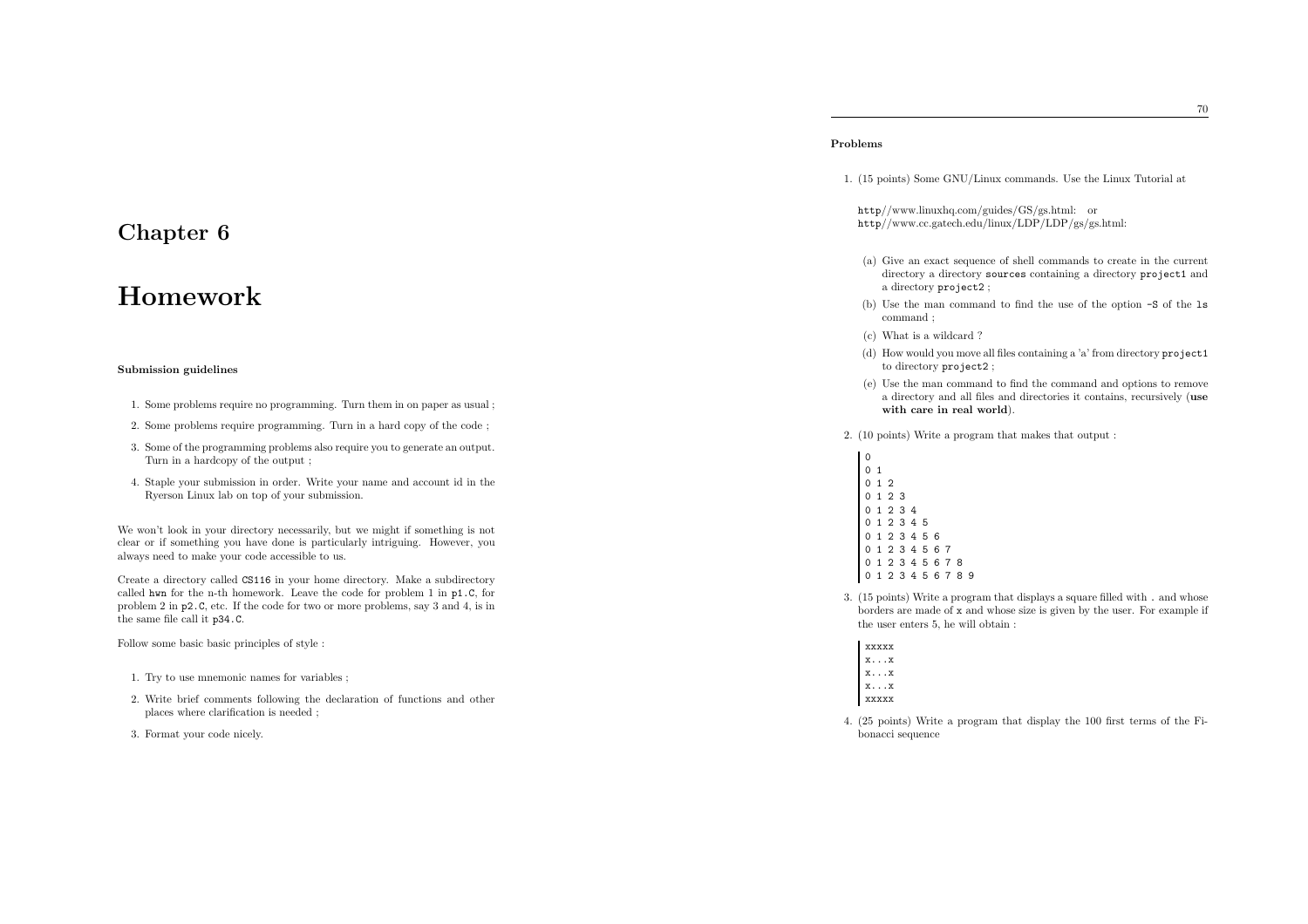5. (35 points) Write <sup>a</sup> program that estimates PI by counting the number of points of <sup>a</sup> square which are in <sup>a</sup> <sup>g</sup>iven disc.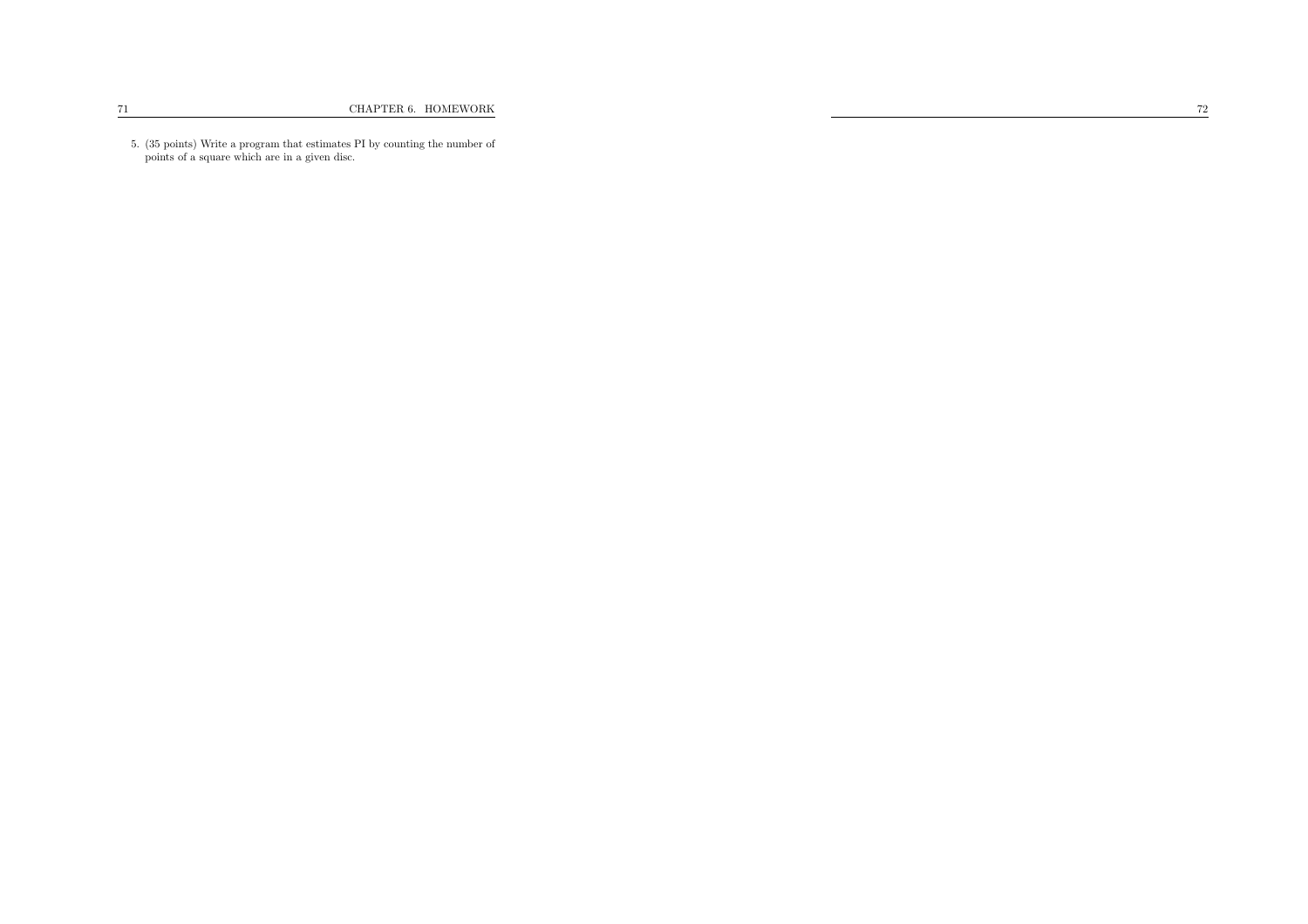|                                                                                                                                                                      | 7.1.2 Definition of $O(.)$                                                                                                                                                                                 |
|----------------------------------------------------------------------------------------------------------------------------------------------------------------------|------------------------------------------------------------------------------------------------------------------------------------------------------------------------------------------------------------|
|                                                                                                                                                                      | The classical way to denote an approximation of a complexity is to use the $O(.)$<br>notation (called "big-O").                                                                                            |
| Chapter 7                                                                                                                                                            | If <i>n</i> is a parameter and $f(n)$ the exact number of operations required for that<br>value of the parameter, then we will denote $f(n) = O(T(n))$ and say that f is<br>a big-O of $T$ if and only if: |
| Cost of algorithm, sorting                                                                                                                                           | $\exists c, N, \forall n \ge N, f(n) \le c.T(n)$                                                                                                                                                           |
|                                                                                                                                                                      | it means that $f$ is <b>asymptotically bounded</b> by a function proportional to $T$ .                                                                                                                     |
|                                                                                                                                                                      | Note : a same function can be bounded by different expressions, and the $=$<br>symbol is odd. Using $\in$ would have been a better choice.                                                                 |
| $Big-O$ notation<br>7.1                                                                                                                                              | 7.1.3 Some $O(.)$                                                                                                                                                                                          |
|                                                                                                                                                                      | Usually the $O(.)$ notation is useful to hide some superfluous details.                                                                                                                                    |
| 7.1.1 Why? How?                                                                                                                                                      | For example if $f(n) = n^2 + 3n$ than for                                                                                                                                                                  |
|                                                                                                                                                                      | $n \geq 3$                                                                                                                                                                                                 |
| To estimate the efficiency of an algorithm, the programmer has to be able to<br>estimate the number of operations if requires to be executed.                        | we have                                                                                                                                                                                                    |
| Usually the number of operations is estimated as a function of a parameter (like<br>the number of data to work on, or the expected precision of a computation, etc.) | $3n \leq n^2$                                                                                                                                                                                              |
| For example :                                                                                                                                                        | and thus                                                                                                                                                                                                   |
| for(i = 0; i < n; i++) {  }                                                                                                                                          | $f(n) \leq 2n^2$                                                                                                                                                                                           |
| has a cost proportional to $n$ .                                                                                                                                     |                                                                                                                                                                                                            |
| for(i = 1; i < n; i = i*2) {  }                                                                                                                                      | Finally $f(n) = O(n^2)$ .                                                                                                                                                                                  |
| has a cost proportional to $\log_2 n$                                                                                                                                |                                                                                                                                                                                                            |
| for(i = 0; i < n; i++) for(j = 0; j <n*n; j++)="" td="" {="" }<=""><td>7.1.4 Summing <math>O(.)</math>s</td></n*n;>                                                  | 7.1.4 Summing $O(.)$ s                                                                                                                                                                                     |
| has a cost proportional to $n^3$ .                                                                                                                                   | $f_1(n) = O(T(n))$ and $f_2(n) = O(T(n)) \Rightarrow f_1(n) + f_2(n) = O(T(n))$                                                                                                                            |

7.1. BIG-*O* NOTATION 74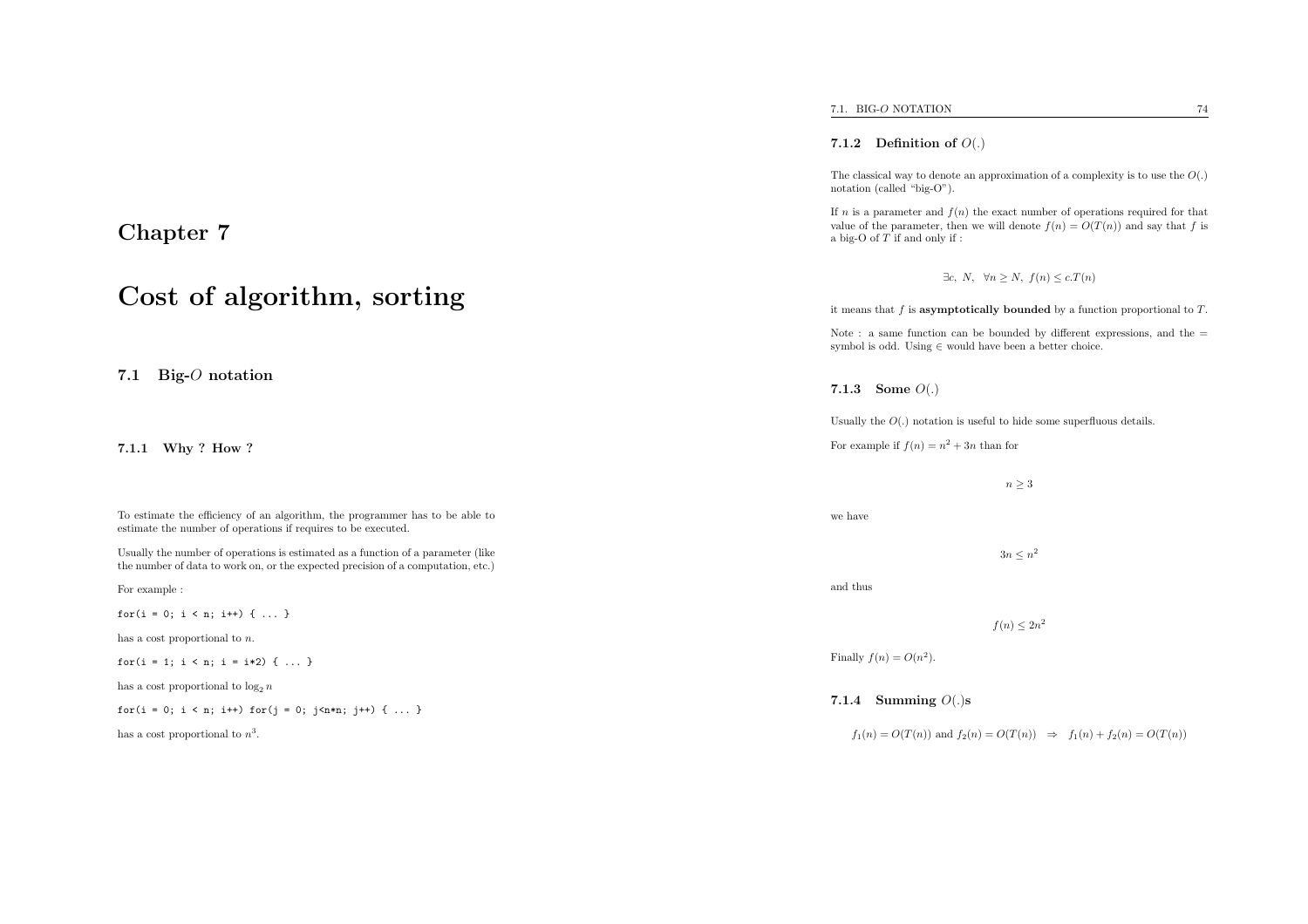Proof :

 $f_1(n) = O(T(n)) \Rightarrow \exists c_1, N_1, \forall n \ge N_1, f_1(n) \le c_1 T(n)$  $f_2(n) = O(T(n)) \Rightarrow \exists c_2, N_2, \forall n \ge N_2, f_2(n) \le c_2 T(n)$ than we have $\forall n \ge \max(N_1, N_2), \; f_1(n) + f_2(n) \le (c_1 + c_2)T(n)$ The same proo<sup>f</sup> works for products.

## 7.1.5 Combining  $O(.)$ s

 $f(n) = O(T(n))$  and  $T(n) = O(S(n)) \Rightarrow f(n) = O(S(n))$ 

#### Proof :

 $f(n) = O(T(n)) \Rightarrow \exists c, N, \forall n \ge N, f(n) \le c T(n)$ 

 $T(n) = O(S(n)) \Rightarrow \exists d, M, \forall n \ge M, T(n) \le d S(n)$ 

than we have

 $\forall n \ge \max(N, M), \ f(n) \le c \, d \, S(n)$ 

#### 7.1.6 Family of bounds

Most of the bounds can be expressed with powers and log. Any power of  $n$  is a  $O(.)$  of any greater power :

 $\forall \beta \ge \alpha \ge 0, n^{\alpha} = O(n^{\beta})$ 

Also, any power of  $log(n)$  is a  $O(.)$  of any power of n

 $\forall \alpha > 0, \ \beta > 0, \ \log(n)^{\alpha} = O(n^{\beta})$ 

 $log(n)$  is always dominated by any power of  $n$ 

For high value of n, one can almost considere  $log(n)$  as a constant.



Figure 7.1: Graphs at two different scales of  $1000 \log(n)$  and n. The logarithm of <sup>n</sup>, even with <sup>a</sup> big multiplicative constant, is negligeable compared to anypower of <sup>n</sup>.

#### 7.1.7 Some examples of  $O(.)$

- $n^2 + n = O(n^2)$
- $sin(n) = O(1)$
- $\log(n^2) = O(\log(n))$
- $log(n^5) + n = O(n)$
- $n \log(n) + n = O(n \log(n))$

#### 7.1.8 Estimating the cost of an algorithm

We call cost of an algorithm the number of operations it requires to be per formed. The  $O(.)$  notation is used to give an approximation of this value in **the** worst case.

We have the following rules :

#### Succession of statements

The cost is the sum of the costs of the statements taken separately :

void f(int n) { int k; for( $k = 0$ ;  $k < n$ ;  $k^{++}$ ) { .. statement of fixed cost ... } for( $k = 1$ ;  $k < n$ ;  $k = k * 2$ ) { ... statement of fixed cost ... } | }

The cost of **f** is  $k_1n + k_2 \log(n)$  so  $O(n)$ .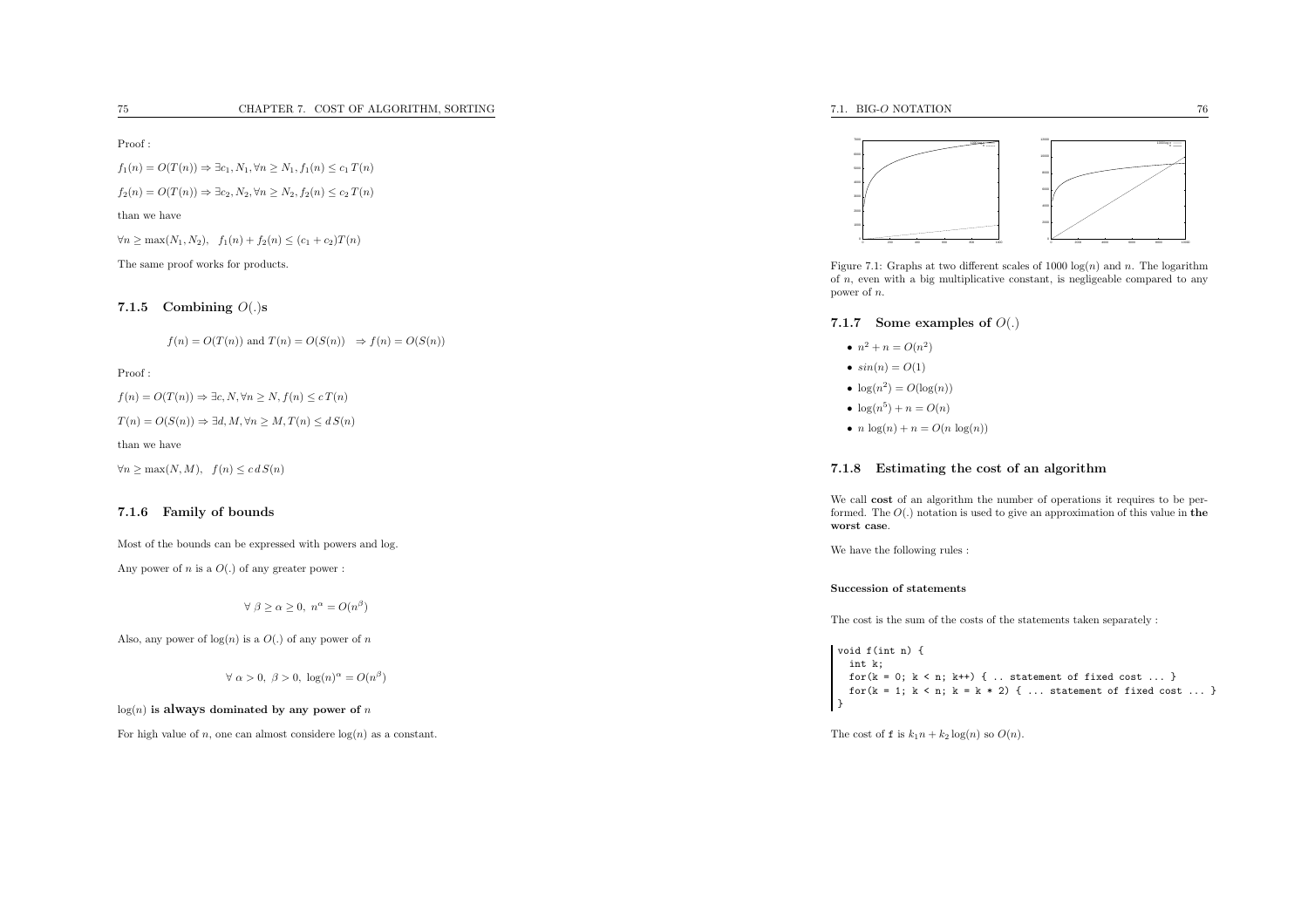Conditional execution

In the following case :

if(condition) { statement1; } else { statement2; }

The number of operations is the worst of both, which is actually equa<sup>l</sup> to theirsum.

#### Loops

If the statement cost does not depend upon the value of the loop counter, wecan just multiply the cost by the number of loops :

```
void f(int n) {
  int k, j;
  for(k = 0; k <n; k + +) for(j = 0; j <n; j + +) {
      // statement of constant cost
  }\rightarrow
```
If the cost of the statement is <sup>a</sup> function of the counter, we need to go intodetails :

int triangleSum(int n) { int k, k, s; for( $k = 0$ ;  $k \le n$ ;  $k^{++}$ ) for( $j = 0$ ;  $j \le k$ ;  $j^{++}$ ) s +=  $j$ ; return s; }

In that case the inner loop takes k operations, and the main loop is executed n times. The complete cost is  $1 + 2 + \ldots + (n - 1) + n = \frac{n(n+1)}{2} = O(n^2)$ .

#### 7.1.9 Cost and recursion

The estimation of <sup>a</sup> recursive function cost leads to recursive expressions.

For example to compute the sum of integers from  $0$  to  $n$ :

```
int sum(int n) {
  if(n == 0) return 0:
  else return n + sum(n-1);
ן
```
Denoting f the number of + operations, we have obviously  $f(0) = 0$ , and  $\forall n \geq 1, f(n) = f(n-1) + 1.$  Which leads to  $f(n) = n$ .

#### 7.1.10 Average cost

The worst case can be <sup>a</sup> very bad approximation of the cost of an algorithm. We can consider <sup>a</sup> case where we want to test if an array of integer contains atleast one non-null value :

bool thereIsOneNonNull(int \*a, int n) { for(int  $k = 0$ ;  $k \le n$ ;  $k++)$  if(a[k] != 0) return true; return false; ן

This procedure terminates as soon as <sup>a</sup> non-null value is found. In the worstcase, the cost is the size of the array.

But if we know that those values have <sup>a</sup> probability <sup>0</sup>.<sup>1</sup> to be null. Then, thereis a probability 0.1 for the loop to terminate after the first iteration,  $0.9 \times 0.1$  to terminate after the second, and more generally  $0.9^{n-1} \times 0.1$  to terminate after the <sup>n</sup>th iteration.

We know that

$$
\sum_{k=1}^{\infty} x^k k = \frac{1}{(1-x)^2}
$$

Finally the average cost is bounded by

$$
0.1 \sum_{k=1}^{n} 0.9^{k-1} k \le 0.1 \frac{1}{(1-0.9)^2} = 10
$$

and is a  $O(1)$  !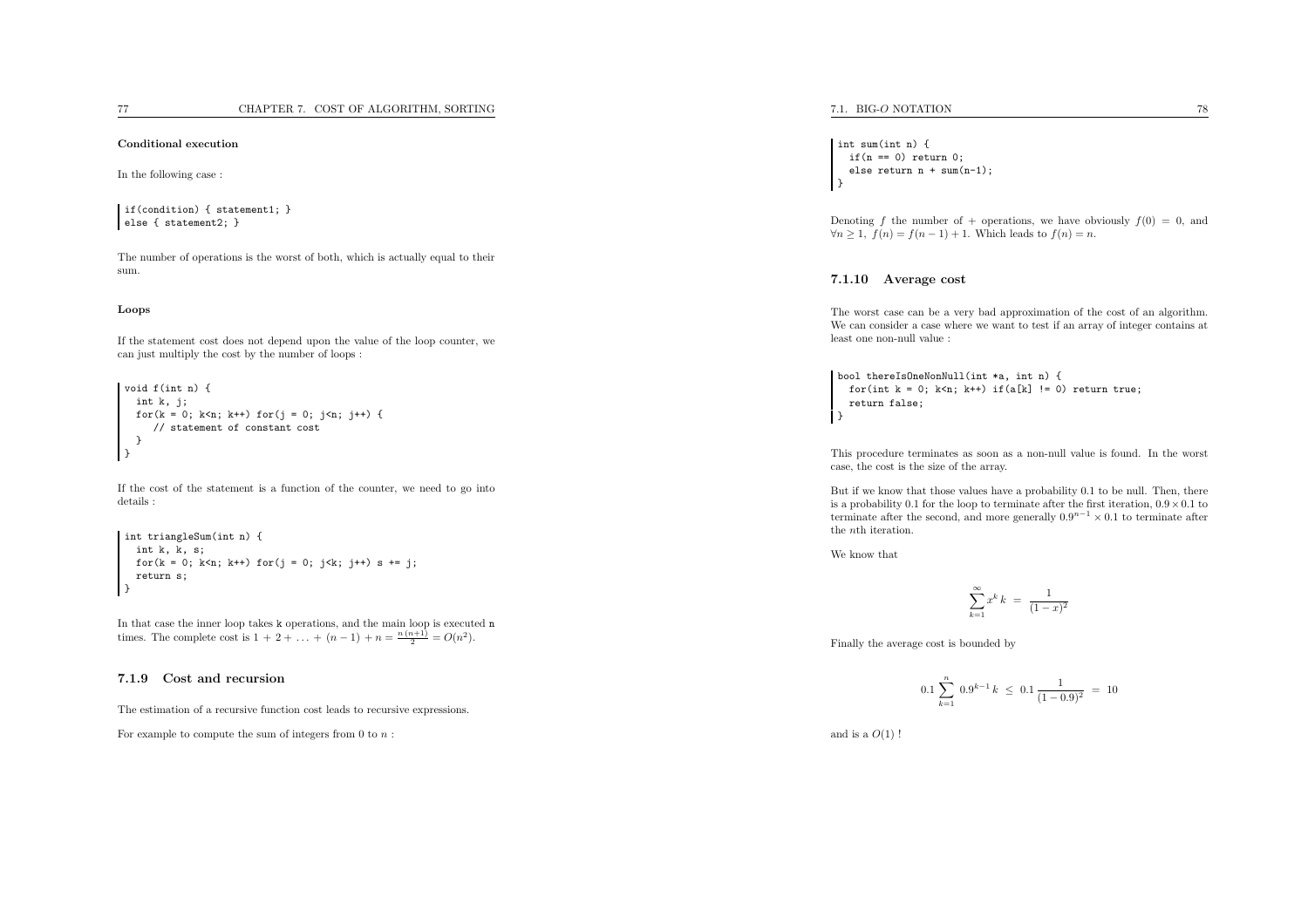### 7.2 Some algorithms

#### 7.2.1 Searching <sup>a</sup> value in <sup>a</sup> sorted array

Given <sup>a</sup> sorted array of integers. If we want to find the rank of <sup>a</sup> <sup>g</sup>iven value in that array, we can consider the following routine :

```
// Returns the rank of x in a and -1 if not found
int rank(int x, int *a, int n) {
 for(int k = 0; k \le n; k^{++}) if(a[k] == x) return k
  return -1;
}
```
With no hypothesis about the frequency of presence of  $x$  in the array, the cost of this routine is  $O(n)$ 

An other implementation would be :

#### #include <iostream>

```
// Returns the rank of x in a and -1 if not found
int rank2(int x, int *a, int n) {
 // Let's optimize a bit
 if(a[0] > x) return -1;
 if(a[n-1] \leq x) return -1;
 int i, j;
 i = 0; j = n-1;while(i+1 < j) {
   int k = (i+j)/2;
   if(a[k] \leq x) i = k; else j = k;
 }
if(a[i] == x) return i; else if(a[j] == x) return j;
 else return -1;
}int main(int argc, char **argv) {
 int a[] = \{1, 5, 6, 7, 9, 12, 14, 23, 24, 24, 123\};cout \langle rank2(14, a, sizeof(a)/sizeof(int)) \langle '\n';
}
```
The cost here is  $O(\log_2(n)).$ 



Figure 7.2: The pivot sort consists of swapping the current *pivot* successively with any lesser element located on his right, and then to use as <sup>a</sup> <sup>p</sup>ivot theelement next on his right.

Note that this is dichotomy: looking for <sup>a</sup> certain value in <sup>a</sup> sorted table is likelooking for the root of <sup>a</sup> discrete monotonous function.

#### 7.2.2 Pivot sort

<sup>A</sup> very simple way to sort numbers is to use the <sup>p</sup>ivot sort algorithm :

#### #include <iostream>

```
// We sort in the array itself!
void pivotSort(int *a, int n) {
  int k, j;
  for(k = 0; k \le n; k++)for(j = k+1; j <n; j ++) if(a[k] > a[j]) {
       // Swap a[k] and a[j]
       int t = a[k]; a[k] = a[j]; a[j] = t;
    }}int main(int argc, char **argv) {
  int a[] = { 23, 45, 23, 546, 679, 3, 4, 32, 567, 34, 23, 465,
                78, 456, 23 };
  pivotSort(a, sizeof(a)/sizeof(int));
  for(int k = 0; k < size of(a)/size of(int); k + +)
    cout \langle \cdot \rangle a<sup>[k]</sup> \langle \cdot \rangle<sup>'</sup>:
د ا
```
For <sup>a</sup> <sup>g</sup>iven value of <sup>k</sup> the situation is depicted on figure 7.2.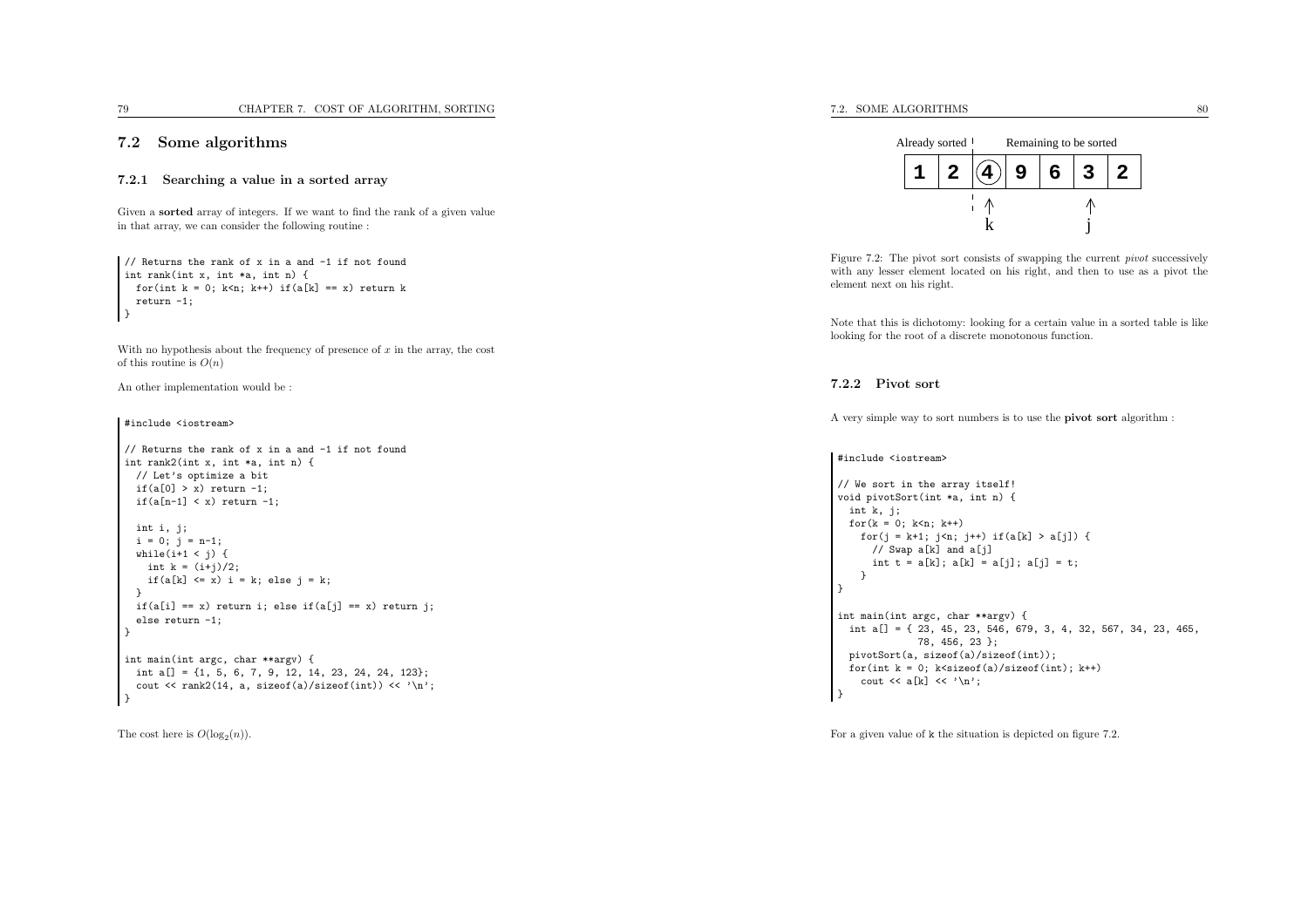### 7.3 Simple questions

If, <sup>g</sup>iven an array of <sup>n</sup> doubles, we want to find the couple so that the sum is maximal, what is the best strategy ? And if we want to find the two elementsso that the absolute value of their difference is the smallest ?

What is the best costs you can imagine for those two problems?

#### 7.4 Fusion sort

The usual dumb algorithms for sorting things require <sup>a</sup> number of operationsproportional to the square of the number of elements to sort  $(O(n^2))$ . In practice, the used algorithms require a number of operations proportional to  $n \times \log n$ .

The first one is the fusion sort.

The main point is that <sup>g</sup>iven two sorted list of numbers, generating the sorted merged list needs <sup>a</sup> number of operations proportional to the size of this result list. Two index indicate the next elements to take from each list, and oneindicates where to store the smallest of the two (see figure 7.3).

This process can be iterated, starting with packets of size <sup>1</sup> (which are already sorted ...) and merging them each time two by two (see figure 7.4). After k iterations of that procedure, the packets are of size  $2^k$ , so the number of iterations for this process is  $\log_2 n$  where n is the total number of objects to sort.

Each step of this main process cost the sum of the sizes of the resulting packets, which is *n*. Finally the total number of operations is  $\sum_{i=1}^{\log_2 n} n = n \times \log_2 n$ .

### 7.5 Quick sort

This one is simpler to implement, and widely used in practice. Again it's an application of the divide and conquer idea. It consists in choosing one element, and then in splitting the complete set into two half : the elements smaller andthe elements larger then the chosen one. Then, the same procedure is applied



Figure 7.3: Fusionning two groups of sorted elements into <sup>a</sup> unique sorted groupcosts <sup>a</sup> number of operations proportionnal to the total number of elements.



Figure 7.4: The fusion sort consists of grouping at each step pairs of already sorted packets into sorted packets twice bigger.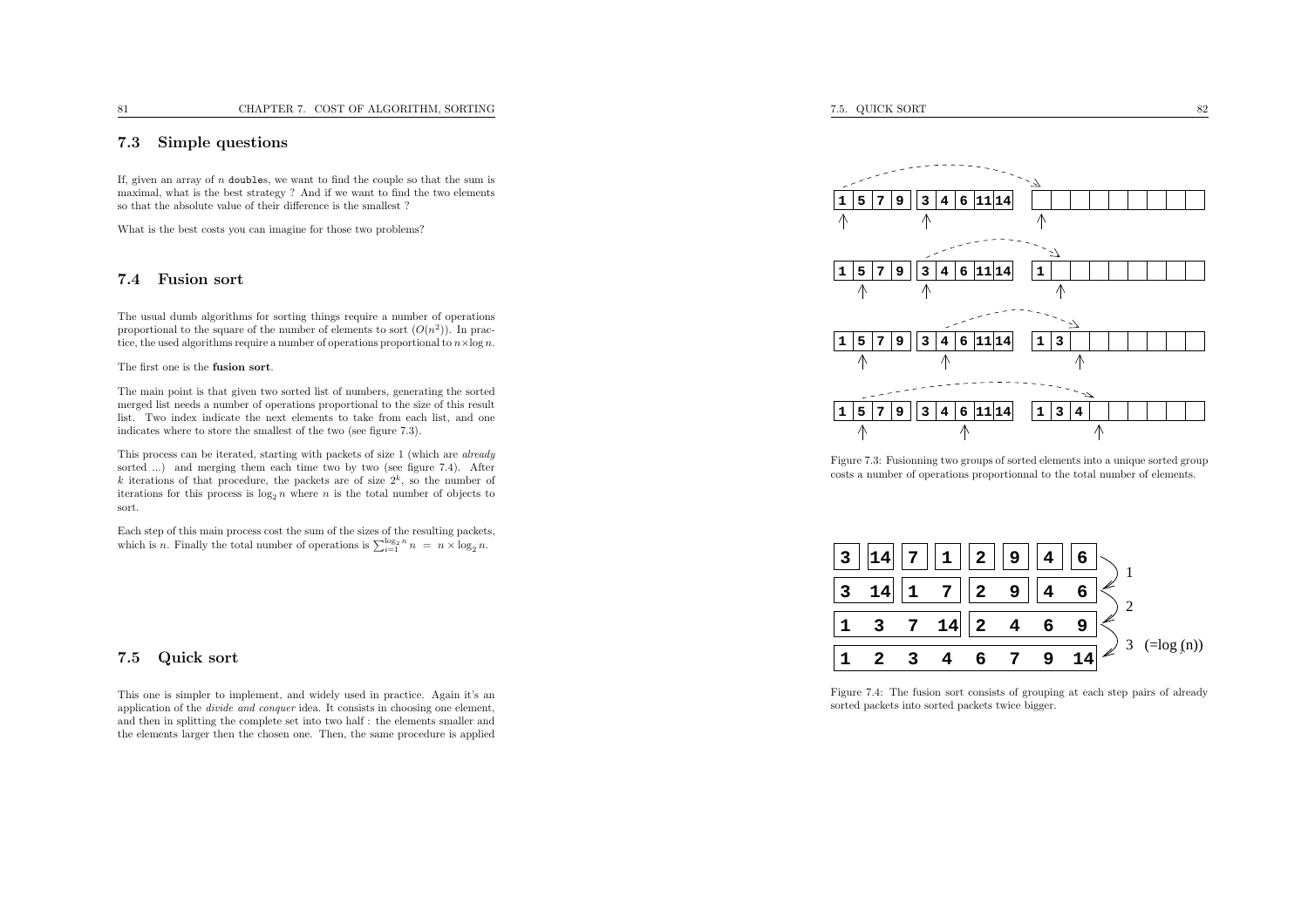to each half.

Here each time we take take the first element as the splitting one, and to generate the two half we "fill" the result array starting from the left for the small elementsand from the right for the big ones. We put the central one at the end.

If we use each time the first element as the splitting one, the process will requiren steps! So the number of operation is between  $n \times \log_2 n$  and  $n^2$ . A good way to avoid the disaster of  $n^2$  is to pick randomly the splitting element.

### 7.6 Strategies when two parameters are involved?

Consider the following operation : having a list of  $x_1, \ldots, x_n$  numbers, you have to find which one is the closest to another number y.

This takes *n* operations if the array is not sorted, and  $\log_2 n$  if it is sorted, but sorting would need  $n \times \log_2 n$  operations.

If we have to repeat this operation m times, it would take  $n \times m$  operations if  $m$ we do not sort the array first, but only  $n \times \log_2 n + m \times \log_2 n$  operations if we sort it first!

Finally in that case, if m is a big number, the cost would be better by sorting<br>the cursus and would be finally  $O((n+m) \times \text{len } n)$ the array, and would be finally  $O((n+m) \times \log_2 n)$ .



Figure 7.5: The Quick-sort uses at every step the first element (for instance the <sup>5</sup> in the first line) as <sup>a</sup> separator and organizes the data into <sup>a</sup> group of smaller elements (2, 1, <sup>3</sup> and <sup>4</sup> in the second line), this splitting value itself, and <sup>a</sup> group of larger elements (the values 13, 8, . . . , 7, and 9). Note that the groups of lesserand larger elements are not themselves srted. They will be in the next steps.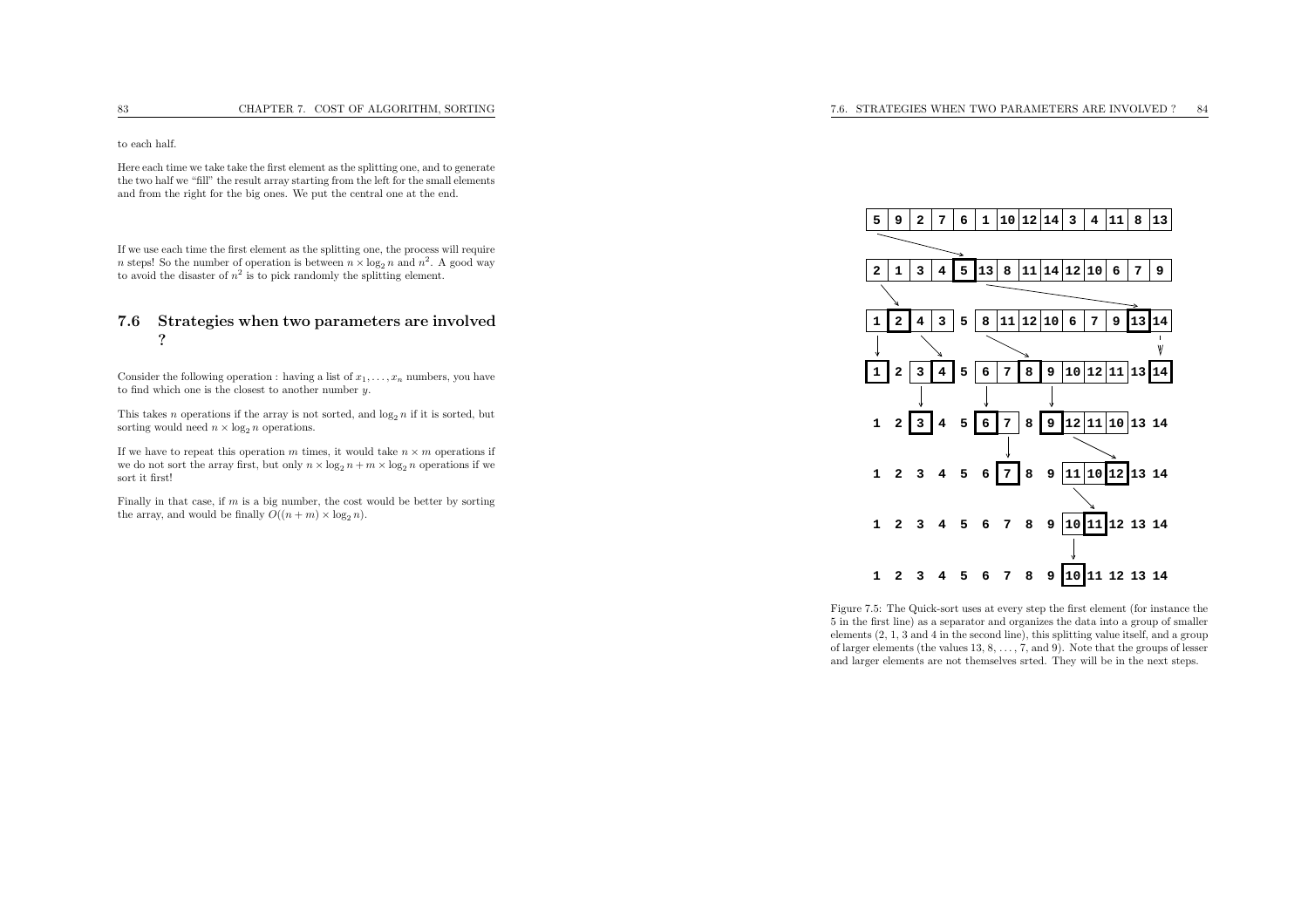## Chapter <sup>8</sup>

## Creating new types

## 8.1 Preamble

So far we have used only the built-in types of  $C++$ . In many situation this leads to <sup>a</sup> very non-convenient way of programming. We would like for instance to be able to manipulate arrays with <sup>a</sup> <sup>g</sup>iven size without having to pass both<sup>a</sup> pointer and an integer each time we want to work with them.

The class keyword allow you to define <sup>a</sup> data structure composed of several built-in type (or other defined types actually).

Each variable of this new type contains several fields, each of them with <sup>a</sup> <sup>g</sup>iven type and <sup>a</sup> <sup>g</sup>iven identifier. You can read and write those field by using the identifier of the variable itself, followed by <sup>a</sup> dot . and the identifier of the field. We will see later that we can hide some of the fields to protect the accessto them. For now, all our fields can be accessed and are public.

#### 8.2 <sup>A</sup> simple example

```
class Rectangle {
public:
int width, height;
};int surface_of_rectangle(Rectangle r) {
  return r.width * r.height;
```

```
int main(int argc, char **argv) {
 Rectangle r;
 r. width = 14;r.height = 7:
 int surface = surface_of_rectangle(r);}
```
}

In this example, we have defined <sup>a</sup> new class called Rectangle which contains two integer data field. In the main, we declare such <sup>a</sup> rectangle and set the values of its two fields and compute its surface.

## 8.3 Pointers to defined types, and the -> operator

We can also use pointers to the new types. This is very useful to prevent theloss of performances due to multiples copies in memory.

Given <sup>a</sup> pointer to <sup>a</sup> <sup>g</sup>iven defined type, we can access one of the field by using the identifier of the pointer followed by <sup>a</sup> -> symbol and the identifier of the field :

```
int surface_of_rectangle_2(Rectangle *r) {
  return r->width * r->height;
| ን
```
This will just copy one pointer and not the two field size and elements.

#### 8.4 Operator definitions, <sup>a</sup> complex class

We can create <sup>a</sup> class to deal with complex numbers, and this is <sup>a</sup> good moment to introduce the fact that we can also define new operators. This is possibleonly because  $C++$  accepts overloaded functions, which allow to have the same operator <sup>+</sup> for example used for different types.

Reminder : if z is a complex number, it can be denoted  $z = x + iy$  where i is a "special number" which verifies  $i^2 = -1$ . This leads to some simple algebraic operations.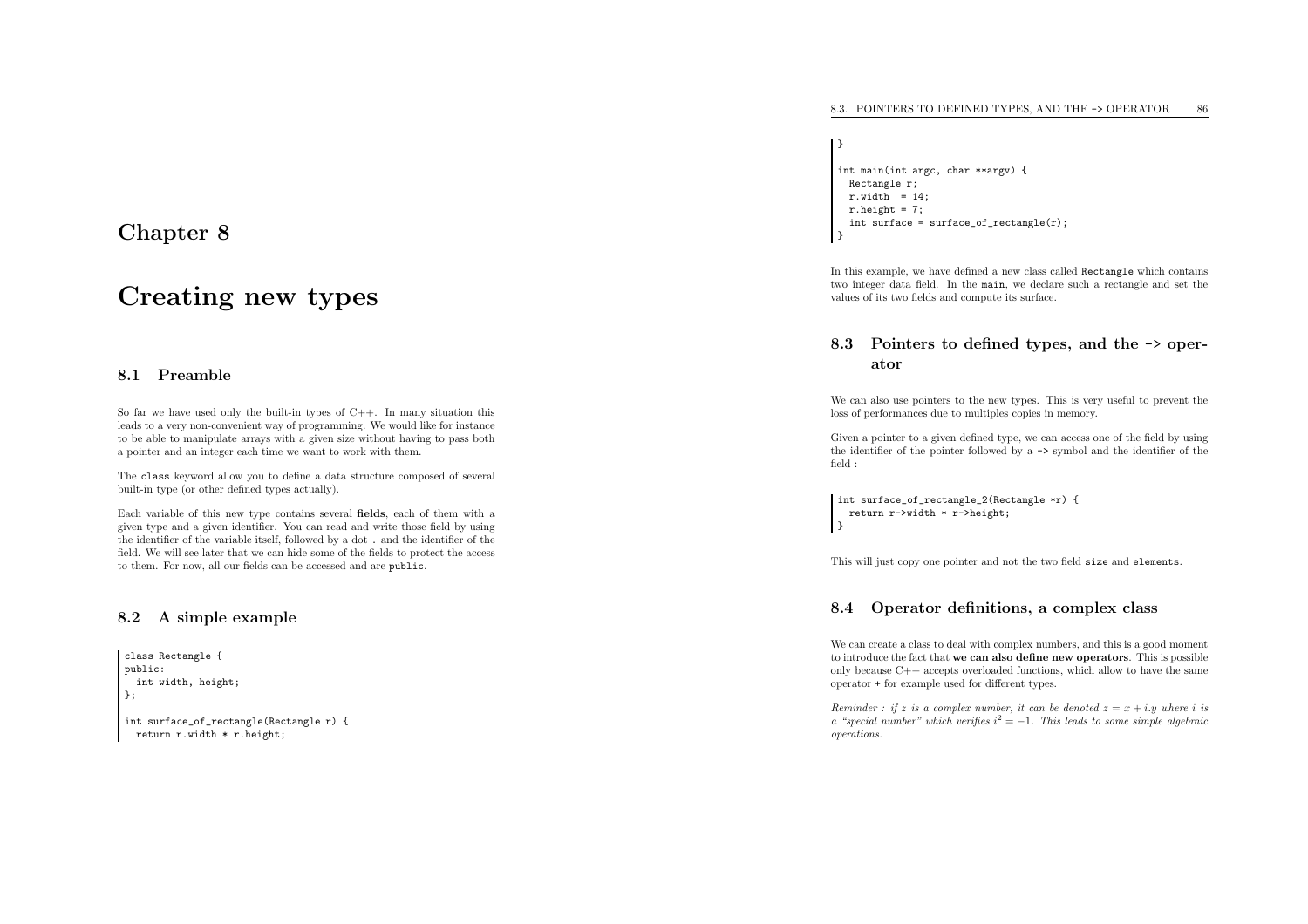| class Complex {<br>public:<br>double re, im;<br>};                                                                                                                                 |
|------------------------------------------------------------------------------------------------------------------------------------------------------------------------------------|
| Complex operator + (Complex z1, Complex z2) {<br>Complex result;<br>$result.re = z1.re + z2.re;$<br>$result.in = z1.in + z2.in;$<br>return result;                                 |
| ł                                                                                                                                                                                  |
| Complex operator * (Complex z1, Complex z2) {<br>Complex result;<br>result.re = $z1.re * z2.re - z1.in * z2.in;$<br>result.im = $z1.in * z2.re * z1.re * z2.in;$<br>return result; |
| ł                                                                                                                                                                                  |

The preceding definitions can be used the following way :

```
int main(int argc, char **argv) {
  Complex x, y;
 x.re = 5.0; x.in = 12.0;y.re = -1.0; y.in = 4.0;
 Complex z = x + (x*y) + y;cout << z.re << " + i." << z.im << '\n;
}
```
Displays

 $-49 + i.24$ 

## 8.5 Passing by value vs. passing by reference

There is almost no reason in such <sup>a</sup> situation to use pass-by-value parameters. Using references will lead to the same efficiency as pointers and the same syntaxas values.

All the operations described so far can be re-written with references.

## 8.6 Some timing examples

```
class AnArray {
public:
int values[1000];
};int max(AnArray a) {
 int m = a.values[0];
 for(int i = 1; i<1000; i++) if(a.values[i] > m) m = a.values[i];
 return m;
}int main(int argc, char **argv) {
 AnArray a;
 int i, m;
 for(i = 0; i < 1000; i++) a.values[i] = i;
```
for(i = 0; i<100000; i++)  $m = max(a)$ ;

Executing times ./test returns :

| real | 0m4.080s |
|------|----------|
| user | 0m4.010s |
| sys  | 0m0.020s |

}

The same program with references :

```
class AnArray {
public:
int values[1000];
};int maxByRef(AnArray &a) {
 int m = a.values[0];
 for(int i = 1; i<1000; i++) if(a.values[i] > m) m = a.values[i];
 return m;
}int main(int argc, char **argv) {
```

```
AnArray a;
int i, m;
for(i = 0; i < 1000; i++) a.values[i] = i;
```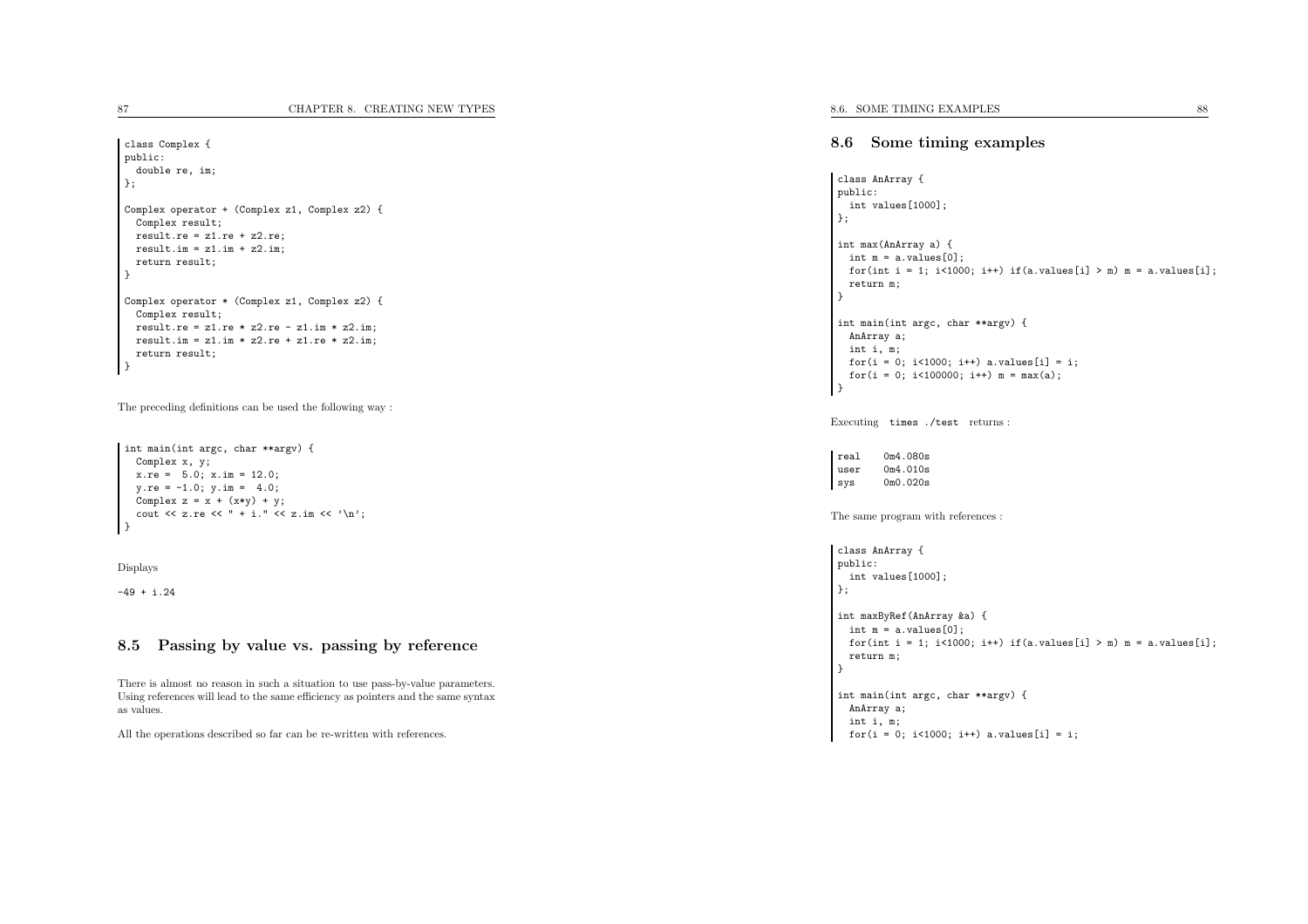for(i <sup>=</sup> 0; i<10000; i++) <sup>m</sup> <sup>=</sup> maxByRef(a); }

Executing times ./test returns :

real 0m0.432s user 0m0.430s

sys 0m0.010s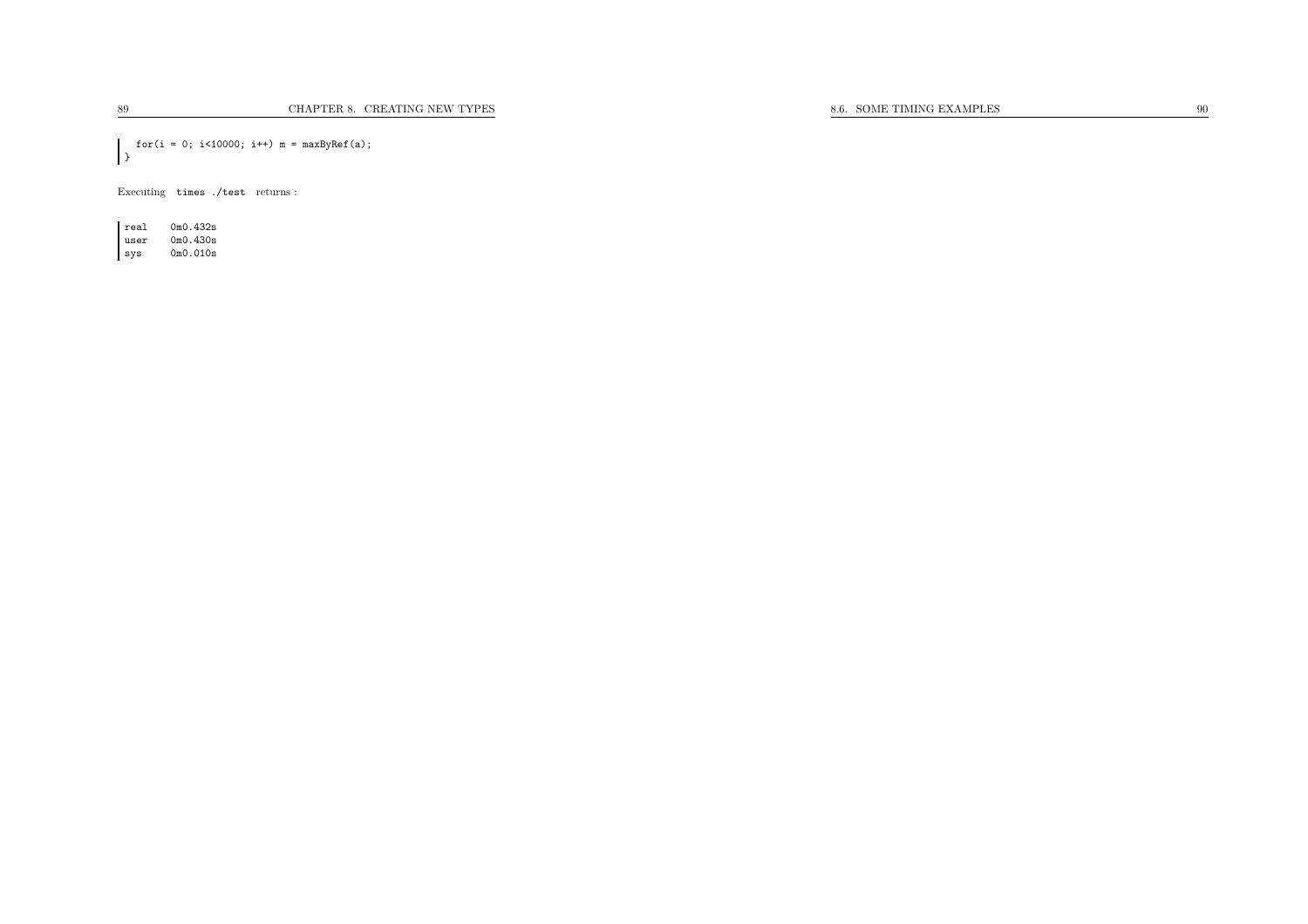## Chapter <sup>9</sup>

# Object-Orientedprogramming

#### 9.1 Intro

The "object approach", which is the fundamental idea in the conception of C++programs, consists in building the programs as an interaction between objects :

- 1. For all part of the program that use <sup>a</sup> <sup>g</sup>iven object, it is defined by themethods you can use on it ;
- 2. you can take an existing object and add data inside and methods to manipulate it, this is call inheritance.

The gains of such an approac<sup>h</sup> are :

- 1. Modularity : each object has <sup>a</sup> clear semantic (Employer or DrawingDevice), a clear set of methods (getSalary(), getAge(), or drawLine(), drawCircle();
- 2. Less bugs : the data are accessed through the methods and you can usethem only the way to object's creator wants you to :
- 3. Re-use : you can extend an existing object, or you can build <sup>a</sup> new one which could be use in <sup>p</sup>lace of the first one, as long as it has all the methods required (for example the Employer could be either the CEO or <sup>a</sup> worker, both of them having the required methods but different data associated to them. DrawingDevice could either be <sup>a</sup> window, <sup>a</sup> printer, or anything else).

#### 9.2 Vocabulary

- <sup>A</sup> class is the definition of <sup>a</sup> data structure and the associated operations that can be done on it ;
- an object (equivalent to a variable) is an instanciation of the class, i.e. an existing set of data build upon the model described by the class ;
- a **data field** is one of the variable internal to the object containing a piece of data ;
- a method is a special function associated to a class.

## 9.3 Protected fields

Some of the data fields of <sup>a</sup> class can be hidden. By default, they are, and it's why we have used the public keyword in preceding examples. You can specifyexplicitly some fields to be "hidden" with the private keywords :

class Yeah { int a; public: int b; double x; private: double z; };int main(int argc, char \*\*argv) { Yeah y;  $y.a = 5;$  $y.b = 3;$  $y.x = 2.3$ ;  $y.z = 10.0;$ }

/tmp/chose.cc: In function 'int main(int, char \*\*)': /tmp/chose.cc:2: 'int Yeah::a' is private /tmp/chose.cc:12: within this context /tmp/chose.cc:7: 'double Yeah::z' is private /tmp/chose.cc:15: within this context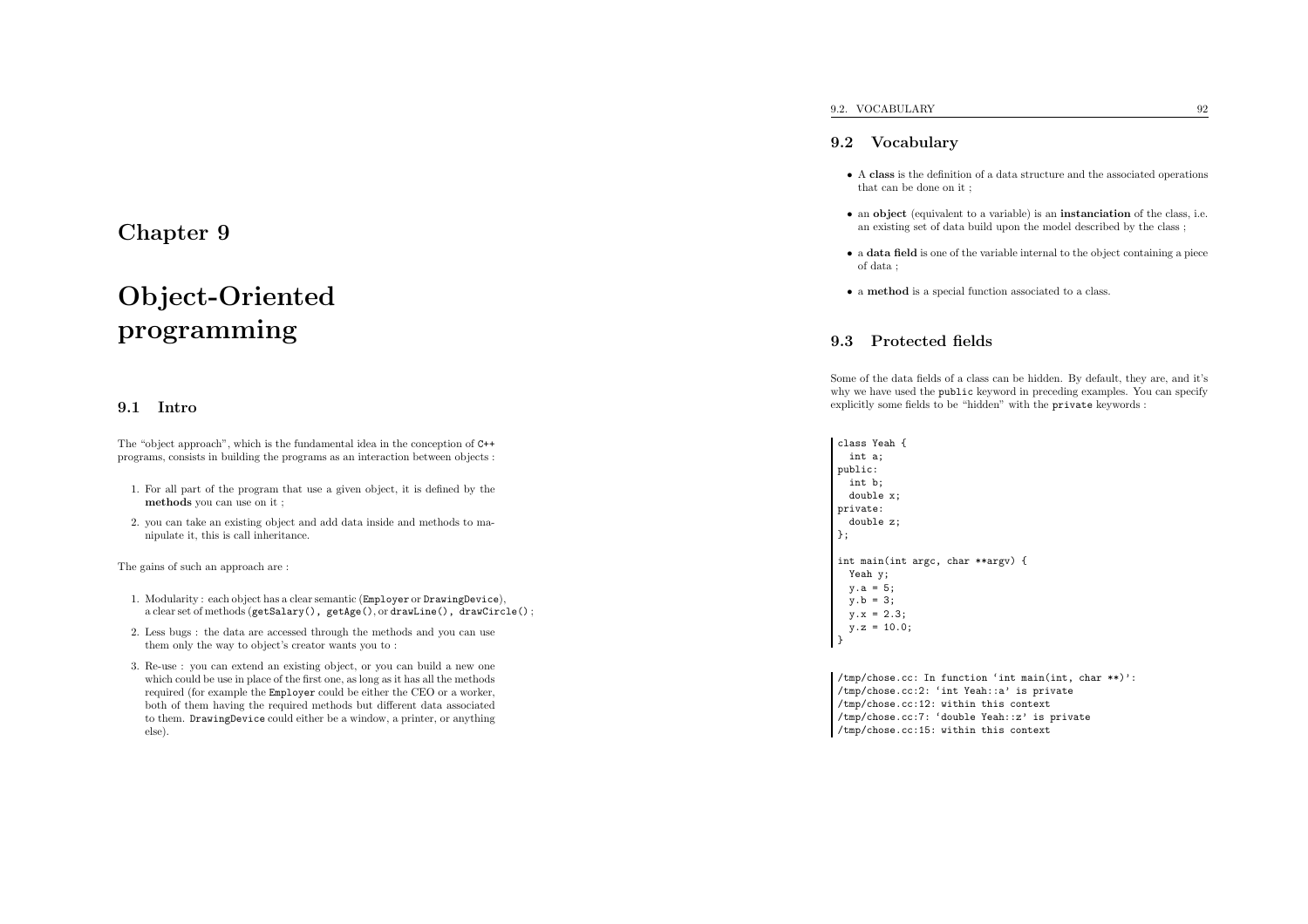## 9.4 Methods

The class keyword allows you to associate to the data type you create <sup>a</sup> set of methods with privileged access to the inner structure of the object. Those functions must be seen as the actions you can do on your object. They are very similar to standard functions, except that they are associated to <sup>a</sup> class and canbe called only for <sup>a</sup> <sup>g</sup>iven object.

```
class Matrix {
 int width, height;
  double *data;
public:
void init(int w, int h) {
   width = w; height = h;
   data = new double[width * height];}void destroy() { delete[] data; }
  double getValue(int i, int j) {
   return data[i + width*j];
 }void setValue(int i, int j, double x) {
    data[i + width * i] = x;}};
```
## 9.5 Calling methods

As for fields, the syntax is either the dot-notation . or the arrow-notation  $\rightarrow$ :

```
int main(int argc, char **argv) {
 Matrix m;
 m.init(20, 20);
 for(int i = 0; i < 20; i + 1) m.setValue(i, i, 1.0);
 m.destroy();Matrix *q;
  q = new Matrix;
```
q->init(10, 10);  $for(int i = 0; i < 10; i++) q->setValue(i, i, 1.0);$  9.6. SOME MEMORY FIGURES

}

q->destroy(); // here we deallocate q->data but not q itself delete q: // here we deallocate q itself // here we deallocate q itself

### 9.6 Some memory figures

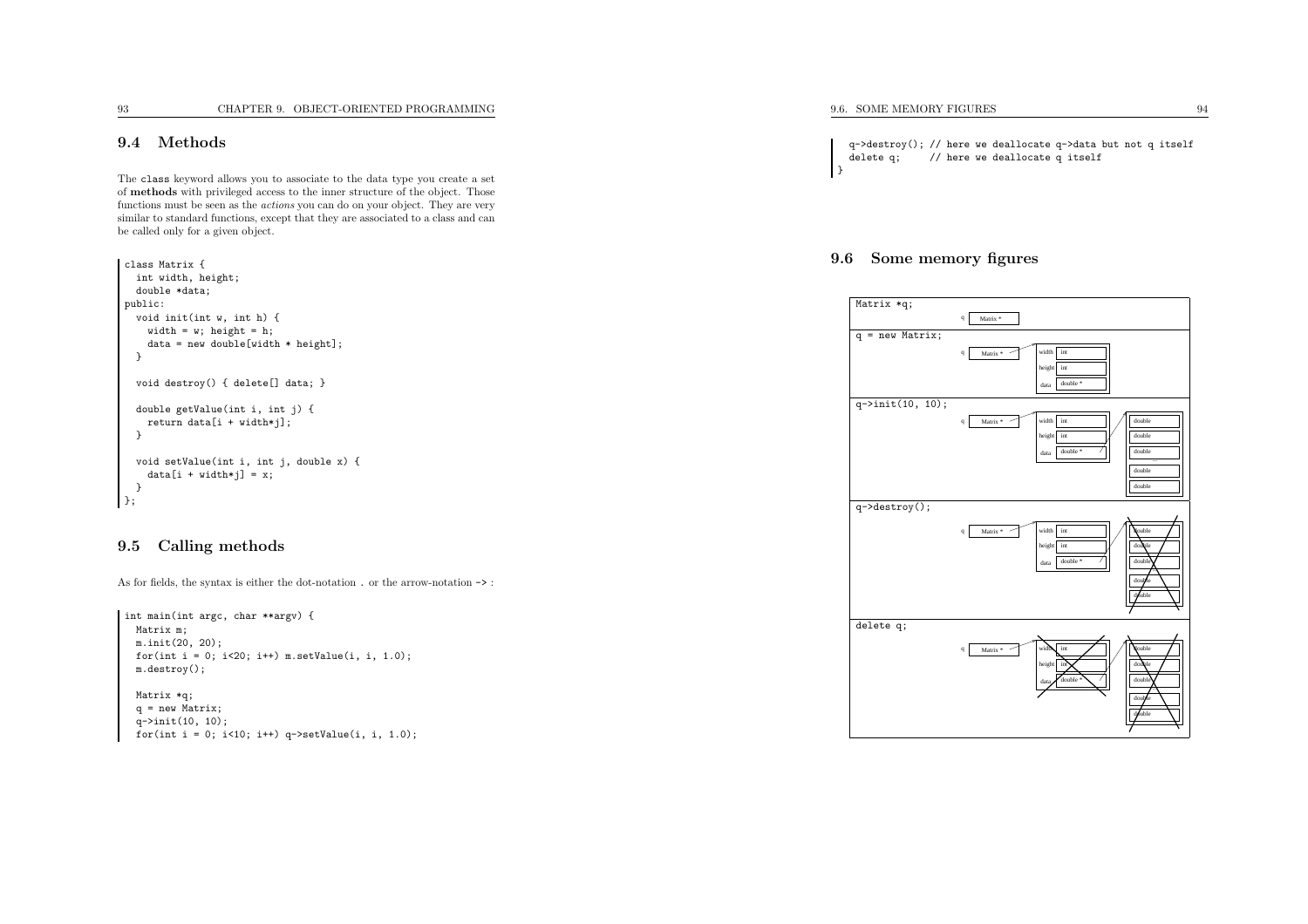### 9.7 Separating declaration and definition

We have seen that we can separate the declaration (i.e. <sup>g</sup>iving the name of the function, its return type and the number and types of its parameters) and thedefinition (i.e. the code itself).

For methods it's the same, but we need <sup>a</sup> syntax to specify the class <sup>a</sup> function belongs to (the same name can be used for member functions of different classes). The syntax is <class name>::<function name>.

The methods identifier can be used alone in the member functions statement.

```
class Small {
  int x;
public:
void setValue(int a);
};class Bigger {
 int x, y;
public:
void setValue(int a);
};void Small::setValue(int a) { x = a; }
void Bigger::setValue(int a) { x = a; y = a*a; }
```
#### 9.8 Protection of data integrity

This access through methods is very efficient to protect the integrity of dataand control the out of bounds errors :

```
class Matrix {
 int width, height;
 double *data;
public:
void init(int w, int h) {
   width = w; height = h;
   data = new double[width * height];}
```
void destroy() { delete[] data; }

```
double getValue(int i, int j) {
    if((i<0) || (i>=width) || (i<0) || (i>=height)) abort();
    return data[i + width*j];
 }void setValue(int i, int j, double x) {
    if((i<0) || (i>=width) || (j<0) || (j>=height)) abort();
    data[i + width* j] = x;}
};
```
### 9.9 Abstraction of concepts

This notion of matrix, and the associated method can also be used for <sup>a</sup> special class of matrix with only ONE non-null coefficient. This matrix would allowyou to store one value at one location.

```
class MatrixAlmostNull {
 int width, height;
 int x, y;
 double v;
public:
void init(int w, int h) { width = w; height = h; v = 0.0; }
 void destroy() { }
 double getValue(int i, int j) {
    if((i<0) || (i>=width) || (i<0) || (i>=height)) abort();
    if((i == x) & (j == y) return v; else return 0.0;
 }void setValue(int i, int j, double vv) {
    if((i<0) || (i>=width) || (j<0) || (j>=height)) abort();
    if((v == 0.0) || ((x == i) && (y == j))) {
        x = i;
        y = j;v = v v;} else abort();
 }
};
```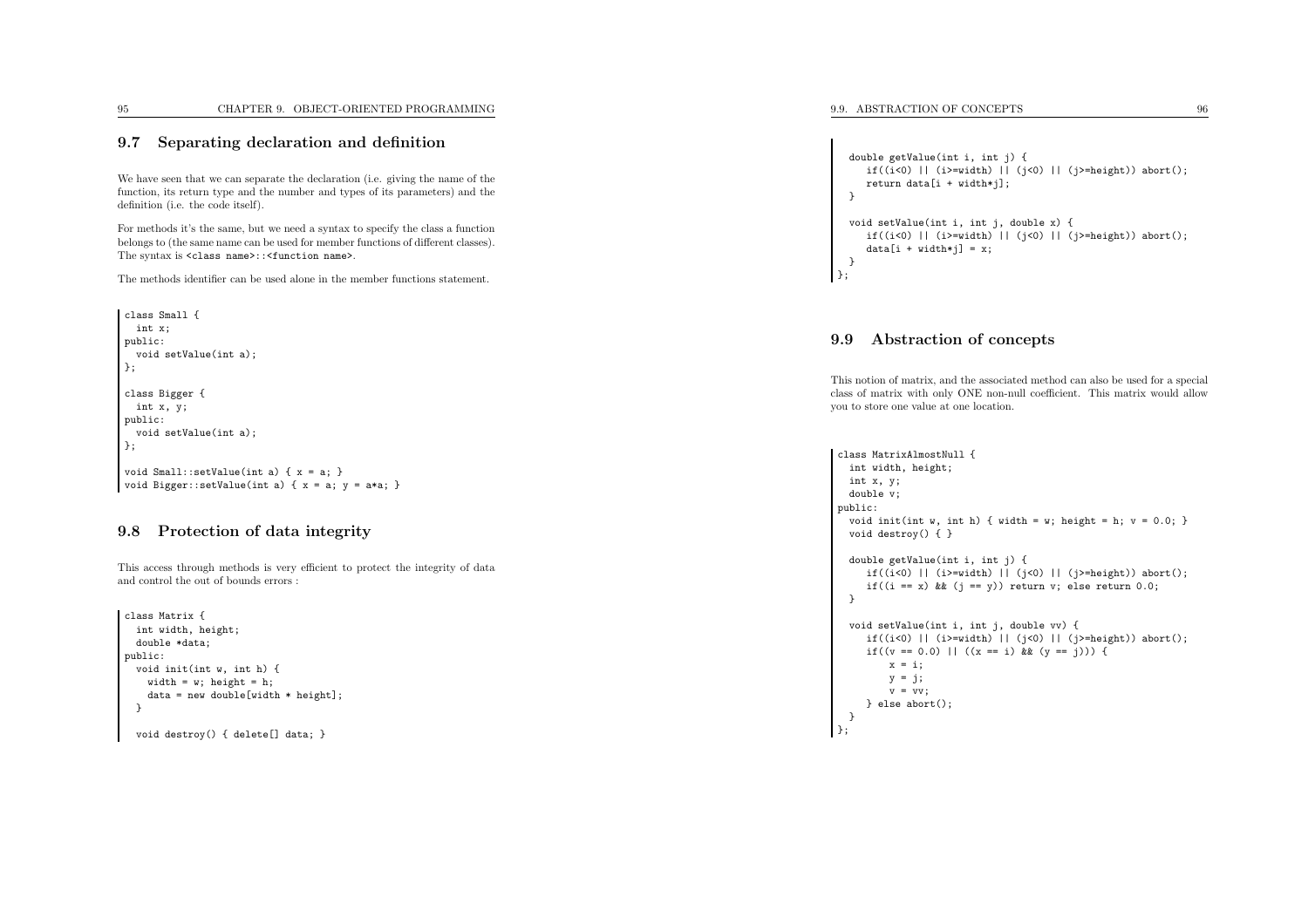### 9.10 Constructors

In the preceding examples, we have used each time one function to initialize the object and another one to destroy it. We know that for any object those twotasks have to be done.

The C++ syntax defines <sup>a</sup> set of special methods called constructors. Those methods have the same name as the class itself, and do not return results. Theare called when the variable of that type is defined :

```
#include <iostream>
#include <cmath>
class NormalizedVector {
   double x, y;
public:
NormalizedVector(double a, double b) {
       double d = sqrt(a*a + b*b);x = a/d;y = b/d;
    \overline{\phantom{a}}
double getX() { return x; }
   double getY() { return y; }
};int main(int argc, char **argv) {
   NormalizedVector v(23.0, -45.0);
    cout \langle v.\text{getX}() \langle v \rangle / \langle v.\text{getY}() \langle v \rangle \langle n \rangle;
   NormalizedVector *w;
   w = new NormalizedVector(0.0, 5.0);cout \langle\langle w\rangle websolvable \langle w\rangle and \langle w\rangle and \langle w\rangle and \langle w\rangle and \langle w\rangle and \langle w\rangle and \langle w\rangle and \langle w\rangle and \langle w\rangle and \langle w\rangle and \langle w\rangle and \langle w\rangle and \langle w\rangle and \langle w\rangle and \langle w\rangle and \langle w\rangle and \delete w;
 }
```
The same class can have many constructors :

#include <iostream> #include <cmath> class NormalizedVector { double x, y; public: NormalizedVector(double theta) {  $x = \cos(\theta)$ ;

```
y = sin(theta);}NormalizedVector(double a, double b) {
    double d = sqrt(a*a + b*b);x = a/d:
    y = b/d;
  }
double getX() { return x; }
  double getY() { return y; }
\vert \cdot \rangle:
```
## 9.11 Default constructor

<sup>A</sup> default constructor can be called with no parameters, and is used if you define<sup>a</sup> variable with no initial value.

```
class Something {
public:
Something() {};
};class SomethingElse {
public:
SomethingElse(int x) {};
};int main(int argc, char **argv) {
 Something x;
  SomethingElse y;
}
```
compilation returns

```
/tmp/chose.cc: In function 'int main(int, char **)':
/tmp/chose.cc:13: no matching function for call to
                  'SomethingElse::SomethingElse ()'
/tmp/chose.cc:8: candidates are:
                   SomethingElse::SomethingElse(int)/tmp/chose.cc:9:SomethingElse::SomethingElse(const
SomethingElse &)
```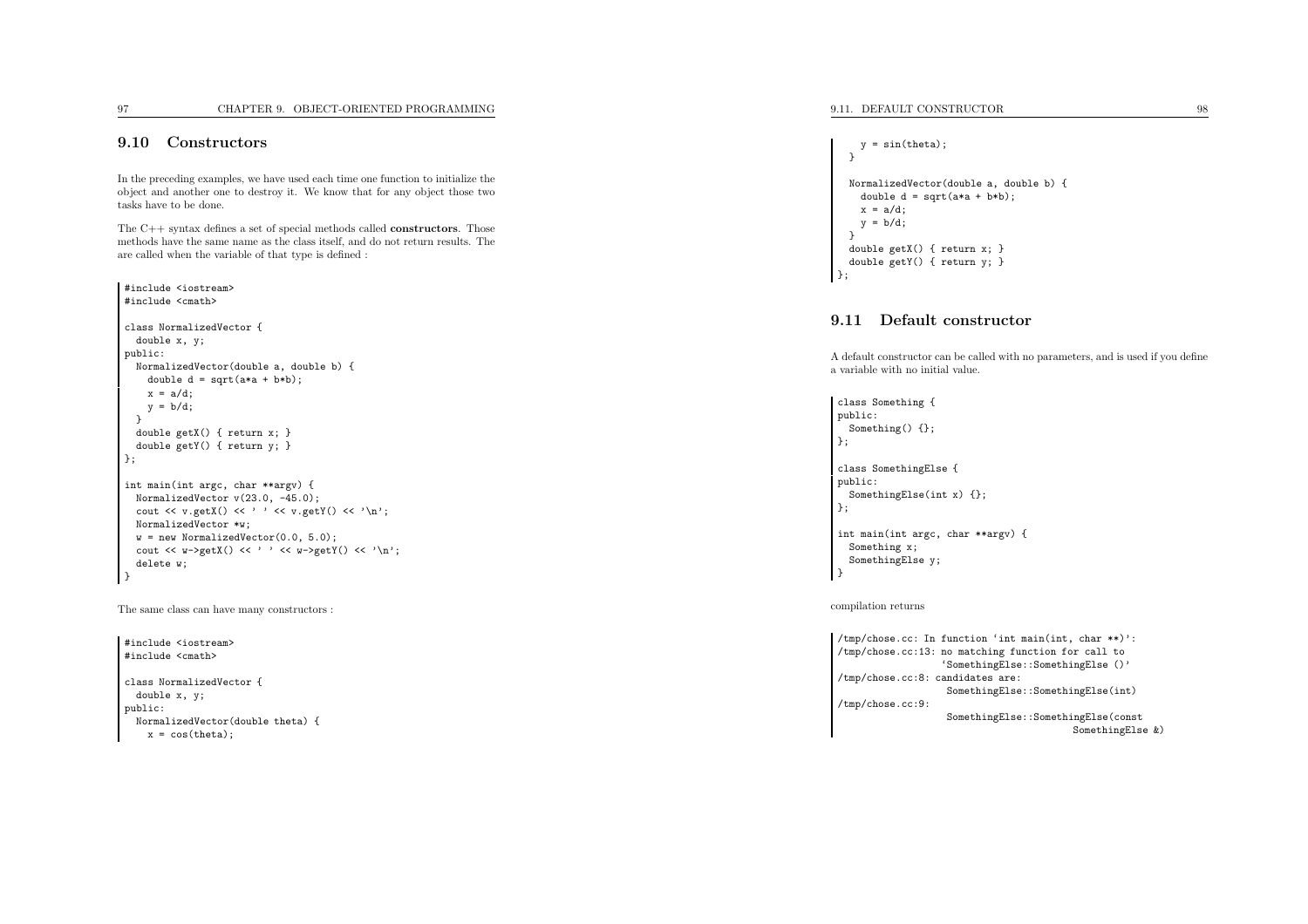#### 9.12 Destructor

The symmetric operation is the destruction of objects. This is required as soonas the object dynamically allocates other objects.

The special method defined to do that is called the destructor, and is called as soon as the compiler need to deallocate an instance of the class. There is only one destructor per class, which return no value, and has no parameter. Thename of the destructor is the class name prefixed with a  $\tilde{ }$ .

We can now re-write our matrix class :

```
class Matrix {
  int width, height;
  double *data;
public:
Matrix(int w, int h) {
   width = w; height = h;
    data = new doublewidth * height:
  }~Matrix() { delete[] data; }
  double getValue(int i, int j) {
     if((i<0) || (i>=width) || (j<0) || (j>=height)) abort();
     return data[i + width*j];
  }void setValue(int i, int j, double x) {
     if((i<0) || (i>=width) || (j<0) || (j>=height)) abort();
     data[i + width* j] = x;}};
```
#### 9.13 Tracing precisely what is going on

```
#include <iostream>
class Something {
 char *name;
public:
Something(char *n) {
   name = n; cout << "Creating " << name << '\n;
```

```
}\gammaSomething() { cout << "Destroying " << name << \gamma'n'; }
};int main(int argc, char **argv) {
  Something x("x"), y("y");
  Something *z = new Something("z");
  Something w("w");
  { Something v("v"); }
  delete z;
ן
Creating x
Creating y
Creating z
Creating w
Creating v
Destroying v
Destroying z
Destroying w
Destroying y
```
#### 9.14 The member operators

We have seen that we can define our own operators. We can also define class operators. Here we redefine the bracket operator, with one integer parameter. By returning <sup>a</sup> reference to <sup>a</sup> value, the result of the [] operator is <sup>a</sup> lvalue, andfinally we can use those new arrays like standard arrays!

#include <iostream>

Destroying <sup>x</sup>

```
class OneDArray {
 int size;
 double *data;
public:
OneDArray(int s) { size = s; data = new double[size]; }
  ~OneDArray() { delete[] data; }
 double &operator [] (int k) {
   if((k < 0) || (k > = size)) abort();
   return data[k];
 }
```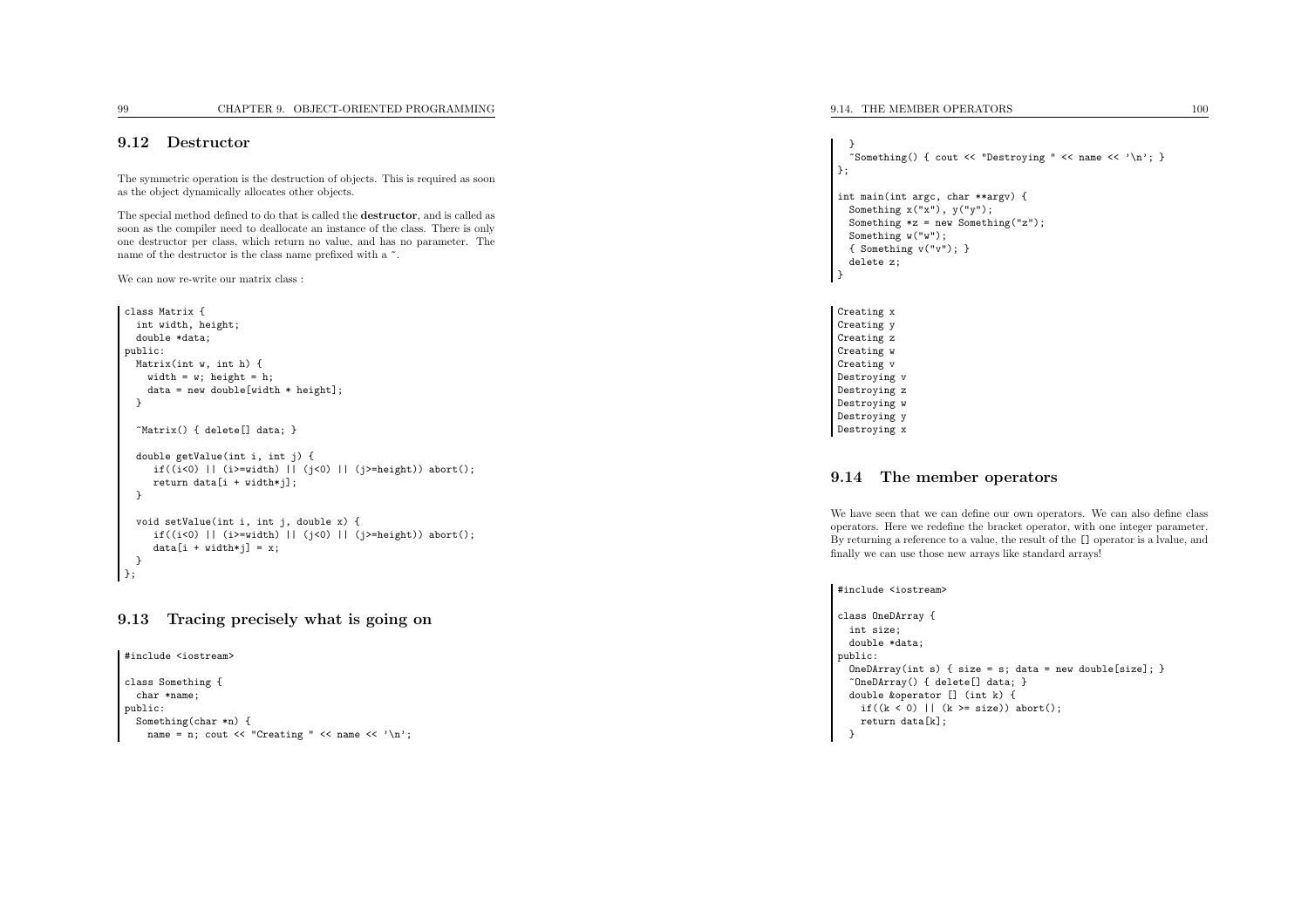};

```
int main(int argc, char **argv) {
  OneDArray a(10);
  for(int i = 0; i < 10; i + 1) a[i] = 1.0/i;
  for(int i = 0; i \le 10; i++)cout \langle \langle "a[" \langle \langle i \rangle \langle "] = " \langle \langle a[i] \langle \langle \rangle \rangle";
  a[14] = 1.0;}
```
displays :

 $a[0] = inf$  $a[1] = 1$  $a[2] = 0.5$  $a[3] = 0.3333333$  $a[4] = 0.25$  $a[5] = 0.2$  $a[6] = 0.166667$  $a[7] = 0.142857$  $a[8] = 0.125$  $a[9] = 0.111111$ Aborted

<sup>A</sup> simple vector class to illustrate the <sup>+</sup> operator redefinition. The passing by reference is just used here to increase the performances by avoiding <sup>a</sup> copy. Notethat the precise meaning of the operation  $v + w$  is here  $v$ . (operator +)(w).

The <sup>=</sup> operator is implicitly defined by the compiler and just copies the two field.

```
#include <iostream>
class TwoDVector {
 double x, y;
public:
TwoVector() { x = 0; y = 0; }
  TwoDVector(double a, double b) { x = a; y = b; }
  TwoDVector operator + (TwoDVector &v) {
    return TwoDVector(x + v.x, y + v.y) ;
  \left| \right|void print() { cout << x << ' ' << y << '\n'; }
};
```

```
int main(int argc, char **argv) {
  TwoDVector v(2, 3);
  TwoDVector w(4, 5);
 TwoDVector z;
  z = v+w;z.\text{print}():
 }
```
displays <sup>6</sup> <sup>8</sup>.

#### 9.15 Summary for classes

Properties of <sup>a</sup> class :

- Corresponds to <sup>a</sup> data-structure, defined with several data fields ;
- each data field has <sup>a</sup> type and an identifier ;
- data fields can be public or private ;
- <sup>a</sup> instantiation of <sup>a</sup> class is called an object and is the same as <sup>a</sup> variable ;
- methods are functions that can be applied to an object and have privileged access to the data fields ;
- methods are called with either the . operator or the -> operator if we use <sup>a</sup> pointer to an object ;
- constructors are special functions called when creating an instance of the class, they do not return types and have for identifier the same identifieras the class itself ;
- the destructor is <sup>a</sup> special method called when an object is destructed, is has no return value and has for identifier the class name prefixed by <sup>a</sup>~;
- we can also define member operators ;
- we can define method out of the class statement by using the  $\texttt{:\texttt{}$ syntax.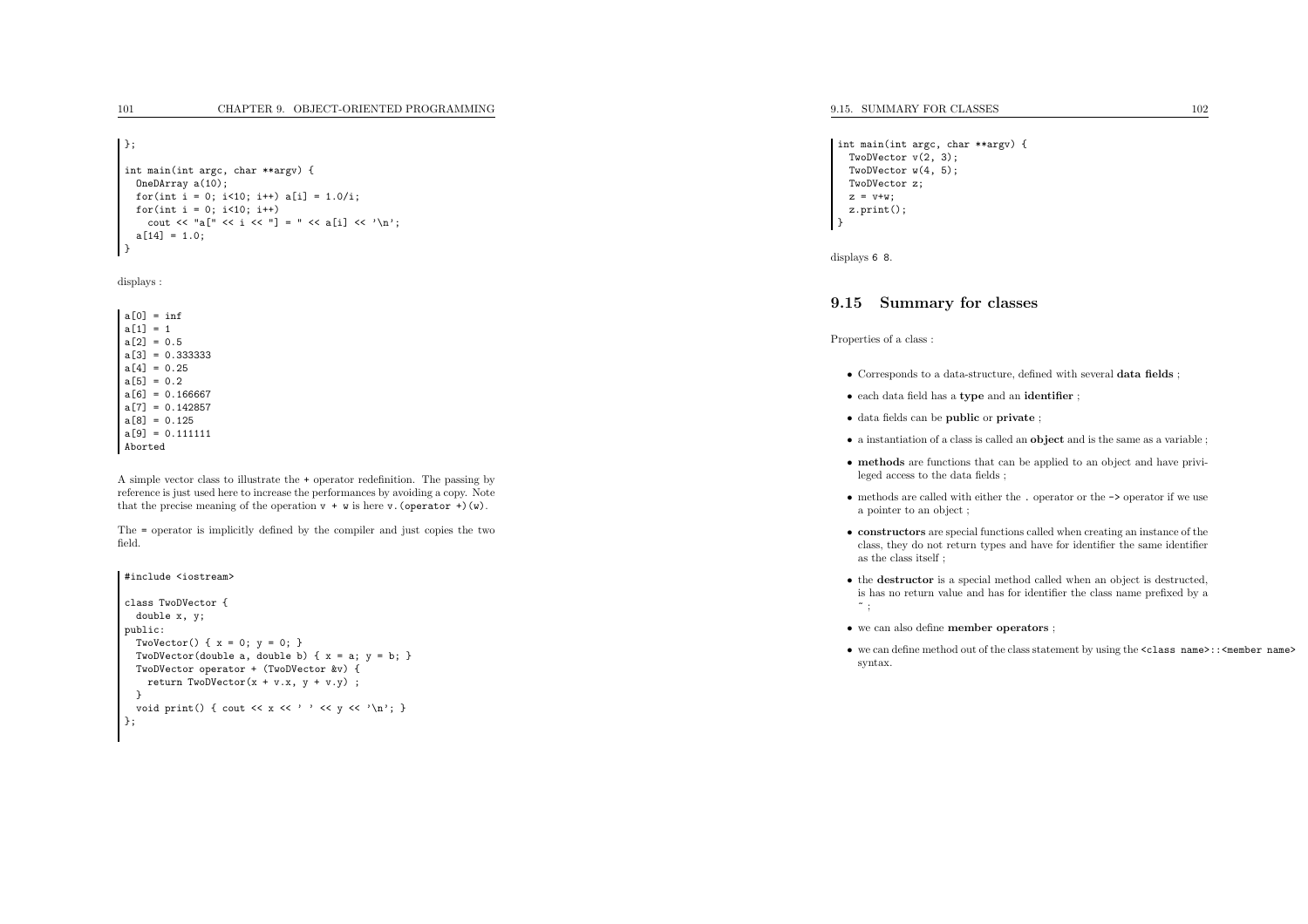#### 4. Allocating and returning arrays (25 points)

Given two matrices  $A = (a_{1,1}, \ldots, a_{l,m})$  and  $B = (b_{1,1}, \ldots, b_{m,n})$ , we define the product of A and B as the matrix  $C = (c_{1,1}, \ldots, c_{l,n})$  with  $\forall i, j \; : c_{i,j} = \sum_{k=0}^{m-1} a_{i,k} b_{k,j}$ . Write a function :

double \*\*matrixProduct(double \*\*a, double \*\*b, int l, int m, int n)

returning the product of two matrices.

5. More complex memory management (30 points)

Using <sup>a</sup> for loop, write an exponentiation function to compute the k-thpower of a matrix  $A = (a_{1,1}, \ldots, a_{l,m})$ :

double \*\*matrixExpon(double \*\*a, int l, int m, int k)

## Chapter <sup>10</sup>

## Homework

1. Simple introduction question (5 points)

Using <sup>a</sup> for loop, write <sup>a</sup> function to compute the k-th power of <sup>a</sup> number :

double power(double x, int k)

#### 2. Non-trivial recursion (15 points)

You can note that  $x^{2k} = (x^k)^2$  and  $x^{2k+1} = x.(x^k)^2$ . Write a function double sq(double x) to compute the square of <sup>a</sup> number, and use it to write <sup>a</sup> recursive version of the power function :

double powerRec(double x, int k)

3. Evaluate <sup>a</sup> polynomial (25 points)

A polynomial has the form  $f(x) = \sum_{i=0}^{n-1} a_i x^i$ . Write a function to evaluate a polynomial, given the value of x, the number of coefficients, and their values  $a_0, \ldots, a_{n-1}$ :

double evalPolynomial(double x, double \*a, int n)

Note that the computation can be also written  $f(x) = a_0 + x(a_1 + x(a_2 + x))$  $\dots + xa_{n-1}$ ), reducing both the number of additions and products to  $n-1$ . Write a second version of the evaluation function :

double evalPolynomialEfficient(double x, double \*a, int n)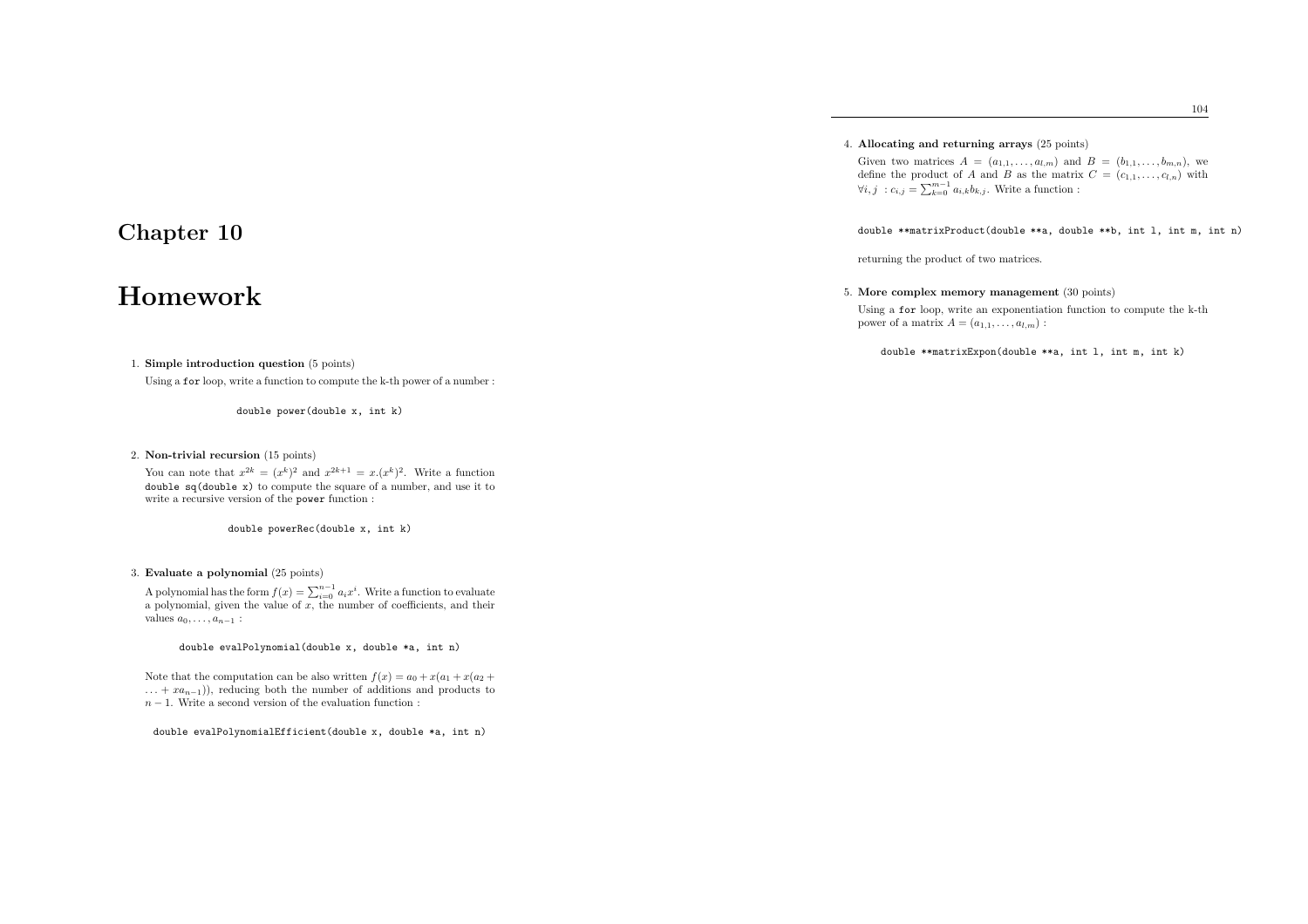## Chapter <sup>11</sup>

## Detail of class definitions

### 11.1 Example

```
#include <iostream>
```

```
class SimpleClass {
 char *name;
 int value;
public:
SimpleClass(char *n, int v) {
    cout << " " << n << ".SimpleClass("
            << n <<", " << v <<")\n\times n;
    name = n; value = v;
  }
~SimpleClass() {
    cout \langle \langle " \rangle \langle \langle name \langle \langle ". "SimpleClass()\n\ranglen";
  }
void changeValue(int v) {
    cout << " " << name << ".changeValue(" << v << ")\n";
    value = v;}
int readValue() {
    cout \lt\lt " " \lt\lt name \lt\lt ".readValue()\n";
    return value;
  \left| \right|
int copy(SimpleClass &sc) {
    cout \langle\langle " \rangle \langle \langle \rangle anne \langle \langle ".copy(" \langle \langle sc.name \langle \langle ")\ranglen";
    value = sc.value;
```

```
}<br>};
```

```
int main(int argc, char **argv) {
  SimpleClass x("x", 12);
  SimpleClass y("y", 14);
  x.\text{copy}(y);

cout << x.readValue() << '\n';
  y.changeValue(10);
cout << y.readValue() << '\n';
ا :
```

```
x.SimpleClass(x, 12)
 y.SimpleClass(y, 14)
 x.copy(y)
x.readValue()14
y.changeValue(10)y.readValue()10
y.~SimpleClass()
x.~SimpleClass()
```
## 11.2 An "integer set" example

We may need an object to store integers. We want to be able to do the two following operations :

void add(int i); bool contains(int i);

we will be able then to do something like that :

```
int main() {
  IntegerSet mySet;
  for(int k = 0; k < 100; k++) mySet.add(k);
  mySet.add(14);
mySet.add(4);
mySet.add(3);
mySet.add(12323);mySet.add(17);
```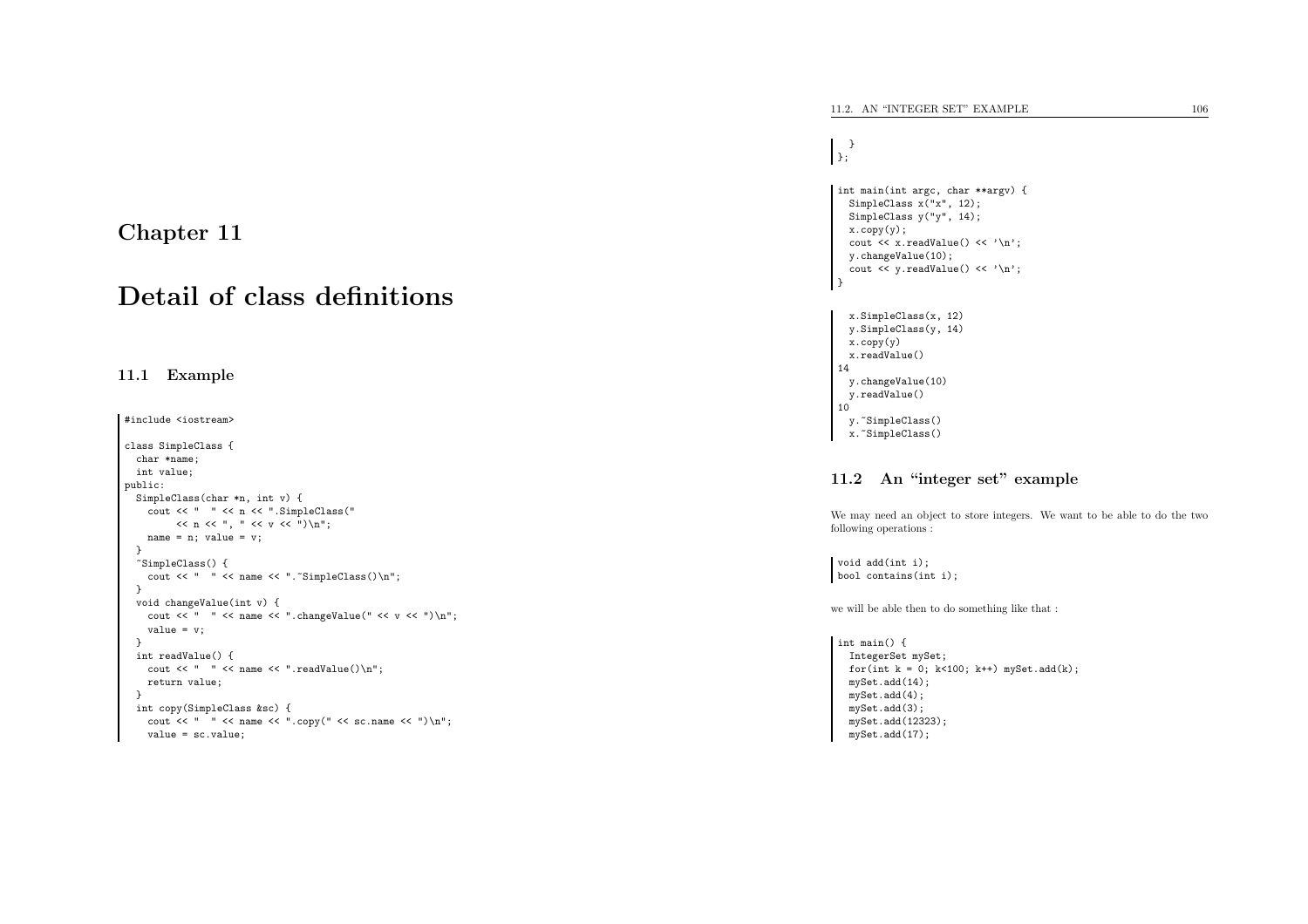}

cout  $\langle$  mySet.contains(3)  $\langle$   $\rangle$   $\langle$   $\rangle$ <sub>n</sub>'; cout  $\langle$  mySet.contains(310)  $\langle$  '\n';

The first version would need to set the maximum size when the set if built, likethis :

```
class IntegerSet {
  int *data;
  int sizeMax, currentSize;
public:
IntegerSet(int sm) {
   sizeMax = sm;data = new int[sizeMax];
    currentSize = 0;
 }~IntegerSet() { delete[] data; }
  void add(int i) {
   if(currentSize < sizeMax) data[currentSize++] = i;
    else {
     cerr << "ouch!\n";
     abort();}}bool contains(int i) {
   for(int k = 0; k < currentSize; k++)
     if(i == data[k]) return true;
    return false;
 }};
```
This is not very convenient : the size has to be fixed at the beginning.

<sup>A</sup> new version would increase the size of the array when it's full :

```
class IntegerSet {
 int *data;
  int sizeMax, currentSize;
public:
IntegerSet() {
   sizeMax = 10; data = new int[sizeMax];
```
 $\rightarrow$ 

```
currentSize = 0;
}~IntegerSet() { delete[] data; }
void add(int i) {
  if(currentSize == sizeMax) {
    int *tmp = new int[sizeMax*2];
    for(int k = 0; k < sizeMax; k++) tmp[k] = data[k];
    delete[] data;
   sizeMax = sizeMax*2;
    data = tmp;}
data[currentSize++] = i;
}bool contains(int i) {
  for(int k = 0: k < currentSize; k++)
    if(i == data[k]) return true;
  return false;
 }
```
In that case, the contains is a  $O(currentSize)$ , which is very bad. We could solve this by using a sorted set, so that contains could be a  $log_2 currentSize$ . This can be achieved by two means :

1. keeping all the time <sup>a</sup> sorted version of the set ;

2. sort the set when we do <sup>a</sup> contains and keep <sup>a</sup> flag to tells if the set is sorted or not.

Putting aside the memory management, what is in those two cases the cost of add(int i) ?

## 11.3 The const keyword

The const keyword can be used to specify which parameters will not be modified (when they are passed by reference) and also to specify if the object itself will be modified.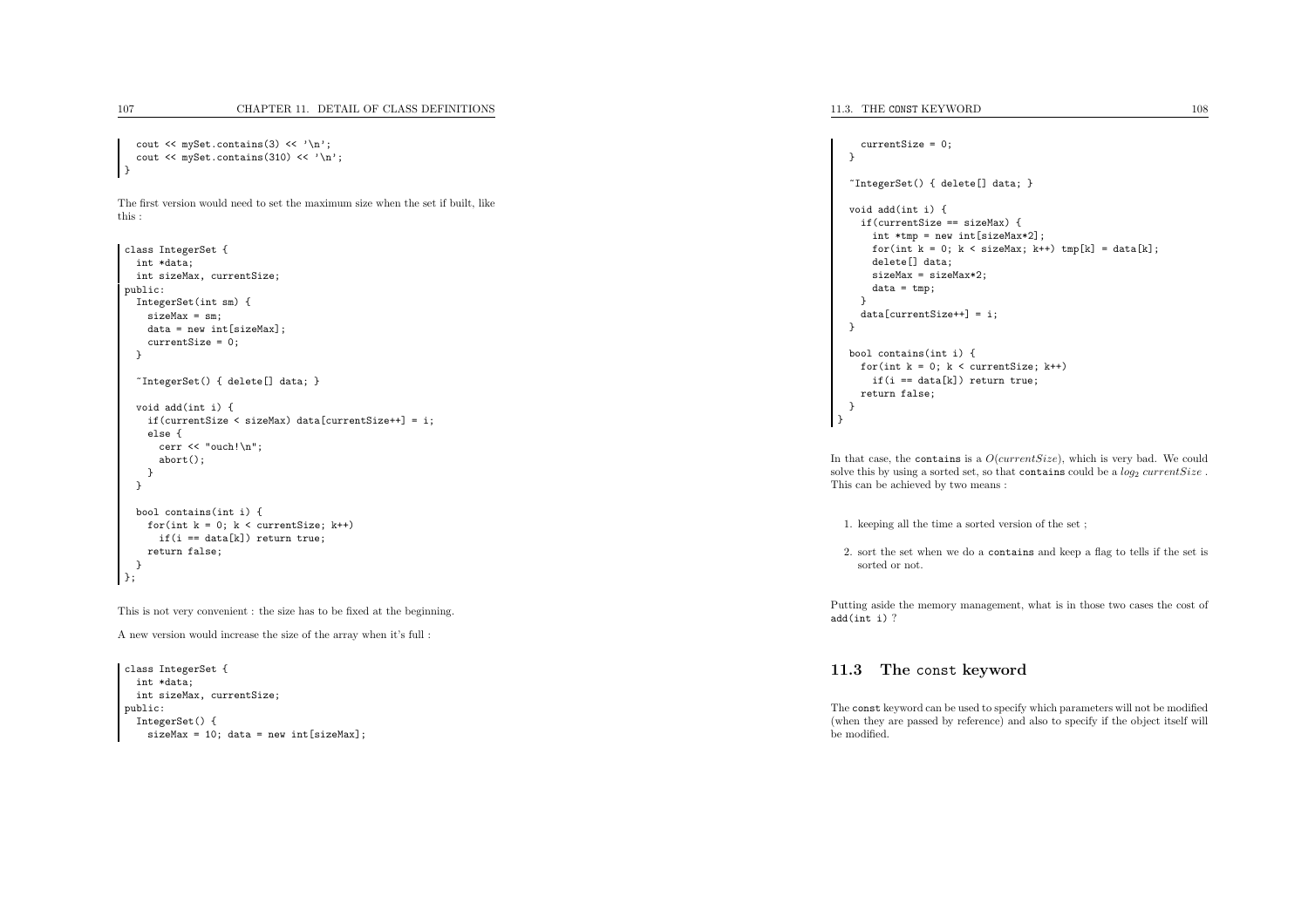## 11.4 The this pointer

We will need sometime to be able to have <sup>a</sup> pointer to the object the method is applied to. <sup>A</sup> special pointer exists, of type the class itself, the identifier isthis.

```
#include <iostream>
class ADouble {
 double value;
public:
ADouble(double v) { value = v; }
  void multiply(ADouble d) { value = value * d.value; }
  void squared() { multiply(*this); }
  double getValue() const { return value; }
};int main(int argc, char **argv) {
 ADouble x(-12.0);
 x.squared();
cout << x.getValue() << '\n';
}
```
## 11.5 The <sup>=</sup> operator vs. the copy constructor

The copy constructor is called either when you initialize <sup>a</sup> variable (with the = operator!), or when you pass parameters by value. Precisely, <sup>g</sup>iven <sup>a</sup> class Something, the lines Something  $x = y$ ; and Something  $x(y)$ ; are equivalent.

The <sup>=</sup> is called for all other <sup>=</sup> assignments.

```
#include <iostream>
class AInteger {
 int value;
public:
AInteger() { value = 0; }
  AInteger(int i) { value = i; }
  AInteger(const AInteger &ai) {
    value = ai.value;
    cout << " copy\n\times";
```
11.6. DEFAULT COPY CONSTRUCTOR AND DEFAULT = OPERATOR10

```
}// As we have seen, this operator is also an expression.
  // To be consistent, we have to return a reference to the
  // result of the assignment, which is the object itself
  AInteger &operator = (const AInteger &ai) {
    value = ai.value;
    cout << " =\n";
    return *this;
 }
};void nothing(AInteger a, AInteger b, AInteger c) { }
int main(int argc, char **argv) {
  AInteger i(14), j;
  cout \langle \cdot \rangle "AInteger k = i; \n \n \begin{bmatrix} n \\ n \end{bmatrix}";
  AInteger k = i;
  cout \langle \cdot \rangle "k = i; \n";
  j = i;
  cout \langle \cdot \rangle "nothing(i);\n";
  notbing(i, i, k);}AInteger k = i;
   copy
k = i;
   =
nothing(i);copy
copy
copy
```
## 11.6 Default copy constructor and default <sup>=</sup> operator

By default the copy constructor and the assignment operator exist, but just copy the field one by one. This is great when no pointers are into the story, butwhen we have some, this is really <sup>a</sup> bad idea :

class Array { int \*data;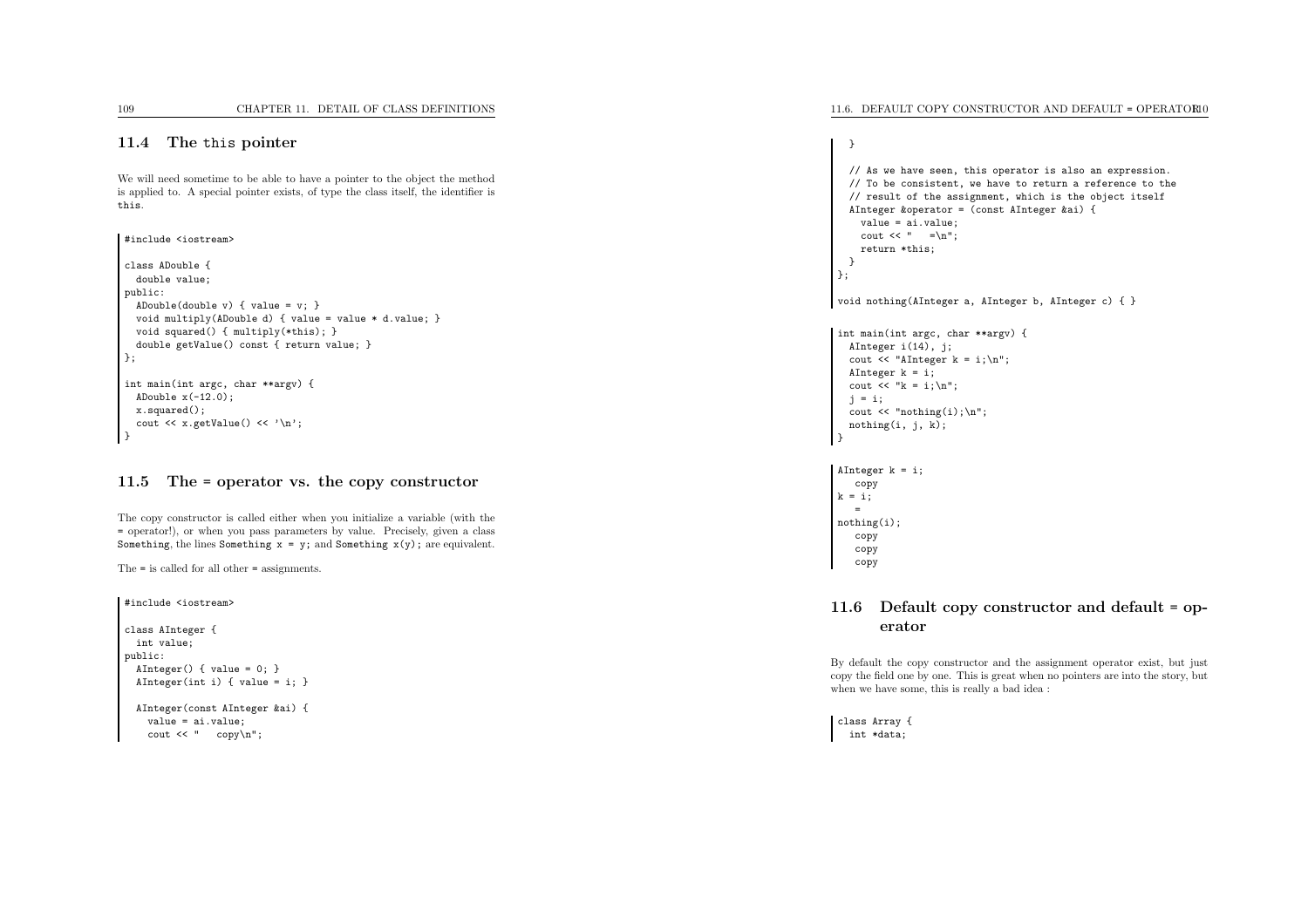int size;

public: Array(int s) { size <sup>=</sup> s; data <sup>=</sup> new int[size]; } ~Array() { delete[] data; } };int main(int argc, char \*\*argv) { Array  $a1(10)$ ; Array  $a2 = a1$ ; }

produces <sup>a</sup>

Segmentation fault

Because the a2 <sup>=</sup> a1 copied the data field, and thus the delete of ~Array for both the destruction of a1 and the destruction of a2 were done on the same pointer!

## 11.7 Some memory figures



## 11.8 <sup>A</sup> matrix class

Considering all we have seen so far, we can now build <sup>a</sup> consistent matrix class :

class Matrix { int width, height; double \*data; public: Matrix(); Matrix(int w, int h); Matrix(const Matrix &m); ~Matrix(); bool operator == (const Matrix &m) const; Matrix &operator = (const Matrix &m);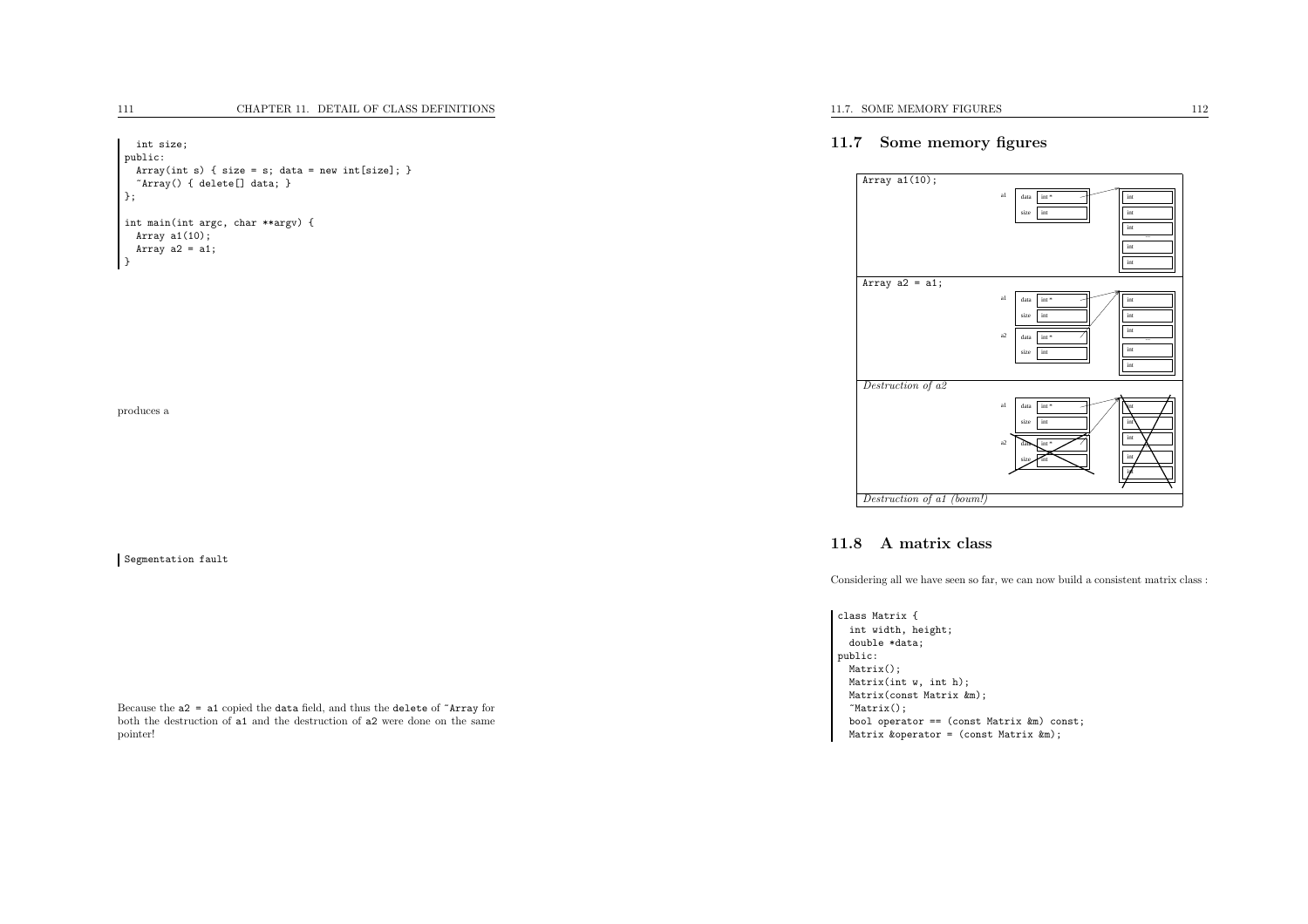```
Matrix operator + (const Matrix &m) const;
  Matrix operator * (const Matrix &m) const;
  double &operator () (int i, int j);
  void print() const;
\rightarrow:
```

```
Matrix::Matrix() { width = 0; height = 0; data = 0; }
```

```
Matrix::Matrix(int w, int h) {
 cout << " Matrix::Matrix(int w, int h)\n";
 width = w; height = h;
 data = new double[width * height];
```

```
Matrix::Matrix(const Matrix &m) {
 cout << " Matrix::Matrix(const Matrix &m)\n";
 width = m.width; height = m.height;
 data = new double[width * height];
 for(int k = 0; k<width*height; k++) data[k] = m.data[k];
}
```

```
Matrix:: "Matrix() {
 cout << " Matrix:: "Matrix()\n";
 delete[] data;
}
```

```
Matrix &Matrix::operator = (const Matrix &m) {
  cout \lt\lt" Matrix &operator = (const Matrix &m)\n";
 if(km != this)delete[] data;
   width = m.width: height = m.height:
   data = new doublewidth * height:
   for(int k = 0; k<width*height; k++) data[k] = m.data[k];
   return *this;
 }| ጌ
```

```
bool Matrix::operator == (const Matrix &m) const {
  cout \lt\lt" bool operator == (const Matrix &m) const\n";
  if(width != m.width || height != m.height) return false;
 for(int k = 0; k<width*height; k++) if(data[k] != m.data[k]) return false;
  return true;
}
```

```
11.8. A MATRIX CLASSS 114
```

```
Matrix Matrix::operator + (const Matrix &m) const {
  cout << " Matrix operator + (const Matrix &m) const\n";
  if(width != m.width || height != m.height) {
   cerr << "Size error!\n";
    abort();}Matrix result(width, height);
  for(int k = 0; k \forallwidth*height; k + + ) result.data[k] = data[k] + m.data[k];
  return result;
 }Matrix Matrix::operator * (const Matrix &m) const {
  cout << " Matrix operator * (const Matrix &m) const\n";
 if(width != m.height) {
  cerr << "Size error!\n";
    abort();}Matrix result(m.width, height);
  for(int i = 0; i\leq m width; i++)
   for(int j = 0; j -height; j++) {
      double s = 0;
      for(int k = 0; k<width; k++) s += data[k + j*width] * m.data[i + m.width*k];
      result.data[i + m.width*j] = s;
    }return result;
 }double &Matrix::operator () (int i, int j) {
  cout \langle \cdot \rangle double & operator () (int i, int j)\n";
  if(i<0 || i>=width || j<0 || j >= height) {
   cerr << "Out of bounds!\n";
    abort();}
return data[i + width*j];
 }void Matrix::print() const {
 cout << " void print() const\n";
  for(int j = 0; \frac{1}{2} (height; j+1) {
    for(int i = 0; i<width; i++) cout << " " << data[i + width * i];
    cout \langle \cdot \rangle "\n";
```
}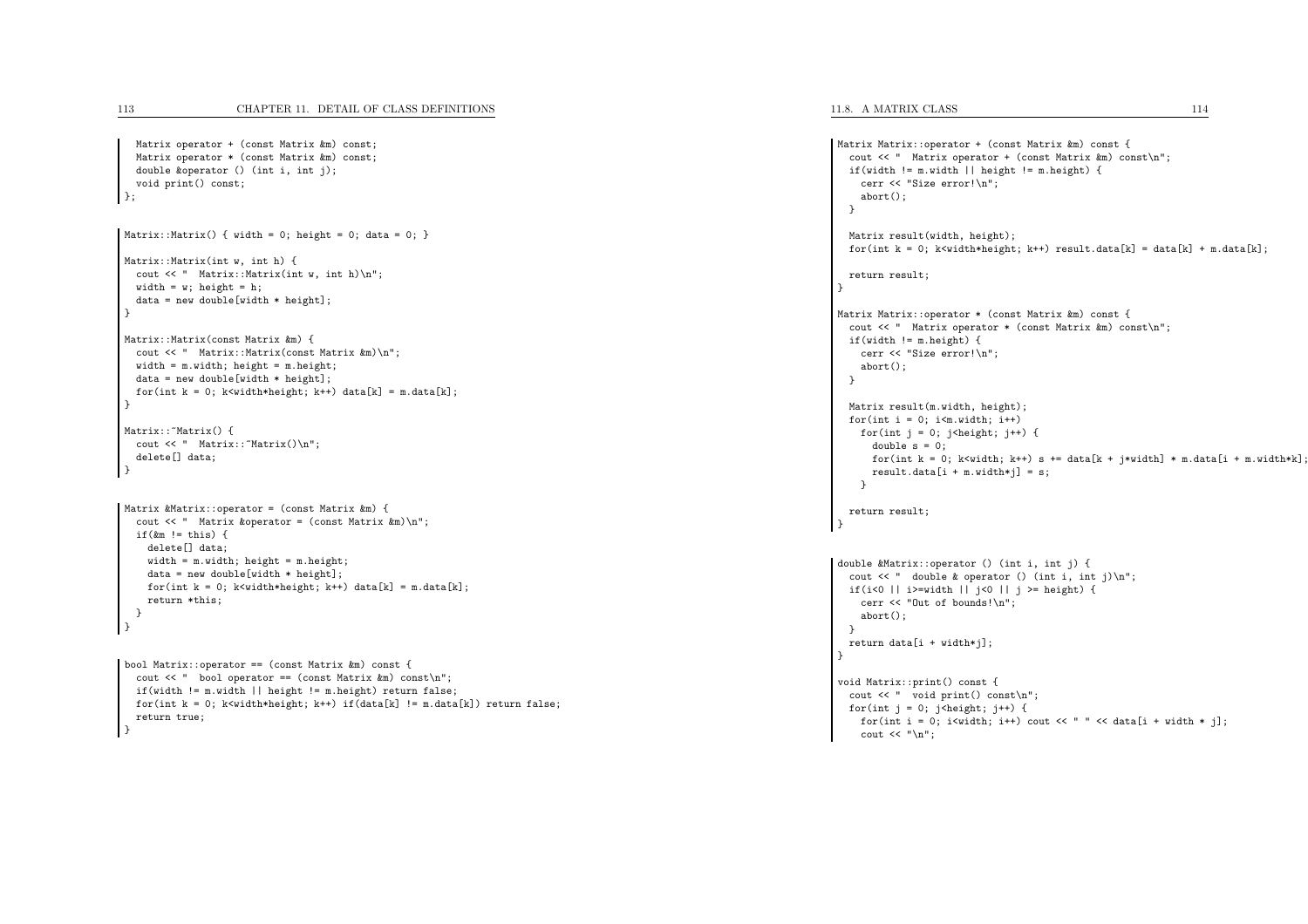} }

int main(int argc, char \*\*argv) { cout  $\lt\lt$  "DOING Matrix m(3, 2), n(5, 3); \n"; Matrix m(3, 2), n(5, 3); cout  $\langle$  "DOING Matrix  $x = m*n;\n^n$ ; Matrix  $x = m*n;$ cout  $\langle$  "DOING m.print();\n"; m.print();cout  $\lt\lt$  "DOING m = n;\n";  $n = m;$ cout  $\langle$  "DOING n.print();\n"; n.print(); cout << "DOING x.print();\n"; x.print();}DOING Matrix m(3, 2), n(5, 3); Matrix::Matrix(int w, int h) Matrix::Matrix(int w, int h) DOING Matrix  $x = m*n$ ; Matrix operator \* (const Matrix &m) const Matrix::Matrix(int w, int h) Matrix::Matrix(const Matrix &m) Matrix::~Matrix()DOING m.print(); void print() const <sup>0</sup> <sup>0</sup> <sup>0</sup> <sup>0</sup> <sup>0</sup> <sup>0</sup> DOING  $m = n$ ; Matrix &operator <sup>=</sup> (const Matrix &m) DOING n.print(); void print() const <sup>0</sup> <sup>0</sup> <sup>0</sup> <sup>0</sup> <sup>0</sup> <sup>0</sup> DOING x.print(); void print() const  $00000$ <sup>0</sup> <sup>0</sup> <sup>0</sup> <sup>0</sup> <sup>0</sup> Matrix::~Matrix() Matrix::~Matrix()Matrix::~Matrix()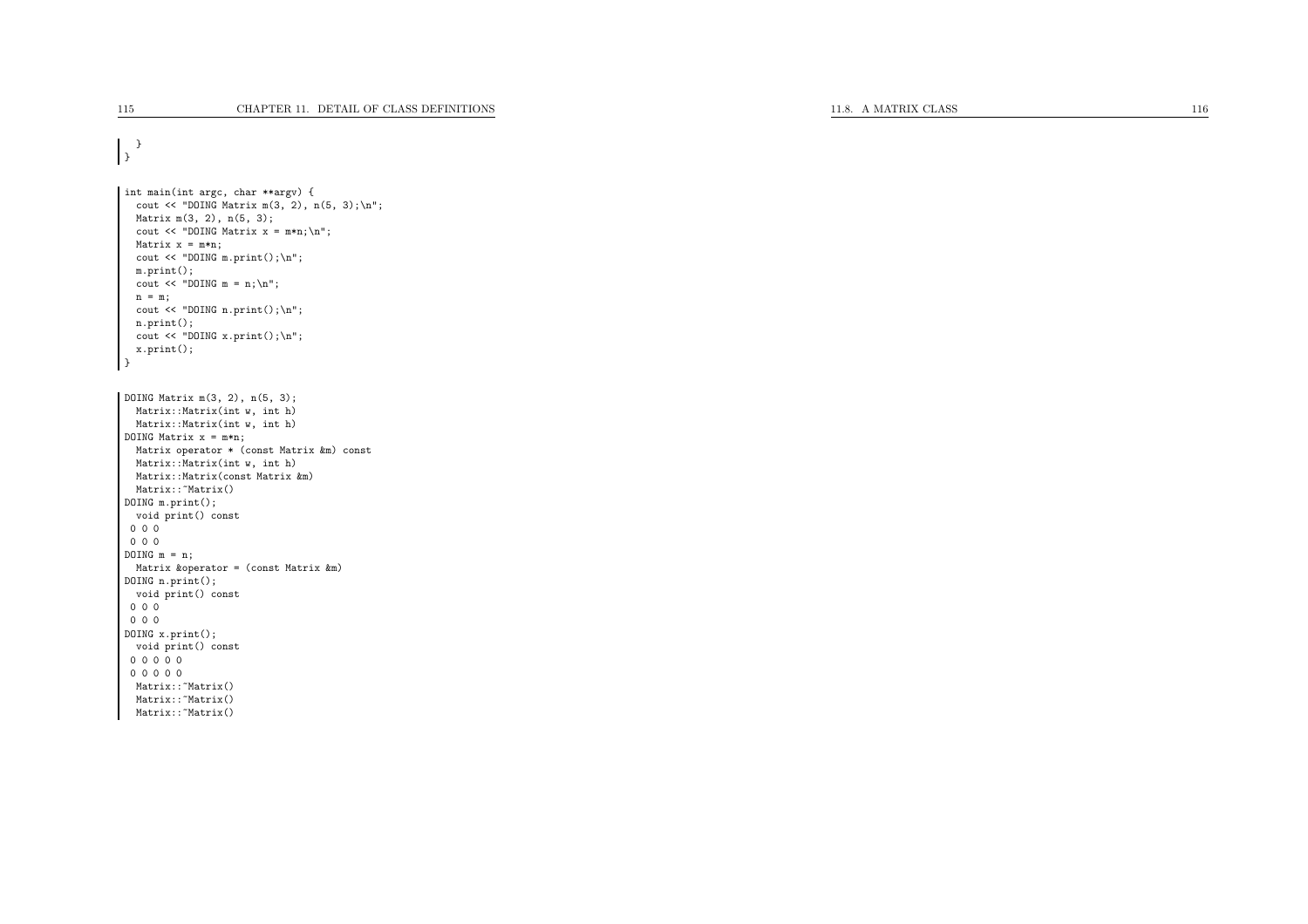# More details about classdefinitions

### 12.1 Back to operators

Has we have seen, operators can be either defined as functions, or as methods. When they are defined as member of <sup>a</sup> class, the left operand is the object itself, thus they take one less parameter than expected.

```
class Complex {
public:
double re, im;
  Complex() { re = 0.0; im = 0.0; }
  Complex(double r, double i) { re = r; im = i; }
  Complex operator * (const Complex &z) const {
   return Complex(re*z.re - im*z.im, re*z.im + im*z.re);
 }
};// We can do that because the fields are public
Complex operator + (const Complex &z1, const Complex &z2) {
   return Complex(z1.re + z2.re, z1.in + z2.in);}int main(int argc, char **argv) {
  Complex z(2.0, 3.0), w(3.0, -4.0);
  Complex x;
```
 $x = z + w$ ; // equivalent to  $x =$  (operator +) (z, w)  $x = z * w$ ; // equivalent to  $x = z$ . (operator \*) (w) }

We will see later how we can defined functions with privileges to access theprivate fields.

## 12.2 Implicit conversion

An very powerful property of constructor is the implicit usage the compiler cando to convert one type to another. For instance :

#### #include <iostream>

```
class Complex {
 double re, im;
public:
Complex() {
   cout << "Complex::Complex()\n";
   re = 0.0; im = 0.0;}
Complex(double x) {
   cout << "Complex::Complex(double)\n";
   re = x: im = 0.0:
 \overline{ }
Complex(double r, double i) {
   cout << "Complex::Complex(double, double)\n";
   re = r; im = i;
  }
Complex operator + (const Complex &z) const {
   cout << "Complex::operator + (const Complex &z) const\n";
   return Complex(re + z.re, im + z.im);
  }
Complex operator * (const Complex &z) const {
   cout << "Complex::operator * (const Complex &z) const\n";
   return Complex(re*z.re - im*z.im, re*z.im + im*z.re);
 }
};
```

```
int main(int argc, char **argv) {
  Complex z = 3.0:
 Complex y;
```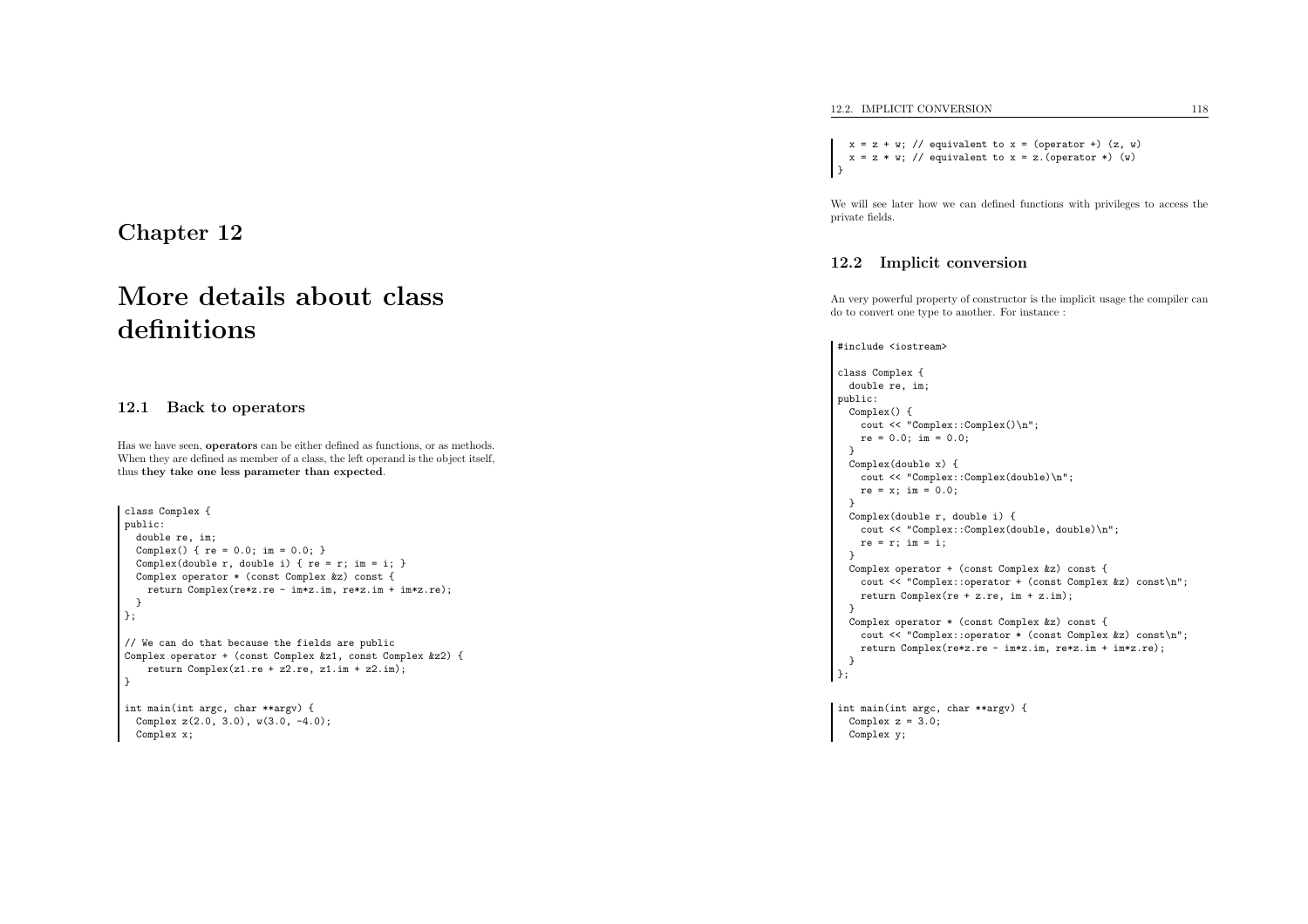$$
\begin{cases}\n y = 5.0; \\
 \end{cases}
$$

we obtain :

Complex::Complex(double)Complex::Complex()Complex::Complex(double)

The compiler is also able to look for all methods (resp. operators) available for Complex, and to check if the argument can be converted to fit as <sup>a</sup> parameter(resp. right operand) :

```
int main(int argc, char **argv) {
 Complex z = 3.0:
 Complex y;
 y = z + 5.0;}
```
Complex::Complex(double)Complex::Complex() Complex::Complex(double) Complex::operator <sup>+</sup> (const Complex &z) const Complex::Complex(double, double)

But this it is not able to do the same if it has to convert the object itself (i.e. the left operand for an operator) :

```
int main(int argc, char **argv) {
  Complex z = 3.0;
 Complex y;
 y = 5.0 + z;}
```
At compilation time we get :

/tmp/chose.cc:30: no match for 'double <sup>+</sup> Complex &'

This can be fixed using non-member operators.

## 12.3 Private methods

methods can, as data fields, be private. This allows the designer of <sup>a</sup> class tohide some non-secure functions from the class user.

#### #include <cmath>

```
class NormalizedVector {
 double x, y;
 void normalize() {
   double n = sqrt(x*x + y*y);x /= n; y /= n;
 }
public:
NormalizedVector(double xx, double yy) {
   x = xx;
   y = yy;normalize();}};int main(int argc, char **argv) {
 NormalizedVector v(3.4, -2.3);
}
```
#### 12.4 Hiding the copy constructor

To detect superfluous copies, we can define the copy constructor and the <sup>=</sup>operator as private :

```
class BigThing {
 int value[1000];
 BigThing(const BigThing &bt) {
   for(int k = 0; k < 1000; k++) value[k] = bt.value[k];
  }
BigThing &operator = (const BigThing &bt) {
   for(int k = 0; k < 1000; k++) value[k] = bt.value[k];
 }
public:
BigThing() {
   for(int k = 0; k < 1000; k++) value[k] = 0;
 }
```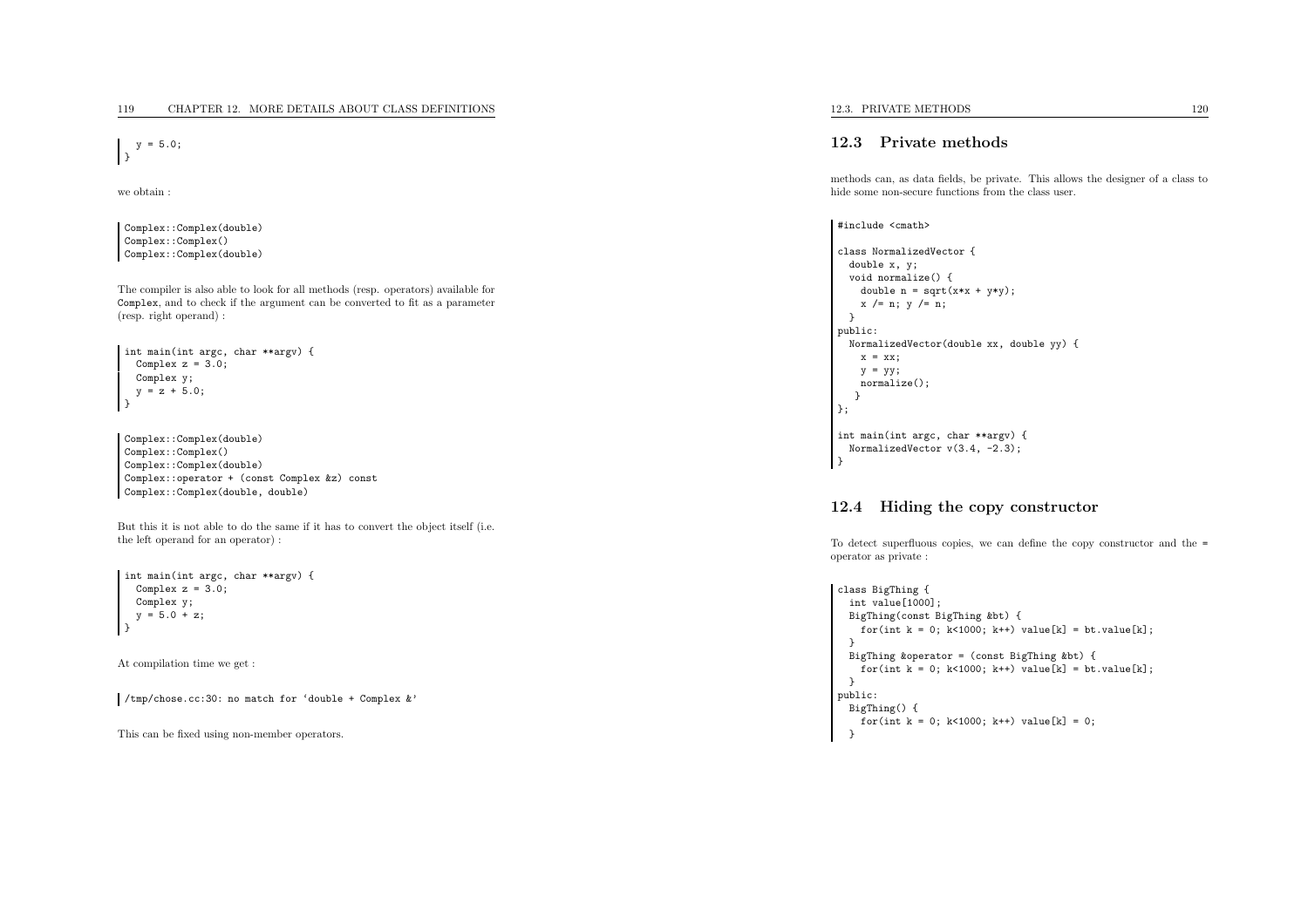#### <sup>121</sup> CHAPTER 12. MORE DETAILS ABOUT CLASS DEFINITIONS

```
int set(int k, int v) {
    if((k<0) || (k>=1000)) abort();
     value[k] = v;
  }int get(int k) {
    if((k<0) | | (k>=1000)) return 0;<br>else return va
                                return value[k];
  }\rightarrow:
```

```
int main(int argc, char **argv) {
  BigThing x;
  BigThing y = x;
}
```
we obtain (at compilation) :

/tmp/chose.cc: In function 'int main(int, char \*\*)': /tmp/chose.cc:3: 'BigThing::BigThing(const BigThing &)' is private /tmp/chose.cc:27: within this context

## 12.5 <sup>A</sup> linked list class

<sup>A</sup> very standard structure is <sup>a</sup> linked list, which allows to store <sup>a</sup> successionof objects in such <sup>a</sup> way that adding new elements has <sup>a</sup> constant cost.

We first define <sup>a</sup> type of this kind :

```
class Node {
public:
Node *next;
  int value;
  Node(Node *n, int v) { next = n; value = v; }
  ...
```
Such <sup>a</sup> class allows us to link several values. The convention is that when the next field is equa<sup>l</sup> to zero, this is the end of the list. For instance, we couldexplicitly create <sup>a</sup> list of three values with the following declaration :





Node  $*first = new Node(new Node(new Node() 4) -2)$ , 1);

Would lead to the following figure of the memory :

To be more precise, this is stricly equivalent to doing :

Node  $*a = new Node(0, 4)$ : Node  $*b = new Node(a, -2)$ ; Node  $*c = new Node(b, 1);$ Node  $*first = c$ ;

Except that in that case we create <sup>3</sup> variables which are not required.

### 12.5.1 The Node class

We can be more precise in the definition of this class. We want to be able to create <sup>a</sup> node, to delete <sup>a</sup> node and all the linked one, recursively. We also have in mind to copy list, so we need to be able to duplicate <sup>a</sup> node and all the nextones, and we want to be able to test if two list are equa<sup>l</sup> :

#### #include <iostream>

class Node { public: Node \*next; int value; Node(Node \*n, int v); void deleteAll(); bool contains(int v); int size(); Node \*cloneAll(); bool equalAll(Node \*n); };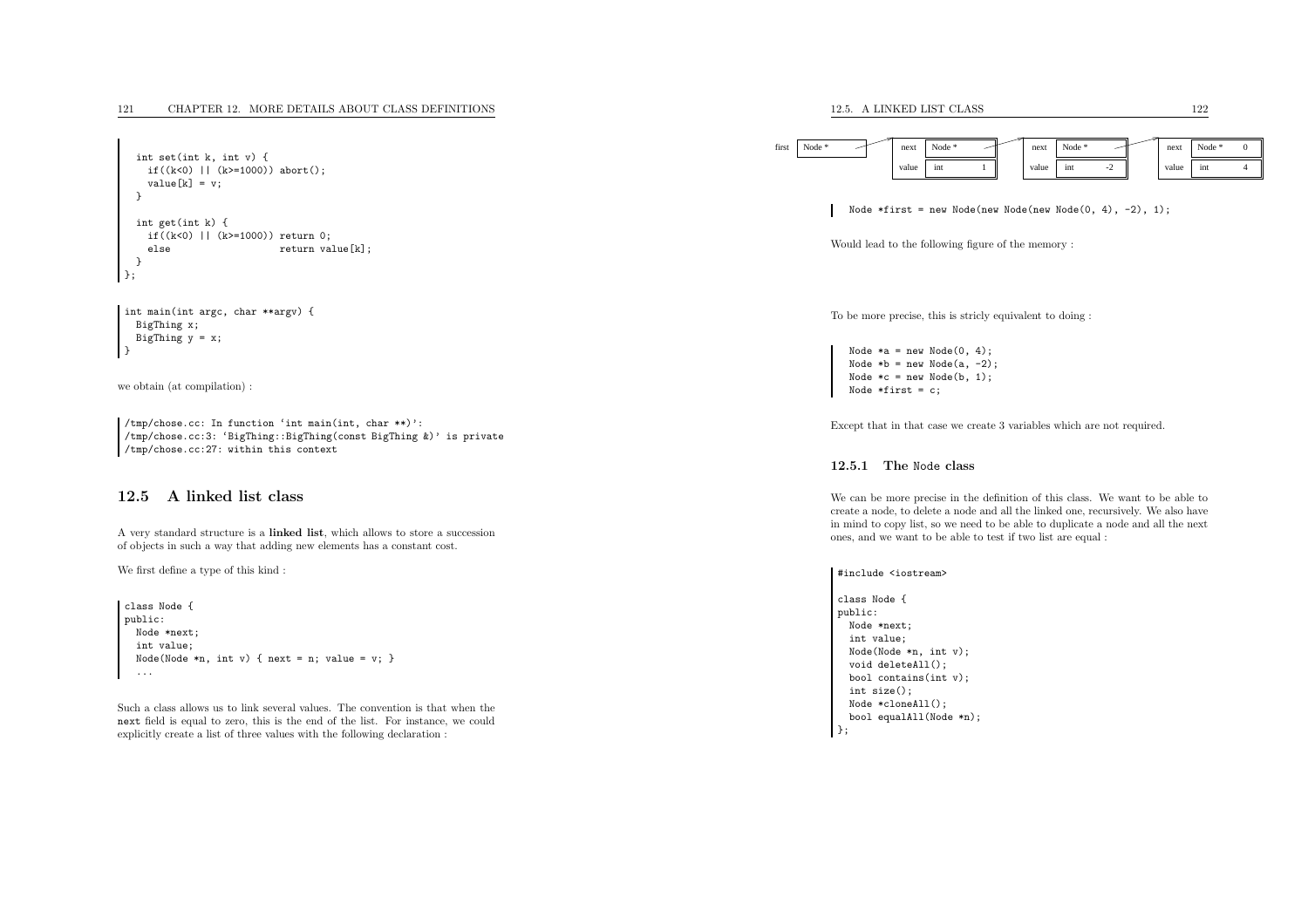```
Node::Node(Node *n, int v) {
 next = n:
 value = v;
}void Node::deleteAll() {
 if(next) next->deleteAll();
 delete this;
}bool Node::contains(int v) {
 return (value == v) || (next && (next->contains(v)));
}int Node::size() {
 if(next) return 1+next->size();
  else return 1;
}
```

```
Node *Node::cloneAll() {
 if(next) return new Node(next->cloneAll(), value);
         return new Node(0, value);
}bool Node::equalAll(Node *n) {
 if(n) {
   if(value != n->value) return false;
   if(next) return next->equalAll(n->next);
   else return n->next == 0;
 } return false;
}
```
### 12.5.2 The LinkedList class

We can now define the list itself. It hides <sup>a</sup> Node pointer and deals with complexmemory management related to constructors, copy, comparisons, etc.

```
class LinkedList {
 Node *first;
public:
LinkedList();
LinkedList(const LinkedList &l);
  ~LinkedList();
```

```
void add(int v);
  LinkedList &operator = (const LinkedList &l);
  bool operator == (const LinkedList &l) const;
  bool contains(int v) const;
  int size() const;
  void print() const;
\}:
LinkedList::LinkedList() {
 first = 0;
\mathfrak{r}LinkedList::LinkedList(const LinkedList &l) {
if(l.first) { first = l.first->cloneAll(); }
 else first = 0;
}LinkedList:: "LinkedList() {
 if(first) first->deleteAll();
}LinkedList &LinkedList::operator = (const LinkedList &l) {
 if(&l != this) {
   if(first) first->deleteAll();
   if(l.first) first = l.first->cloneAll();
    else first = 0;
  }
return *this;
| }
```
void LinkedList::add(int v) { first <sup>=</sup> new Node(first, v); د ا

The add function creates <sup>a</sup> new node and puts it in <sup>p</sup>lace of the first one.

bool LinkedList::operator == (const LinkedList &l) const { if(first) return first->equalAll(l.first); else return l.first == 0; ا :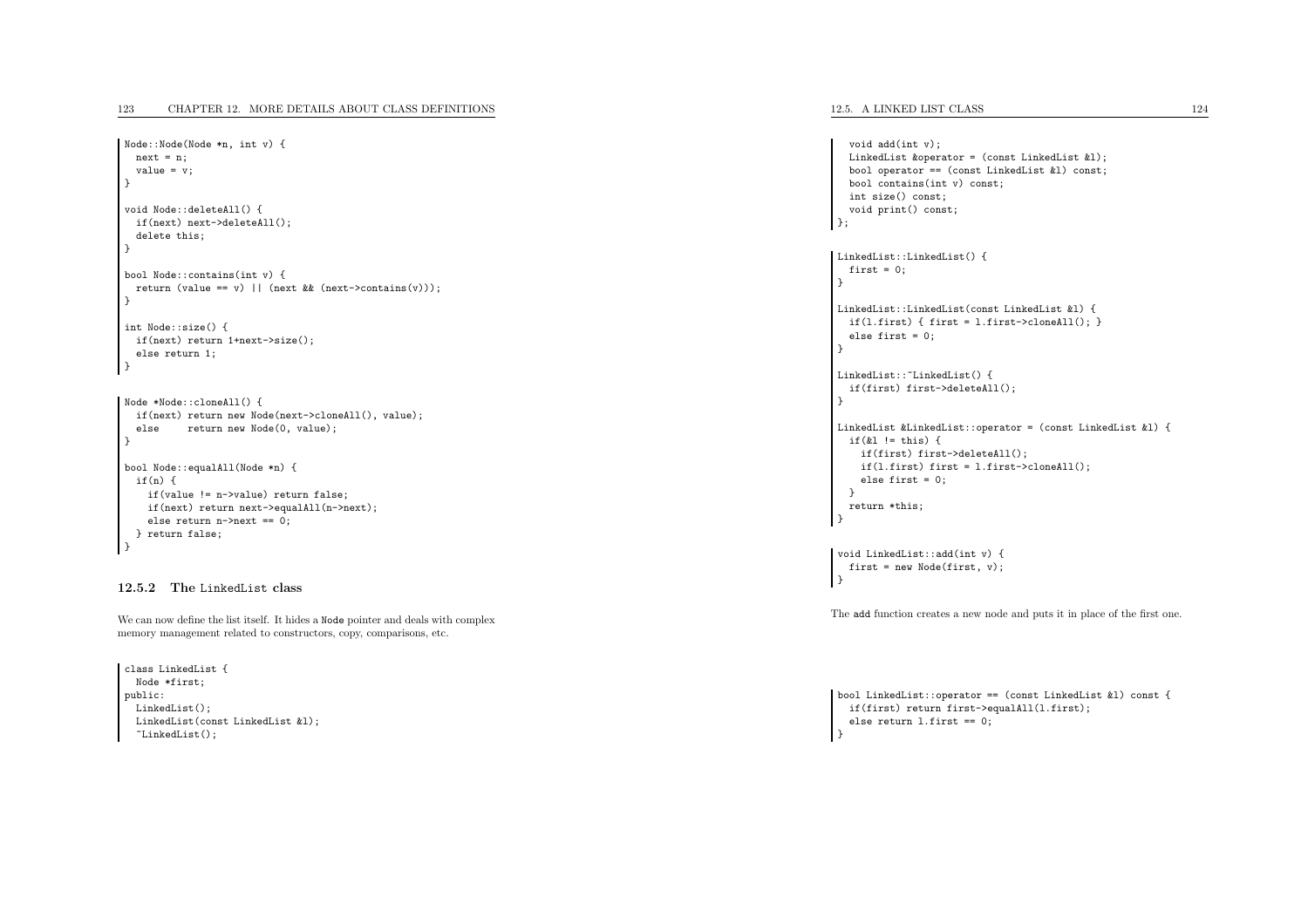

```
LinkedList 1;
l.add(13);
cout << l.contains(12) << " " << l.contains(13) << "\n";
for(int i = 0; i < 10; i++) 1.add(i);
cout \lt\lt "[" \lt\lt 1.size() \lt\lt "] ";
l.print();LinkedList m = l;
cout \langle \cdot \rangle (1 == m) \langle \cdot \rangle "\n";
cout \lt\lt "[" \lt\lt m.size() \lt\lt "] ";
```

```
m.print();
m.add(19);cout \langle \langle 1 == m \rangle \langle \langle m \rangle \rangleا -
```
## 12.6 The graphical library

For certain examples of this course, you have to use the simple ap<sup>i</sup> library, which provides <sup>a</sup> SimpleWindow class. The methods are the following :

```
class SimpleWindow {
public:
SimpleWindow(char *name, int w, int h);
  ~SimpleWindow();int getWidth();
  int getHeight();
  void color(float red, float green, float blue);
  void drawPoint(int x, int y);
  void drawLine(int x1, int y1, int x2, int y2);
  void drawCircle(int x, int y, int r);
  void drawText(char *s, int x, int y);
  void fillRectangle(int x, int y, int w, int h);
  void show();
  void fill();
};int main() {
  SimpleWindow window("Testing SimpleWindow", 512, 512);
  for(int x = 0; x < 512; x + +) for(int y = 0; y < 512; y + +) {
   if((x-256)*(x-256) + (y-256)*(y-256) < 200*200) window.color(1.0, 0, 0);
    else window.color(0, 0, 1.0);
    window.drawPoint(x, y);
```

```
}
window.show();cin.get();}
```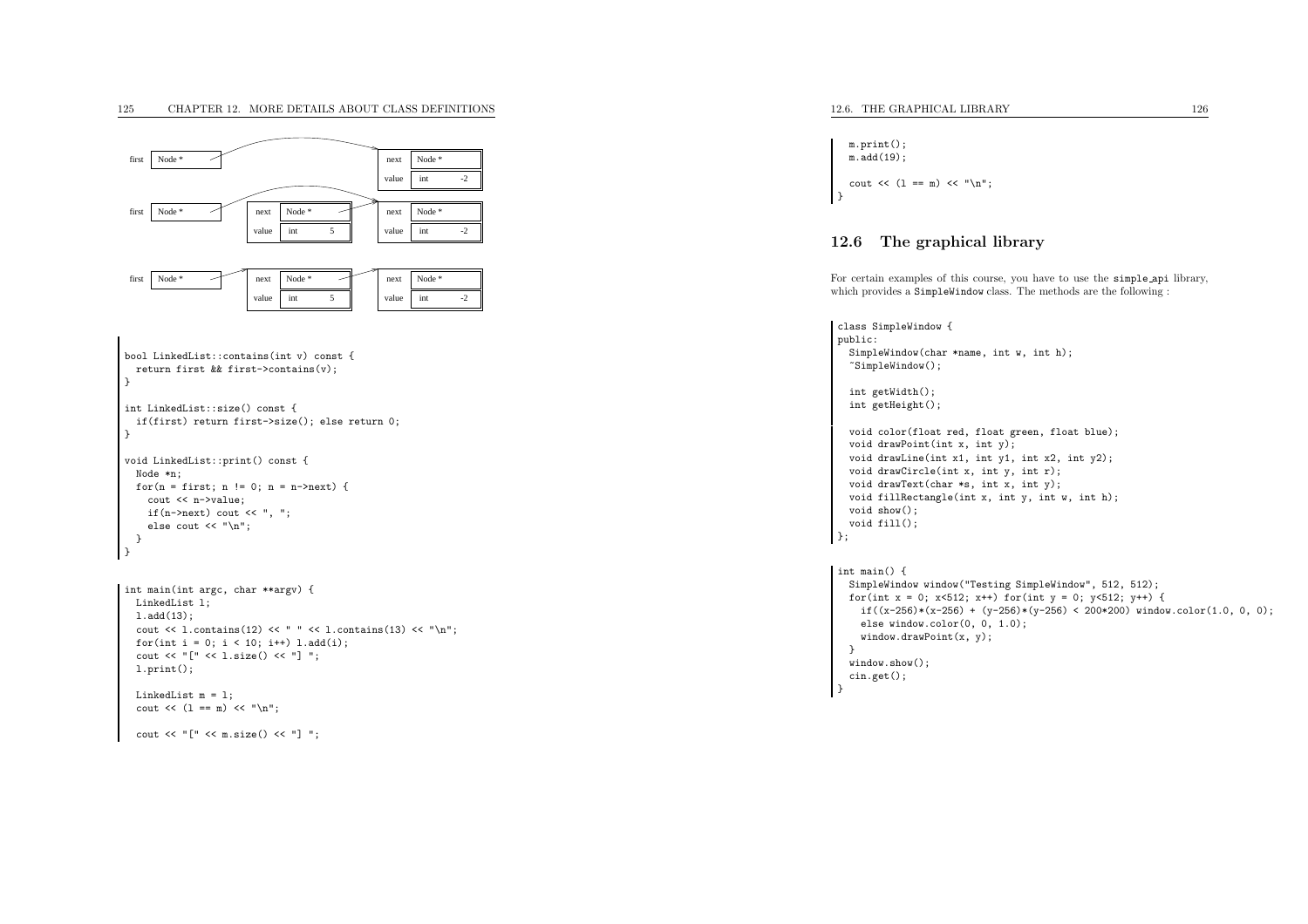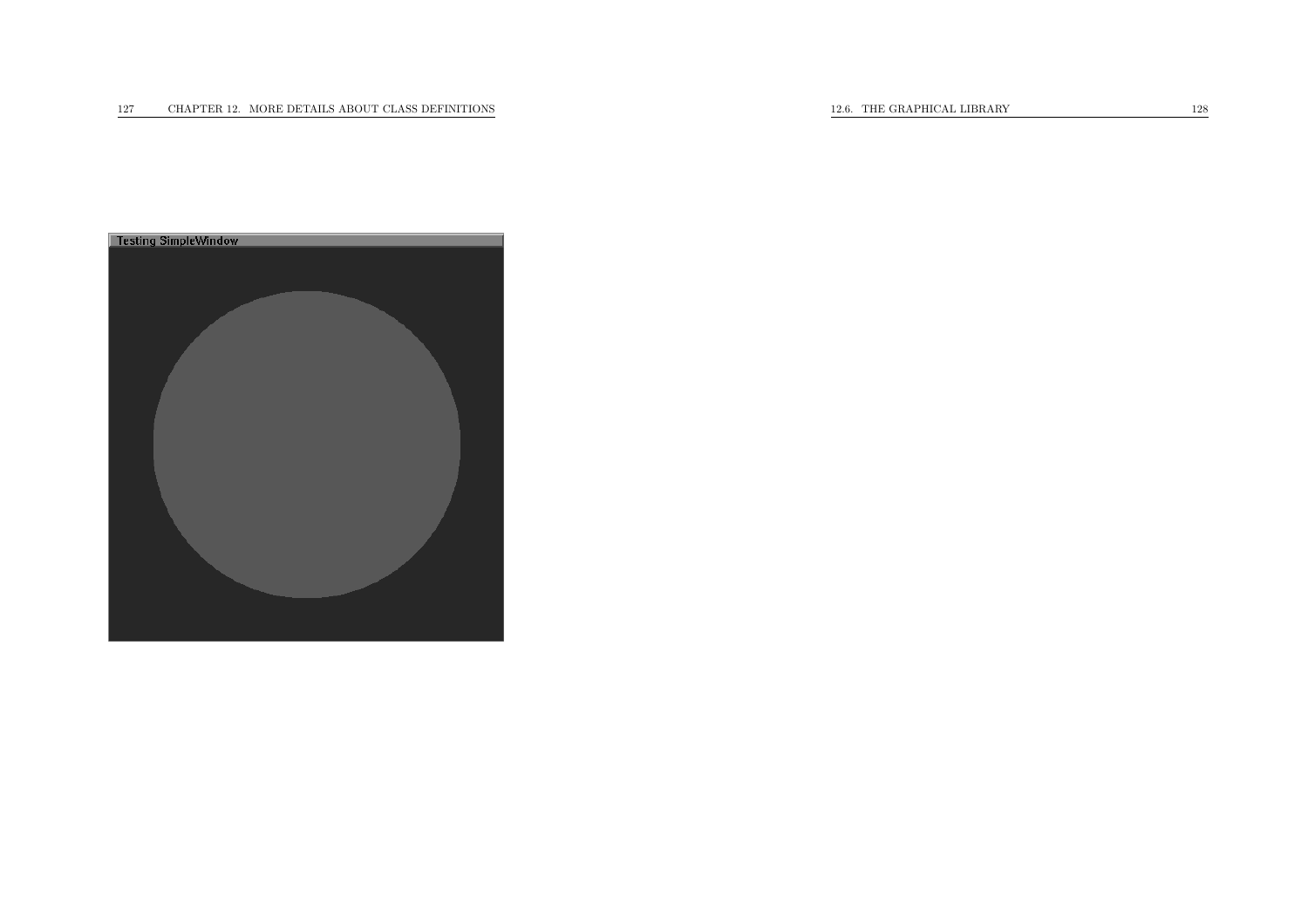## More about methods

## 13.1 Rvalues, lvalues, references, and const qualifier

We have seen that <sup>a</sup> lvalue is an expression corresponding to value and its location in memory, which means that it can be modified. <sup>A</sup> rvalue is just <sup>a</sup>value and one can not modify it.

Thus, passing <sup>a</sup> reference to <sup>a</sup> rvalue is meaningless. Nevertheless, for performances, we can pass an intermediate result as <sup>a</sup> const reference.

```
double nothing1(double x) {}
double nothing2(double &x) {}
double nothing3(const double &x) {}
int main(int argc, char **argv) {
 nothing1(3+4);
nothing2(3+4);
nothing3(3+4);}
```
/tmp/chose.cc: In function 'int main(int, char \*\*)': /tmp/chose.cc:7: initializing non-const 'double &' with 'int' will use <sup>a</sup> temporary /tmp/chose.cc:2: in passing argumen<sup>t</sup> <sup>1</sup> of 'nothing2(double &)'

## 13.2 Methods can be called through standardfunctions

An elegant way to offer nice functions an operators and still use the data-field protection principles is to design <sup>a</sup> set of member functions with privileged access to the data field and <sup>a</sup> set of standard functions and operators which call themethods.

#### #include <iostream>

```
class ForSureNonNull {
 double value;
public:
ForSureNonNull(double v) {
   if(v == 0) { cerr << "Are you crazy ?!\n"; abort(); }
   value = v;
 }double getValue() const {
   return value;
 }
};double sum(const ForSureNonNull &n1, const ForSureNonNull &n2) {
 return n1.getValue() + n2.getValue();
}int main(int argc, char **argv) {
 ForSureNonNull x(15);
 double k = sum(x, x);
}
```
## 13.3 Overloading the << operator

The usage of cout is very convenient. The operators re-definition allows us to define our own << operator.

As we have seen, cout is of type ostream, and an expression such as :

cout  $<<$  a  $<<$  b  $<<$  c;

Will be evaluated from left to right as :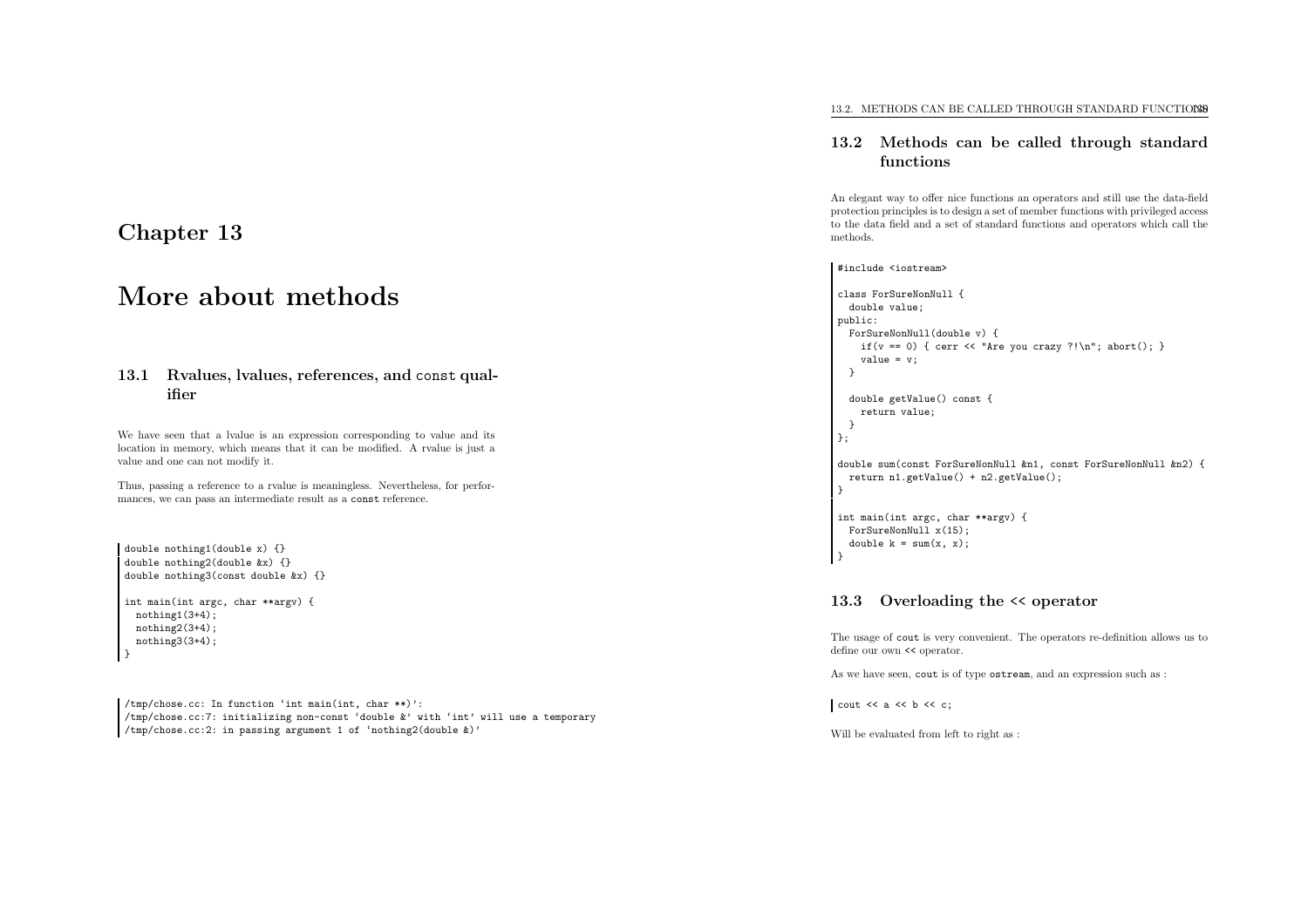$($  (cout  $\langle$  a)  $\langle$  b)  $\langle$  c;

so, the left operand of << will always be an ostream and the right operand will be whatever we want :

ostream &operator << (ostream &s, const ForSureNonNull &x) { return (s << x.getValue()); }

## 13.4 Overloading the >> operator

The left operand of >> will always be an istream and the right operand will be whatever we want :

#include <iostream>

```
class Crazy {
public:
double a, b;
};istream & operator >> (istream &i, Crazy &c) {
 return i \gg (c.a) \gg (c.b);
}int main(int argc, char **argv) {
  Crazy x;
  \sin \gg x:
}
```
The ostream can not be copied, and will always exist as <sup>a</sup> lvalue (by definition printing modifies its state), so you have to alway pass it by reference and return<sup>a</sup> reference :

```
#include <iostream>
void dumb1(ostream &s) {}
void dumb2(ostream s) {}
int main(int argc, char **argv) {
```
dumb1(cout);

dumb2(cout);}

/usr/lib/gcc-lib/i586-pc-linux-gnu/2.95.1/../../../../include/g++-3/streambuf.h:12'ios::ios(const ios &)' is private

Here the line <sup>8</sup> tries to pass the stream by value, thus to call <sup>a</sup> copy constructor, which is private.

## 13.5 An example about what has been said before

#include <iostream>

```
class Vector3D {
 double x, y, z;
public:
// We use the default copy constructor and = operator
 Vector3D() { x = 0.0; y = 0.0; z = 0.0; }
 Vector3D(double xx, double yy, double zz) { x = xx; y = yy; z = zz; }
 Vector3D sum(const Vector3D &v) const { return Vector3D(x+v.x, v+v,y, z+v.z); }
 Vector3D product(double k) const { return Vector3D(k*x, k*y, k*z); }
 double scalar(const Vector3D &v) const { return x*y.x + y*y.y + z*y.z; }
 ostream &print(ostream &s) const { return s << '[' << x << ',' << y << ',' << z
};
```
Vector3D operator <sup>+</sup> (const Vector3D &v1, const Vector3D &v2) { return v1.sum(v2); double operator \* (const Vector3D &v1, const Vector3D &v2) { return v1.scalar(v2); Vector3D operator \* (double k, const Vector3D &v) { return v.product(k); } Vector3D operator \* (const Vector3D &v, double k) { return v.product(k); } ostream &operator << (ostream &s, const Vector3D &v) { v.print(s); return s; }

```
int main(int argc, char **argv) {
  Vector3D v(1, 2, 3), w(-1.0, -1.0, 1.0);cout \langle \langle v \rangle \langle v \rangle \langle \langle w \rangle \langle \langle w \rangle \langle \langle w \rangle \rangle \ranglecout << (v * w) << ' ' << (s * v + 5 * w + (v * w) * w) << ' \n';
 }
```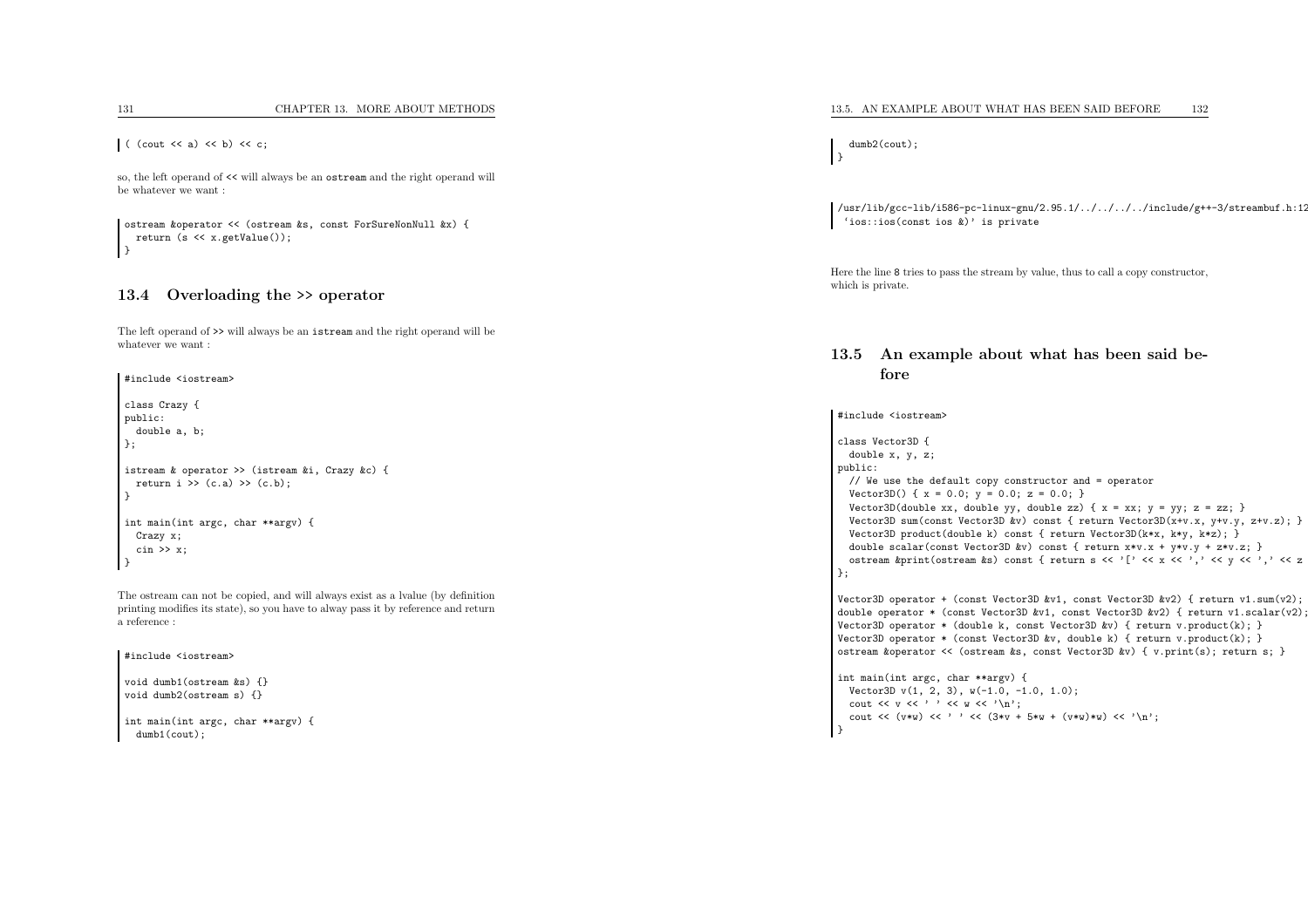#### 13.6 <sup>A</sup> bit more about streams : output formats

We can fix the number of digits with precision :

#include <iostream>

```
int main(int argc, char **argv) {
 cout \lt\lt "Standard precision " \lt\lt (1.0/3.0) \lt\lt '\n';
 cout.precision(3);
cout << "precision(3) " << (1.0/3.0) << '\n';
}
```
outputs

Standard precision 0.333333 precision(3) 0.333

#### 13.7 <sup>A</sup> bit more about streams : files

The cout is not the only ostream available around. For example, you can openany file and use it as an ostream :

```
#include <iostream>
#include <fstream>
void letSCount(ostream &s, int k) {
 for(int n = 0; n<k; n++) s << n << '\n';
}int main(int argc, char **argv) {
 letSCount(cout, 50);
  ofstream myFile("count.txt");
 letSCount(myFile, 20);
}
```
### 13.8 Inline functions

An interesting mechanism to increase the performances of <sup>a</sup> program consistsin replacing function calls by the function itself. To specify to the compiler to

do that, we can use the inline keyword :

#include <iostream>

inline double dumb1(double x) { return 17\*x; } double dumb2(double x) { return 17\*x; }

```
int main(int argc, char **argv) {
  double x = 4;
  cout \lt\lt x \lt\lt' \t\ln';
  x = \text{dumb1}(x);cout \langle x \rangle \langle x \ranglex = \text{dumb2}(x);
  cout \lt\lt x \lt\lt' \t\ln';
}
```
#### 13.9 First steps with inheritance

<sup>A</sup> very powerful mecanism of the OO approac<sup>h</sup> consists in extending existing class through the mecanism of inheritance. Basically, it allows you to create <sup>a</sup> new class by addin members (both data and functions) to an existing class. And you new class can be used wherever the old one was used.

We call the new class a subclass of the old one, which is its superclass.

#### 13.10 Adding methods

We have to define <sup>a</sup> new class, which inherits from the first one. We have to define the constructors, which can call the constructors of the initial class. Andwe can add functions.

#### #include <iostream>

```
class First {
  double x;
public:
First(double y) { x = y; }
  bool positive() { return x \ge 0.0; }
  double getValue() { return x; }
};
```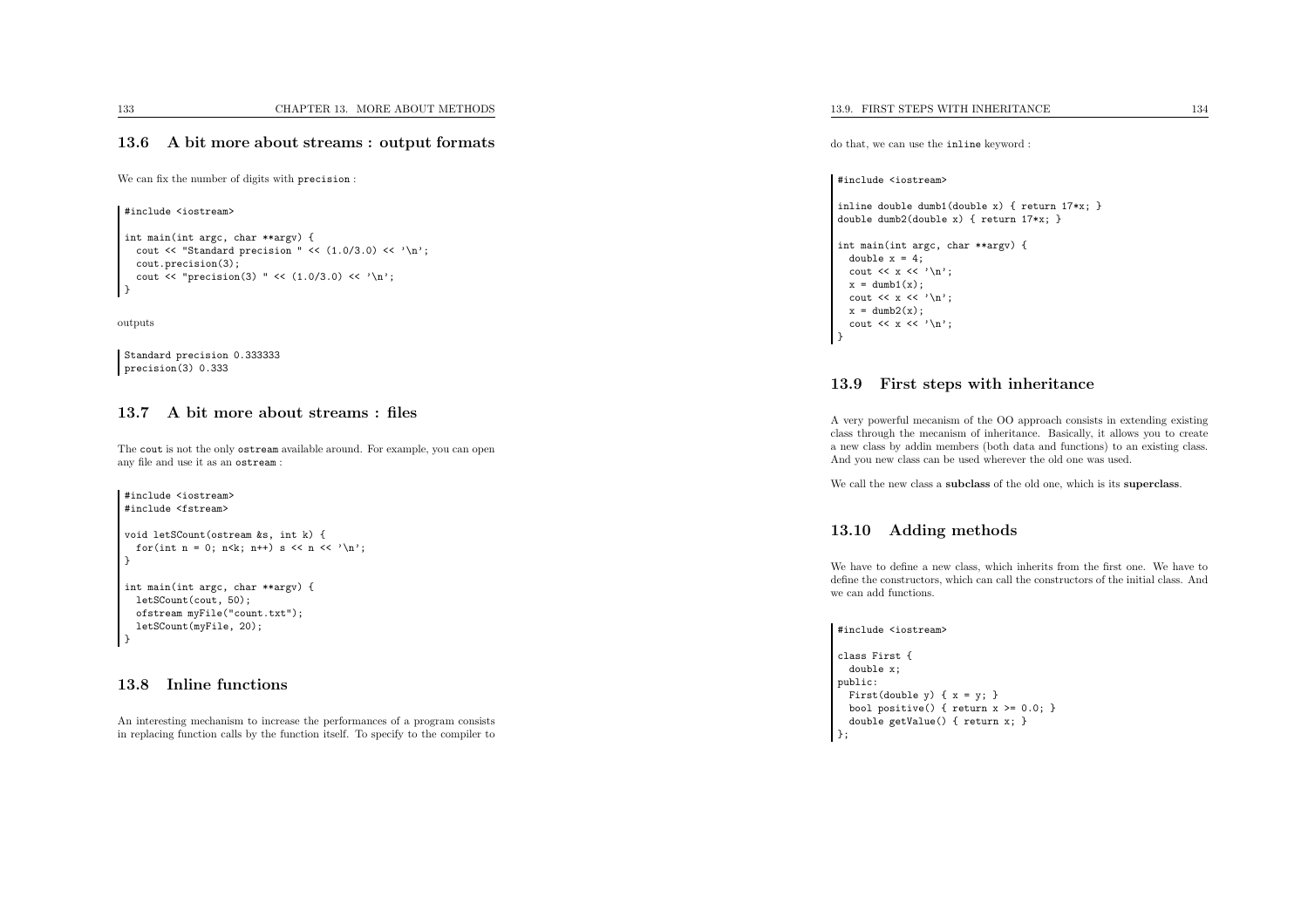```
class Second : public First {
public:
Second(double z) : First(z) {};
  bool positiveAndNonNull() { return positive() && ( getValue() != 0.0 ); }
};bool bothPositive(First x, First y) { return x.positive() && y.positive(); }
int main(int argc, char **argv) {
 Second x(3), y(3);
 bothPositive(x, y);
}
```
### 13.11 Adding data fields

```
#include <iostream>
class Student {
 char *name;
 int age;
public:
Student(char *n, int a) { name = n; age = a; }
  char *getName() { return name; }
 int getAge() { return age; }
};class ForeignStudent : public Student {
 char *country;
public:
ForeignStudent(char *n, int a, char *c) : Student(n, a) { country = c; }
 char *getCountry() { return country; }
};bool sameAge(Student s1, Student s2) {
 return sl.getAge() == s2.getAge();
}int main(int argc, char **argv) {
 Student s1("Jack", 21);
 ForeignStudent s2("Steven", 21, "UK");
 bool same = sameAge(s1, s2);
}
```
## 13.12 Multiple inheritance

<sup>A</sup> very powerful way to combine the properties of several class is to use multipleinheritance. With such mechanism, the obtained class possess all data fields andmethods from its superclasses.

class Mamal { double weight, temperature, ageMax; public:...}class FlyingAnimal { double distanceMax, altitudeMax; public:...}class Bat : public Mamal, public FlyingAnimal { }

#### 13.13 Tricky issues with multiple inheritance

The main problem appears when data fields or methods with same names are present in both superclasses.

```
class Truc {
public:
int chose() {}
};class Machin {
public:
int chose() {}
};class Bidule : public Truc, Machin {
};int main() {
 Bidule x;
```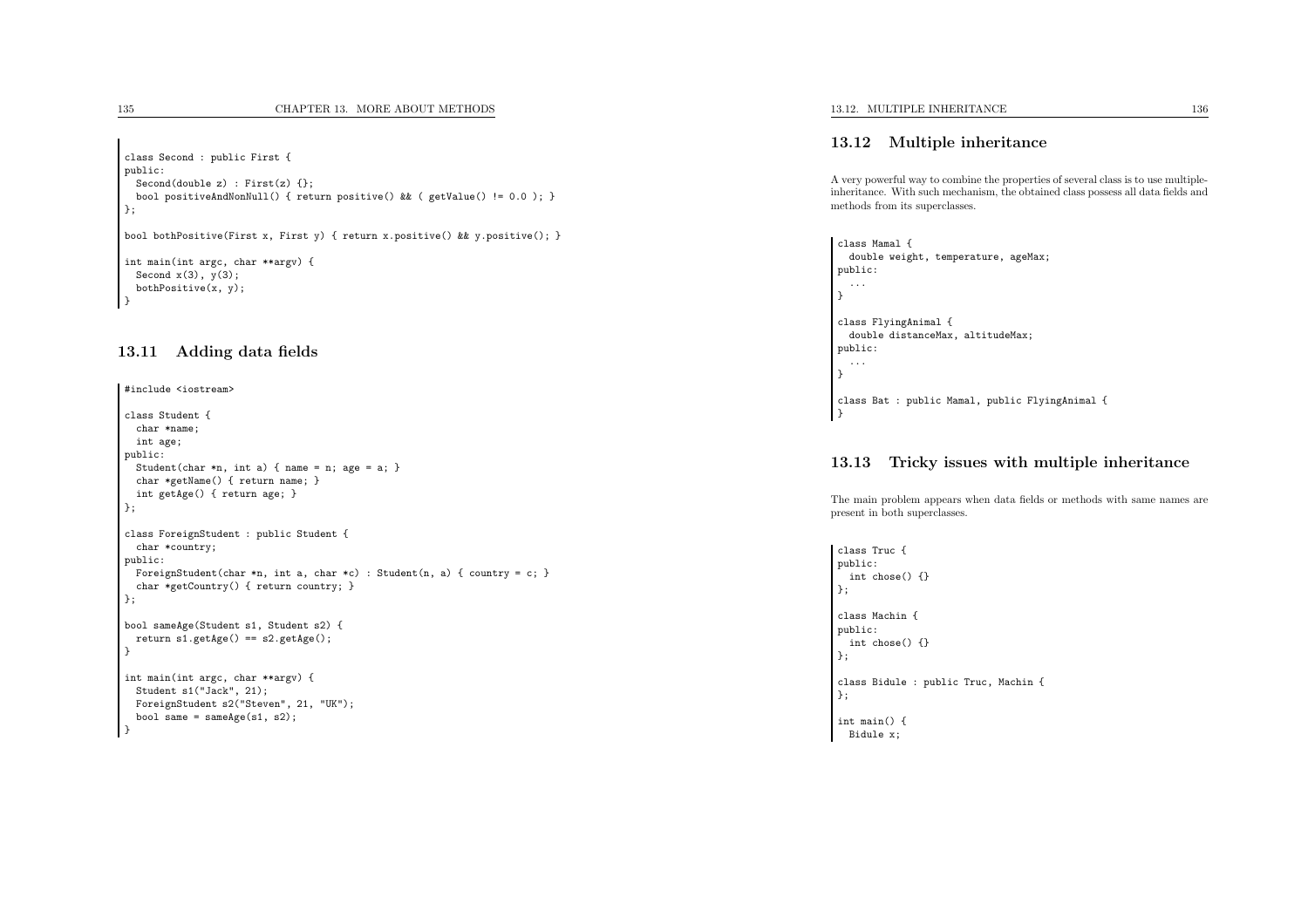x.chose(); $\left| \right.$ 

This can not compile:

chose.cc: In function 'int main()': chose.cc:16: error: reques<sup>t</sup> for member 'chose' is ambiguous chose.cc:8: error: candidates are: int Machin::chose() int Truc::chose()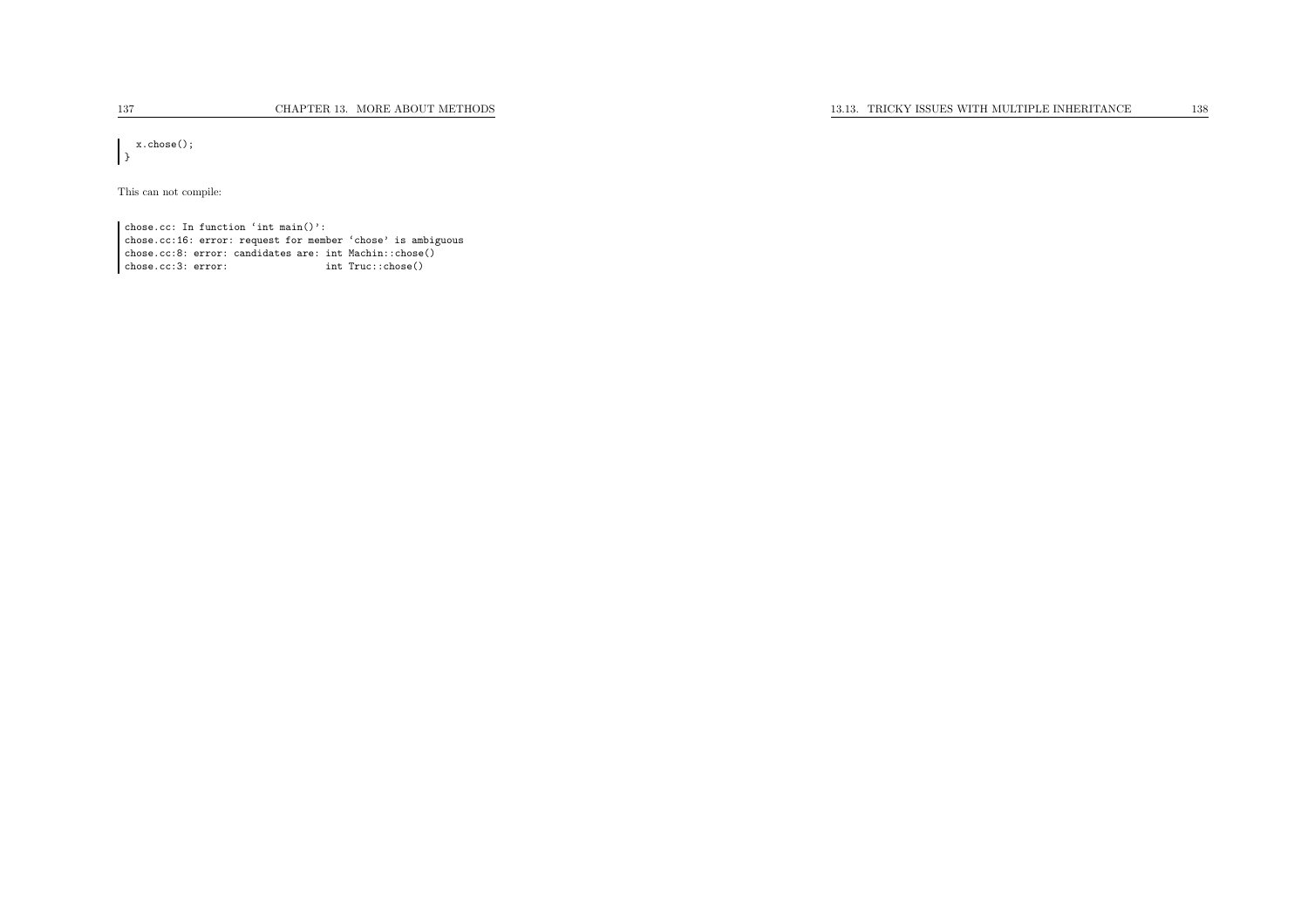# Homework

## 14.1 Costs and big-O (10 points)

Give the exact number of calls to  $\mathsf{soCool}()$  as a function of n, and a big-O estimation, for the following <sup>p</sup>ieces of programs :

1.for(i =  $-6*n$ ; i <  $6*n$ ; i += 3) soCool();

```
2.for(i = 0; i < n*n; i++) for(j = i; j > 0; j--) soCool();
```

```
3.i = n;while(i > 0) {
        soCool();
i = i/2;
       }
```

```
4.i = 0:
       do {
        for(j = i-2; j < i+2; j++) soCool();
        i = i+1;} while(i < n);
```
5.for(i = 0; i < n\*n; i++) if(i%n == 0) soCool();

## 14.2 Quick-sort (30 points)

Write <sup>a</sup> function :

#### void qsort(double \*orig, double \*result, int n)

that takes the <sup>n</sup> doubles from the array pointed by orig, sorts them with the quick-sort algorithm, and copies them after sort into the array pointed byresult. This function is recursive and calls itself two times.

The following main() fills an array with random numbers between <sup>0</sup> and <sup>1</sup> anddisplays them after sort :

#### #include <iostream>

void qsort(double \*orig, double \*result, int n) { // ... }

// This line tells the compiler to allow to use the Linux // random-generator as <sup>a</sup> C++ function extern "C" double drand48();

int main(int argc, char \*\*argv) { int size =  $100$ ;

double \*dat <sup>=</sup> new double[size]; double \*result <sup>=</sup> new double[size];

for(int  $n = 0$ ;  $n <$  size;  $n++)$  dat $[n] =$  drand48(); qsort(dat, result, size); for(int n = 0; n < size; n++) cout << result[n] << "\n";

delete[] result; delete[] dat;

| }

## 14.3 The Mandelbrot set (30 points)

An interesting problem is the study of the initial conditions of <sup>a</sup> dynamic processthat allow it to be stable. <sup>A</sup> very simple example is the following : consider the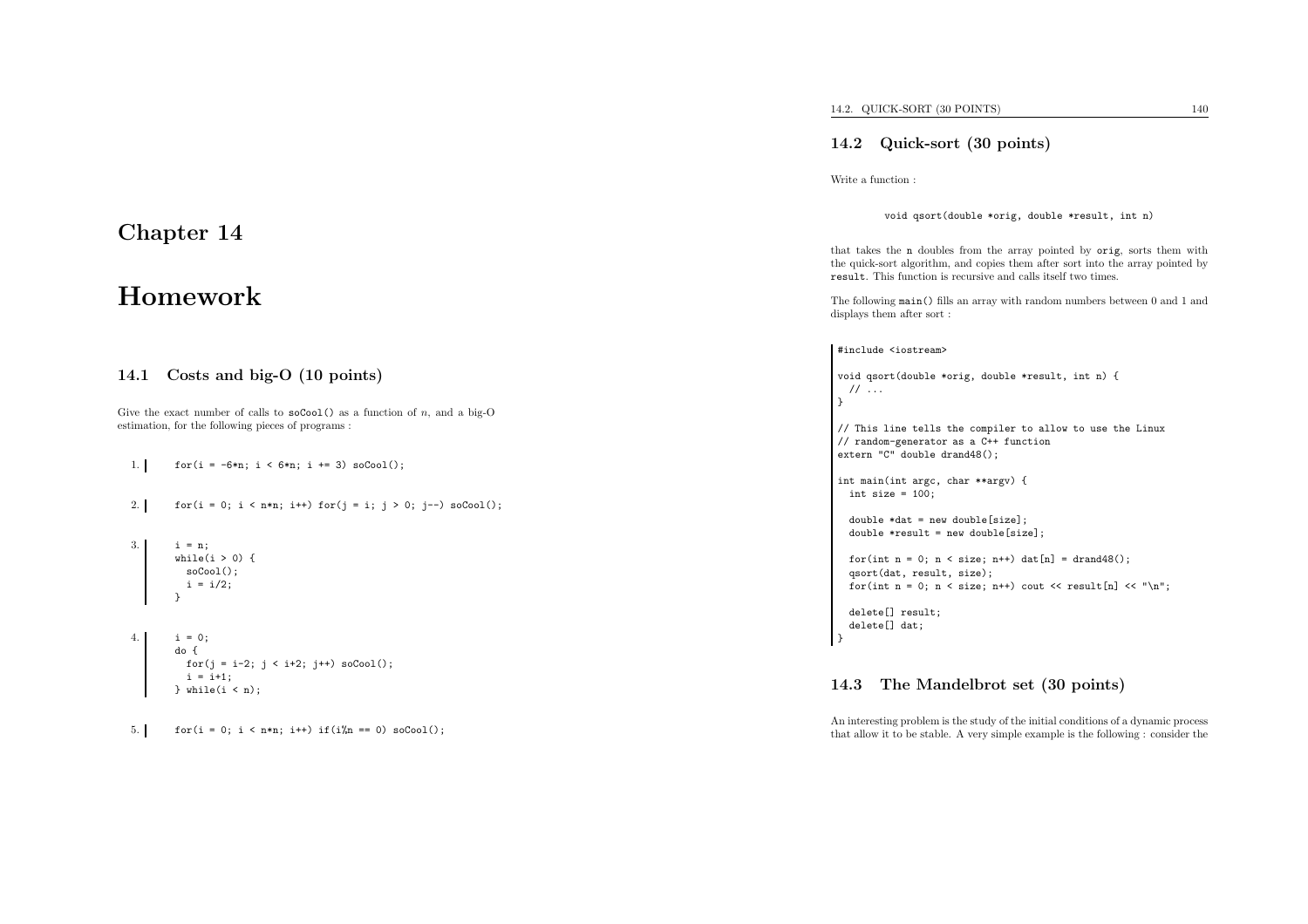

Figure 14.1: Two views of the Mandelbrot set, corresponding to the squares  $[-2, 1] \times [-1.5, 1.5]$  (left) and  $[-0.13, 0.27] \times [-0.83, -0.53]$  (right).

complex sequence :  $z_0 = 0$  and  $z_{n+1} = z_n^2 + c$ . We can wonder for what values of c this series remains bounded. The set of such points is called the Mandelbrot set (see figure 14.1).

To make <sup>a</sup> graphical answer to this question, we can draw the set of points of the square  $[-2, 1] \times [-1.5, 1.5]$  corresponding to values of c such that the 100<br>for the value of this common and in the direct of redian 10. So existently liked 4.6 first terms of this sequence are in the disc of radius 10. So, using the libcs116from the class web site, write <sup>a</sup> program that :

#### 1. Opens <sup>a</sup> square window ;

2. loops through all points of the window, and for each of them :

- (a) computes the  $c$  value associated to it;
- (b) checks that the <sup>100</sup> first terms of the sequence are in the disc of radius<sup>10</sup> ;
- (c) displays <sup>a</sup> white point if this is not true, <sup>a</sup> black one if this is true.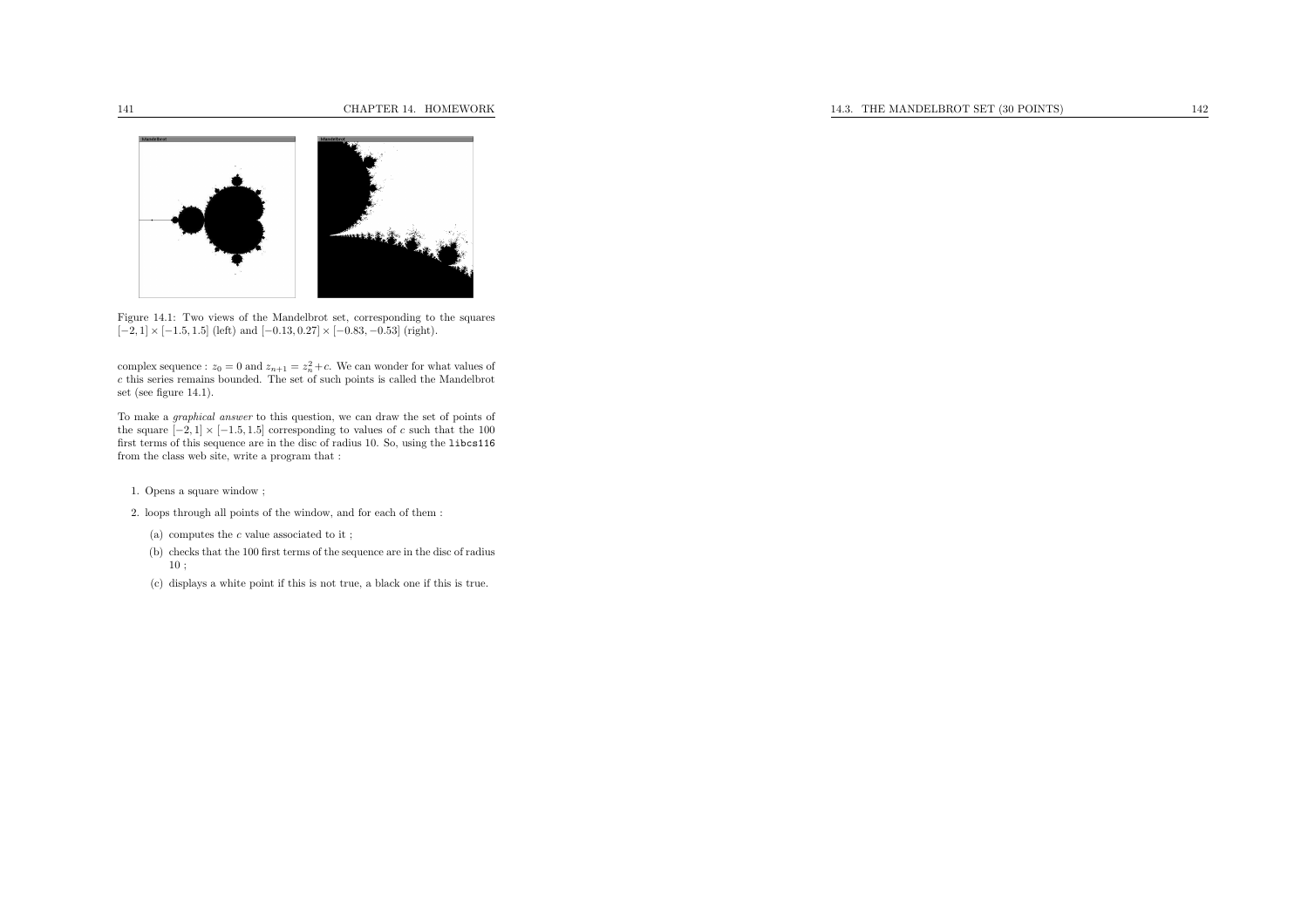# Inheritance

### Note: Mandelbrot

#include "swindow.h"

```
int main() {
 SimpleWindow window("Mandelbrot", 512, 512);
 int n;
 for(int i = 0; i<window.getWidth(); i^{++})
   for(int j = 0; i window.getHeight(); i++) {
     double cr = -0.13 + 0.3 * (double(i)/512.0);double ci = -0.83 + 0.3 * (double(i)/512.0);//double cr = -2.0 + 3.0 * (double(i)/512.0);//double ci = -1.5 + 3.0 * (double(i)/512.0);
     double z = 0, z = 0;
     for(n = 0; (n<100) && (zr*zr + zi*zi < 100); n++) {
       double t = zr*zr -zi*zi + cr;
       zi = 2*zr*zi + ci;
       zr = t;}
if(n < 100) window.color(1.0, 1.0, 1.0);
     else window.color(0.0, 0.0, 0.0);
     window.drawPoint(i, j);
   }
window.show();
```

```
int k;
```

```
\sin \gg k;
} }
```
## 15.1 Adding member data field and functions

We have seen that <sup>a</sup> class is defined by <sup>a</sup> set of data fields and <sup>a</sup> methods. All operations done on <sup>a</sup> <sup>g</sup>iving object, access the data field either directly orthrough the methods.

The main idea of **inheritance** is to create new class by extending existing ones. This is done by adding methods and member data fields.

Doing this, we ensure that all operations that could be done on the initial classcan still be done on the new one.

#### 15.2 Syntax to inherit

To create <sup>a</sup> derived class (or subclass), the syntax is similar to the declarationof <sup>a</sup> new class, but we have to specify what is the initial class it inherits from :

#include <iostream>

```
class Vehicle {
public:
double speed, mass;
 double kineticEnergy() {
   return 0.5 * mass * speed * speed;
 }
};class Plane : public Vehicle {
public:
double altitude;
 double totalEnergy() {
   return kineticEnergy() + mass * altitude;
 }
};bool nonNullEnergy(Vehicle v) {
 return v.kineticEnergy() != 0.0;
}
```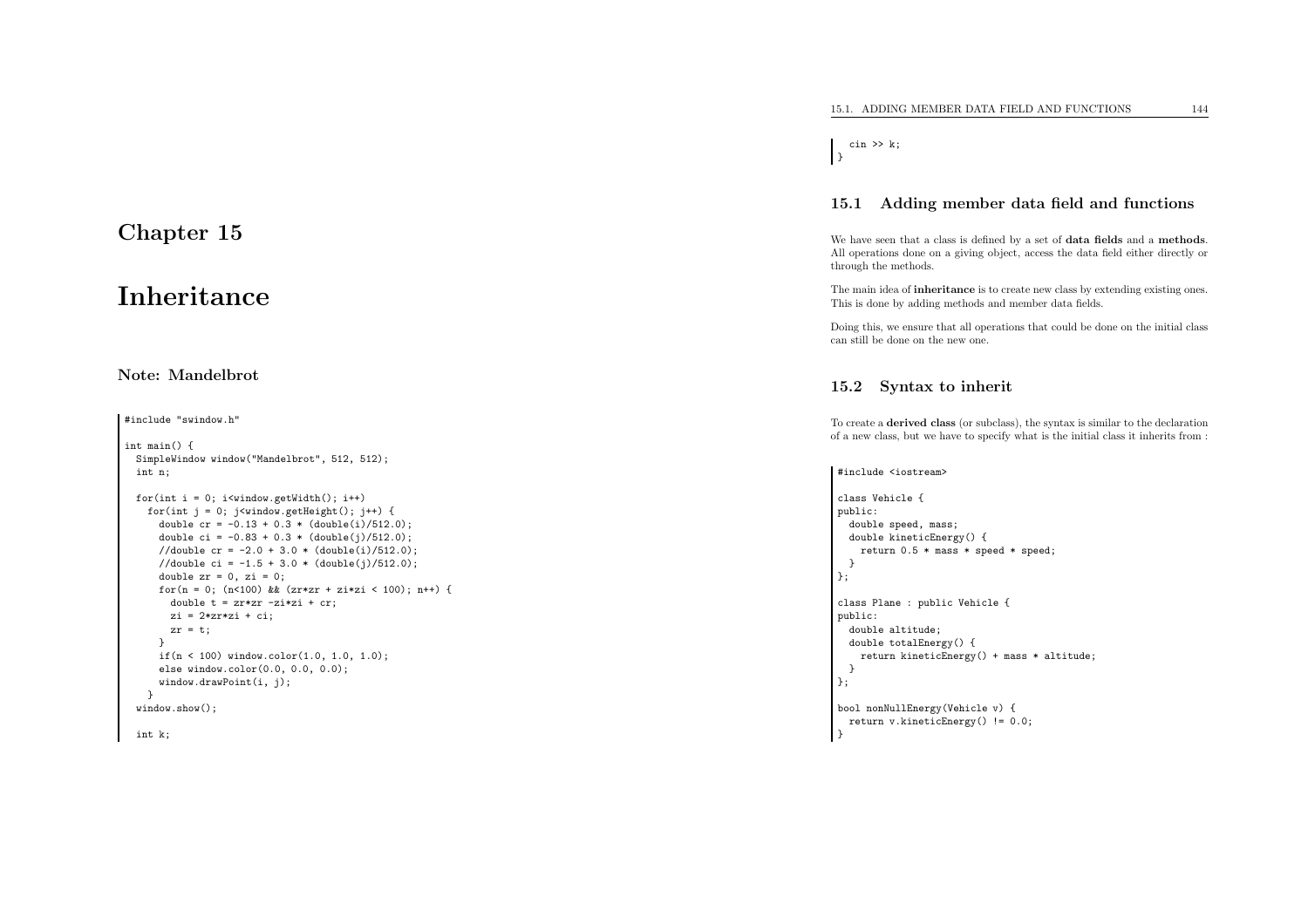```
int main(int argc, char **argv) {
 Plane p;
  p.speed = 150.0; p.mass = 1500.0; p.altitude = 1300;
  if(nonNullEnergy(p)) cout \langle\langle "There is some energy.\n\times";
}
```
#### 15.3 Syntax to call constructors

In the preceding example, we were using the default constructor and filling the fields one by one. If we want to use the constructor syntax, we have to call theexisting constructors in the new class :

```
#include <iostream>
```

```
class Vehicle {
  double speed, mass;
public:
Vehicle(double s, double m) {
    speed = s: mass = m;
  }double kineticEnergy() {
    return 0.5 * mass * speed * speed;
 }
};class Plane : public Vehicle {
  double altitude;
public:
Plane(double a, double s, double m) : Vehicle(s, m) {
   altitude = a;
  }double totalEnergy() {
    return kineticEnergy() + mass * altitude;
  ا -
\};
```
We can use the same syntax to initialize the various fields :

#include <iostream>

```
class Vehicle {
 double speed, mass;
public:
Vehicle(double s, double m) : speed(s), mass(m) {};
  double kineticEnergy() {
   return 0.5 * mass * speed * speed;
  }
};class Plane : public Vehicle {
 double altitude;
public:
Plane(double a, double s, double m) : Vehicle(s, m), altitude(a) { }
  double totalEnergy() {
    return kineticEnergy() + mass * altitude;
 }
};
```
#### 15.4 An example

Given the SimpleWindow class from the libcs116 library, we can create <sup>a</sup> newobject to draw histograms.

The existing interface is the following :

```
class SimpleWindow {
public:
SimpleWindow(char *name, int w, int h);
  ~SimpleWindow();
```
int getWidth(); int getHeight();

```
void color(float red, float green, float blue);
  void drawPoint(int x, int y);
  void drawLine(int x1, int y1, int x2, int y2);
  void drawCircle(int x, int y, int r);
  void drawText(char *s, int x, int y);
  void fillRectangle(int x, int y, int w, int h);
  void show();
  void fill();
};
```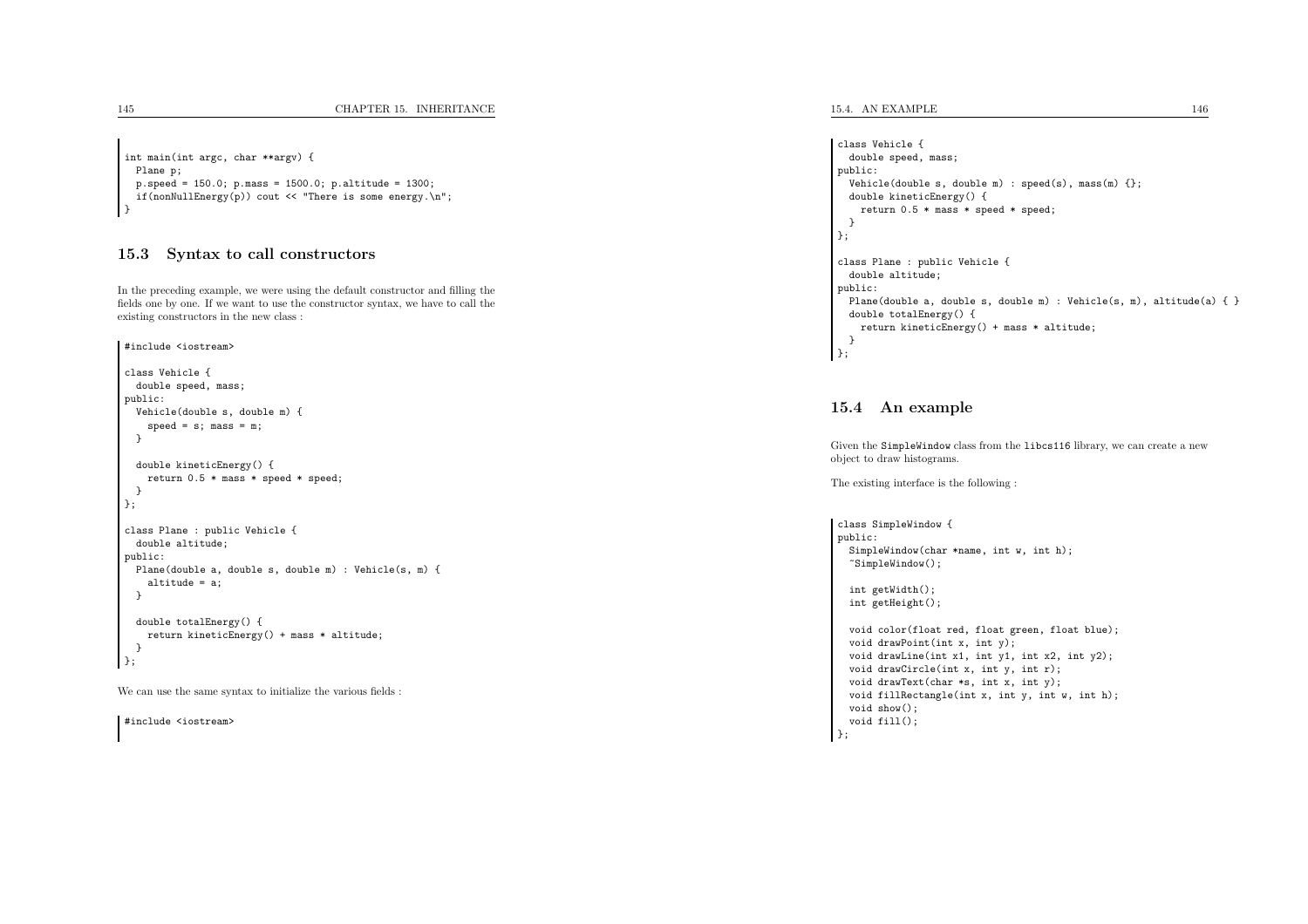We want to add the possibility to have  $n$  bars, each of them with a given value. But we do not care anymore to specify the size and name of the window, whichwill be fixed.

| #include <iostream><br/>#include "swindow.h"</iostream>                                                                                                                                                                                                                                                                                                                                                                                                                                                                                                                                                                                                                                       |
|-----------------------------------------------------------------------------------------------------------------------------------------------------------------------------------------------------------------------------------------------------------------------------------------------------------------------------------------------------------------------------------------------------------------------------------------------------------------------------------------------------------------------------------------------------------------------------------------------------------------------------------------------------------------------------------------------|
| class Histogram : public SimpleWindow {<br>double *barValues;<br>int nbars:<br>public:<br>Histogram(int n);<br>$Histogram()$ ;<br>void setBarValue(int k, double v);<br>};                                                                                                                                                                                                                                                                                                                                                                                                                                                                                                                    |
| Histogram::Histogram(int n) : SimpleWindow("Histogram", 256, 256) {<br>$nbars = n$ ;<br>$barValues = new double[nbars];$<br>}                                                                                                                                                                                                                                                                                                                                                                                                                                                                                                                                                                 |
| Histogram:: "Histogram() { delete[] barValues; }                                                                                                                                                                                                                                                                                                                                                                                                                                                                                                                                                                                                                                              |
| void Histogram::setBarValue(int k, double v) {<br>int i, j;<br>if((k<0) $  $ (k>=nbars) $  $ (v < 0)) abort();<br>$barValues[k] = v;$<br>double $vmax = barValues[0];$<br>for(int $k = 0$ ; k <nbars; if(barvalues[k]="" k++)=""> vmax) vmax = barValues[k];<br/><math>vmax = vmax*1.2</math>;<br/><math>color(1.0, 1.0, 1.0)</math>;<br/><math>fill()</math>;<br/><math>color(0.0, 0.0, 0.0)</math>;<br/>for(int <math>k = 0</math>; k<nbars; k++)="" {<br=""><math>i = (getWidth() * k) / nbars;</math><br/><math>j = int(getHeight() * (1 - barValues[k]/vmax));</math><br/><math>drawLine(i, j, i + getWidth() / nbars, j);</math><br/>Υ<br/><math>show()</math>;<br/>Ł</nbars;></nbars;> |
| $int \text{main}()$ {<br>Histogram hi(25);<br>for(int k = 0; k<25; k++) hi.setBarValue(k, 1+ sin( $(2*M_PI*k)/(25)$ );                                                                                                                                                                                                                                                                                                                                                                                                                                                                                                                                                                        |

cin.get(); $\vert$  }

#### 15.5 Tracing what's going on "inside"

The calls to the constructors / destructors is (again) pretty complex. Let's tracewhat's going on :

#### #include <iostream>

```
class A {
public:
A() { cout << "Constructor for A\n"; }
  \tilde{}A() { cout << "Destructor for A\n"; }
  int dummy() { return 42; }
};class B : public A {
public:
B() : A() { cout << "Constructor for B\n"; }
  ~B() { cout << "Destructor for B\n"; }
};class C : public B {
public:C() : B() \{ \text{court} << "Construction for C\n" ; \}^{\circ}C() { cout << "Destructor for C\n\cdot"; }
};int main() {
  C c;
  cout \langle \cdot \rangle c.dummy() \langle \cdot \rangle \setminus n;
ا :
Constructor for A
Constructor for B
Constructor for C
42
Destructor for C
Destructor for B
Destructor for A
```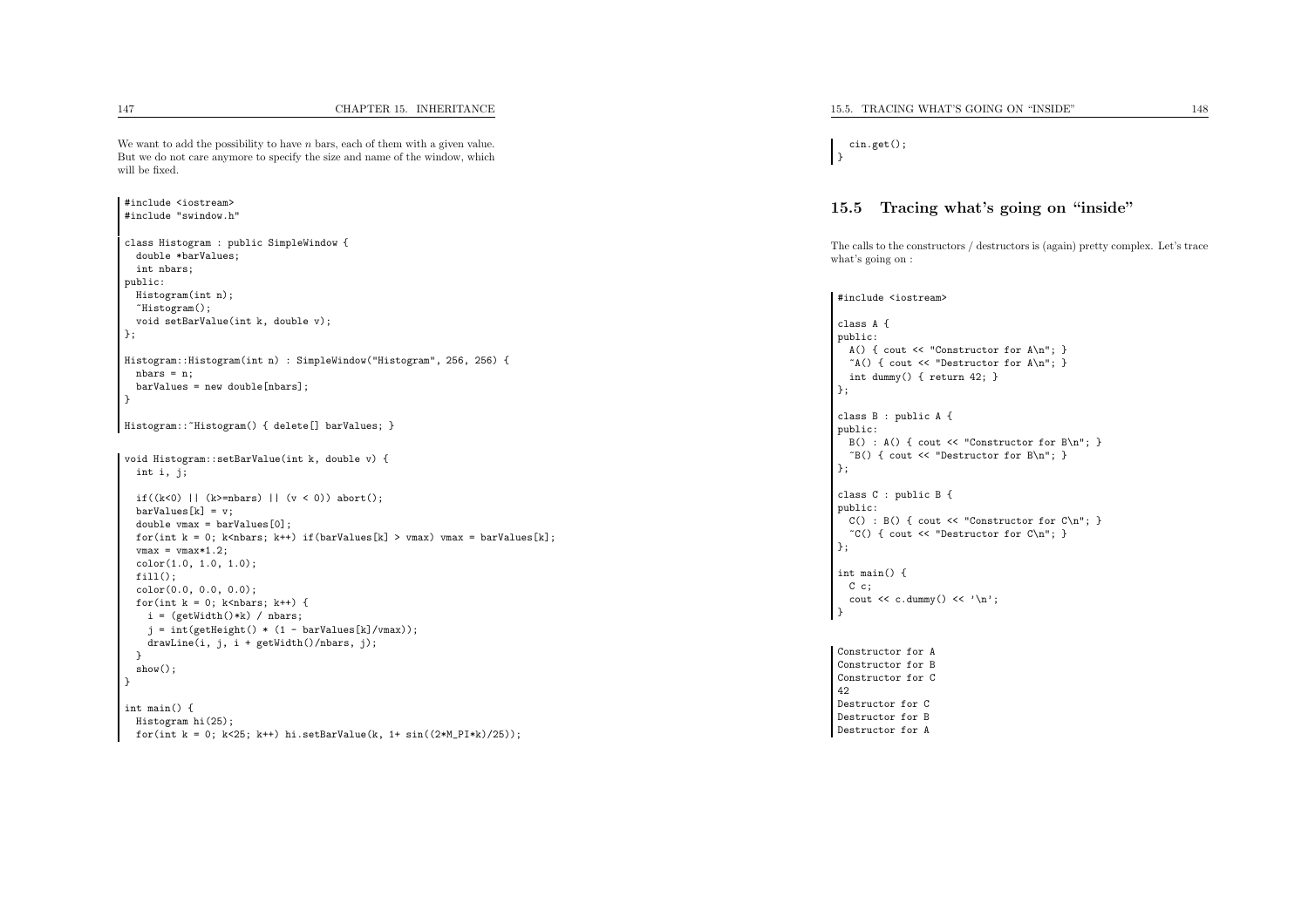## 15.6 The protected keyword

For performance reasons, we can specify that <sup>a</sup> <sup>g</sup>iven field can not be accessed except by methods, but can be accessed by inherited classes. Such <sup>a</sup> member iscalled <sup>a</sup> <sup>p</sup>teocted member.

```
class Student {
protected:
char *name;
  int age;
public:
Student(char *n, int a) { name = n; age = a; }
};class ForeignStudent : public Student {
 int nbYearsInTheUS;
public:
ForeignStudent(char *n, int a, int nbytu) : Student(n, a),
                                              nbYearsInTheUS(nbytu) {}
 bool moreThanHalfHisLifeInTheUS() { return nbYearsInTheUS*2 > age; }
};int main(int argc, char **argv) {
 ForeignStudent student("Sergei", 19, 4);
  student.age = 13;
}
```
/tmp/chose.cc: In function 'int main(int, char \*\*)': /tmp/chose.cc:4: 'int Student::age' is protected /tmp/chose.cc:18: within this context

#### 15.7 Hiding the superclass

We can set private the properties of the original superclass :

```
class Something {
  int value;
public:
Something(int v) : value(v) {}
  int getValue() { return value; }
};
```
15.8. AMBIGUITIES BETWEEN DIFFERENT MEMBERS WITH THESAME NAME $\mathbf{E}$  150

```
class SomethingElse : private Something {
 int value2;
public:
SomethingElse(int v) : Something(v), value2(v) {}
};int main(int argc, char **argv) {
  SomethingElse se(5);
  int k = se.getValue();
}
```
/tmp/chose.cc: In function 'int main(int, char \*\*)': /tmp/chose.cc:5: 'int Something::getValue()' is inaccessible /tmp/chose.cc:16: within this context

## 15.8 Ambiguities between different members withthe same name

We can also inherits from different classes. In such a case, ambiguities can appear between different members with the same identifier, from different classes :

```
class AnInteger {
 int value;
public:
AnInteger(int v) : value(v) {}
 int getValue() { return value; }
};class ADouble {
 double value;
public:
ADouble(double v) : value(v) {}
 double getValue() { return value; }
};class OneOfEach : public AnInteger, public ADouble {
public:
OneOfEach(int i, double d) : AnInteger(i), ADouble(d) {}
 double sum() { return ADouble::getValue() + AnInteger::getValue(); }
};
```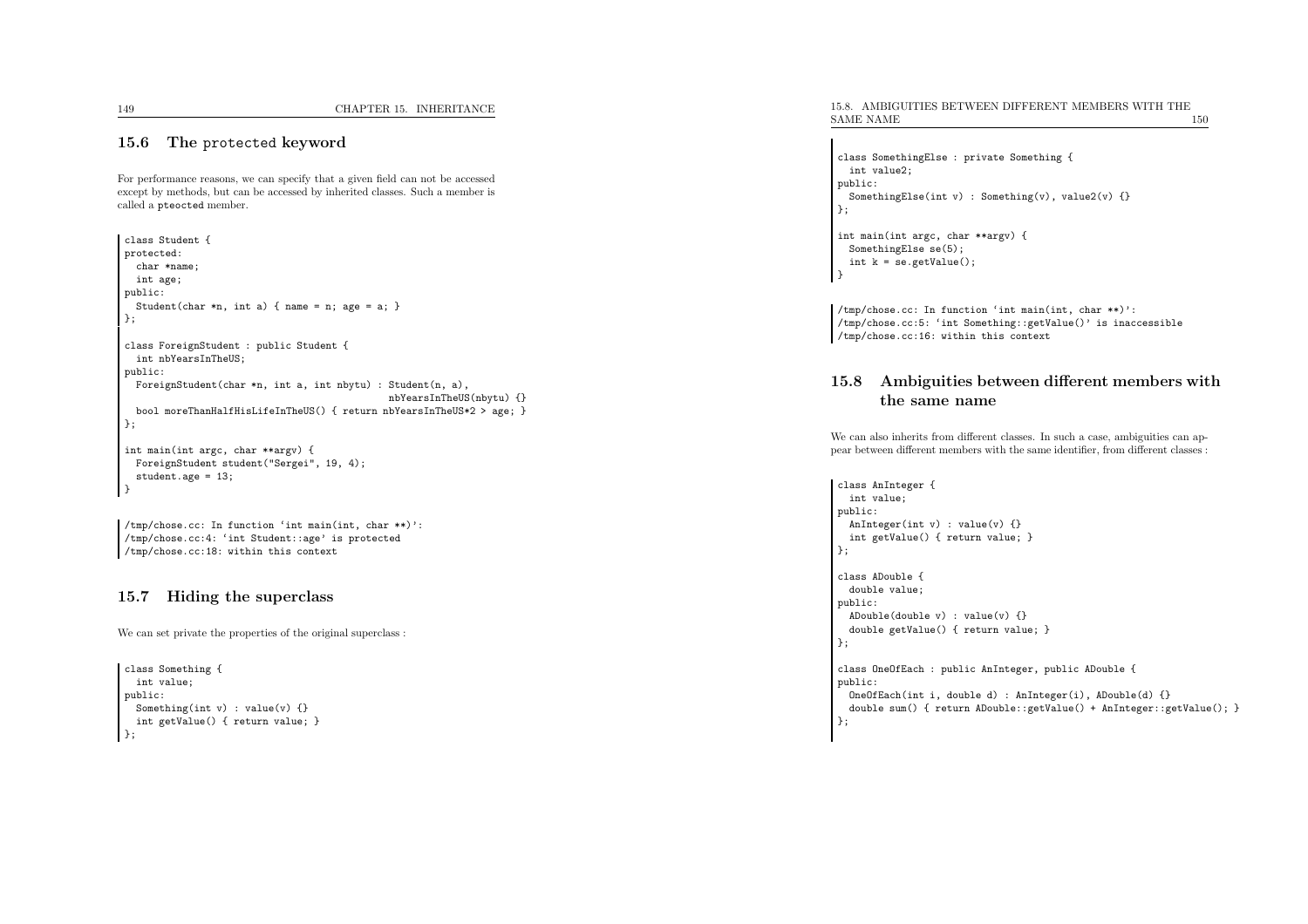int main() {  $OneOfEach x(2, 3.0)$ : double  $s = x.sum()$ ; double  $u = x.getValue()$ ; double  $t = x.AnInteger::getValue();$ }

/tmp/chose.cc: In function 'int main()': /tmp/chose.cc:24: reques<sup>t</sup> for member 'getValue' is ambiguous /tmp/chose.cc:12: candidates are: double ADouble::getValue() int AnInteger::getValue()

#### 15.9 method overload and calls

The method called is always the one of the type when the call is done :

#include <iostream>

```
class A {
public:
void dummy() { cout << "A::dummy\n"; }
};class B : public A {
public:
void dummy() { cout << "B::dummy\n"; }
};void callAsA(A \times) { x.dummy(); }
int main(int argc, char **argv) {
 B b;
 b.dummy();
callAsA(b);}
```
displays

B::dummyA::dummy

Same when the function is called from another one :

#### #include <iostream>

```
class A {
public:
void dummy() { cout << "A::dummy\n"; }
 void something() { dummy(); }
};class B : public A {
public:
void dummy() { cout << "B::dummy\n"; }
};void callAsA(A x) { x.dummy(); }
int main(int argc, char **argv) {
 B b;
 b.something();}
```
displays

A::dummy

## 15.10 What's going on in the memory ?

#include <iostream>

```
class A {
int x;
public:
A(int y) { x = y; }
};class B {
 char text[8];
public:B(char *s) { char *t = text; while(*t++ = *s++); }};class C : public A, public B{
public:
```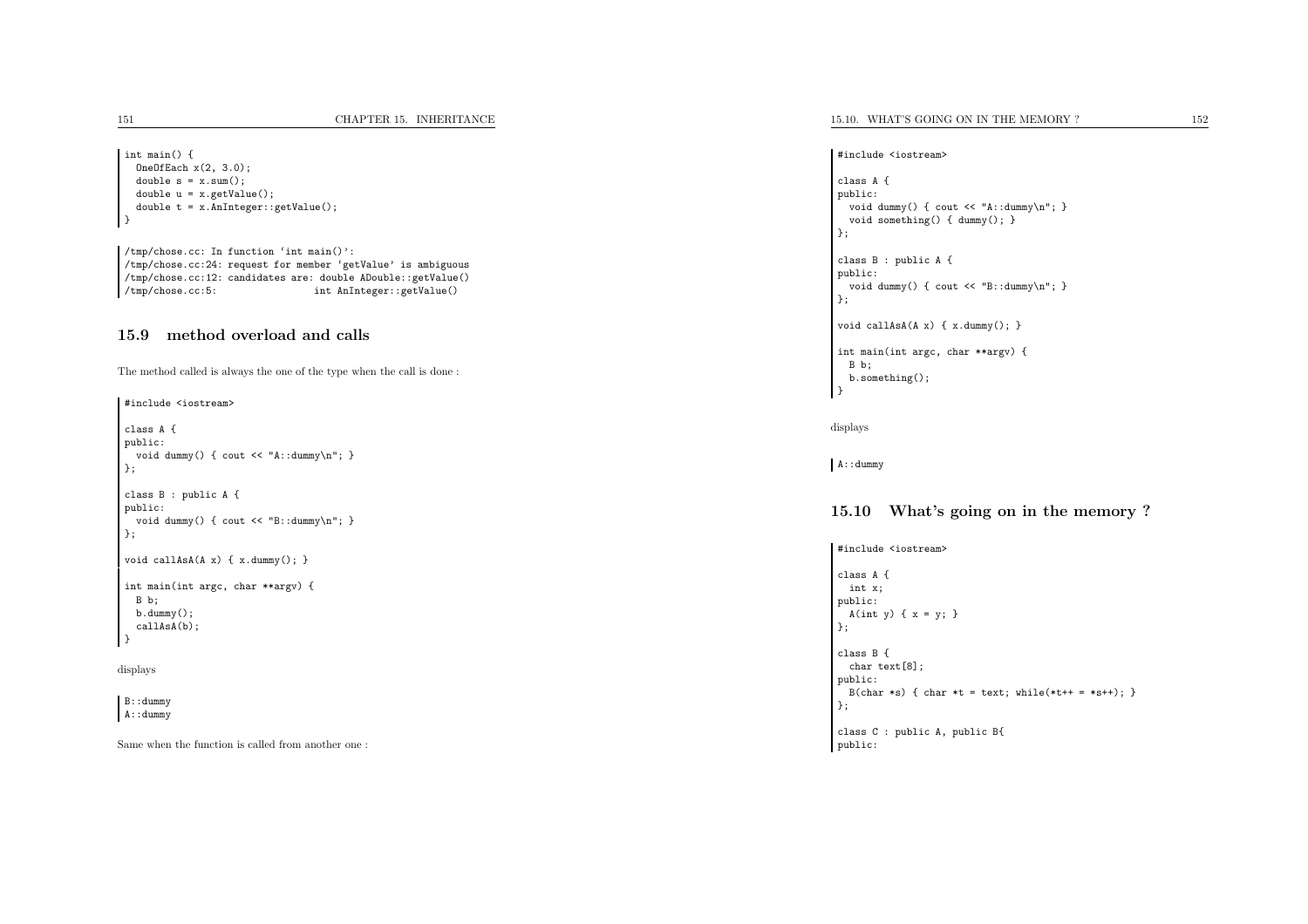

```
C(int v, char \asts) : A(v), B(s) {};
};
```

```
void printMemory(char *x, int s) {
   cout \langle \cdot \rangle "size = " \langle \cdot \rangle s \langle \cdot \rangle ":
   for(int k = 0; k < s; k++) {
     \text{cut} \leq \text{int}(\mathbf{x}[k]):if(k < s-1) cout << ' '; else cout << '\n';
  }cout \langle \cdot \rangle \;
د ا
```
int main() { A a(123); printMemory((char \*) &a, sizeof(a)); <sup>B</sup> b("abcdefg"); printMemory((char \*) &b, sizeof(b));

```
C c(123, "abcdefg"); printMemory((char *) &c, sizeof(c));
| ን
```
size  $= 4$ <sup>123</sup> <sup>0</sup> <sup>0</sup> <sup>0</sup>

```
size = 8
97 98 99 100 101 102 103 0
```
 $size = 12$ <sup>123</sup> <sup>0</sup> <sup>0</sup> <sup>0</sup> <sup>97</sup> <sup>98</sup> <sup>99</sup> <sup>100</sup> <sup>101</sup> <sup>102</sup> <sup>103</sup> <sup>0</sup>

#### 15.11 Memory addresses can change!

The reference of the same object can change when we convert it to one of itssuperclass :

```
void refAsA(A &x) { cout << x \leq \sqrt{n}; }
void refAsB(B &x) { cout << kx \ll \lambda n'; }
void refAsC(C &x) { cout << kx \ll \sqrt{n}; }
int main() {
 C y(123, "abcdefg");
  refAsA(y);
refAsB(y);
refAsC(y);ן
```
0xbffffb88 0xbffffb8c0xbffffb88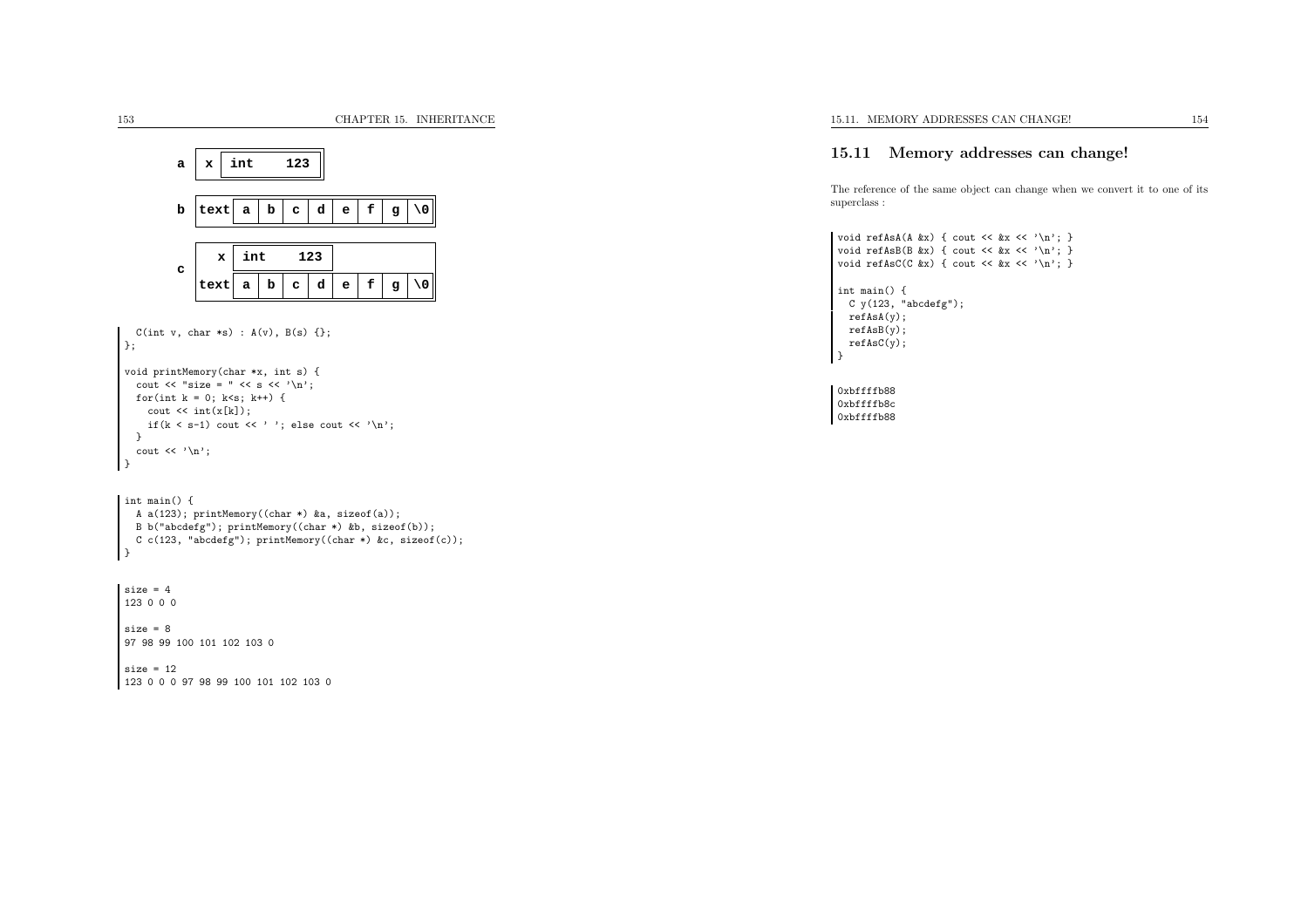Chapter <sup>16</sup>

# Exercises

16.1 Find the bug!

```
int main(int argc, char **argv) {
  int *a = new int[100];
  for(i = 1; i \le 100; i++) a[i] = 5;
 }
```
Out of bounds : the index should goes from <sup>0</sup> to <sup>99</sup> not to 100.

### 16.2 Find the bug!

double \*smoothing(double \*x, int size, int width) { double \*result <sup>=</sup> new double[size];

```
16.3. FIND THE BUG! 156
```
}

}

```
for(int i = 0; i \text{size}; i++) {
    double s = 0:
    for(int j = 0; j < width; j ++) s += x[(i+j)%size];
    result[i] = s/width;}
return result;
double *iterativeSmoothing(double *x, int size, int width, int nb) {
  double *result;
  result = x;
  for(int k = 0; k \le nb; k++) result = smoothing(result, size, width);
  return result;
int main(int argc, char **argv) {
  double a[] = \{1, 2, 3, 4, 5, 6, 7\};double *s = iterativeSmoothing(a, sizeof(a)/sizeof(double), 3, 100);
  delete[] s;
}
```
There is <sup>a</sup> huge memory leak in the iterative form of the smoothing!

The function could be re-written that way :

```
double *iterativeSmoothing(double *x, int size, int width, int nb) {
  double *result = new double[size];
  for(int k = 0; k < size; k + + ) result [k] = x[k];
 for(int k = 0; k (k++) {
   double *tmp = smoothing(result, size, width);
   delete[] result;
   result = tmp;
 }
return result;
}
```
16.3 Find the bug!

class <sup>A</sup> { A(const <sup>A</sup> &x) {} public: A();void dummy(A x) {}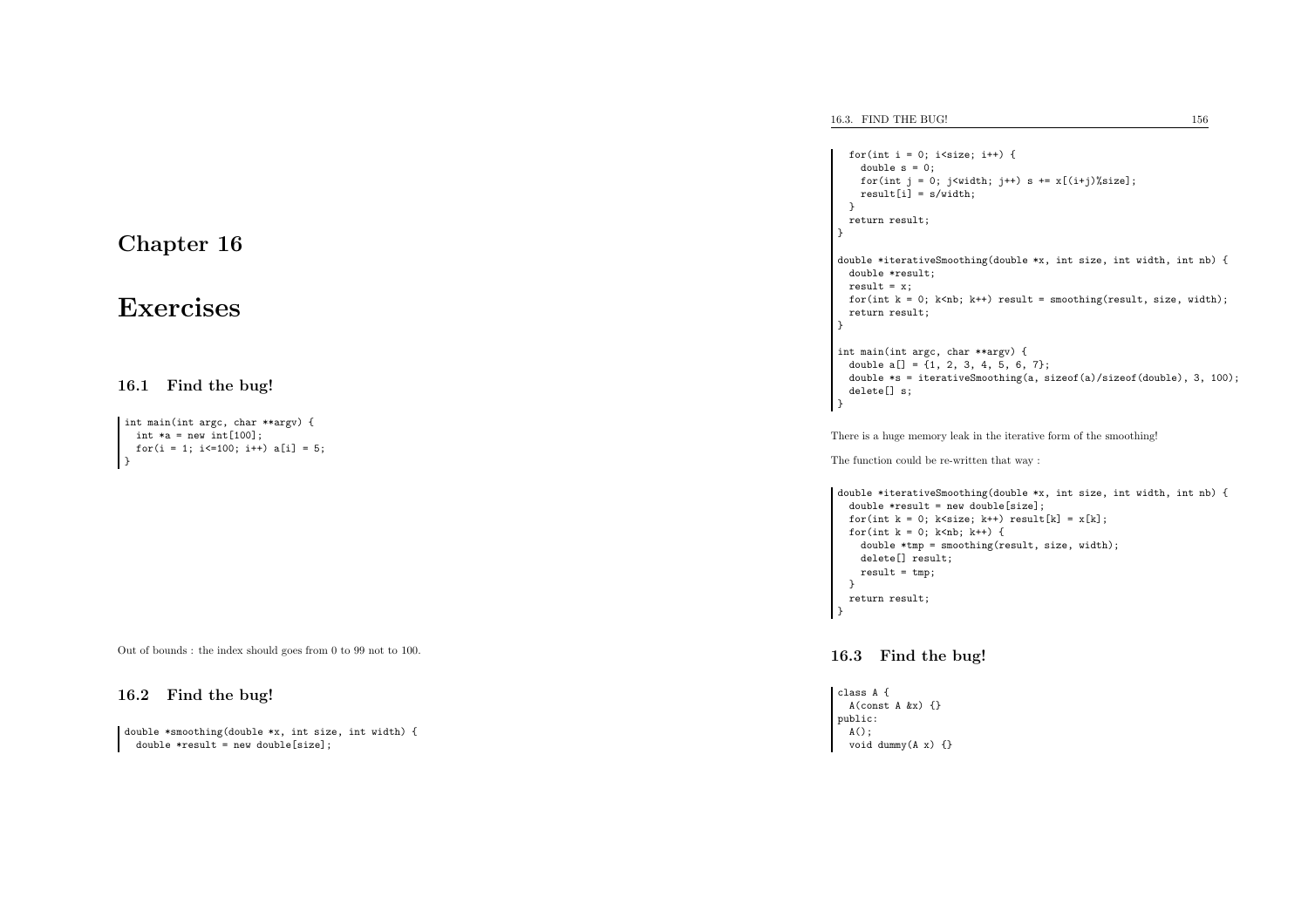int main(int argc, char \*\*argv) { <sup>A</sup> y; y.dummy(y); $\mathbf{r}$ 

> The default copy constructor called by  $A \, y = x$ ; just copies each field separately. So x.something and y.something points to the same object, and the same dynamically created int will be deleted by the two destructors.

The copy constructor A(const <sup>A</sup> &x) is private and thus can not be used whenthe call to dummy requires <sup>a</sup> copy of <sup>y</sup>.

## 16.4 Find the bug!

```
class A {
  int *something;
public:A() \{ something = new int(42); }~A() { delete something; }
};int main(int argc, char **argv) {
 A x;
 A y = x;\rightarrow
```
#### 16.5 Find the bug!

```
class First {
 First(int k) {}
public:
First() {}
};class Second : public First {
public:
Second(int k) : First(k) {}
};int main(int argc, char **argv) {
 Second x(3);
}
```
 $\vert$  };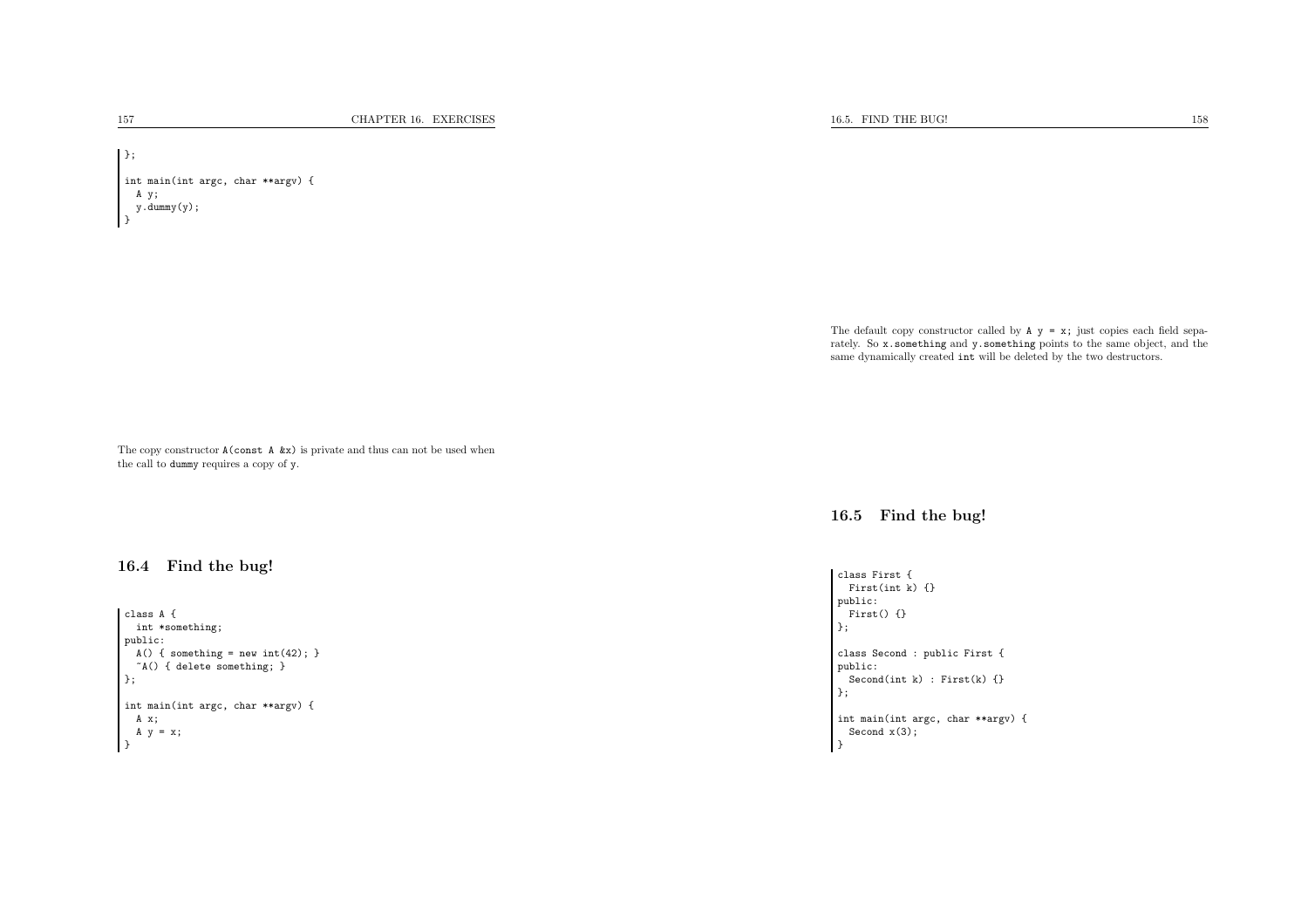#### 16.7 What is printed ?

#### #include <iostream>

```
int main(int argc, char **argv) {
 int x = 24;
  do {
    while(x\%5 > 0) x--;
    cout \langle x \rangle \langle x \ranglex--;

} while(x > 0);
د ا
```
The constructor First(int k) is private and thus can not be called by the constructor in class Second.

## 16.6 What is printed ?

#include <iostream>

```
int main(int argc, char **argv) {
  int x = 3;
  if(x = 4) cout \langle x \rangle x \langle x \rangle.
  else cout << "x is not equal to 4";
\overline{1}
```
The if (x = 4) does not test if x is equal to 4 (which could be done by if (x == 4)), but assign <sup>4</sup> to <sup>x</sup> and then convert <sup>4</sup> to <sup>a</sup> bool, which is true. Thus, the programprints <sup>4</sup> on the screen.

## 16.8 What is printed ?

#### #include <iostream>

class <sup>A</sup> { public: A() { cout << "#1\n"; } A(const A &a) { cout << "#2\n"; } A(double x) { cout  $\langle \cdot \rangle$  "#3\n"; }  $A() \{ \text{court} << "#4\n'': \}$  $\vert$  };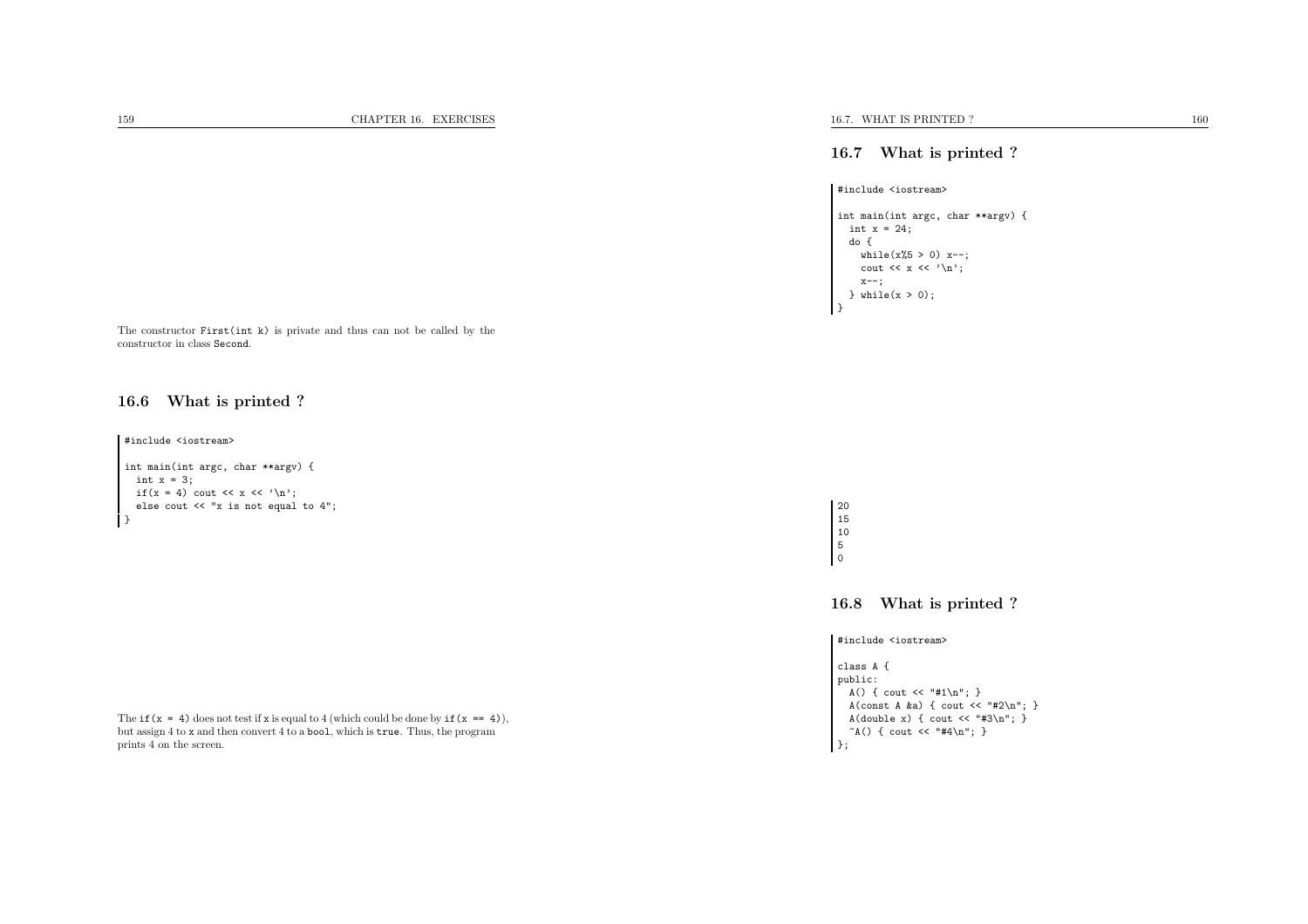|               |  | int main(int argc, char **argy) { |
|---------------|--|-----------------------------------|
| $A x = 3.0$ : |  |                                   |
| A y;          |  |                                   |
| $y = x;$      |  |                                   |
|               |  |                                   |

AnInteger  $y = x + 3 + 4$ ;  $\left| \right.$ 

#3 #3 #3 #4#3

> #4#3

#3 #1 #4#4

## 16.9 What is printed ?

#include <iostream> class AnInteger { int k; public: AnInteger() { cout << "#1\n"; } AnInteger(const AnInteger &i) {  $k = i.k$ ; cout << "#2\n"; } AnInteger(int n) {  $k = n$ ; cout << "#3\n"; } AnInteger operator <sup>+</sup> (const AnInteger &i) const { cout  $\langle \cdot \rangle$  "#4\n"; return AnInteger(k <sup>+</sup> i.k); } };int main(int argc, char \*\*argv) { AnInteger  $x = 3$ ;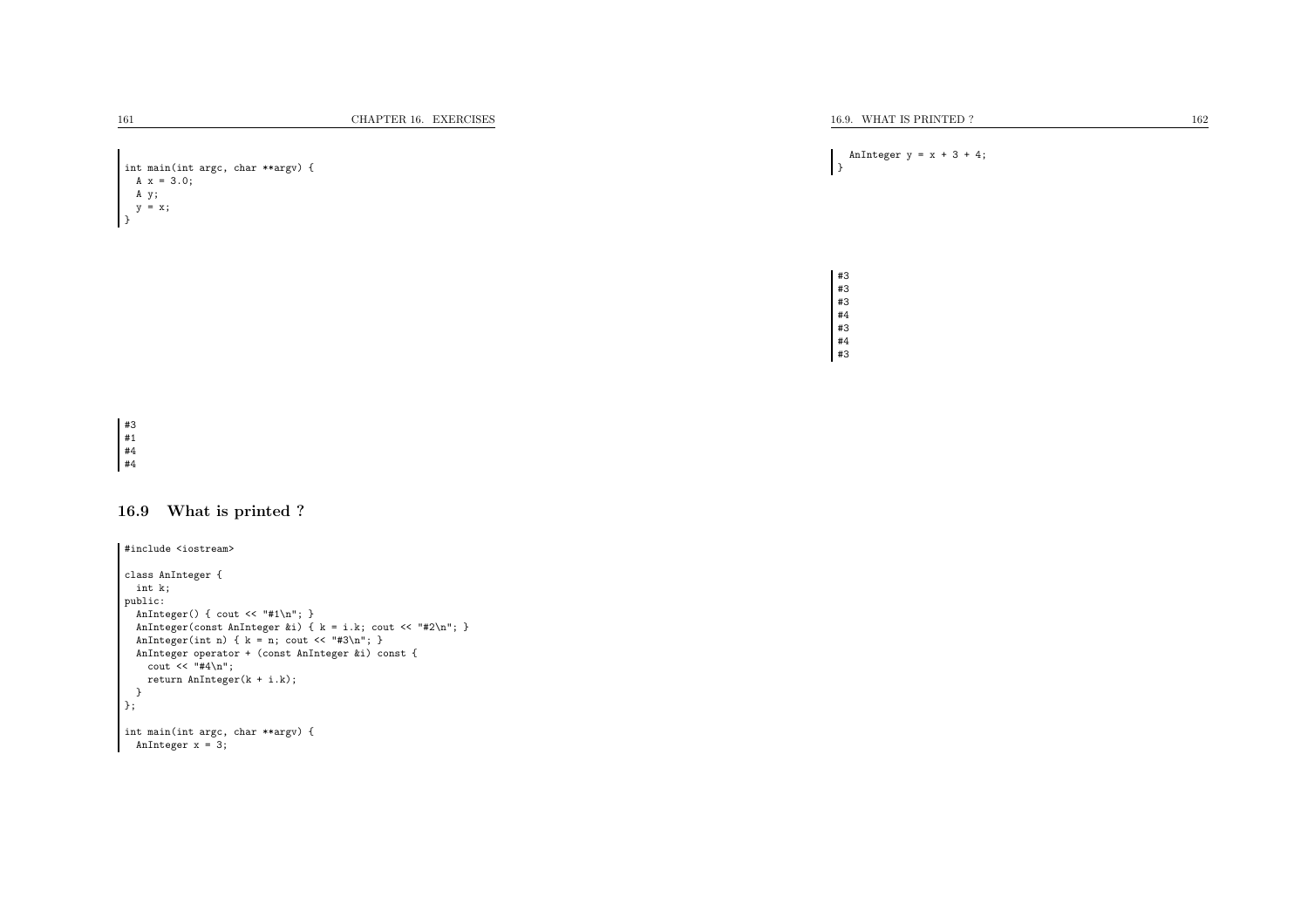Chapter <sup>17</sup>

# **Exercices**

## 17.1 Find the bug!

#include <iostream>

```
double *something(int n) {
 double a[n];
 double *x = a;
 return x;
}int main(int argc, char ** argv) {
 double *z = something(10000);
 double *w = something(10000);
 delete z;
 delete w;
}
```
## 17.2 Find the bug!

#include <iostream>

```
int main(int argc, char **argv) {
int k, n;
\sin \gg k;
while(n \leq k) cout \leq n++ \leq \sqrt{n};
```
## }

17.3 Find the bug!

#### #include <iostream>

```
int main(int argc, char **argv) {
  int a[100];
  int k, n = 0;
  for(int i = 0; i<100; i++) a[i] = i;
  \sin >> k;
  do {
   n \neq k;
    cout \langle a[n] \langle \rangle \langle \rangle \langle \rangle ;
  } while(n < 100);
}
```
## 17.4 Find the bug!

int kindOfLog2(int n) { if( $n < 0$ ) return 1; else return <sup>1</sup> <sup>+</sup> kindOfLog2(n/2); }

int main(int argc, char \*\* argv) { int  $k = kindOfLog2(987)$ ; }

## 17.5 Find the bug!

#### #include <iostream>

int main(int argc, char \*\*argv) { double s; for(double  $x = 0$ ;  $x := 1$ ;  $x == 0.01$ )  $s == 1/(1+x)$ ; cout  $\langle s \rangle$  s  $\langle s' \rangle$  ', ', ' ا :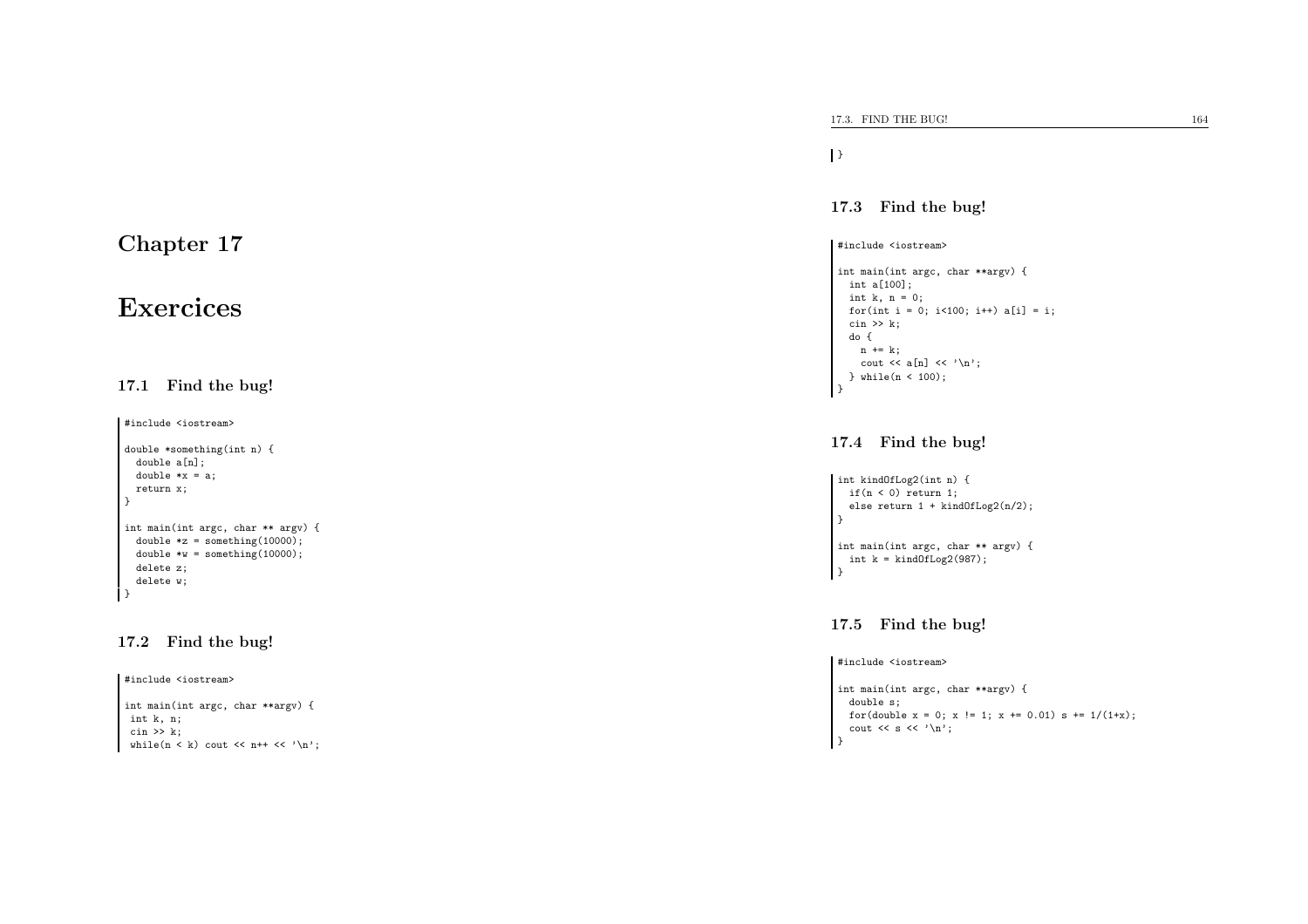#### 17.6 When does it bug ?

```
int estimation(int k, int l) {
  int n = 0:
  for(int i = 0; i < k; i++)for(int j = 0; j < k; j++)if(i*i + j*j <= k*k) n++;
 return (4*n*l)/(k*k);
}
```
#### 17.7 Find the bug!

```
class BusinessClass {
public:
void dummy() { }
}class EconomyClass {
public:
void dummy() { }
}class ReallyDumbClass : public BusinessClass, public EconomyClass {
public:
void moreDumb() { dummy(); }
}
```
#### 17.8 Find the bug!

```
class Polynomial {
  double *coeff;
 int size;
public:
Polynomial(double *c, int s) { coeff = c; size = s; }
  Polynomial() { coeff = 0; }
  ~Polynomial() { delete coeff; }
};int main(int argc, char **argv) {
 double a[] = \{ 1, 2, 3, 4 \};
```
Polynomial  $p(a, sizeof(a)/sizeof(double));$  $\mathsf{I}$ 

## 17.9 What is printed ?

#include <iostream>

```
class Vector {
 double *coord;
 double dim;
public:
Vector(double *c, int d) {
    coord = new double[d];
    dim = d;for(int k = 0; k<dim; k++) coord[k] = c[k];
  }
~Vector() { delete coord; }
  bool operator == (const Vector kv) const {
    return dim == v.dim && coord == v.coord;
 }
};int main(int argc, char **argv) {
 double a[] = \{ 0.1, 2.0, 3.5 \};Vector u(a, sizeof(a)/sizeof(double));
  Vector v(a, sizeof(a)/sizeof(double));
 if(u == v) cout << "u is equal to v!!!\n";<br>else cout << "u is not equal to v!!!cout \lt\lt "u is not equal to v!!!\n";
ا -
```
### 17.10 What is printed ?

#include <iostream>

```
class A {
 int x;
public:
A(int y) { x = y; }
 void dummy() { cout << "x = " << x << '\n'; }
```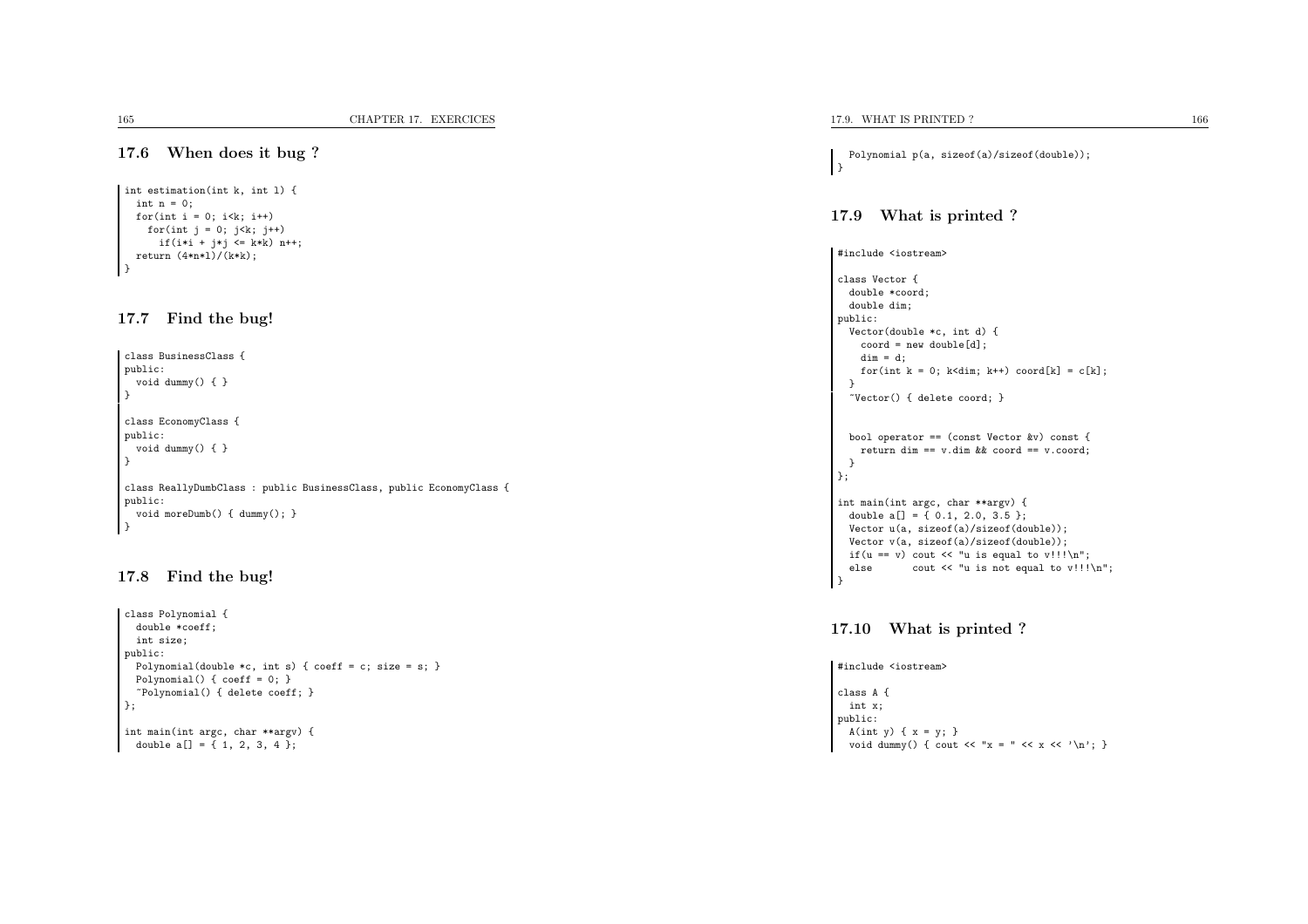| 67                                                                                                                                                          | CHAPTER 17. EXERCICES | 17.11. NON TRIVIAL INHERITANCE<br>168                                                                                                                                                                                                                           |
|-------------------------------------------------------------------------------------------------------------------------------------------------------------|-----------------------|-----------------------------------------------------------------------------------------------------------------------------------------------------------------------------------------------------------------------------------------------------------------|
| };                                                                                                                                                          |                       | The size() function was very non-efficient. If we know that we need now to<br>call it frequently, it would be wiser to keep the size in a new field.                                                                                                            |
| class B : public A {                                                                                                                                        |                       |                                                                                                                                                                                                                                                                 |
| int z;<br>public:<br>$B(int k) : A(k), z(2*k)$ {}<br>void dummy() { cout << "Hello!\n"; }<br>};<br>void f(B r, A q) {<br>$r.$ dummy $()$ ;<br>$q.dummy()$ ; |                       | class LinkedList2 : public LinkedList {<br>int keepSize;<br>public:<br>$LinkedList2()$ ;<br>LinkedList2(const LinkedList &1);<br>LinkedList2(const LinkedList2 &1);<br>LinkedList2 &operator = (const LinkedList2 &1);<br>void add(int v);<br>int size() const; |
| int main(int argc, char **argv) {                                                                                                                           |                       | };                                                                                                                                                                                                                                                              |
| $B x(3)$ ;                                                                                                                                                  |                       | LinkedList2::LinkedList2() : LinkedList(), keepSize(0) {}                                                                                                                                                                                                       |
| $x.dummy()$ ;<br>$x.A::dummy()$ ;<br>f(x, x);                                                                                                               |                       | LinkedList2::LinkedList2(const LinkedList &1) : LinkedList(1),<br>$keepSize(1.size())$ {}                                                                                                                                                                       |
| Hello!                                                                                                                                                      |                       | LinkedList2::LinkedList2(const LinkedList2 &1) : LinkedList(1),<br>keepSize(1.keepSize) {}                                                                                                                                                                      |
| $x = 3$<br>Hello!<br>$x = 3$                                                                                                                                |                       | LinkedList2 &LinkedList2::operator = (const LinkedList2 &1) {<br>$LinkedList::operator = (1);$<br>$keepSize = 1. keepSize;$                                                                                                                                     |

## 17.11 Non trivial inheritance

We have seen <sup>a</sup> linked list class :

```
class LinkedList {
 Node *first;
public:
LinkedList();
LinkedList(const LinkedList &l);
  ~LinkedList();
void add(int v);
  LinkedList &operator = (const LinkedList &l);
 bool operator == (const LinkedList &l) const;
 bool contains(int v) const;
 int size() const;
 void print() const;
};
```
void LinkedList2::add(int v) { keepSize++; LinkedList::add(v); } int LinkedList2::size() const { return keepSize; }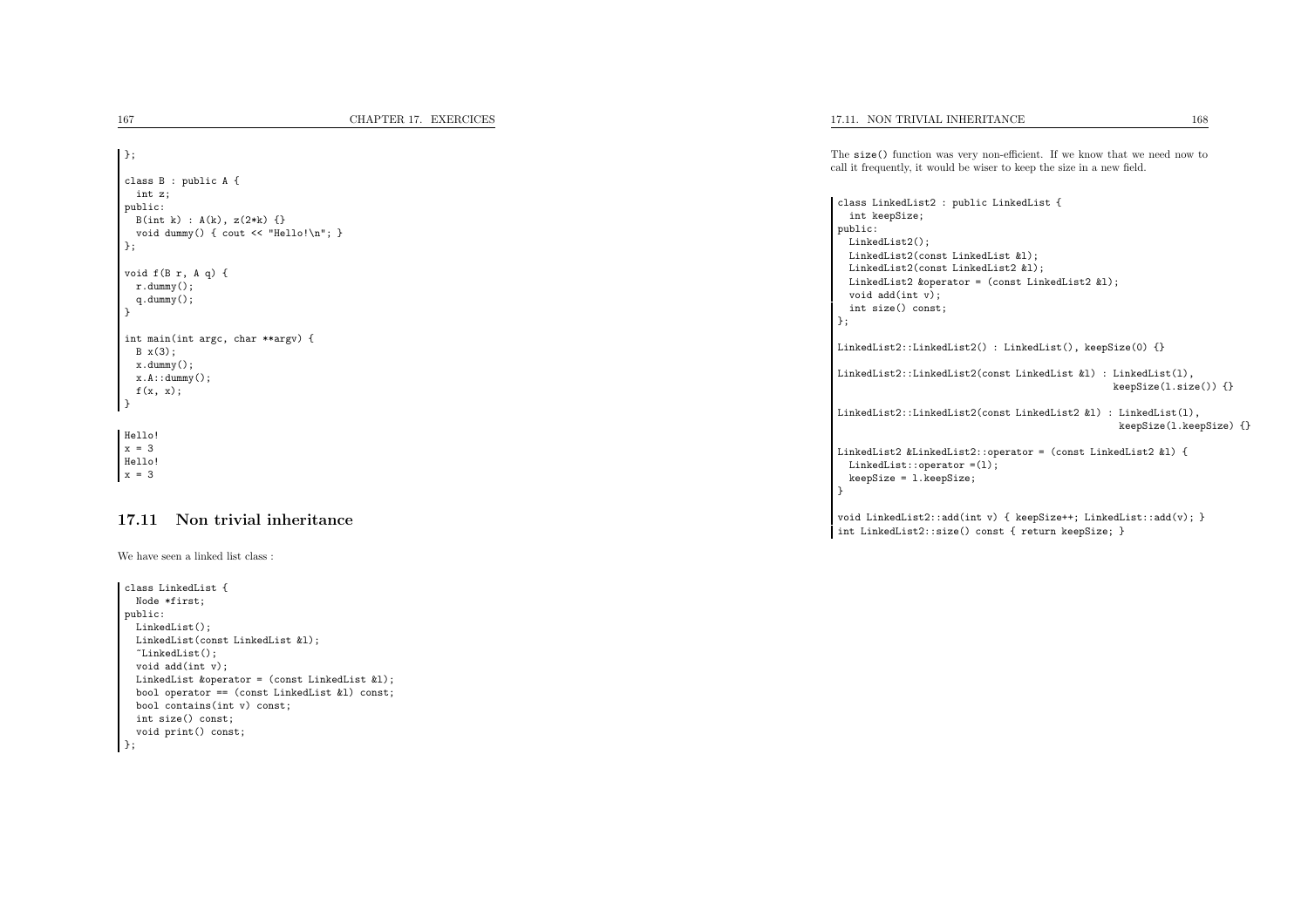# Chapter <sup>18</sup>

# Homework

#### 18.1 Various questions (20 points)

Write four lines in English for each question.

- 1. How can you control the access to certain data fields ?
- 2. How can you specify to the compiler that an existing type can be implicitlyconverted to <sup>a</sup> type you define yourself ?
- 3. What happens when <sup>a</sup> type you define yourself is passed by value to <sup>a</sup>function ?
- 4. Why is it sometime useful to use parameters passed by references insteadof passing them by value ?
- 5. What would be the data fields for <sup>a</sup> Node class used for <sup>a</sup> list containing pairs of doubles ?

#### 18.2 <sup>A</sup> polynomial class (80 points)

This class uses dynamically allocated arrays for the coefficients. Write all the methods <sup>g</sup>iven below and be careful with memory management. The coefficient of the highest degree must be always different than 0, so that you never store useless coefficients in the representation of the polynomial. By convention the null polynomial will have <sup>a</sup> degree equa<sup>l</sup> to <sup>−</sup>1. Note : the methods are roughly sorted by difficulty.

18.2. A POLYNOMIAL CLASS (80 POINTS) 170

```
class Poly {
 double *coeff;
 int degre;
public:
// default constructor
 Poly();
// built the polynomial from the degre and a list of coefficients
 Poly(int d, double *c);
 // copy constructor
 Poly(const Poly &p);
  // construct ONE polynomial equal to c*X^k
 Poly(double c, int k);
 // To convert a double to a polynomial of degre 0
 Poly(double x);
  // Destructor
  Poly();
  Poly &operator = (const Poly &p);
  bool operator == (const Poly &p) const;
 void print();
 Poly derivative() const;
 Poly operator * (const Poly &p) const;
 Poly operator + (const Poly &p) const;
```
So that we can execute (for example) the following main() :

#### int main() {

 $\vert$  };

}

// We initialize P to  $5*X^3 + 1$ double  $x[] = \{1, 0, 0, 5\};$ Poly  $p(3, x)$ ; p.print();

Poly  $q = p$ . derivative(); p.print();

// We use here the \*, the <sup>+</sup> and the implicit conversion from double Poly  $r = p * q + (p + 2.0);$ r.print();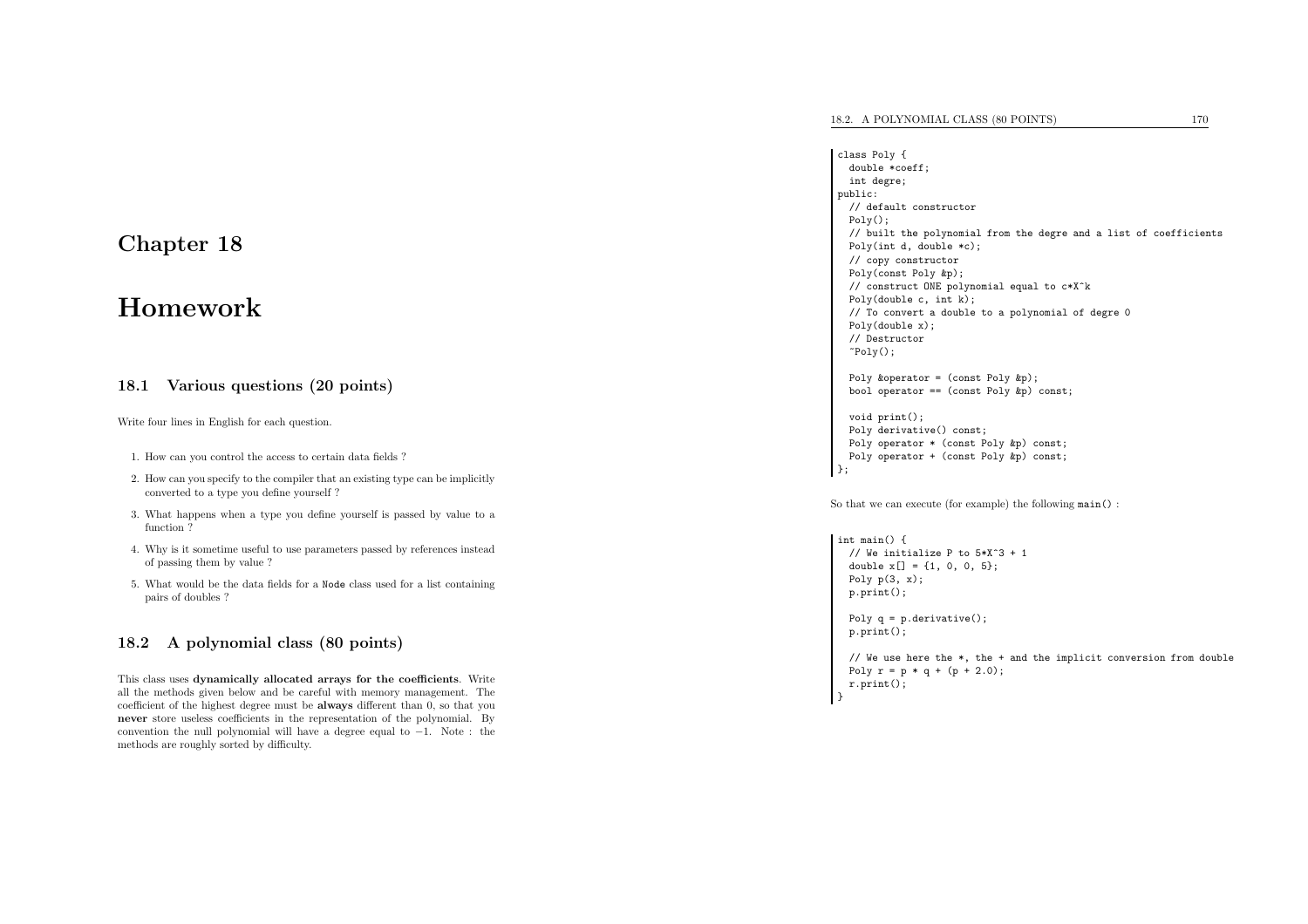# Chapter <sup>19</sup>

# Mid-term preparation

## 19.1 Variables, types, scope, default initialization

<sup>A</sup> variable is <sup>a</sup> small area of memory which is associated to an identifier and a type. The scope of <sup>a</sup> variable (or other identifier) is the area of the source code where the variable can be referred to, most of the time the part between the declaration of the variable and the end of the smallest enclosing {} block. Note that <sup>a</sup> variable is not initialized by default.

#include <iostream>

```
int main(int argc, char **argv) {
  int a;<br>a = a+1:
  a = a+1; // ouch!<br>
int b = 3; // good
   int b = 3; // good
   if(b == 3) { int b = 5; int c = 4; } // ouch!
  cout \langle\langle "b=" \langle\langle b \langle '\rangle ', // here b = 3
  cout \langle \langle \cdot \rangle "c=" \langle \langle \cdot \rangle c \langle \langle \cdot \rangle \rangle"; // here can't compile : out of scope
}
```
#### 19.2 Variables, pointers, dynamic allocation

A pointer is an address in memory. Its type depends on the type of the variable it refers to. The \* operator allow to denote not the pointer's value but

the pointed variable's value. The new operator allows to create <sup>a</sup> variable of <sup>a</sup> <sup>g</sup>iven type and to get its address. The delete operator (resp. delete[]) indicates to the computer <sup>a</sup> variable (resp. array) located at <sup>a</sup> <sup>g</sup>iven address is not used anymore. <sup>A</sup> variable created with new is called <sup>a</sup> dynamic variable, while a *normal* variable is called **static**. The [] operator allow to access either an element in <sup>a</sup> static or dynamically allocated array.

#include <iostream>

```
double *definitelyStupid() {
 double a[10];
 return a; // ouch !!! *NEVER* do that!!!
}int main(int argc, char **argv) {
 double *a, *b;
 a = definitelyStupid();
 \text{delete}[\text{]} a; \qquad \qquad \text{/} \qquad \text{ouch!}b = new double[10];for(int i = 1; i<100; i++) b[i] = i; // ouch!
 double *c;
 c[10] = 9.0 // ouch!
}
```
## 19.3 Expressions, operators, implicit conversion, precedence

An expression is <sup>a</sup> sequence of one or more operands, and zero or more operators, that when combined, produce <sup>a</sup> value.

Operators are most of the time defined for two operands of same type. The compiler can automatically convert <sup>a</sup> numerical type into another one with noloss of precision, so that the operator exists.

Arithmetic computations can lead to arithmetic exceptions, either because the computation can not be done mathematically, or because the used type can not carry the resulting value. In that case the result is either <sup>a</sup> wrong value or<sup>a</sup> non-numerical value.

The precedence of operators is the order used to evaluate them during the evaluation of the complete expression. To be compliant with the usual mathematical notations, the evaluation is not left-to-right.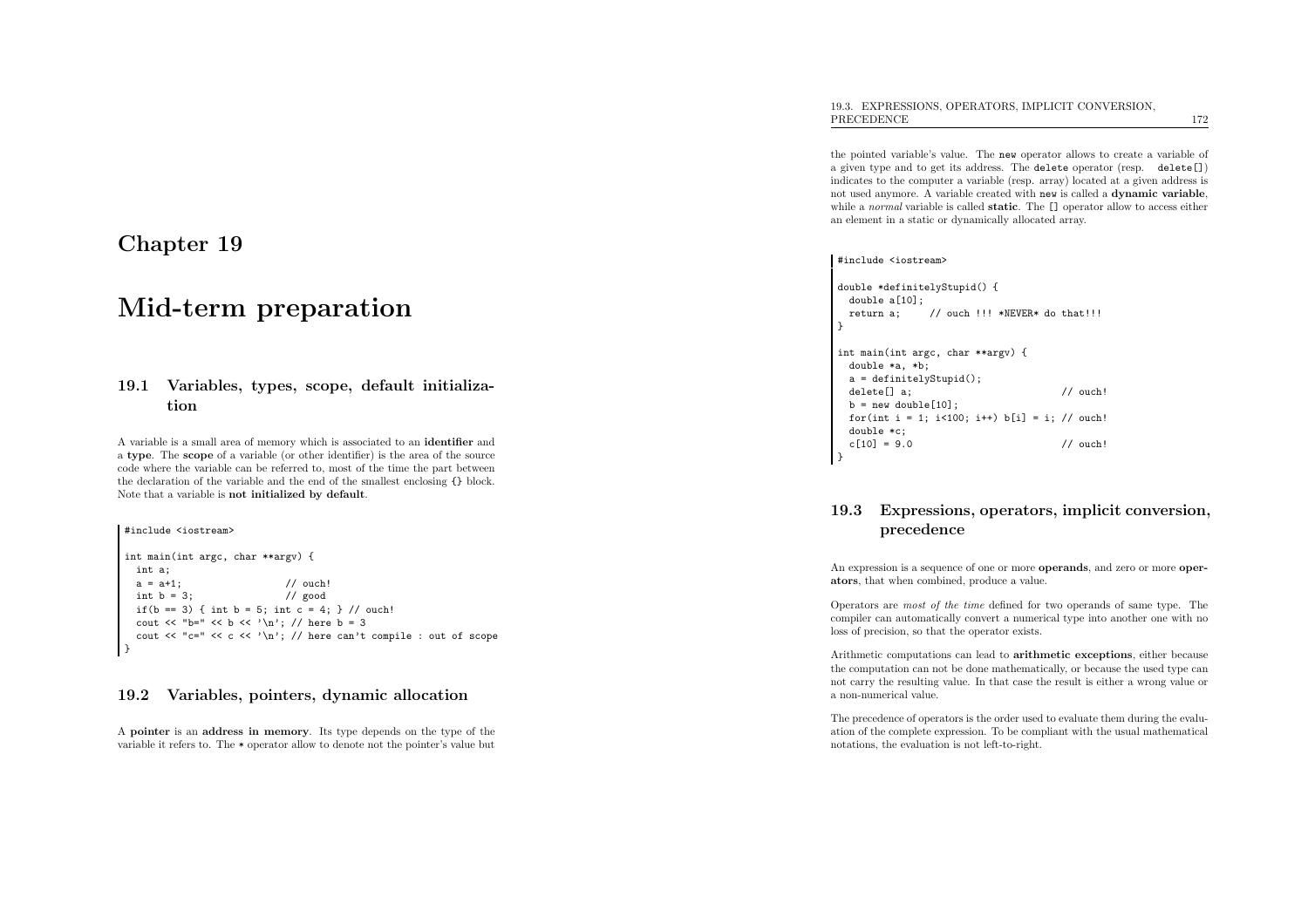## 19.4 if, while, for, while/do

To repeat part of programs, or execute them only if <sup>a</sup> <sup>g</sup>iven condition is true, the C++ has four main statements :

if(condition) { ... } for(init; condition; iteration) { ... } while(condition) { ... } do { ... } while(condition);

The main bugs are usage of <sup>=</sup> instead of == in test, and never-ending loops.

#include <iostream>

```
int main(int argc, char **argv) {
 int a = 10, b = 20;
 while(a < b) { a = 0; b = 2; } // ouch!
 if(a = 3) { cout << "We have a three!!!!!\n"; } // ouch!
}
```
#### 19.5 Declaring and defining functions

Typical definition contains the type of the value it returns, an identifier for its name, and the list of parameters with their types. The return keyword allows to return the result of the function. The evaluation is done when the call operator () is used. One argument is provided to each parameter.

<sup>A</sup> function, like <sup>a</sup> variable has <sup>a</sup> scope, which starts after its declaration. Thedefinition can be somewhere else :

int product(int a, int b); // declaration

int square(int a) { return product(a, a); } int product(int a, int b) { return a\*b; } // definition

int main(int argc, char \*\*argv) { int  $a = square(5)$ ; }

#### 19.6 Parameters by value or by reference

<sup>A</sup> parameter can be passed either by value or by reference. In the first case, the value of the argument at the call point is copied into the parameter. In the second case, the parameter and the value are two different identifiers for the same variable in memory. The copy has to be avoided sometime for performanceissue (copying <sup>a</sup> large object like an array can be expensive).

We will usually make <sup>a</sup> difference between <sup>a</sup> lvalue (location value, on the left of the <sup>=</sup> operator), and <sup>a</sup> rvalue (reading value, or the right of the <sup>=</sup> operator).

#include <iostream>

```
void reset(int &a) { a = 0; }
void bug(int a) { a = 42; }
```

```
int main(int argc, char **argv) {
 int x = 3;
 reset(y);
  cout << x << '\n';
 bug(x);
  cout << x << '\n';
}
```
#### 19.7 Functions, recursion

<sup>A</sup> function can have <sup>a</sup> recursive structure, and calls itself. The main bug in thatcase is to forget the stop criterion.

int something(int k) { if(k%1 == 0) return something(k+1); // ouch!!! else return 2; }

#### 19.8 Algorithm costs, Big-O notation

To estimate the efficiency of an algorithm, the programmer has to be able to estimate the number of operations if requires to be executed. Usually the number of operations is estimated as <sup>a</sup> function of <sup>a</sup> parameter (like the numberof data to work on, or the expected precision of <sup>a</sup> computation, etc.)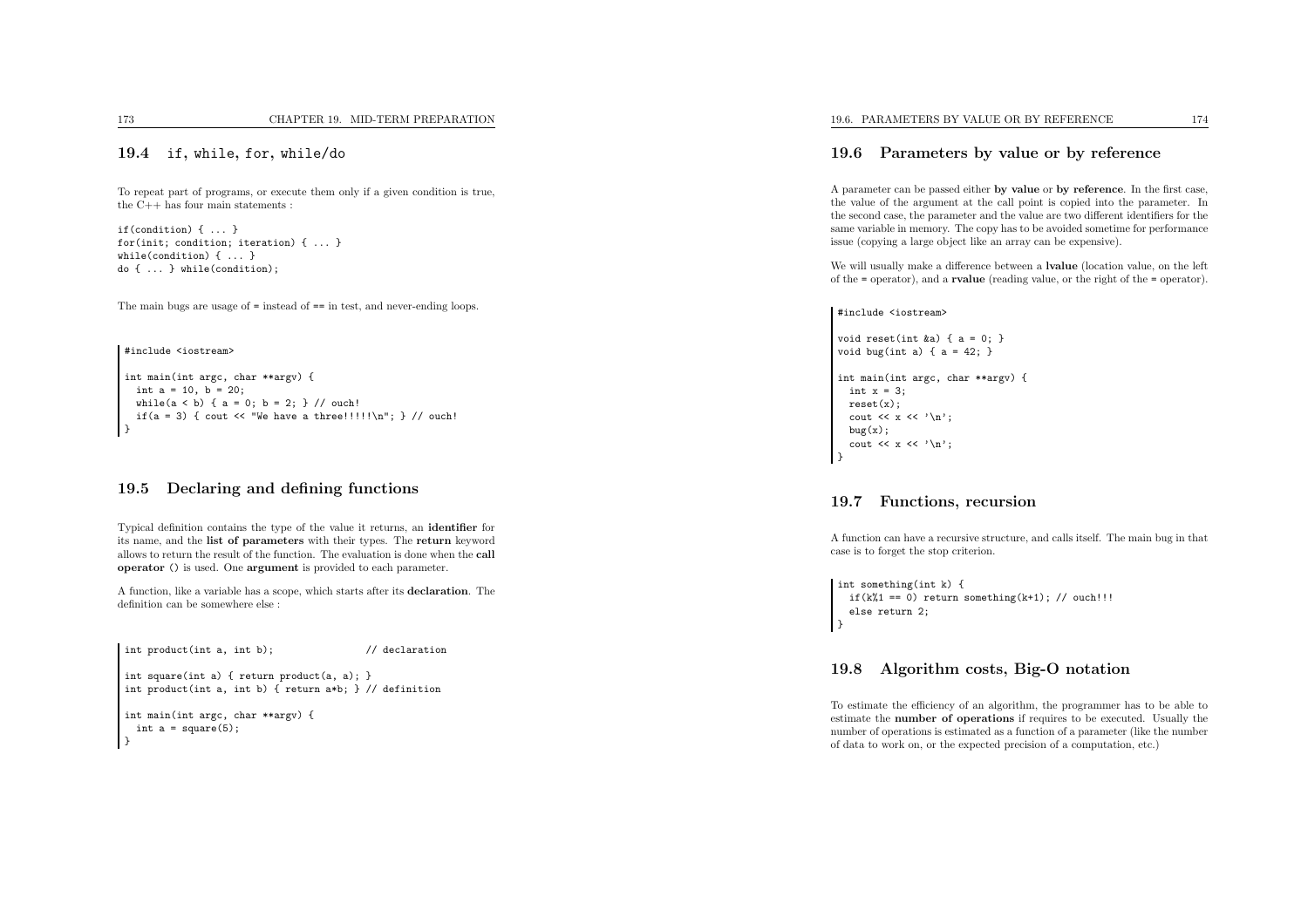For example :

 $\int$  for(i = 0; i < n; i++) { ... }

 $\int$  for(i = 0; i < n; i++) for(j = 0; j<n\*n; j++) { ... }

The classical way to denote an approximation of a complexity is to use the  $O(.)$ notation (called "big-O").

If *n* is a parameter and  $f(n)$  the exact number of operations required for that value of the parameter, then we will denote  $f(n) = O(T(n))$  and say that f is a big-O of  $T$  if and only if :

<sup>∃</sup>c, N, <sup>∀</sup><sup>n</sup> <sup>≥</sup> N, <sup>f</sup>(n) <sup>≤</sup> c.T (n)

it means that  $f$  is **asymptotically bounded** by a function proportional to  $T$ .

#### 19.9 Sorting algorithms

Sorting numbers is <sup>a</sup> very basic tasks one has to do often. We have seen threedifferent algorithms.

- 1. Pivot sort
- 2. Fusion sort
- 3. Quick sort

The *normal* cost for a reasonable sort-algorithm is  $O(n \times \log(n))$ 

## 19.10 class keyword

The main concept in  $C++$  is the concept of **class**. Roughly speaking, a class is <sup>a</sup> type created by the programmer (opposed to the built-in types like int, double, etc.)

<sup>A</sup> class is defined by <sup>a</sup> name (identifier), data fields (each of them with <sup>a</sup> name and <sup>a</sup> type) and methods (each of them with <sup>a</sup> name <sup>a</sup> return type and <sup>a</sup>parameter).

An object is an instance of the class, i.e. an entity build from the model the class (like <sup>a</sup> <sup>p</sup>hysical car is an instance of the car described on <sup>a</sup> <sup>p</sup>lan).

## 19.11 Constructors / destructor, <sup>=</sup> operator

The creation and destruction of an object involve special member functions called constructors and destructors. The : operator allow to call constructors for various data fields with no call to default constructors. The default constructor is <sup>a</sup> constructor that does not require parameters. The copy constructor is <sup>a</sup> constructor that take as parameter one instance of the class itself by reference.

The copy constructor is called each time an object has to be created equa<sup>l</sup> to an existing one : definition of <sup>a</sup> variable with an initial value, or argument passedby value.

The <sup>=</sup> operator (assignment) has to be defined also in most of the case as soonas there are pointers in the data fields.

Note that when the <sup>=</sup> operator is used to specify the initial value of <sup>a</sup> static variable the compiler calls the copy constructor and not the <sup>=</sup> operator!

#### 19.12 <sup>A</sup> matrix class

Considering all we have seen so far, we can now build <sup>a</sup> consistent matrix class :

class Matrix { int width, height; double \*data; public: Matrix(); Matrix(int w, int h); Matrix(const Matrix &m);  $"Matrix()$ : bool operator == (const Matrix &m) const; Matrix &operator = (const Matrix &m); Matrix operator <sup>+</sup> (const Matrix &m) const; Matrix operator \* (const Matrix &m) const; double &operator () (int i, int j); void print() const; };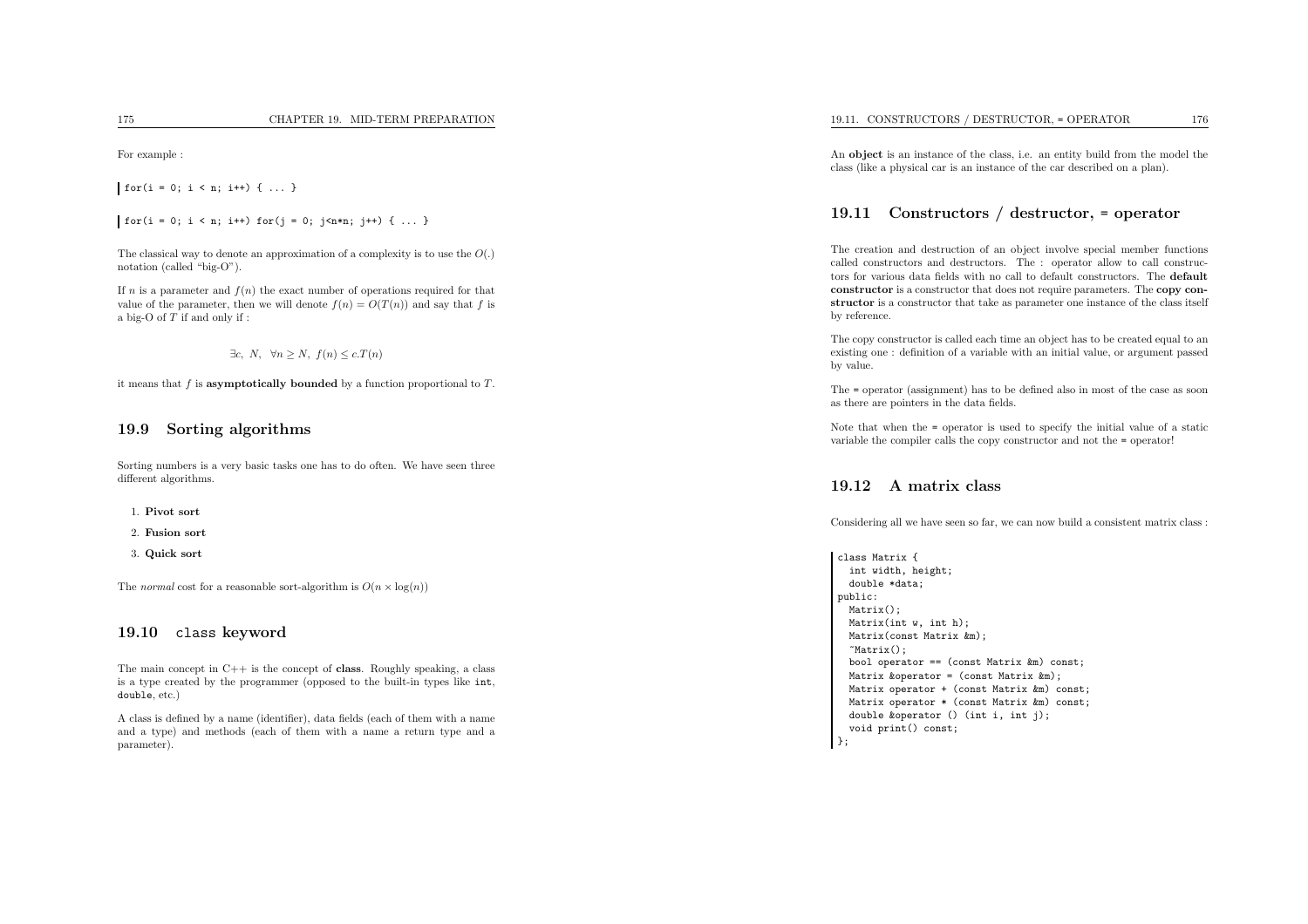```
177 CHAPTER 19. MID-TERM PREPARATIONMatrix::Matrix() \{ width = 0; height = 0; data = 0; \}Matrix::Matrix(int w, int h) {
  cout << " Matrix::Matrix(int w, int h)\n";
  width = w; height = h;
  data = new double[width * height]:Matrix::Matrix(const Matrix &m) {
  cout << " Matrix::Matrix(const Matrix &m)\n";
  width = m.width; height = m.height;
  data = new doublewidth * height:
  for(int k = 0: k\leqwidth*height; k++) data[k] = m.data[k];
Matrix:: "Matrix() {
  cout \lt\lt " Matrix:: "Matrix()\n";
  delete[] data;
Matrix &Matrix::operator = (const Matrix &m) {
  cout << " Matrix &operator = (const Matrix &m)\n";
  if(km != this) {
   delete[] data;
    width = m.width; height = m.height;
    data = new double[width * height];for(int k = 0; k<width*height; k++) data[k] = m.data[k];
    return *this;
  }bool Matrix::operator == (const Matrix &m) const {
  cout \leq " bool operator == (const Matrix &m) const\n";
  if(width != m.width || height != m.height) return false;
  for(int k = 0; k<width*height; k++) if(data[k] != m.data[k]) return false;
  return true;
Matrix Matrix::operator + (const Matrix &m) const {
  cout << " Matrix operator + (const Matrix &m) const\n";
  if(width != m.width || height != m.height) {
    cerr << "Size error!\n";
    abort();19.12. A MATRIX CLASSs 178
                                                                                                                            Matrix result(width, height);
                                                                                                                            for(int k = 0; k \forallwidth*height; k + + ) result.data[k] = data[k] + m.data[k];
                                                                                                                            return result;
                                                                                                                           }Matrix Matrix::operator * (const Matrix &m) const {
                                                                                                                            cout << " Matrix operator * (const Matrix &m) const\n";
                                                                                                                            if(width != m.height) {
                                                                                                                             cerr << "Size error!\n";
                                                                                                                              abort();}Matrix result(m.width, height);
                                                                                                                            for(int i = 0; i \le m, width; i++)for(int j = 0; j <height; j++) {
                                                                                                                               double s = 0:
                                                                                                                                for(int k = 0; k<width; k++) s += data[k + j*width] * m.data[i + m.width*k];
                                                                                                                                result.data[i + m<u>width[i] = s;</u>
                                                                                                                              \lambdareturn result;
                                                                                                                           }double &Matrix::operator () (int i, int j) {
                                                                                                                            cout \lt\lt' " double & operator () (int i, int j)\n";
                                                                                                                            if(i<0 || i>=width || i<0 || i >= height) {
                                                                                                                             cerr << "Out of bounds!\n";
                                                                                                                              abort();}
return data[i + width*j];
                                                                                                                           }void Matrix::print() const {
                                                                                                                           cout << " void print() const\n";
                                                                                                                            for(int j = 0; j /height; j++) {
                                                                                                                             for(int i = 0; i<width; i++) cout << " " << data[i + width * j];
                                                                                                                              cout \lt\lt "\n";
                                                                                                                            \overline{ }}int main(int argc, char **argv) {
                                                                                                                            cout \langle "DOING Matrix m(3, 2), n(5, 3);\n";
```
Matrix m(3, 2), n(5, 3);

```
}
```
}

}

}

}

}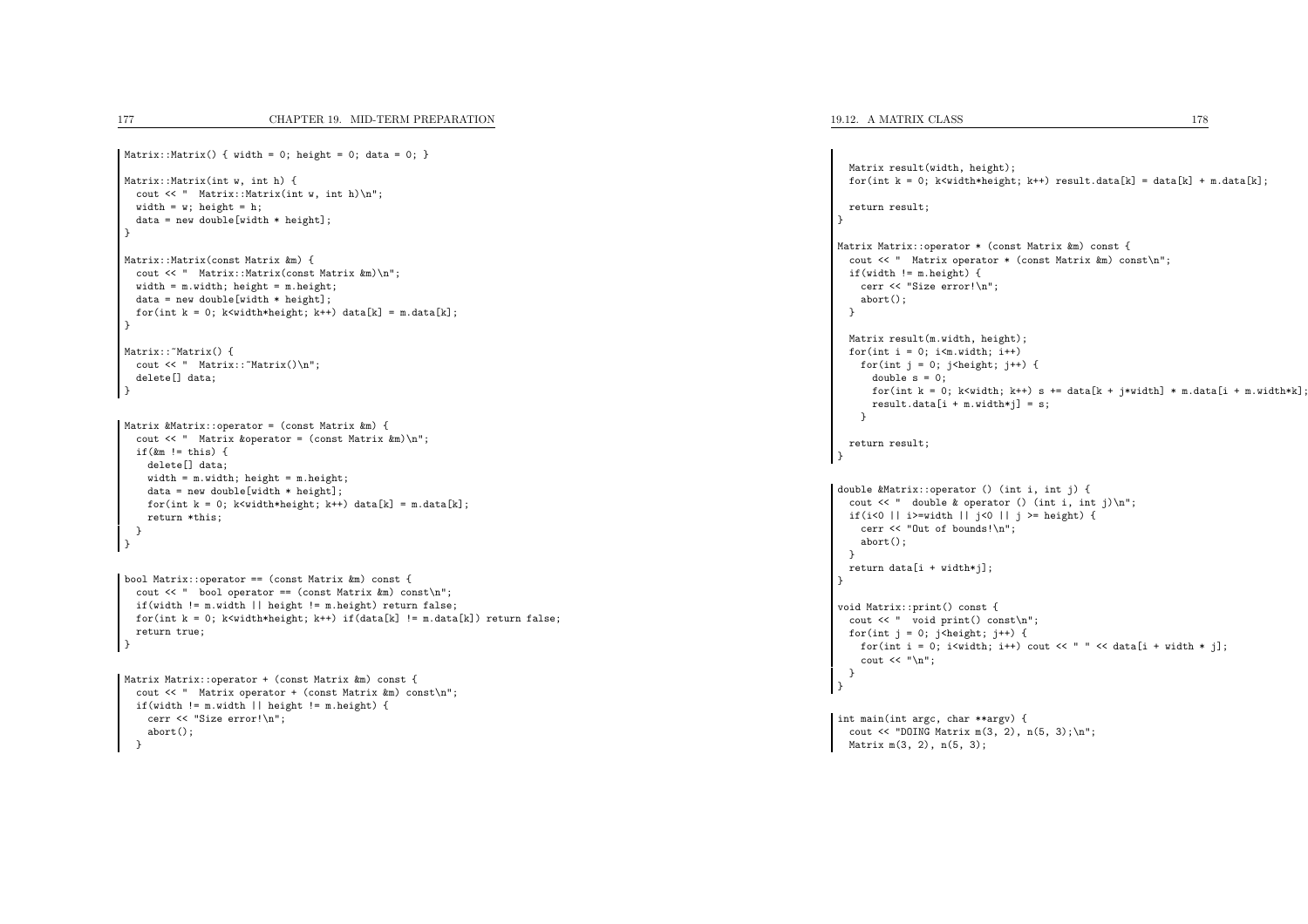```
cout \lt\lt "DOING Matrix x = m*n:\n n";
 Matrix x = m*n:
 cout \langle "DOING m.print();\n";
 m.print();cout \lt\lt "DOING m = n;\n";
 n = m;
 cout \langle "DOING n.print();\n";
 n.print();
cout << "DOING x.print();\n";
 x.print();}
```

```
DOING Matrix m(3, 2), n(5, 3);
 Matrix::Matrix(int w, int h)
 Matrix::Matrix(int w, int h)
DOING Matrix x = m*n:
 Matrix operator * (const Matrix &m) const
 Matrix::Matrix(int w, int h)
 Matrix::Matrix(const Matrix &m)
 Matrix::~Matrix()DOING m.print();
 void print() const
0 0 0
0 0 0
DOING m = n;
 Matrix &operator = (const Matrix &m)
DOING n.print();
 void print() const
0 0 0
0 0 0
DOING x.print();
 void print() const
0.00000 0 0 0 0
 Matrix:: "Matrix()

Matrix::~Matrix()
Matrix::~Matrix()
```
#### 19.13 Inheritance

<sup>A</sup> very powerful mechanism of the OO approac<sup>h</sup> consists in extending existing class through the mechanism of inheritance. Basically, it allows you to create<sup>a</sup> new class by adding members (both data and functions) to an existing class.

And you new class can be used wherever the old one was used.

We call the new class a subclass of the old one, which is its superclass.

We have to define <sup>a</sup> new class, which inherits from the first one. We have to define the constructors, which can call the constructors of the initial class. Andwe can add functions.

#include <iostream>

```
class Student {
 char *name;
 int age;
public:
Student(char *n, int a) name(n), age(a) { }
 char *getName() { return name; }
 int getAge() { return age; }
};class ForeignStudent : public Student {
 char *country;
public:
ForeignStudent(char *n, int a, char *c) : Student(n, a),
                                           country(c) \{ \}char *getCountry() { return country; }
};bool sameAge(Student s1, Student s2) {
 return s1.getAge() == s2.getAge();
}int main(int argc, char **argv) {
 Student s1("Jack", 21);
 ForeignStudent s2("Steven", 21, "UK");
 bool same = sameAge(s1, s2);
}
```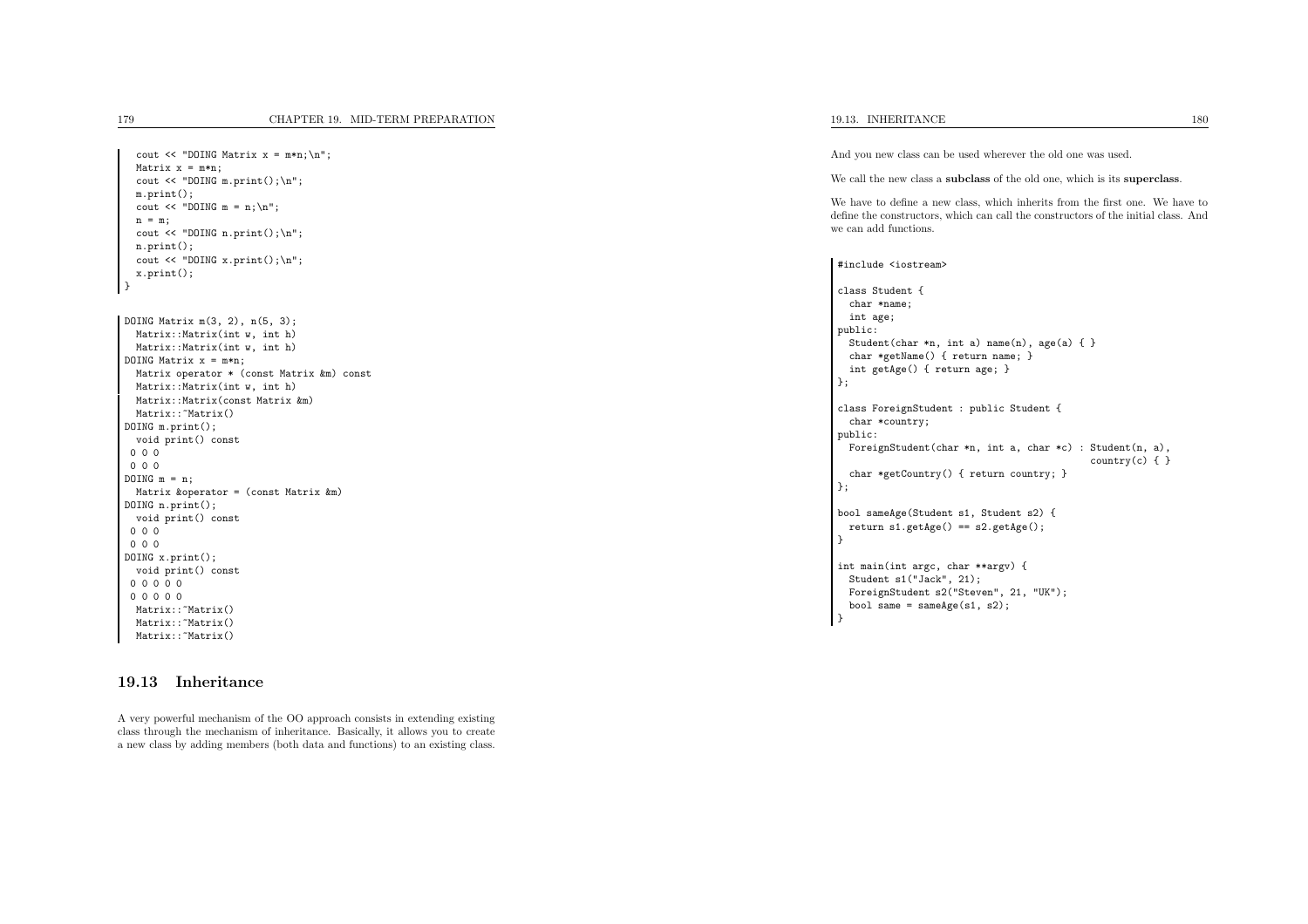Chapter <sup>20</sup>

# Homework

#### 20.1 Introduction

The goa<sup>l</sup> of this homework is to write <sup>a</sup> class to draw grids of complex numbersin the complex plane. We want to be able to define a mesh of size  $n \times n$ , to associate to each node <sup>a</sup> complex number, and then to draw it in <sup>a</sup> window.

This will allow to represent deformations of the <sup>p</sup>lane associated to complex mappings by drawing the mesh obtained by applying <sup>a</sup> mapping to <sup>a</sup> initial "flat" mesh (see figure 20.1).

## 20.2 <sup>A</sup> window to draw lines in the complex<sup>p</sup>lane (40 points)

Inherits from the SimplexWindow class and create <sup>a</sup> new class ComplexWindow with the following methods (you have to add also some member data fields) :

ComplexWindow(int ws, ComplexNumber c, double s); void clear(); void drawSegment(ComplexNumber a, ComplexNumber b);

Where the constructor parameter ws is the size of the window (both width andheight), c is the complex number at the center of the window, and **s** is the width and height in the complex <sup>p</sup>lane.

The clear function set the window in white, and the drawSegment functiondraw <sup>a</sup> black segment between two complex numbers.

## 20.3 <sup>A</sup> window to draw <sup>a</sup> mesh in the complex<sup>p</sup>lane (60 points)

Inherits from ComplexWindow and create <sup>a</sup> class MeshWindow with the following methods :

MeshWindow(int ws, ComplexNumber center, double scale, int gs); ~MeshWindow(); void setPoint(int i, int j, ComplexNumber z); ComplexNumber getPoint(int i, int j); void draw();

The three first parameters of the constructor have the same meaning as in ComplexWindow, the fourth one indicates how many lines the mesh will havevertically and horizontally.

This class will keep in memory an bi-dimensional array of complex numbers (youcan use a simple array and access it with an index of the form  $i + width \times j$  to the sample when for saching for the signals store the complex value for each node.

The setPoint and getPoint allow to set and read the complex value associated to <sup>a</sup> <sup>g</sup>iven node. The draw function clear the window, draw the mesh and displaythe final image.

Finally we can represent the deformation associated to <sup>a</sup> <sup>g</sup>iven complex mappingby drawing the mesh which node are of the form :

$$
\{z = \ k \epsilon + i k' \epsilon \ : \ k,k' \in N, \ |re(z)| \leq \frac{1}{\sqrt{2}}, \ |im(z)| \leq \frac{1}{\sqrt{2}} \ \}
$$

The  $\frac{1}{\sqrt{2}}$  bounds ensure that all the nodes are in the disc of center O and radius <sup>1</sup> (this is nice to prevent the mesh to go too far when we apply exponents).

The main function could have the following form to draw the deformed meshassociated to the mapping  $z \mapsto z^2$ :

int main () { int size =  $50$ ;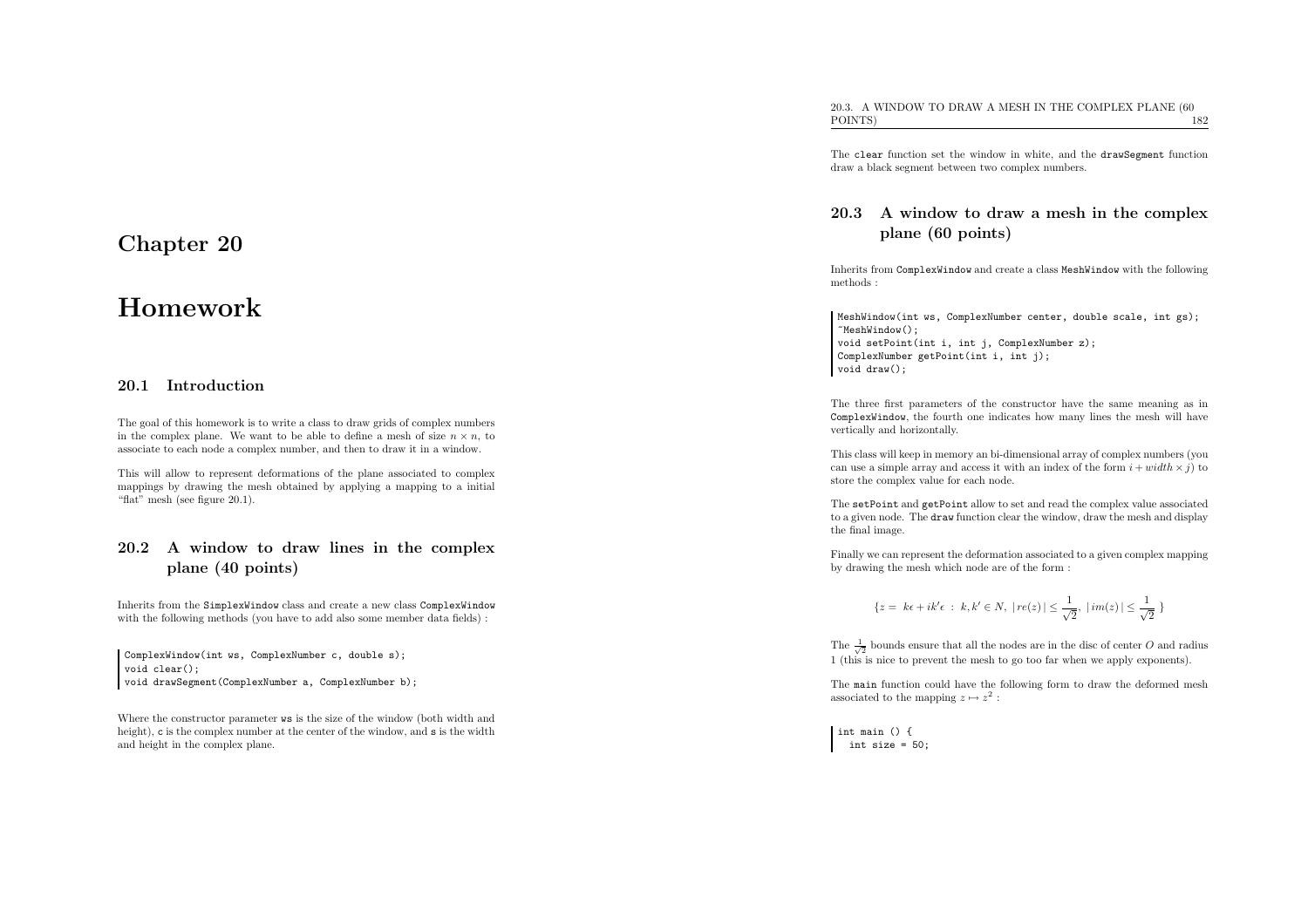```
MeshWindow win(600, 0, 2.1, size);
  for(int i = 0; i < size; i++) for(int j = 0; j < size; j++) {
    ComplexNumber z((i/double(size-1) - 0.5)*sqrt(2),
                    (j/double(size-1) - 0.5)*sqrt(2));
  win.setPoint(i, j, z*z);
}
win.draw();
cin.get();}
```
## Results

Deformations associated to z,  $z \times (0.9 + 0.1i)$ ,  $z^2$ ,  $z^3$ ,  $z + 0.4 \times z^3$  and  $\frac{0.2}{z}$ respectively.



Figure 20.1: Deformation of <sup>a</sup> regular mesh with analytical complex transformations.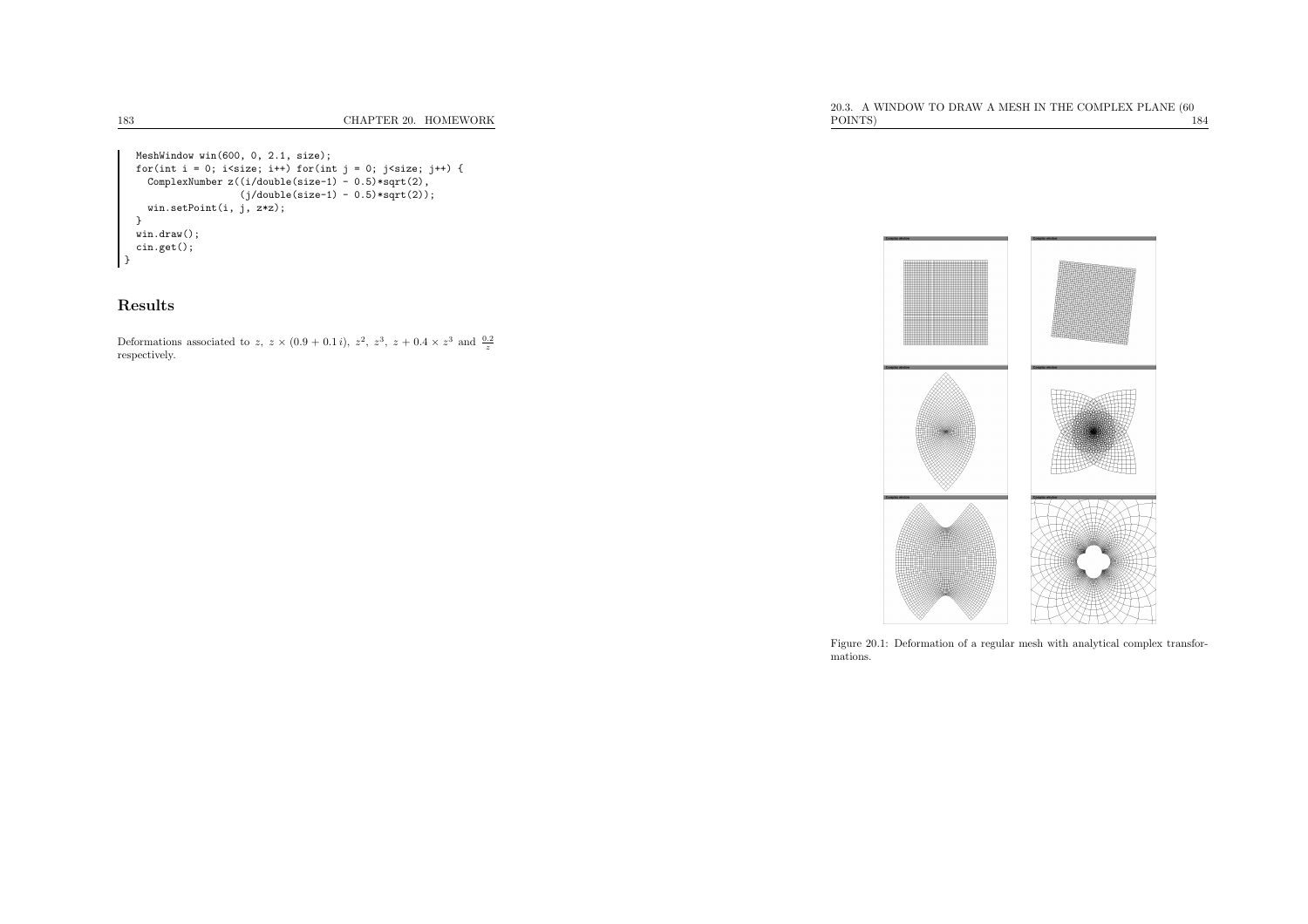Chapter <sup>21</sup>

# Virtual methods

#### 21.1 One major weakness of inheritance

As we have seen, the method specified by <sup>a</sup> <sup>g</sup>iven identifier depends on the typeof the object it belongs to at the call point :

#include <iostream>

```
class FirstClass {
public:
void something() { cout << "FirstClass::something()\n"; }
};class SecondClass : public FirstClass {
public:
void something() { cout << "SecondClass::something()\n"; }
};void niceFunction(FirstClass y) { y.something(); }
int main(int argc, char **argv) {
  SecondClass x;
  x.something(); // Here x is of type SecondClass
  niceFunction(x); // In the function it is seen as FirstClass
}
```
prints

21.2. USING VIRTUAL METHODS

SecondClass::something()FirstClass::something()

This does the same, even when we pass the object by reference, which can bepretty annoying. Imagine we setup the << operator with <sup>a</sup> method like this :

#include <iostream>

```
class Employer {
 char *name;
public:
Employer(char *n) : name(n) {}
  void print(ostream &os) const { os << name; }
};ostream &operator << (ostream &os, const Employer &e) {
 e.print(os); return os;
}class RichGuy : public Employer {
 int stocks;
public:
RichGuy(char *n, int s) : Employer(n), stocks(s) {}
 void print(ostream &os) const {
    Employer::print(os);
os << " (this guy has " << stocks << " stocks!!)";
 }
};int main(int argc, char **argv) {
 RichGuy bill("Bill Gates", 1576354987);
  cout \langle bill \langle "\n";
ا -
```
This prints : Bill Gates

### 21.2 Using virtual methods

virtual methods are designed to allow to do such thing. When such <sup>a</sup> function is called, the computer traces the real type of the object and calls the real method. To define <sup>a</sup> method to be virtual, just add virtual in front of its declaration. If we just change one line in class Employer :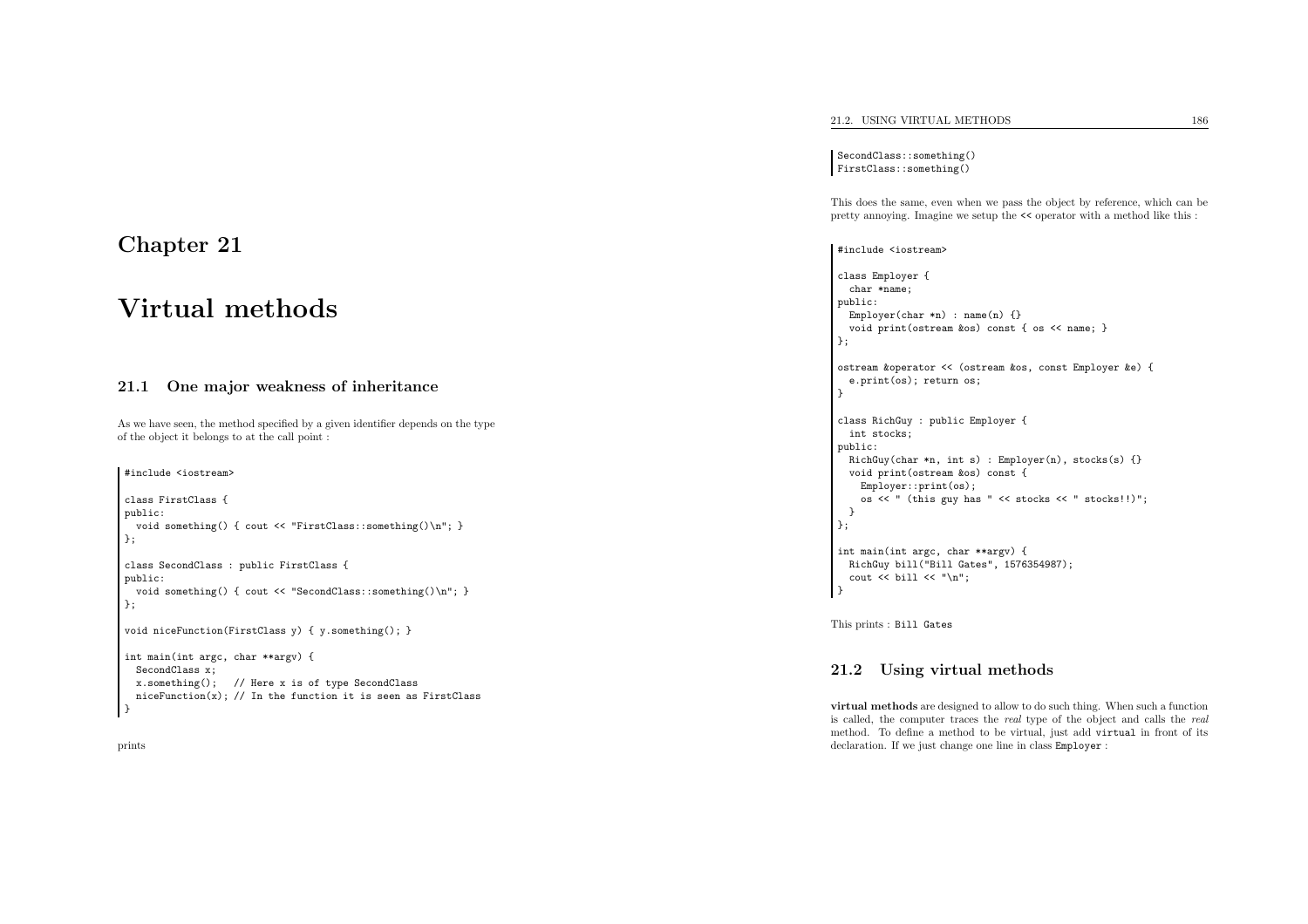// virtual tells the compiler that any call to this function // has to trace the real type of the object virtual void print(ostream &os) const { os << name; }

the program now prints

Bill Gates (this guy has 1576354987 stocks!!)

#### 21.3 Precisions about virtual methods

The computer is able to trace the real type of an object if it has <sup>a</sup> pointer to it or <sup>a</sup> reference to it. So, beware of arguments passed by value :

#include <iostream>

```
class AA {
public:
virtual void something() { cout << "AA:something()\n"; }
};class BB : public AA {
public:
void something() { cout << "BB:something()\n"; }
};void byvalue(AA x) { x.something(); }
void byref(AA &x) { x.something(); }
void bypointer(AA *x) { x->something(); }
int main(int argc, char **argv) {
  BB b;
  byvalue(b);byref(b);
bypointer(&b);}
```
prints

AA:something() BB:something()BB:something()

#### 21.4. PURE VIRTUAL METHODS

#### 21.4 Pure virtual methods

In many situations, we want to be able to define some of the member functions, which will call other ones we do not want to define yet.

We can imagine for instance <sup>a</sup> function class that would have <sup>a</sup> member function

double derivative(double x, double epsilon)

to compute an empirical derivative.

This function would call another method double eval(double x). Even if we do not have this later function yet, we are able to write the first one :

double derivative(double x, double e) { return  $(eval(x+e) - eval(x-e))/(2*e)$ ; | ን

The  $C++$  allows to define classes without writing all method, having in mind to write them in the subclasses only. Of course, this is meaningful only becausewe have the concept of virtual methods.

Such functions are called pure virtual methods. To define such <sup>a</sup> function, just use as <sup>a</sup> definition <sup>=</sup> <sup>0</sup>. Example :

#### #include <iostream>

```
class Function {
public:
// This is pure virtual
 virtual double eval(double x) = 0;
 // This calls the pure one
 double derivative(double x, double e) {
   return (eval(x+e) - eval(x-e))/(2*e);
 }
};class Oscillating : public Function {
 double a, b, c;
public:
Oscillating(double aa, double bb, double cc) : a(aa), b(bb), c(cc) {}
  double eval(double x) { return a*sin(b*x+c); }
```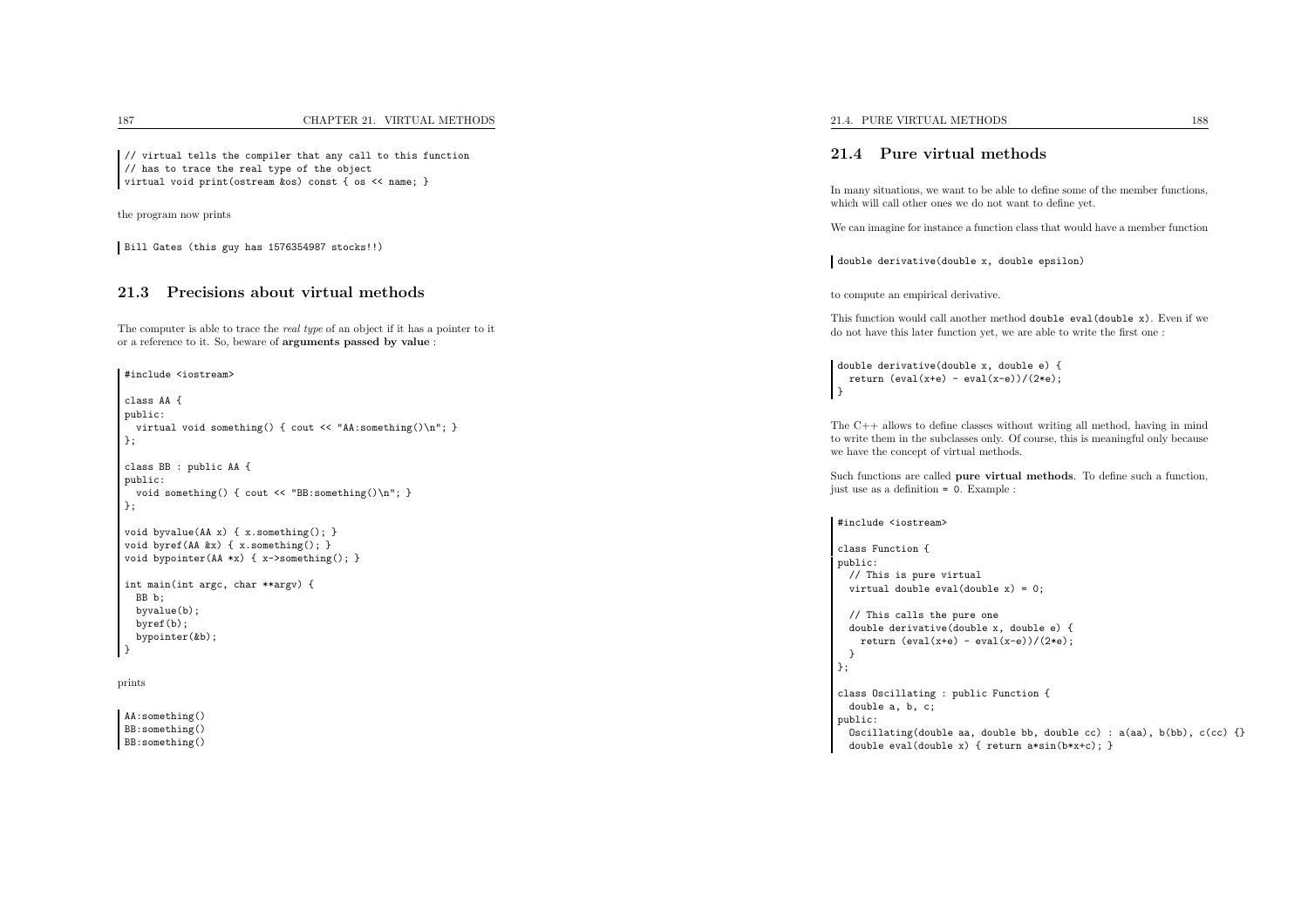};

```
int main(int argc, char *argv) {
  Oscillating f(1, 1, 0);
  cout \langle f \rangle f.derivative(0, 0.1) \langle f \rangle "\n";
  cout \leq f.derivative(0, 0.01) \leq \ "\n";
  cout \langle f.derivative(0, 0.001) \langle f'' \rangle;
}
```
0.998334 0.9999831

Trying to create an object of <sup>a</sup> class with virtual methods is meaningless andthe compiler is able to trace such attempts :

```
int main(int argc, char *argv) {
  Function f;
  // let's mess the compiler!
  cout \langle f. \text{eval}(3.0) \rangle \langle f \rangle";
}
```
returns <sup>a</sup> compilation error :

/tmp/chose.cc: In function 'int main(int, char \*)': /tmp/chose.cc:22: cannot declare variable 'f' to be of type 'Function' /tmp/chose.cc:22: since the following virtual functions are abstract: double Function::eval(double)

#### 21.5 Pure virtual classes

In certain case, we need to design pure abstract classes, which are classes withonly pure virtual methods and no data fields.

This is <sup>a</sup> very powerful way to write down the specifications associated to an abstract object. It also allows to write programs that use such an object withouthaving written the real class behind it.

class GraphicalOutput { public:

```
virtual void drawLine(double x0, double y0, double x1, double y1) = 0;
  virtual void drawText(double x, double y, char *text) = 0;
 virtual void clear() = 0;
};class InternetFilter {
public:
virtual bool acceptURL(char *url) = 0;
};class IntegerSet {
public:
virtual void add(int k) = 0;
 virtual bool in(int k) = 0;
 virtual bool empty() = 0;
};class Function {
public:
```

```

virtual double eval(double x) = 0;
  virtual Function *derivative() = 0;
};
```
### 21.6 Pointers to virtual classes

We have seen that <sup>a</sup> pointer to <sup>a</sup> <sup>g</sup>iven type can point to any subclass. That is also true for classes with virtual methods. The compiler does not accept to instanciate <sup>a</sup> class with virtual methods, but it allows to point to an instanceof one of the subclasses with <sup>a</sup> pointer of type "pointer to the super class".

This is consistant : as soon as one of the method is called, the CPU identifies the real type of the object, and jumps to the corresponding method in the subclass.

```
class ReallyVirtual {
public:
virtual double operation(double x, double y) = 0;
 double twiceTheOperation(double x, double y) {
   return 2.0 * operation(x, y);
 }
};
```
class NotVirtualAnymore : public ReallyVirtual { double k;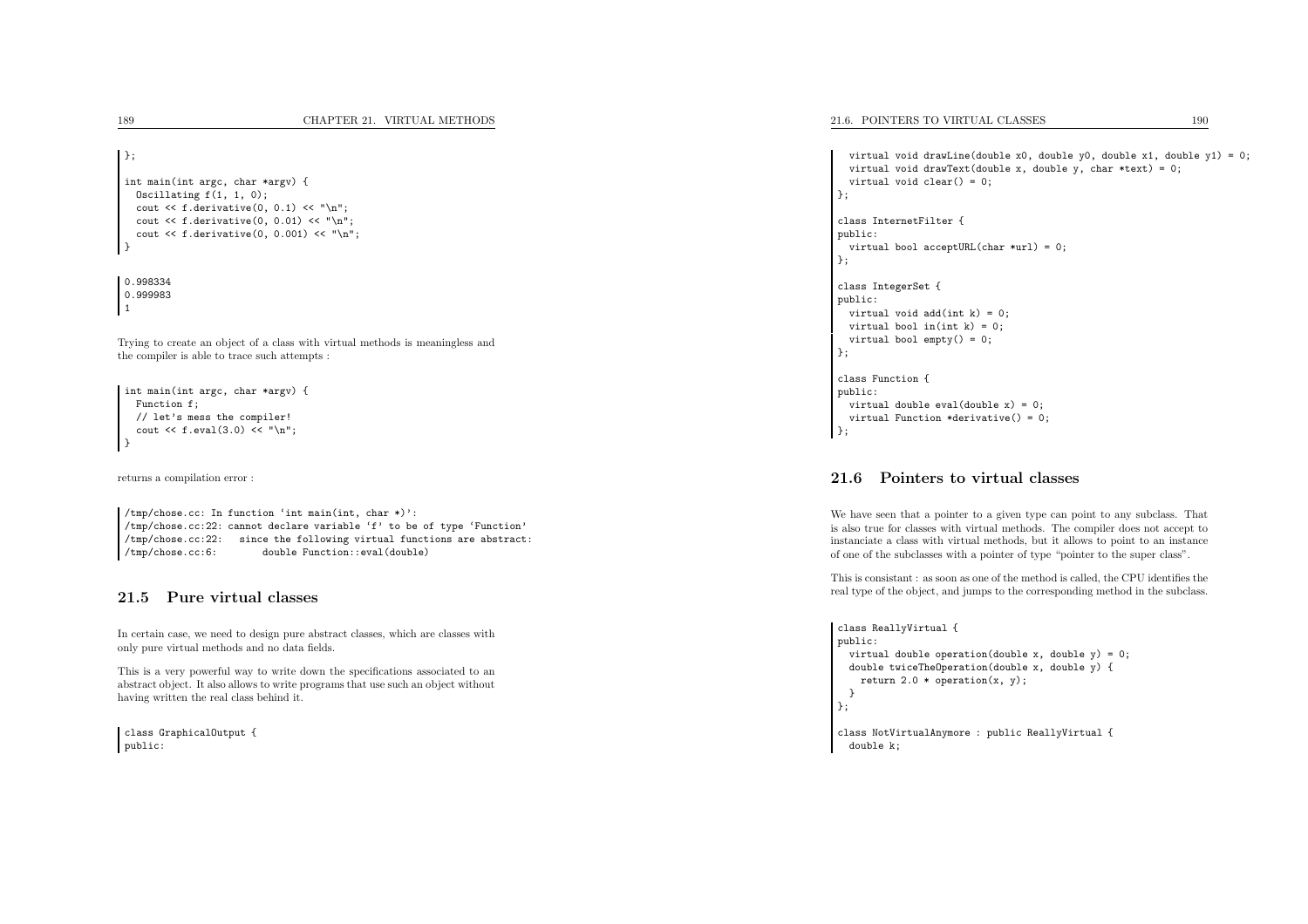```
public:
NotVirtualAnymore(double l) : k(l) {}
 double operation(double x, double y) { return x+ k*y; }
};
```

```
int main(int argc, char **argv) {
 ReallyVirtual *f = new NotVirtualAnymore(3.5);double x = f->twiceTheOperation(4.3, -8.9);
 delete f;
}
```
Playing with the virtual methods, we could even do more fancy things :

```
#include <iostream>
```

```
class Function {
public:
// This is pure virtual
  virtual double eval(double x) = 0;
  // This calls the pure one
  double derivative(double x, double e) {
   cout << "Function::derivative\n";
   return (eval(x+e) - eval(x-e))/(2*e);}
// Let's define a derivative by default
  virtual double derivative(double x) { return derivative(x, 0.001); }
};class Oscillating : public Function {
 double a, b, c;
public:
Oscillating(double aa, double bb, double cc) : a(aa), b(bb), c(cc) {}
 double eval(double x) { return a*sin(b*x+c); }
};class Quadratic : public Function {
 double a, b, c;
public:
Quadratic(double aa, double bb, double cc) : a(aa), b(bb), c(cc) {}
  double eval(double x) { return c + (b + a*x) *x; }
  double derivative(double x) { return b + 2*a*x; }
};
```
With such <sup>a</sup> definition, the class Oscillating do not overload the derivative(double), and thus when this method is called on one instance of that class, it will finnally

21.6. POINTERS TO VIRTUAL CLASSES 192

uses the member function of Function, which finally uses the empirical computation of the derivative. In the class Quadratic, this function is overloaded, and when it is called, it will just use the analytic version it defines.

```
int main(int argc, char *argv) {
  Oscillating f(2, 3, 4);
  cout \langle f \rangle f.derivative(2) \langle f \rangle "\n";
```

```
Quadratic q(5, 4, 5);
 cout \langle \cdot \rangle q.derivative(2) \langle \cdot \rangle "\n";
}
```
prints :

Function::derivative-5.0344224

Also, multiple-inheritance would allow to consider <sup>a</sup> <sup>g</sup>iven object as something else easily :

```
class Polynomial {
protected:
// We suspect we'll need those field in subclasses
  double *coeff; int degree;
public:
Polynomial(double *c, int d) : coeff(new double[d+1]), degree(d) {
   for(int k = 0; k \le d; k++) coeff[k] = c[k];
   }
double value(double x) {
   double r = 0:
    for(int k = degree; k>=0; k--) r = coeff[k] + x*r;
    return r;
  }
};class Function {
public:
// This is pure virtual
  virtual double eval(double x) = 0:
  // This calls the pure one
  double derivative(double x, double e) {
    return (eval(x+e) - eval(x-e))/(2*e);
```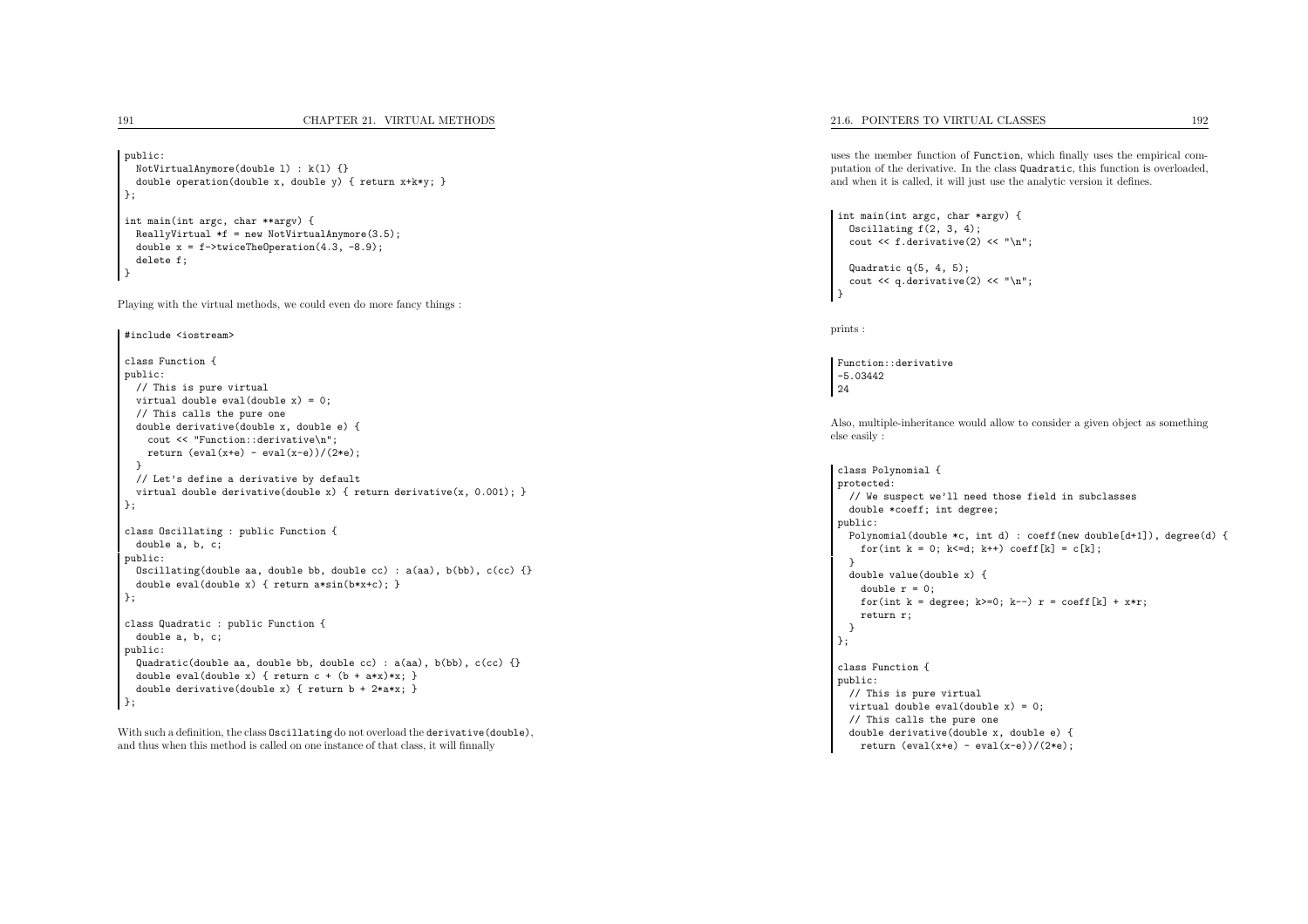```
}
// Let's define a derivative by default
 virtual double derivative(double x) {
  return derivative(x, 0.001);
}
};
```

```
class FunctionPoly : public Function, public Polynomial {
public:
FunctionPoly(double *c, int d) : Polynomial(c, d) {}
  double eval(double x) { return value(x); }
};// Let's implement analytic derivative now
class FunctionPolyAD : public FunctionPoly {
public:
FunctionPolyAD(double *c, int d) : FunctionPoly(c, d) {}
  double derivative(double x) {
    double r = 0:
    for(int k = degree; k>=1; k=-) r = k*coeff[k] + x*r;
    return r;
 }\};
```
#### 21.7 Non-trivial example

We want to draw graphical objects which can be either primitives (circle andrectangles) or couples of two graphical objects aligned vertically or horizontally.

```
#include <iostream>
#include "swindow.h"
class GraphicalObject {
public:
virtual int width() = 0;
  virtual int height() = 0;
  virtual void draw(SimpleWindow &win, int x0, int y0) = 0;
};
```
Each graphical object has <sup>a</sup> size (width and height) and can be drawn at <sup>a</sup> <sup>g</sup>ivenlocation of <sup>a</sup> window.

First the two kind of primitives :

```
class Circle : public GraphicalObject {
 int r;
public:Circle(int \; rr) : r(rr) \; {\{\}}int width() { return 2*r; }
  int height() { return 2*r; }
  void draw(SimpleWindow &win, int x0, int y0) {
   win.color(0.0, 0.0, 0.0);
   win.drawCircle(x0+r, y0+r, r);
 }
};class Rectangle : public GraphicalObject {
 int w, h;
public:
Rectangle(int ww, int hh) : w(ww), h(hh) {}
 int width() { return w; }
 int height() { return h; }
 void draw(SimpleWindow &win, int x0, int y0) {
   win.color(0.0, 0.0, 0.0);
   win.drawLine(x0, y0, x0+w, y0);
   win.drawLine(x0+w, y0, x0+w, y0+h);
   win.drawLine(x0+w, y0+h, x0, y0+h);
   win.drawLine(x0, y0+h, x0, y0);
 \overline{ }
};
```
Then, couples. The two objects of <sup>a</sup> couple can either be aligned vertically orhorizontally.

```
class Couple : public GraphicalObject {
 bool vertical;
 GraphicalObject *o1, *o2;
public:
Couple(bool v,
        GraphicalObject *oo1,
         GraphicalObject *oo2): vertical(v), 01(oo1), 02(oo2) {}
  ~Couple() { delete o1; delete o2; }
  int max(int a, int b) { if (a>=b) return a; else return b; }
  int width() {
   if(vertical) return max(o1->width(), o2->width());
    else return o1->width() + o2->width();
  }
```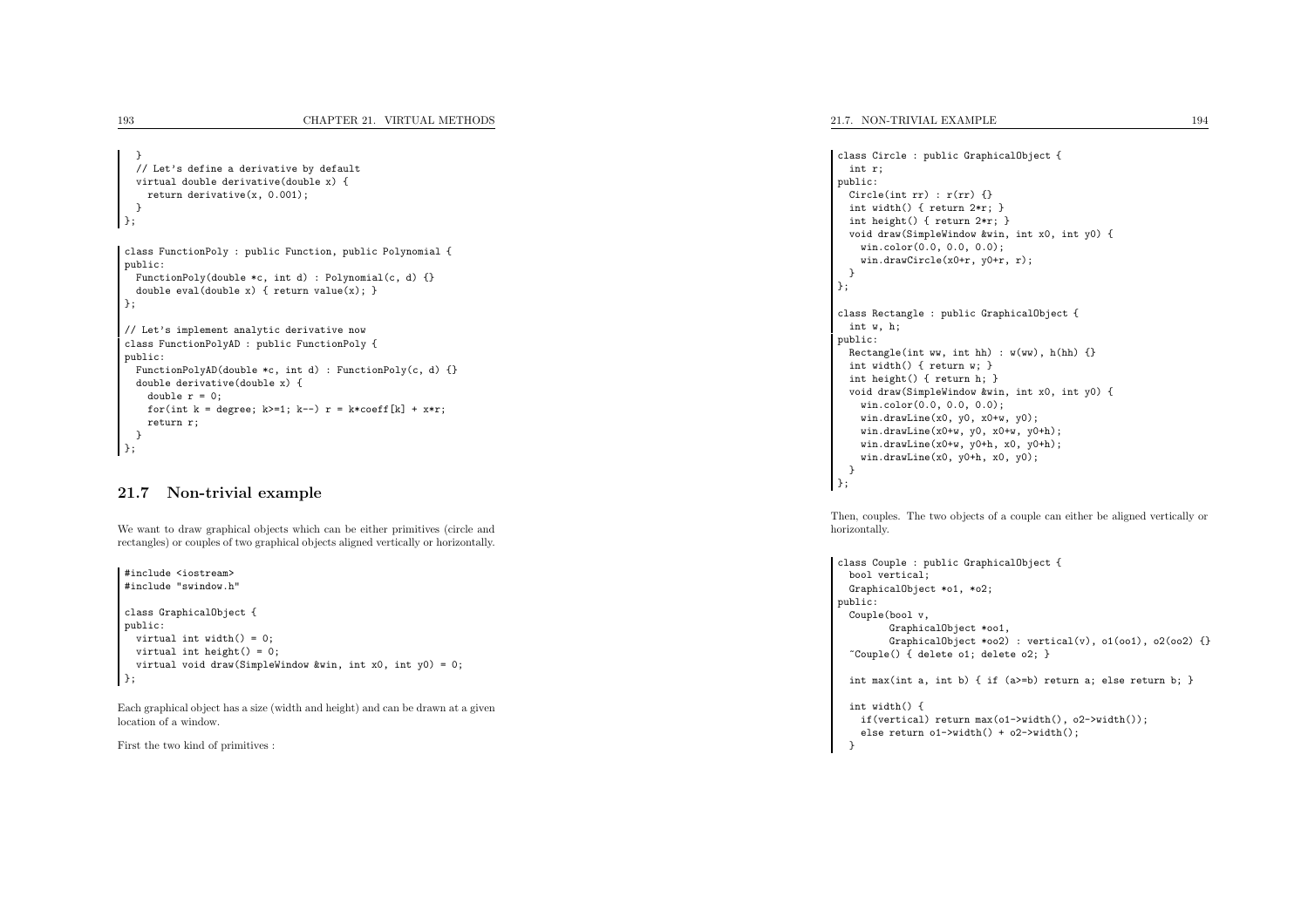```
21.7. NON-TRIVIAL EXAMPLE
```

```
int height() {
   if(vertical) return o1->height() + o2->height();
   else return max(o1->height(), o2->height());
}void draw(SimpleWindow &win, int x0, int y0) {
   o1->draw(win, x0, y0);
   if(vertical) o2->draw(win, x0, y0+o1->height());<br>else 		 o2->draw(win, x0 + o1->width(), y0)
                  o2->draw(win, x0 + o1->width(), y0);
}
};
```
Here is the result :

int main() { GraphicalObject \*g<sup>1</sup> <sup>=</sup> new Rectangle(100, 50); GraphicalObject  $*g2$  = new Circle(80); GraphicalObject \*g3 <sup>=</sup> new Couple(true, <sup>g</sup>1, <sup>g</sup>2); GraphicalObject  $*\cancel{g4}$  = new Circle(34); GraphicalObject \*g5 <sup>=</sup> new Couple(false, <sup>g</sup>3, <sup>g</sup>4); SimpleWindow window("GraphicalObject", <sup>g</sup>5->width(), <sup>g</sup>5->height()); window.color(1.0, 1.0, 1.0); window.fill(); <sup>g</sup>5->draw(window, 0, 0); window.show();cin.get(); delete <sup>g</sup>5; }

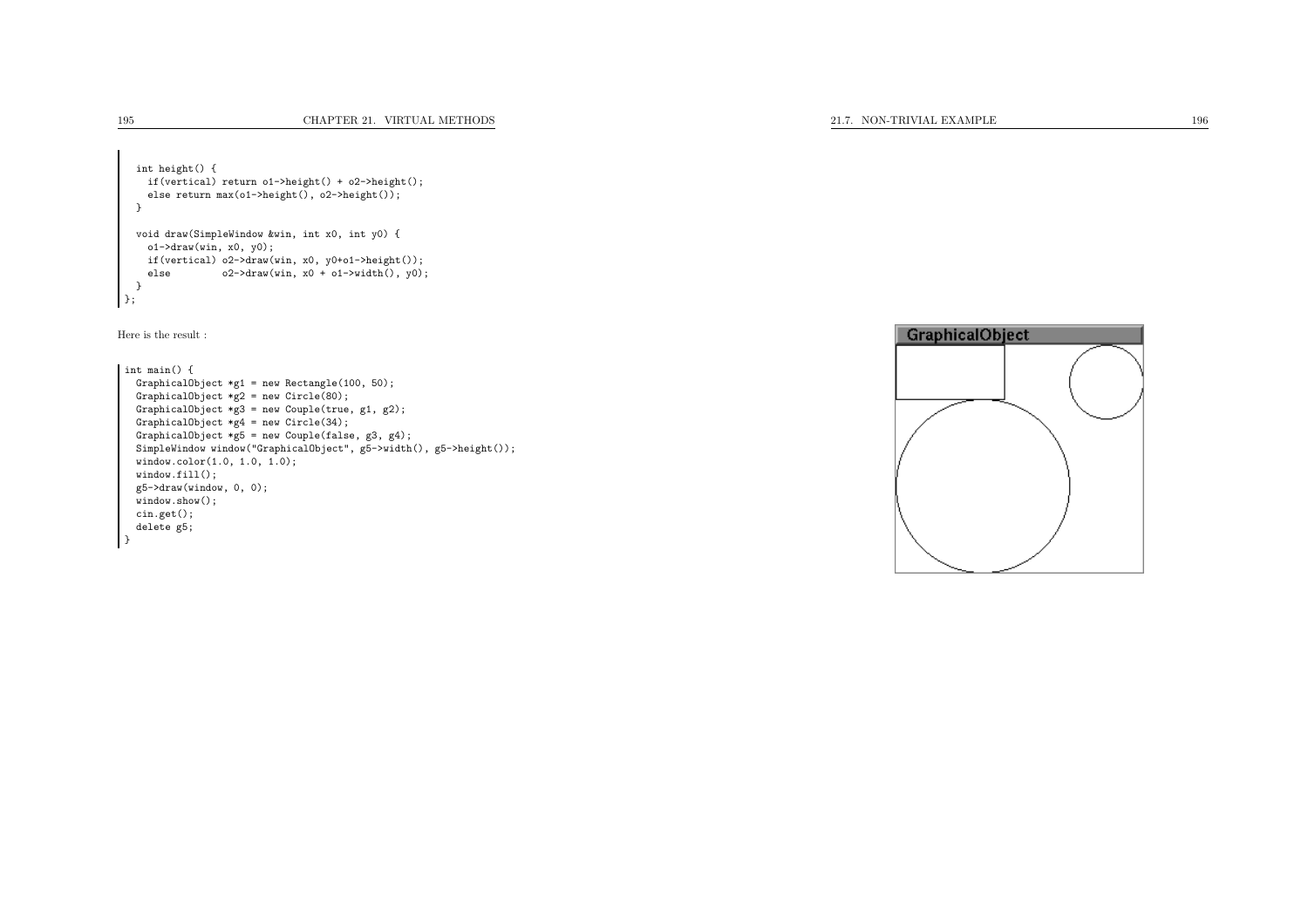

 $x[1]$  = new int $[2]$ ;  $x[2]$  = new int(12);

## Boxes and arrows !

class Truc { int k; double y; public: $True(int 1, double z) : k(1), y(z) \{\}$ }...Truc a(12, 3.4); Truc  $*b = new True(23, 2.1);$ Truc c[2]; Truc  $**d = new$  (Truc  $*)$ [2];  $d[0] = new True(1, 1.0);$  $d[1] = new True(2, 2.0);$ 

# Chapter <sup>22</sup>

# Boxes and arrows

int  $x = 4$ ; int \*p <sup>=</sup> new int;  $*p = 5;$ 

#### Boxes and arrows !

int  $*x = new int(42);$ int  $**y = new(int *) (x);$ int  $*z = new int(*x)$ ; int  $***w = new (int **)(kx)$ 

### Boxes and arrows !

int  $**x = new (int *)[3];$  $x[0] = new int[3];$ 

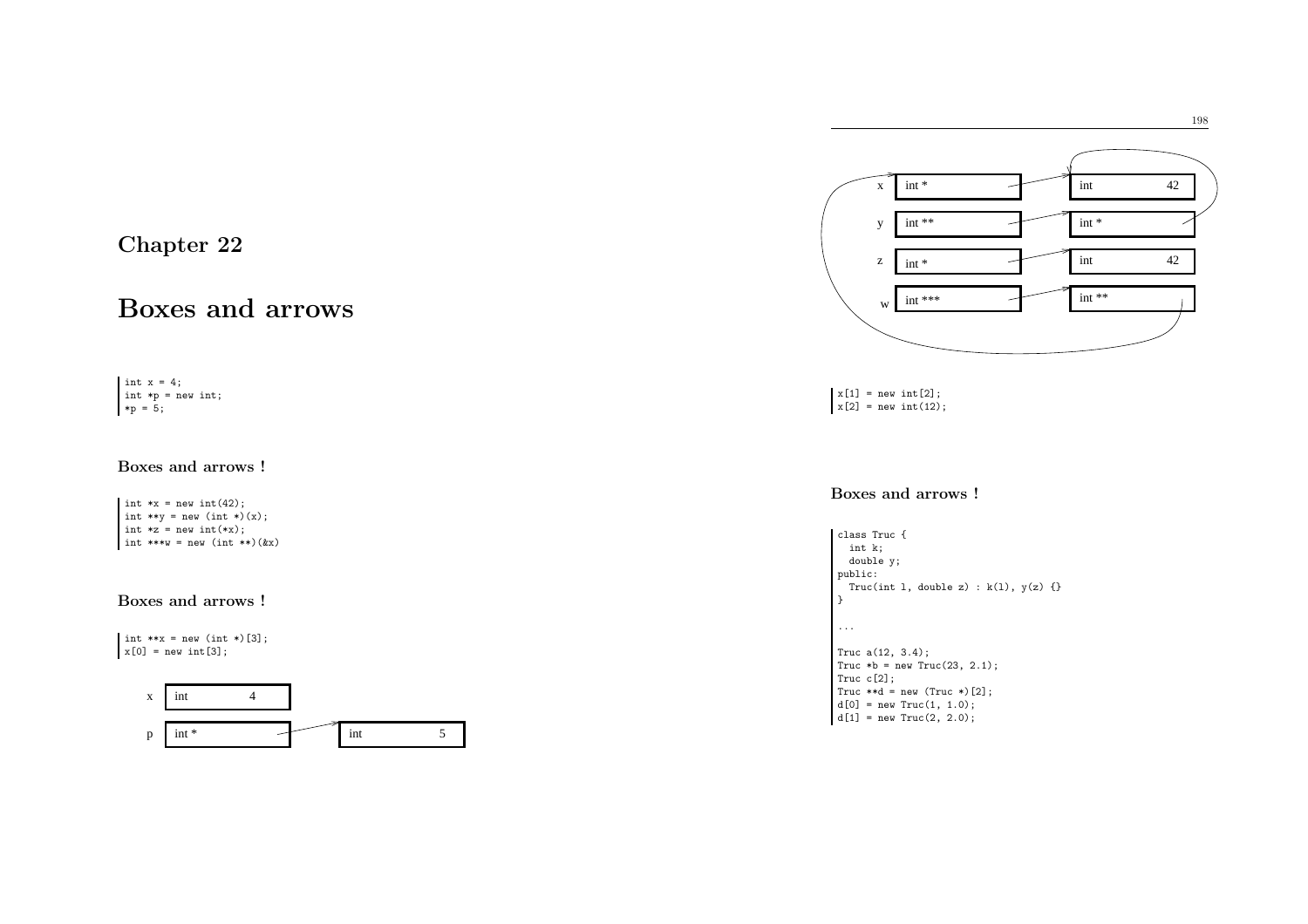

Example of virtual classes : mathematical functions

```
#include <iostream>
#include <cmath>
class Function {
public:
virtual double eval(double x) = 0;
  virtual double derivative(double x) = 0;
\rightarrow:
class FIdentity : public Function {
public:
FIdentity() {}
  double eval(double x) { return x; }
  double derivative(double x) { return 1; }
};class FConst : public Function {
  double k;
public:
FConst(double l) : k(l) {}
  double eval(double x) { return k; }
  double derivative(double x) { return 0; }
};class FSum : public Function {
 Function *f1, *f2;
public:
FSum(Function *ff1, Function *ff2) : f1(ff1), f2(ff2) {}
  ~FSum() { delete f1; delete f2; }
  double eval(double x) { return f1->eval(x) + f2->eval(x); }
  double derivative(double x) {
    return f1-\lambdaderivative(x) + f2-\lambdaderivative(x);
  }
};class FProd : public Function {
 Function *f1, *f2;
public:
FProd(Function *ff1, Function *ff2) : f1(ff1), f2(ff2) {}
```
double eval(double x) { return  $f1$ ->eval(x) \*  $f2$ ->eval(x); }

~FProd() { delete f1; delete f2; }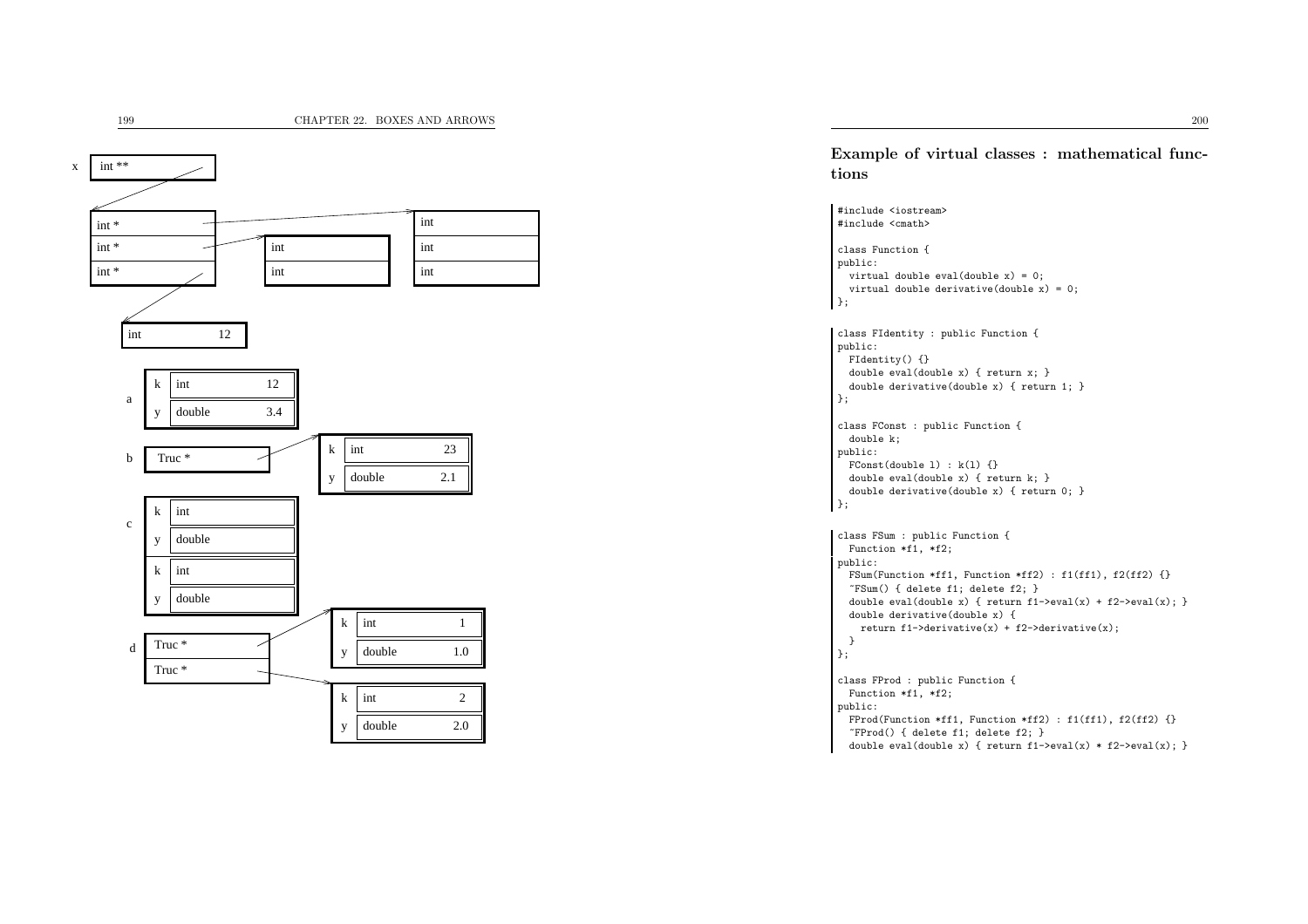```
double derivative(double x) {
   return f1->derivative(x)*f2->eval(x) +
          f1->eval(x)*f2->derivative(x);}
};class FExp : public Function {
 Function *f;
public:
FExp(Function *ff) : f(ff) {}
 ~FExp() { delete f; }
 double eval(double x) { return exp(f->eval(x)); }
 double derivative(double x) {
   return f->derivative(x)*exp(f->eval(x));
 }
};
```

```
int main(int argc, char **argv) {
  // f(x) = exp(x)Function *f = new FExp(new FIdentity());cout \langle f - \rangle = \text{eval}(1.0) \langle f - \rangle = \text{val}(1.0)// g(x) = exp(x*x + 2)Function *g = new FExp(new FSum(new FProd(new FIdentity(),
                                                        new FIdentity()),
                                           new FConst(2.0));
  cout \langle \xi \rangle g->eval(0.9) \langle \xi \rangle "\n";
د ا
```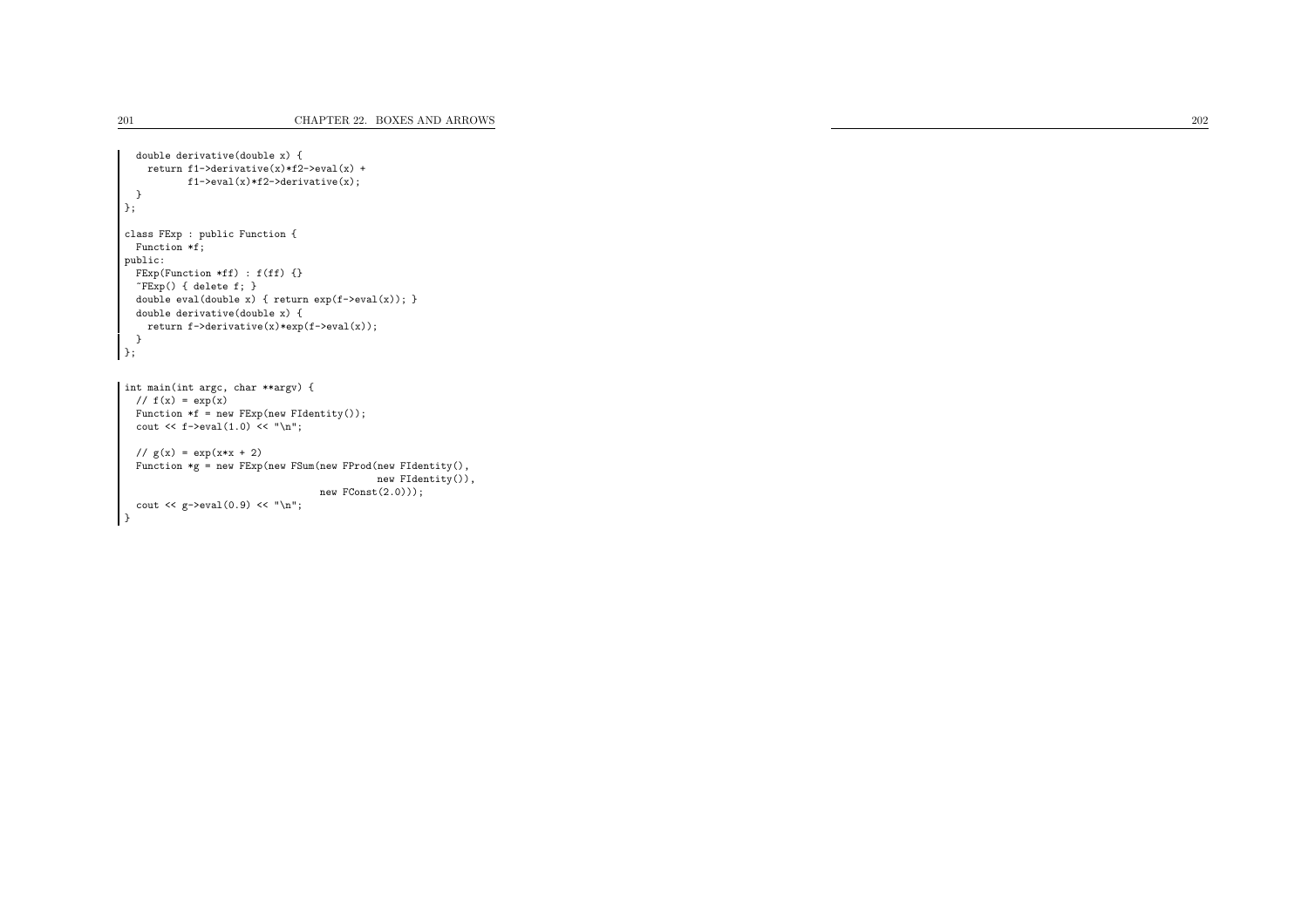## Chapter <sup>23</sup>

# References and virtual classes

### 23.1 References to virtual classes

We have seen that even if we can not instantiate <sup>a</sup> virtual class, we can still have <sup>a</sup> pointer to its type, which in practice points to an instance of one of itsnon-virtual subclasses.

Similarly, we can have references to virtual class.

## 23.2 References, const qualifier, and temporaryobjects

If we pass an object by reference, without the const qualifier, the compiler refuse to use temporary objects, which can not be considered as lvalue. <sup>A</sup> parameter passed by reference has to be modifiable.

This is consistent : only *lvalue* can be modified, and a reference can be modified. So if we do not specify it const, which would mean we do not expect to be ableto modify it, it has to be <sup>a</sup> lvalue.

#### 23.3 Exercises

23.3.1 What does it print ?

#include <iostream>

class FirstClass { public: void print1() { cout << "FirstClass::print1()\n"; } virtual void print2() { cout << "FirstClass::print2()\n"; } void print3() { print1(); print2(); } };class SecondClass : public FirstClass { public: void print1() { cout << "SecondClass::print1()\n"; } virtual void print2() { cout << "SecondClass::print2()\n"; } };class ThirdClass : public SecondClass { public: void print1() { cout << "ThirdClass::print1()\n"; } virtual void print2() { cout << "ThirdClass::print2()\n"; }

};

int main(int argc, char \*\*argv) { FirstClass x;  $x.print1()$ ;  $x.print2()$ ;  $x.print3()$ ; SecondClass y; y.print1(); y.print2(); y.print3(); ThirdClass z; z.print1(); z.print2(); z.print3(); | }

FirstClass::print1() FirstClass::print2() FirstClass::print1() FirstClass::print2() SecondClass::print1() SecondClass::print2() FirstClass::print1() SecondClass::print2()ThirdClass::print1()ThirdClass::print2()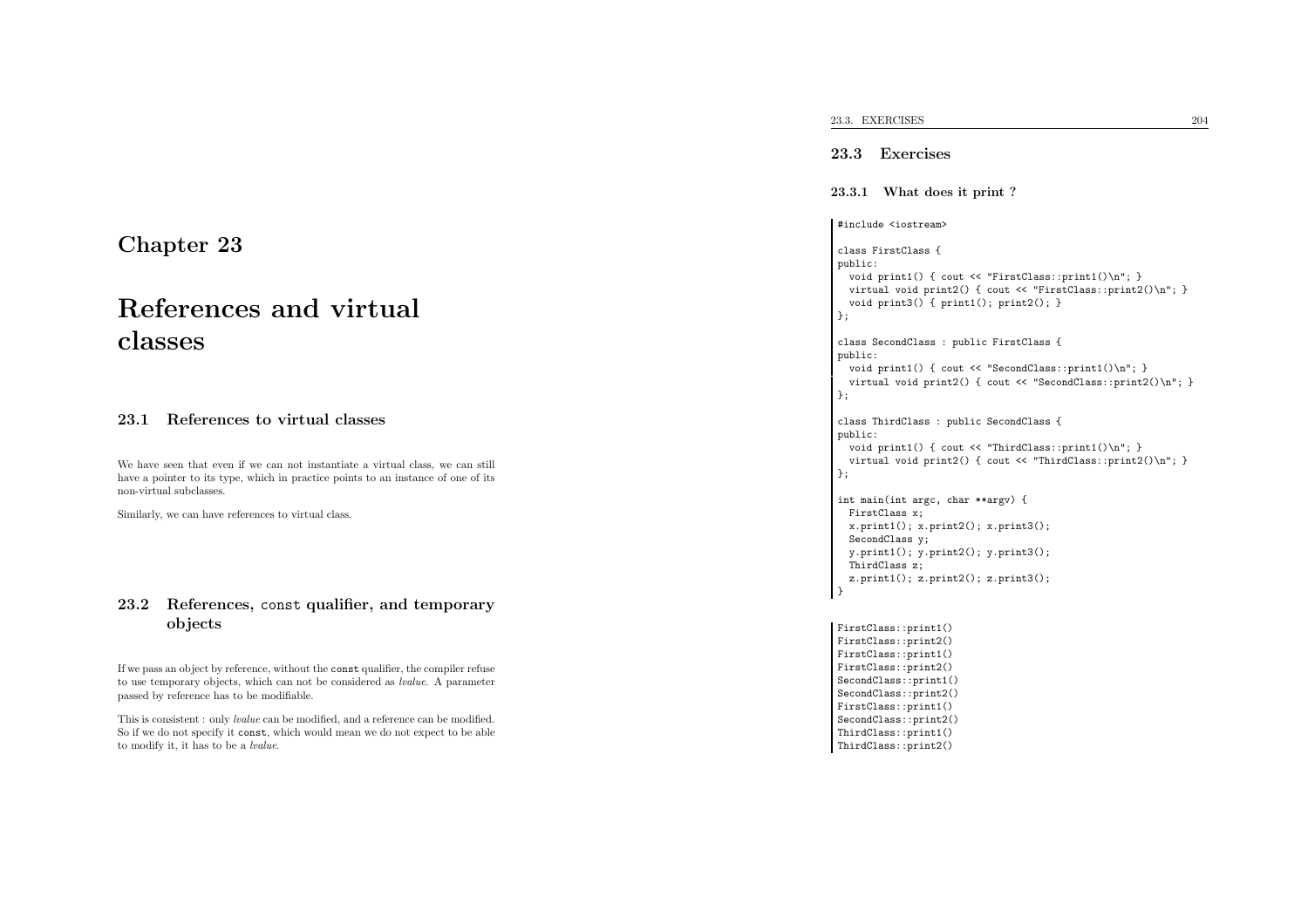FirstClass::print1()ThirdClass::print2()

23.3.2 What does it do ?

```
#include <iostream>
class IntegerMapping {
public:
virtual int maps(int x) const = 0;
};class Translation : public IntegerMapping {
 int k;
public:
Translation(int l) : k(l) {}
 int maps(int x) const { return x+k; }
};class Negate : public IntegerMapping {
public:
Negate() {}
 int maps(int x) const { return -x; }
};class Compose : public IntegerMapping {
 IntegerMapping *m1, *m2;
public:
Compose(IntegerMapping &n1, IntegerMapping &n2) : m1(&n1), m2(&n2) {}
 int maps(int x) const { return m1->maps(m2->maps(x)); }
};int weird(IntegerMapping *m, int a, int b) { return m->maps(a) *m->maps(b); }
int main(int argc, char **argv) {
 Translation t(5); Negate n;
  Compose c(&t, &n);
  cout \langle weird(\&c, 15, 16) \langle "\n";
}
```
#### 23.3.3 What does it do ?

We keep the definition of the preceding classes and we add :

23.3. EXERCISES

```
class VectorMaping {
public:
virtual int *maps(int *c, int s) const = 0;
};class Shift : public VectorMaping {
 int k;
public:
Shift(int l) : k(l) {}
 int *maps(int *c, int s) const {
  int *result = new int[s];
   for(int j = 0; j \leq s; j++) result[j] = c[(j+k)\%s];
   return result;
 }
};class MetaMaping : public VectorMaping {
const IntegerMapping *im;
public:
MetaMaping(const IntegerMapping &m) : im(&m) {}
 int *maps(int *c, int s) const {
   int *result = new int[s];
   for(int k = 0; k < s; k++) result [k] = im-\frac{m}{m} (c[k]);
   return result;
 \overline{ }
};void print(const VectorMaping &vm, int *c, int s) {
 int *t = ym overs(c, s);for(int j = 0; j \leq s; j++) {
   cout \lt\lt t[i];
   if(j < s-1) cout << " "; else cout << "\n";
 }
delete[] t;
}int main(int argc, char **argv) {
int v[] = \{ 1, 2, 3, 4 \};
 print(Shift(3), v, sizeof(v)/sizeof(int));
 print(MetaMaping(Negate()), v, sizeof(v)/sizeof(int));
}
```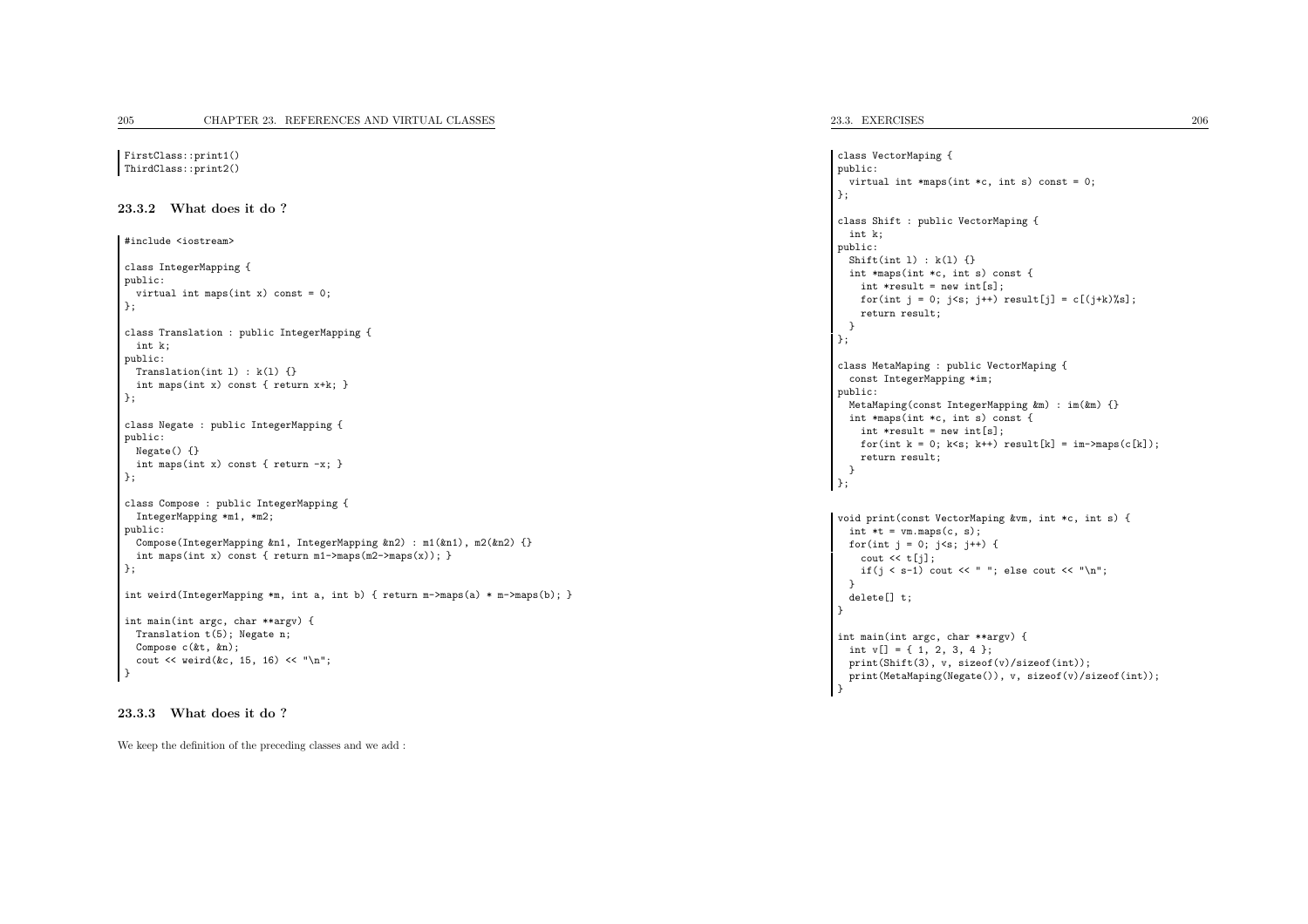

## Homework

Chapter <sup>24</sup>

## 24.1 Z-buffer

#### 24.2 Introduction

The main problem to draw 3D objects on <sup>a</sup> computer screen is to deal withocclusion, i.e. to determinate at each point of the image what object is visible.

We consider the following problem : we define <sup>a</sup> list of objects localized in thecube  $[0, w] \times [0, h] \times [0, \infty]$ , we want to draw the projection of those objects on the projection of those objects on the plane  $[0, w] \times [0, h]$ . Practically we want to estimate at each pixel of a  $w \times h$ window which of the objects is visible.

A very efficient algorithm consist in associating to each pixel of coordinate  $(x, y)$  of the window <sup>a</sup> real value representing the <sup>z</sup>-coordinate of the element of surface visible at this location so far.

Thus, the algorithm initially fills this **z-buffer** with the value  $\infty$ Thus, the algorithm initially fills this **z-buffer** with the value  $\infty$  at each point.<br>Then, each time an object is drawn (sphere or triangle) this buffer is used to estimate for each <sup>p</sup>ixel if the new object is hidden by what have been drawn so far (in that case, nothing is drawn on the window, and the z-buffer remains unchanged), or if it hides what have be drawn (in that case, the <sup>p</sup>ixel color is changed, and the z-buffer has to be modified to the new value of the z-coordinateof the element of surface).

Fig <sup>1</sup> : Z-buffer after initialization, after drawing <sup>a</sup> triangle, and after drawing<sup>a</sup> triangle and <sup>a</sup> ball





"dat2"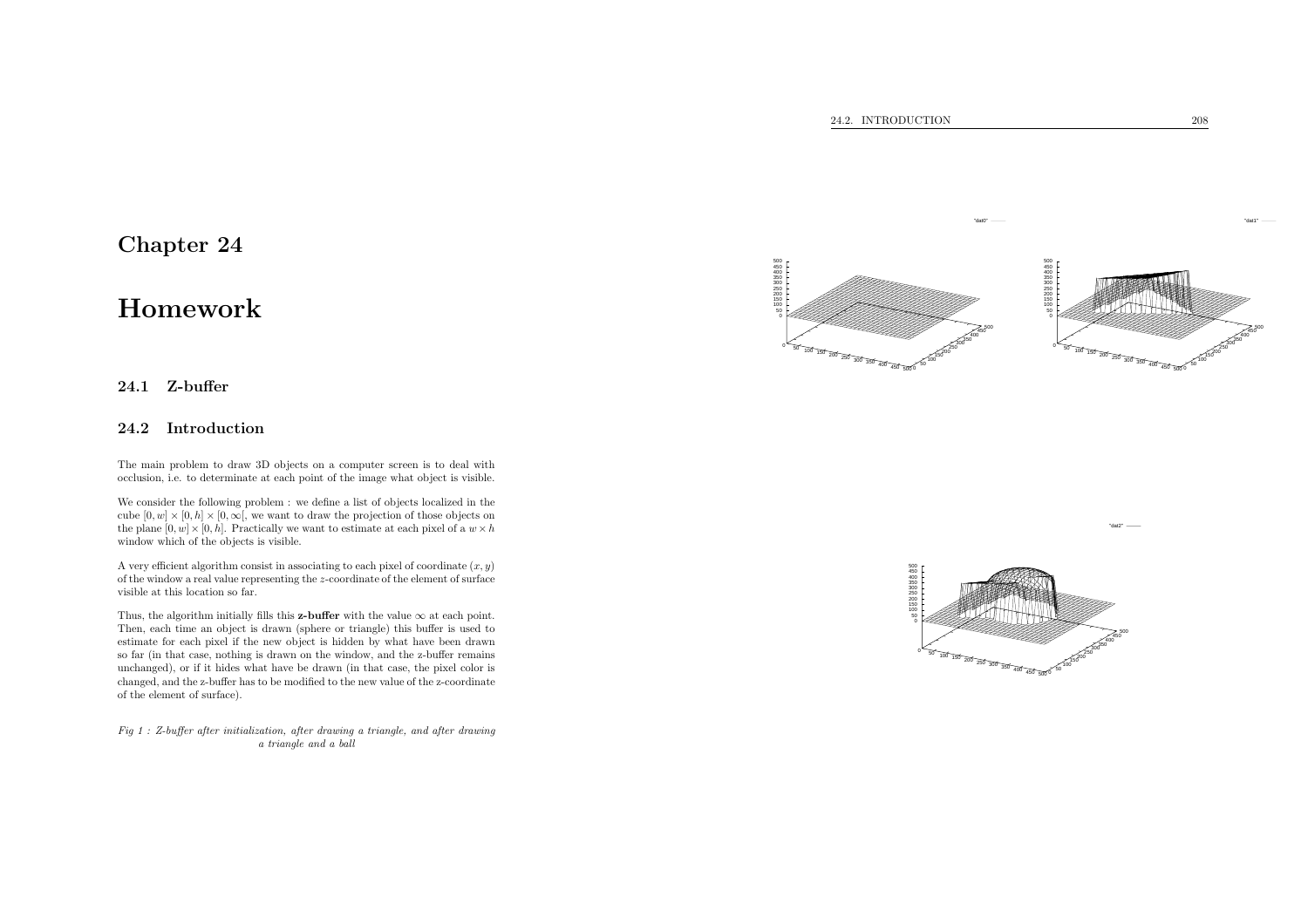

24.3 Some math

Let's denote  $\Delta$  a line of equation  $\{(x, y, \lambda) : \lambda \in R\}.$ 

#### 24.3.1 Intersection with <sup>a</sup> ball

Given a ball B of radius r whose center is at  $(x_0, y_0, z_0)$ , formulate the constraint on  $x, y, x_0, y_0, z_0, r$  so that  $\Delta$  meets  $B$ , and give the formula for the z coordinates of the "first" intersection points (i.e. the one with the smallest  $z$ ).

#### 24.3.2 Intersection with <sup>a</sup> triangle

Given a triangle T whose vertices are  $(x_1, y_1, z_1), (x_2, y_2, z_2), (x_3, y_3, z_3)$ , give the constraints on the variables so that  $\Delta$  meets T, and give the formula for the z coordinate of the intersection point.

The easy way to do that is first to compute the coordinate of the intersectionpoint between  $\Delta$  and the plan containing the triangle, and then to ensure this point is in the triangle. To ensure the point is in the triangle, you have to checkthree linear inequations.

#### 24.4 Class to write

By extending the SimpleWindow class, you will create <sup>a</sup> new window class with all required data fields, constructors, destructor, so that it will in particularhave the following methods :

void clear(); void drawBall(float x0, float <sup>y</sup>0, float z0, float r); void drawTriangle(float x1, float <sup>y</sup>1, float z1, float x2, float <sup>y</sup>2, float z2, float x3, float <sup>y</sup>3, float z3);

An example of <sup>a</sup> main using such <sup>a</sup> class would be the following :

int main() { ZWindow window(512, 512);

window.color(1.0, 0.0, 0.0); window.drawTriangle(100.0, 80.0, 1000.0, 400.0, 140.0, 1200.0, 260.0, 400.0, 900.0); window.color(0.0, 0.0, 1.0); window.drawBall(256, 256, 1050, 120); window.color(1.0, 1.0, 0.0); window.drawBall(246, 320, 970, 60); window.show();

cin.get();

}

### 24.5 Some maths

#### Belonging to <sup>a</sup> half-plane

Given two points  $(x_1, y_1)$  and  $(x_2, y_2)$ , it defines a line, which separates the <sup>p</sup>lane into two half-planes. We can estimate to which of the half-planes <sup>a</sup> point $(x, y)$  belongs to by looking at the sign of the scalar product between the vector  $\vec{u} = (x - x_1, y - y_1)$  and the vector  $\vec{n} = (y_1 - y_2, x_2 - x_1).$ 

 $\langle \vec{u}, \vec{n} \rangle = (x - x_1)(y_1 - y_2) + (y - y_1)(x_2 - x_1)$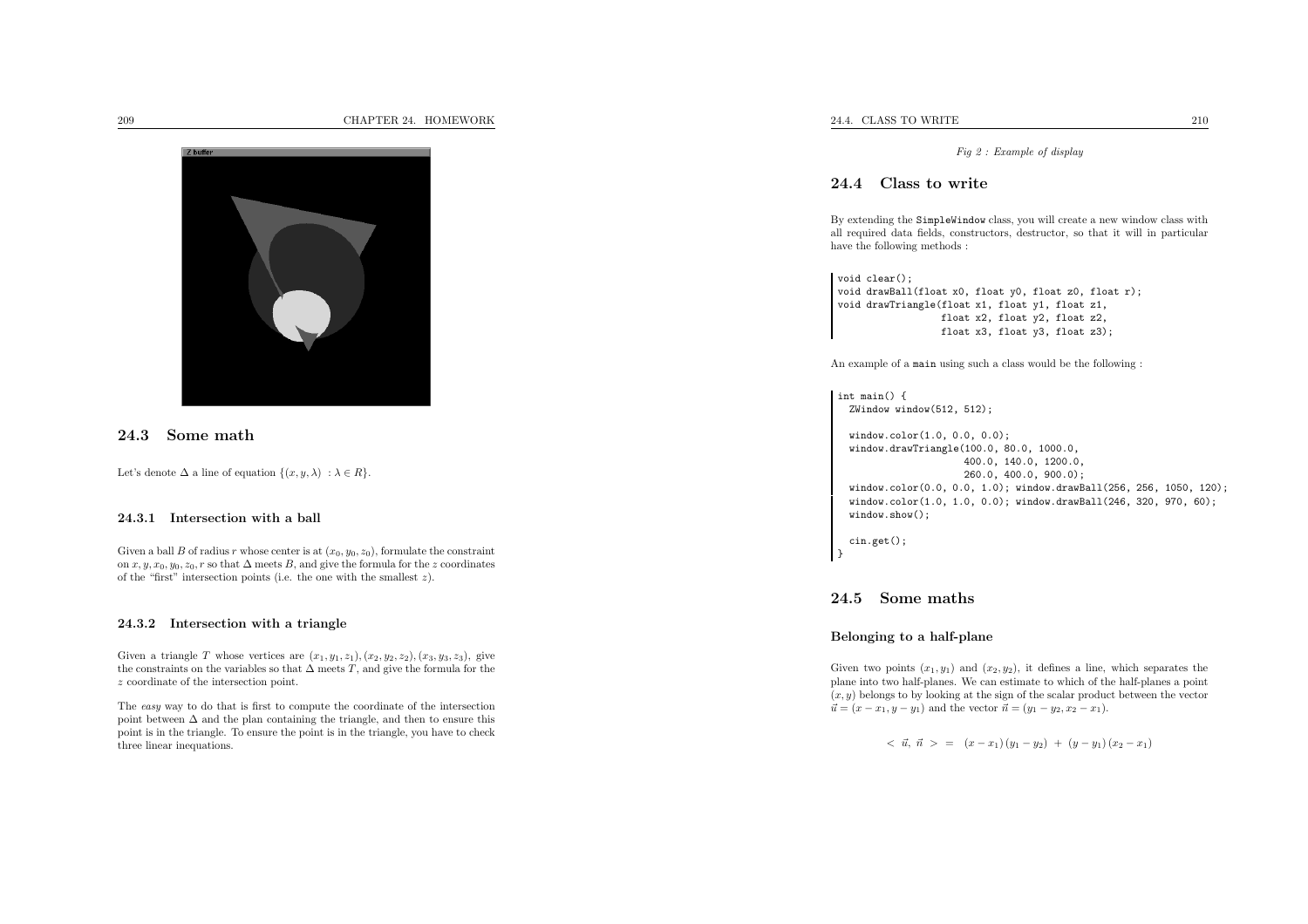





The vector  $\vec{n}$  is orthogonal to the line. And the scalar product can be seen as the component of  $\vec{u}$  in this orthogonal direction.

To determine if a point  $(x, y)$  is in a triangle whose vertices are  $(x_1, y_1), (x_2, y_2), (x_3, y3)$ , one has to check three linear inequations. Each of those inequations tests thatthe point is in <sup>a</sup> <sup>g</sup>iven half-plan.

#### 24.5.1 Intersection between <sup>a</sup> line and <sup>a</sup> <sup>p</sup>lane

Given three vectors  $(\alpha_1, \beta_1, \gamma_1), (\alpha_2, \beta_2, \gamma_2), (\alpha_3, \beta_3, \gamma_3)$ , they are in the same plane if and only if the following determinant is null :

 $\begin{vmatrix} \alpha_1 & \alpha_2 & \alpha_3 \\ \beta_1 & \beta_2 & \beta_3 \\ \gamma_1 & \gamma_2 & \gamma_3 \end{vmatrix} = \alpha_1 \beta_2 \gamma_3 + \alpha_2 \beta_3 \gamma_1 + \alpha_3 \beta_1 \gamma_2 - \alpha_3 \beta_2 \gamma_1 - \alpha_1 \beta_3 \gamma_2 - \alpha_2 \beta_1 \gamma_3$ 

So, given a line of equation  $(x, y, \lambda), \lambda \in R$ , one can find its intersection with a plane containing the points  $(x_1, y_1, z_1), (x_2, y_2, z_2), (x_3, y_3, z_3)$  by computing for which value of  $\lambda$  the three vectors  $(x_2 - x_1, y_2 - y_1, z_2 - z_1)$ ,  $(x_3 - x_1, y_3 - y_1, z_3 - z_1)$ ,  $(x - x_1, y - y_1, z - z_1)$  are in the same plane.  $(x - z_1), (x - x_1, y - y_1, z - z_1)$  are in the same plane.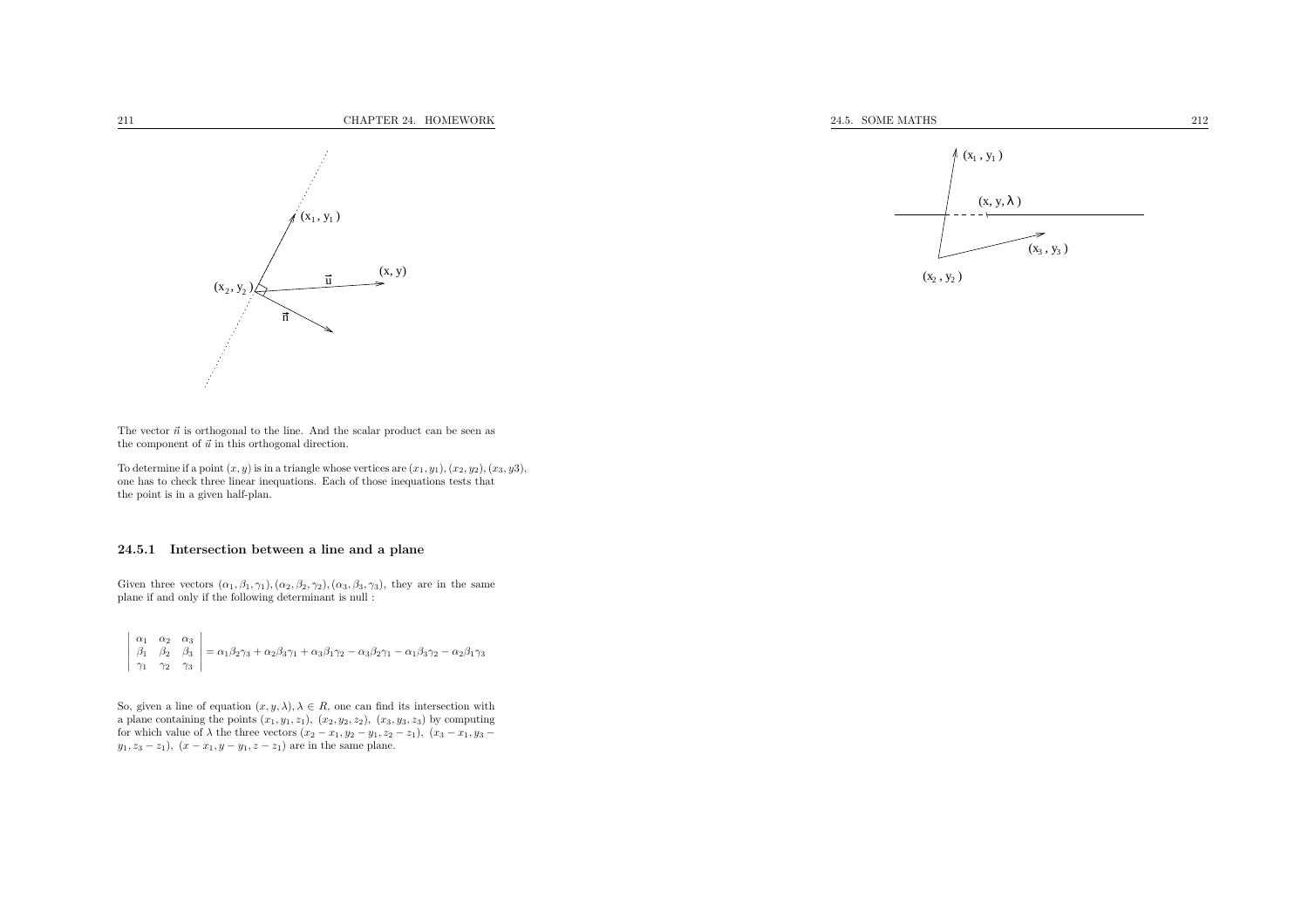| 25.2. EXERCICES                                                                                                                                                                                                                                                                                                                                                    | 214 |
|--------------------------------------------------------------------------------------------------------------------------------------------------------------------------------------------------------------------------------------------------------------------------------------------------------------------------------------------------------------------|-----|
| 2. propose an implementation of IntSet (and of an IntIterator) with an<br>array;                                                                                                                                                                                                                                                                                   |     |
| 3. propose an implementation of IntSet (and of an IntIterator) with a<br>linked array.                                                                                                                                                                                                                                                                             |     |
| int size(const IntSet &set) {<br>int $s = 0$ ;<br>$IntIterator *i = set.iterator();$<br>while(i->hasNext()) { $i$ ->next(); $s$ ++; }<br>delete i;<br>return s;<br>}                                                                                                                                                                                               |     |
| class IntSetArrayIterator : public IntIterator {<br>int *values;<br>int current, size;<br>public:<br>$IntSetArrayIterator(int *v, int s) : values(v), current(0), size(s) {}$<br>bool hasNext() { return current < size; }<br>int next() { return values [current++]; }<br>};                                                                                      |     |
| class IntSetArray : public IntSet {<br>int *values;<br>int size, sizemax;<br>public:<br>$IntSetArray(int sm) : values(new int[sm]), size(0), sizemax(sm) {}$<br>"IntSetArray() { delete values; }<br>void add(int k) { if(size >= sizemax) abort(); values[size++] = k; }<br>IntIterator *iterator() const { return new IntSetArrayIterator(values, size); }<br>}; |     |
| class Node {<br>public:<br>int value;<br>Node *next;<br>Node(int v, Node $*n)$ : value(v), next(n) {}<br>};                                                                                                                                                                                                                                                        |     |

class IntSetListIterator : public IntIterator {

IntSetListIterator(Node \*n) : current(n) {}

Node \*current;

public:

# Chapter <sup>25</sup>

# Design patterns : sets anditerators

The term "design pattern" describes algorithmic structures that appear very often in many different situations. The idea is to propose an implementationthat deal with very abstract objects so that it could be re-use in different cases.

## 25.1 Example : integer sets and iterators

```
class IntIterator {
public:
virtual bool hasNext() = 0;
 virtual int next() = 0;
};class IntSet {
public:
virtual void add(int k) = 0;
 virtual IntIterator *iterator() const = 0;
};
```
### 25.2 Exercices

1. Write <sup>a</sup> function that return the size of <sup>a</sup> IntSet ;

#### 25.2. EXERCICES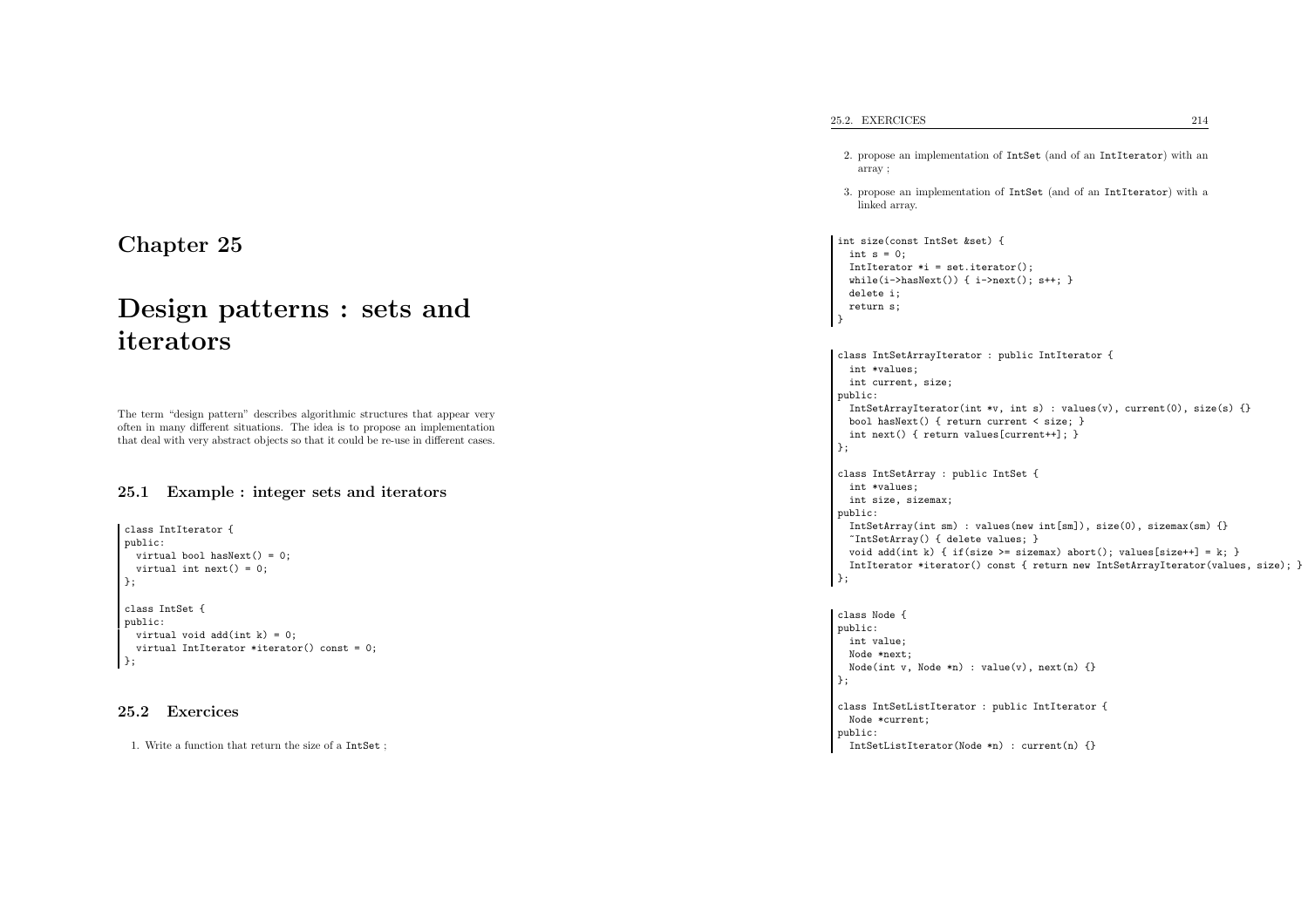#### <sup>215</sup> CHAPTER 25. DESIGN PATTERNS : SETS AND ITERATORS

```
bool hasNext() { return current; }
 int next() { int r = current->value; current = current->next; return r; }
};class IntSetList : public IntSet {
 Node *first;
public:
IntSetList() : first(0) {}
  ~IntSetList() { for(Node *n = first; n; n=n->next) delete n; }
 void add(int k) { first = new Node(k, first); }
 IntIterator *iterator() const { return new IntSetListIterator(first); }
};
```
#### 25.3 Economy of CPU usage : smart copies

In many cases, we can reduce dramatically the number of array copies by using <sup>a</sup> reference counter scheme. <sup>A</sup> simple example is <sup>a</sup> vector class. We want to beable to manipulate vectors, and to do copies only when they are really necessary.

The interface should look like that :

```
Vector();
Vector(double *d, int s);
Vector(const Vector &v);
\tilde{\text{vector}}();

Vector & operator = (const Vector &v);
inline double get(int k) const;
inline void set(int k, double v);
inline int size() const;
```
We have seen that by using pointer we are able to manipulate arrays, without actually copying them. The main problem is that two different pointers holding the same value are referring to the same object, and thus, modifying one modifythe other one.

Thus, we can try to build <sup>a</sup> vector type with an hidden pointer, so that several copies of the same vector (as long as it is unmodified) are in real referencesto <sup>a</sup> unique array in memory.

We will introduce a new *hidden* type InternalVector, which knows all the time how many Vector are referencing it. The Vector type will be simply <sup>a</sup> reference to such <sup>a</sup> HiddenVector.

```
class Vector {
  InternalVector *internal;
public:
Vector();
Vector(double *d, int s);
  Vector(const Vector &v);
   \tilde{\text{Vector}}():

Vector & operator = (const Vector &v);
  inline double get(int k) const;
  inline void set(int k, double v);
  inline int size() const;
};
```
The InternalVector types represent <sup>a</sup> standard array of double but has <sup>a</sup> fieldindicatinb how many Vector are referencing it. It allows three main operations :

- release() indicates that one of the Vector that was looking at it is not anymore. This operation will deallocate the InternalVector if nobody is looking at it anymore ;
- $\bullet\,$  grab ( ) indicates that one more <code>Vector</code> is looking at this <code>InternalVector</code> ;
- own() return <sup>a</sup> reference to an InternalVector containing the same data at this but only one reference to it. This will lead to <sup>a</sup> copy of the object if it has more than one observer.

```
class InternalVector {
public:
double *data;
 int size;
 int nbref;
  InternalVector(double *d, int s) : data(new double[s]),
                                     size(s), nbref(0) {
   cout \lt\lt' " + Expensive allocation and copy\n";
   for(int k = 0; k \le s; k++) data[k] = d[k];
  }~InternalVector() {
   cout << " + Destruction\n";
   delete[] data;
 }void release() {
   if(--nbref == 0) delete this;
```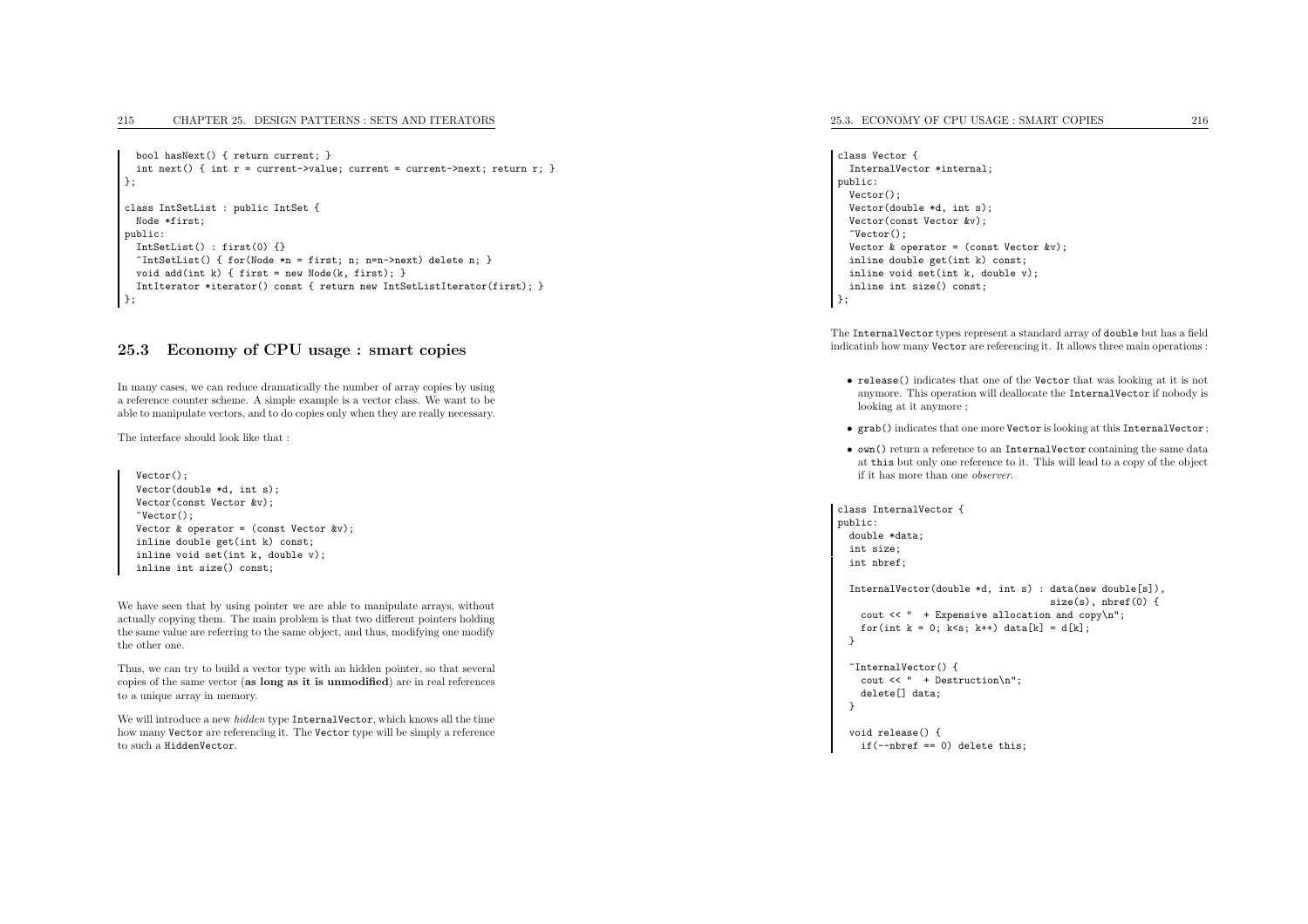```
}InternalVector *grab() {
   nbref++;
return this;
 }InternalVector *own() {
   if(nbref == 1) return this;
   else {
     nbref--;
InternalVector *result = new InternalVector(data, size);
     result->nbref++;return result;
   }}
};Vector::Vector() {
 cout << " * Creating empty Vector\n";
 internal = 0;
}Vector::Vector(double *d, int s) {
 cout << " * Creating Vector\n";
 interval = new InternalVector(d, s);internal->grab();}Vector::Vector(const Vector &v) {
 cout << " * Copying Vector\n";
 if(v.internal) internal = v.internal->grab();
 else internal = 0;
}Vector:: "Vector() {
 cout << " * Destroying Vector\n";
 if(internal) internal->release();
}Vector & Vector::operator = (const Vector &v) {
 cout << " * Assigning Vector from Vector\n";
 if(this != kv) {
   if(internal) internal->release();
   internal = v.internal->grab();
```
} return \*this; }

inline double Vector::get(int k) const { return internal->data[k]; }

inline void Vector::set(int k, double v) { if(v != internal->data[k]) { internal <sup>=</sup> internal->own(); internal->data[k] <sup>=</sup> v; }}

inline int Vector::size() const { return internal->size; }

 $\rightarrow$ 

double sum(Vector v) { cout << "Entering sum()\n"; double  $s = 0$ : for(int i = 0; i<v.size(); i++) s +=  $v.get(i)$ ; cout << "Leaving sum()\n"; return s;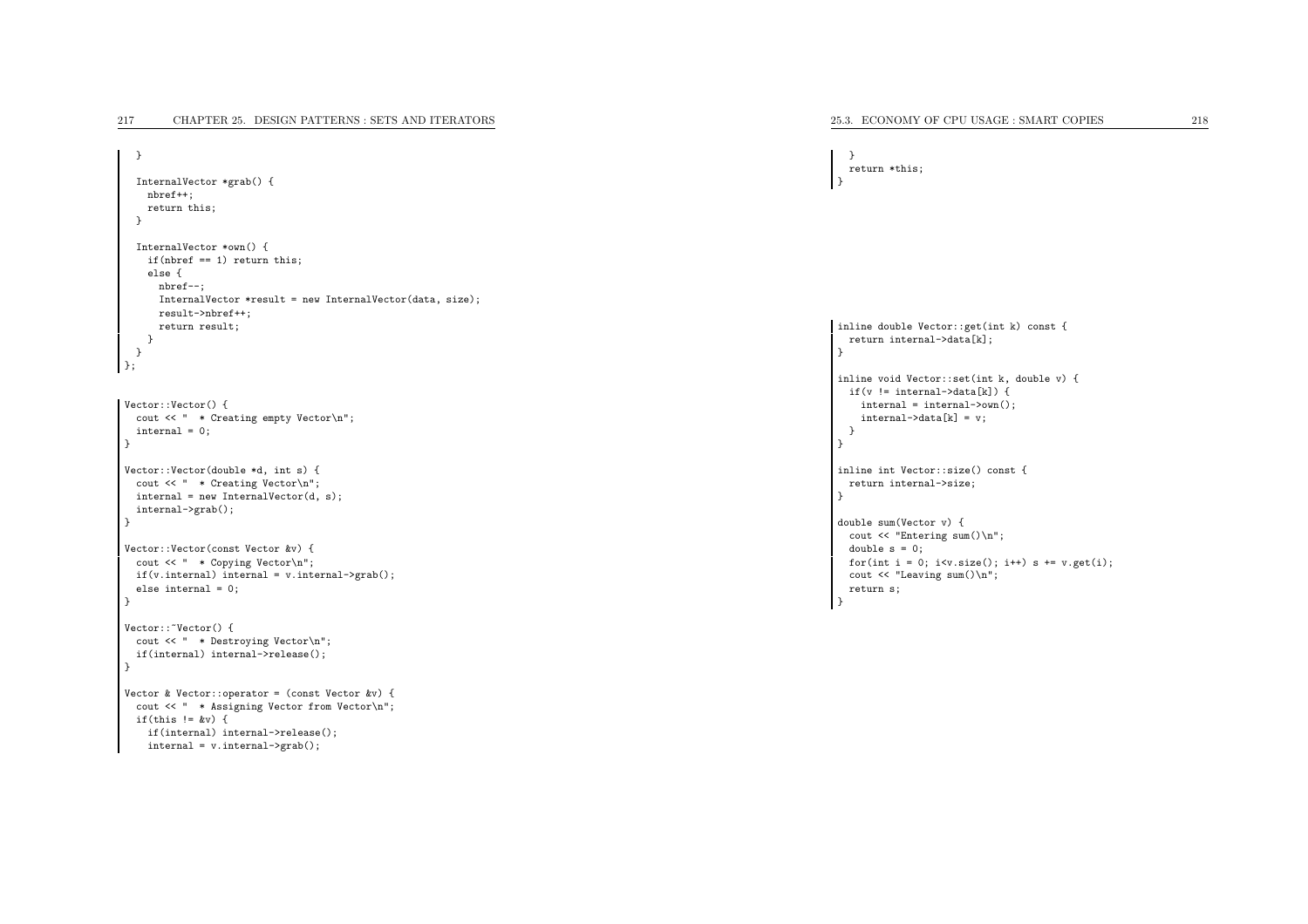#### <sup>219</sup> CHAPTER 25. DESIGN PATTERNS : SETS AND ITERATORS



int main() {

cout  $\langle$  "DOING double a[] = { 1, 2, 3, 4, 5, 6, 7 }; \n"; double  $a[] = \{ 1, 2, 3, 4, 5, 6, 7 \}$ ; cout << "DOING Vector v(a, sizeof(a)/sizeof(double));\n"; Vector v(a, sizeof(a)/sizeof(double)); cout << "DOING Vector w;\n"; Vector w; cout  $\langle$  "DOING w = v;\n";

#### 25.4. EXAMPLE : BACK TO MAPPINGS <sup>220</sup>

```
w = v;cout \langle "DOING cout \langle sum(v) \langle \"\\n\";\n";
 cout \langle \xi \rangle sum(v) \langle \xi \rangle "\n";
 cout \lt\lt "DOING w.set(3, 2.1):\n";
 w.set(3, 2.1);
 cout << "FINISHED\n";
}
```
DOING double a<sup>[]</sup> = { 1, 2, 3, 4, 5, 6, 7 }; DOING Vector v(a, sizeof(a)/sizeof(double)); \* Creating Vector + Expensive allocation and copy DOING Vector w; \* Creating empty Vector DOING  $w = v$ ; \* Assigning Vector from Vector DOING cout  $\langle \sin(\theta) \rangle \langle \sin(\theta) \sin(\theta)$ \* Copying Vector Entering sum() Leaving sum() \* Destroying Vector 28 DOING w.set(3, 2.1); + Expensive allocation and copy FINISHED \* Destroying Vector + Destruction \* Destroying Vector

#### + Destruction

#### 25.4 Example : back to mappings

We have seen <sup>a</sup> way to implement mappings with <sup>a</sup> main virtual class describing the available methods. We can make this description of mappings more sophisticated by adding <sup>a</sup> formal computation of the derivative. Such an operationwould lead to the following specification :

class Function { public: virtual double eval(double x) <sup>=</sup> 0; virtual Function \*derivative() <sup>=</sup> 0; virtual Function \*copy() <sup>=</sup> 0;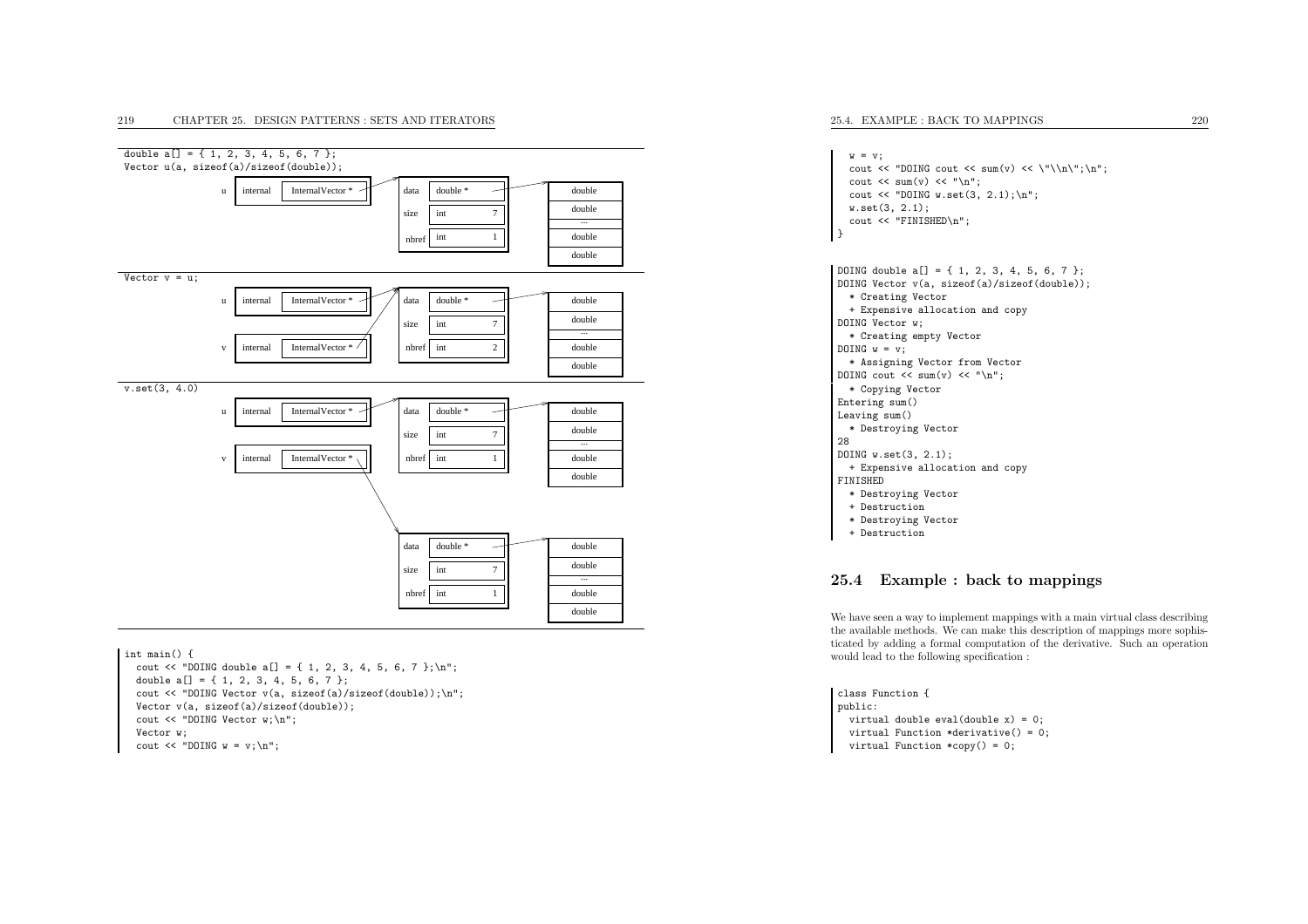```
virtual void print(ostream &os) = 0;
\};
```

```
class FConst : public Function {
 double value;
public:
FConst(double v) : value(v) {}
  double eval(double x) { return value; }
  Function *derivative() { return new FConst(0.0); }
 Function *copy() { return new FConst(value); }
 void print(ostream &os) { os << value; }
};class FIdentity : public Function {
public:
FIdentity() {}
 double eval(double x) { return x; }
  Function *derivative() { return new FConst(1.0); }
 Function *copy() { return new FIdentity(); }
 void print(ostream &os) { os << 'X'; }
};
```

```
class FSum : public Function {
 Function *f1, *f2;
public:
FSum(Function *ff1, Function *ff2) : f1(ff1), f2(ff2) {}
  ~FSum() { delete f1; delete f2; }
  double eval(double x) { return f1->eval(x) + f2->eval(x); }
  Function *derivative() { return new FSum(f1->derivative(), f2->derivative()); }
  Function *copy() { return new FSum(f1->copy(), f2->copy()); }
  void print(ostream &os) {
   \cos \left( 1 + \frac{1}{2} \right)f1->print(os);
os << ") + (";
   f2->print(os);os \leq ")";
 }
};class FProd : public Function {
 Function *f1, *f2;
public:
FProd(Function *ff1, Function *ff2) : f1(ff1), f2(ff2) {}
  ~FProd() { delete f1; delete f2; }
  double eval(double x) { return f1->eval(x) * f2->eval(x); }
```
25.4. EXAMPLE : BACK TO MAPPINGS <sup>222</sup>

```
Function *derivative() { return new FSum(new FProd(f1->copy(), f2->derivative())
                                             new FProd(f1->derivative(), f2->copy())
  Function *copy() { return new FProd(f1->copy(), f2->copy()); }
  void print(ostream &os) {
   os << "(";
   f1->print(os);
os << ") * (";
    f2->print(os);\cos \left( \left( < \ ^{n} \right) \right)";
 }
};class FExp : public Function {
 Function *f;
public:
FExp(Function *ff) : f(ff) {}
  ~FExp() { delete f; }
 double eval(double x) { return exp(f-\text{1}x); }
 Function *derivative() { return new FProd(f->derivative(), new FExp(f->copy()));
 Function *copy() { return new FExp(f-\text{copy}()); }
 void print(ostream &os) {
    os << "exp("; f->print(os); os << ")";
 }
};
```
int main(int argc, char \*\*argv) { //  $f(x) = exp(x)$ Function  $*f = new FExp(new FIdentity())$ ; Function  $*df = f-\lambda$ derivative(); df->print(cout); cout << "\n";

delete f; delete df;

```
1/\sqrt{g(x)} = \exp(x*x + 2)Function *g = new FExp(new FSum(new FProd(new FIdentity(),
                                           new FIdentity()),
                                new FConst(2.0)));
Function *dg = g->derivative();
dg->print(cout); cout << "\n";
delete g; delete dg;
```
prints

}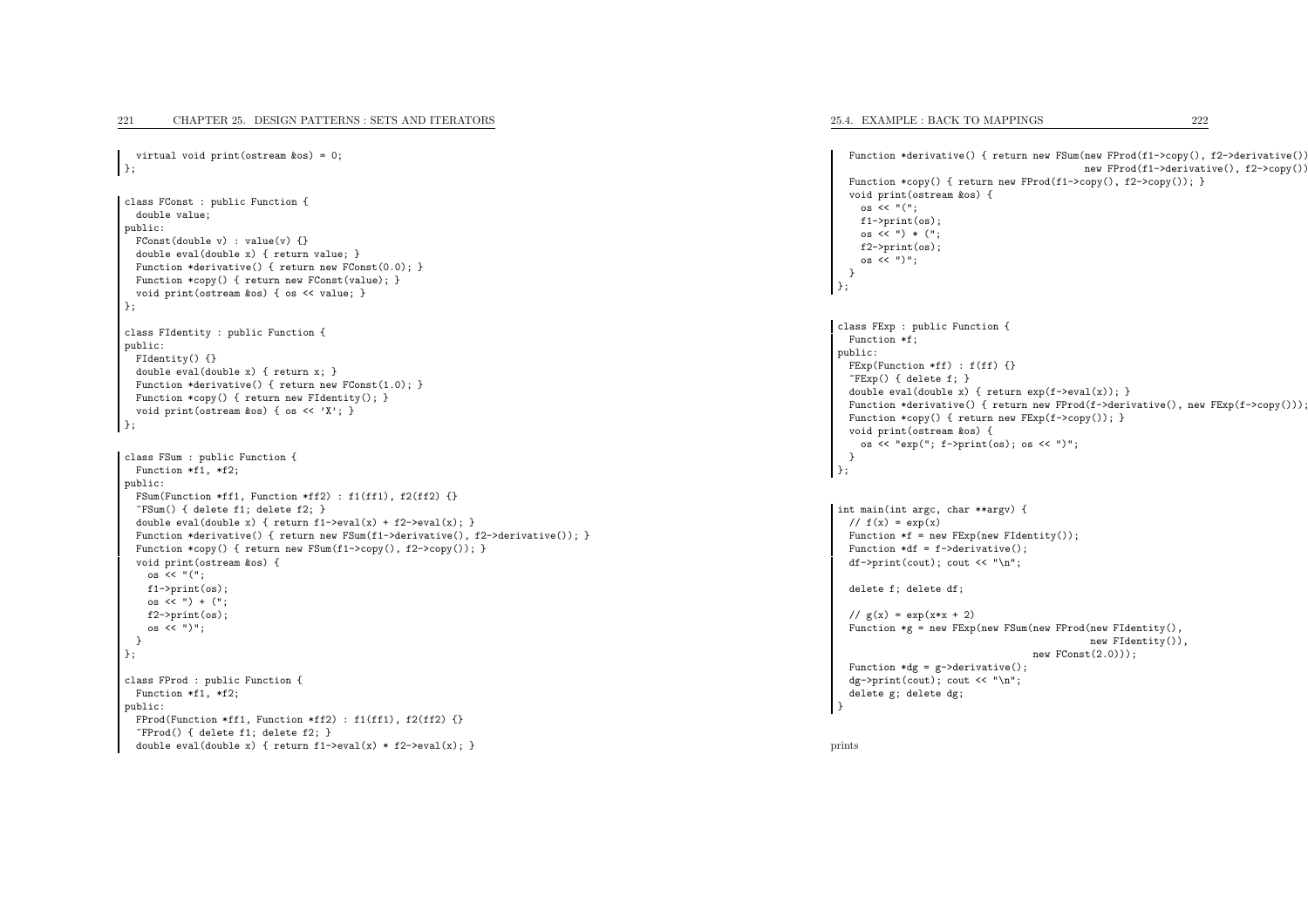$(1) * (exp(X))$  $((((X) * (1)) + ((1) * (X))) + (0)) * (exp(((X) * (X)) + (2)))$ 

#### 25.5 Cast

C++ allows to force the type of <sup>a</sup> pointer to another one. It can be very useful in certain situations :

```
class Sortable {
public:
// Will be called only with the same type inside
  virtual bool greaterThan(Sortable *s) = 0;
};class Integer {
 int k;
public:
Integer(int kk) : k(kk) { }
  bool greaterThan(Sortable *s) { return k >= ((Integer *) s)->k; }
};class Couple : public Sortable {
 int a, b;
public:
Couple(int aa, int bb) : a(aa), b(bb){ }
  bool greaterThan(Sortable *s) { return a >= ((Couple *) s)->a ||
                                         b \geq ((Couple *) s) ->b; )};
```
This prevents the compiler from doing type-checking, and allow to write veryweird things :

```
int main(int argc, char **argv) {
  Couple c(1, 2);
  Integer x(3);
  bool b = x.\text{greater}(\&c);
}
```
This <sup>p</sup>iece of code will compile and run with no error or bug, even if it is meaningless. In the same situation, with data structures <sup>a</sup> bit more complex, itwould crash.

## $25.6$  dynamic\_cast<type  $\ast$ >

We can keep dynamic type-checking by using the  $C++$  allows to force the type of <sup>a</sup> "dynamic cast" operator. This operator will return either the pointer with the new type if the cast can be done (i.e. the "real type" of the object is one subtype of the type we try to cast it into) or <sup>0</sup> if not.

```
class Sortable {
public:
// Will be called only with the same type inside
  virtual bool greaterThan(Sortable *s) = 0;
};class Integer {
 int k;
public:
Integer(int kk) : k(kk) { }
  bool greaterThan(Sortable *s) {
    Integer *i = dynamic_cast<Integer *> (s);
    if(i) return k \geq i \rightarrow k;
    else abort();
 }
};class Couple : public Sortable {
 int a, b;
public:
Couple(int aa, int bb) : a(aa), b(bb){ }
  bool greaterThan(Sortable *s) {
    Couple *c = dynamic\_cast \le Couple \gg (s);if(c) return a >= c->a || b >= c->b;
    else abort();
 }
};
```
#### 25.7 Summary about inheritance

• Inheritance allows to add data fields and methods to existing class. All methods of the superclass can be called on one instance of one of the subclass, thus an instance of <sup>a</sup> subclass can be used anywhere the superclass is expected ;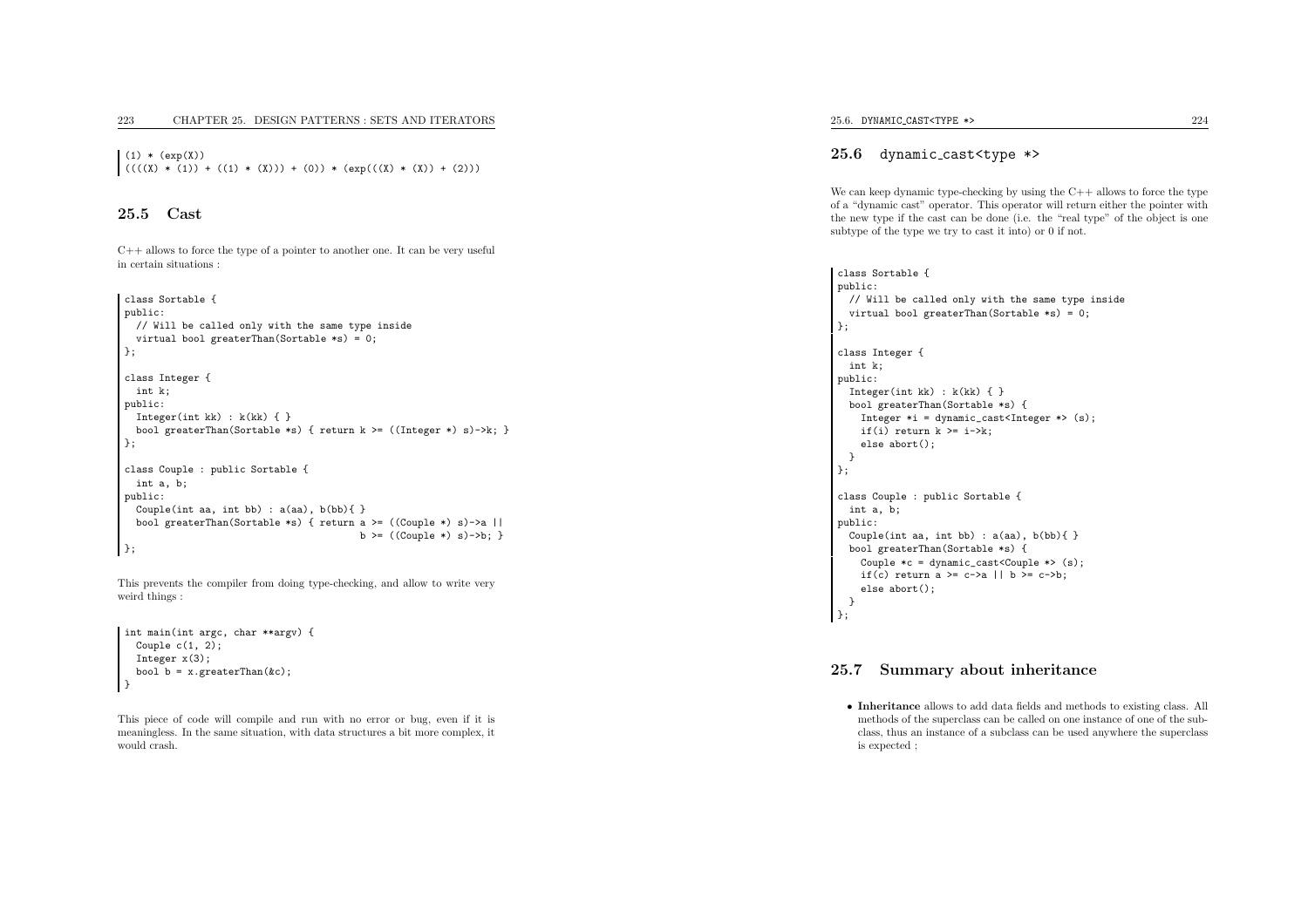- when <sup>a</sup> non-virtual method is called, the compiler checks the type of the object at the call point and executes the corresponding method ;
- if <sup>a</sup> method is virtual, the compiler is able to check the "real type" of the object and to call the method of its real class, even if at the call point theobject is referenced through one type of one of its superclasses ;
- the compiler allows to define classes without <sup>g</sup>iving the code for some of the virtual methods. Such methods are called **pure virtual**. A class with such <sup>a</sup> method can not be instantiated. Thus, any pointer of to an object of this type will be in practice <sup>a</sup> pointer to one an object of one of thesubtype with no pure virtual method anymore ;
- the concept of pure virtual is very useful to define abstract object throughtheir specifications instead of defining them with their actual behavior ;
- We can cast <sup>a</sup> type into one of its superclass type with <sup>a</sup> dynamic type checking by using the dynamic cast operator.

#### 25.8 Weirdness of syntax

#### 25.8.1 Explicit call to the default constructor

The default constructor can not be called with the () syntax, it has to be calledwith no parenthesis at all :

```
class Something {
 int k;
public:Something() : k(0) {}
 Something(int 1) : k(1) {}
 int get() { return k; }
};int main(int argc, char **argv) {
 Something x();
 int l = x.get();
}
```
The compiler consider this as <sup>a</sup> declaration of <sup>a</sup> function <sup>x</sup>.

/tmp/chose.cc: In function 'int main(int, char \*\*)': /tmp/chose.cc:11: reques<sup>t</sup> for member 'get' in 'x', which is of non-aggregate type 'Something ()()'

#### 25.8.2 Hidden methods

If <sup>a</sup> subclass has <sup>a</sup> method with same identifier as <sup>a</sup> member function in the superclass, even if this function does not have the same parameters, any call has to specify explicitly the superclass :

```
class FirstClass {
public:
void something() {}
};class SecondClass : public FirstClass {
public:
int something(int a, int b, int c) {}
  int anything() { something(); }
\};
```
leads to that error :

/tmp/chose.cc: In method 'int SecondClass::anything()': /tmp/chose.cc:9: no matching function for call to 'SecondClass::something ()' /tmp/chose.cc:8: candidates are: int SecondClass::something(int, int, int)

This compiles :

```
class FirstClass {
public:
void something() {}
};class SecondClass : public FirstClass {
public:
int something(int a, int b, int c) {}
  int anything() { FirstClass::something(); }
};
```
 $X$  226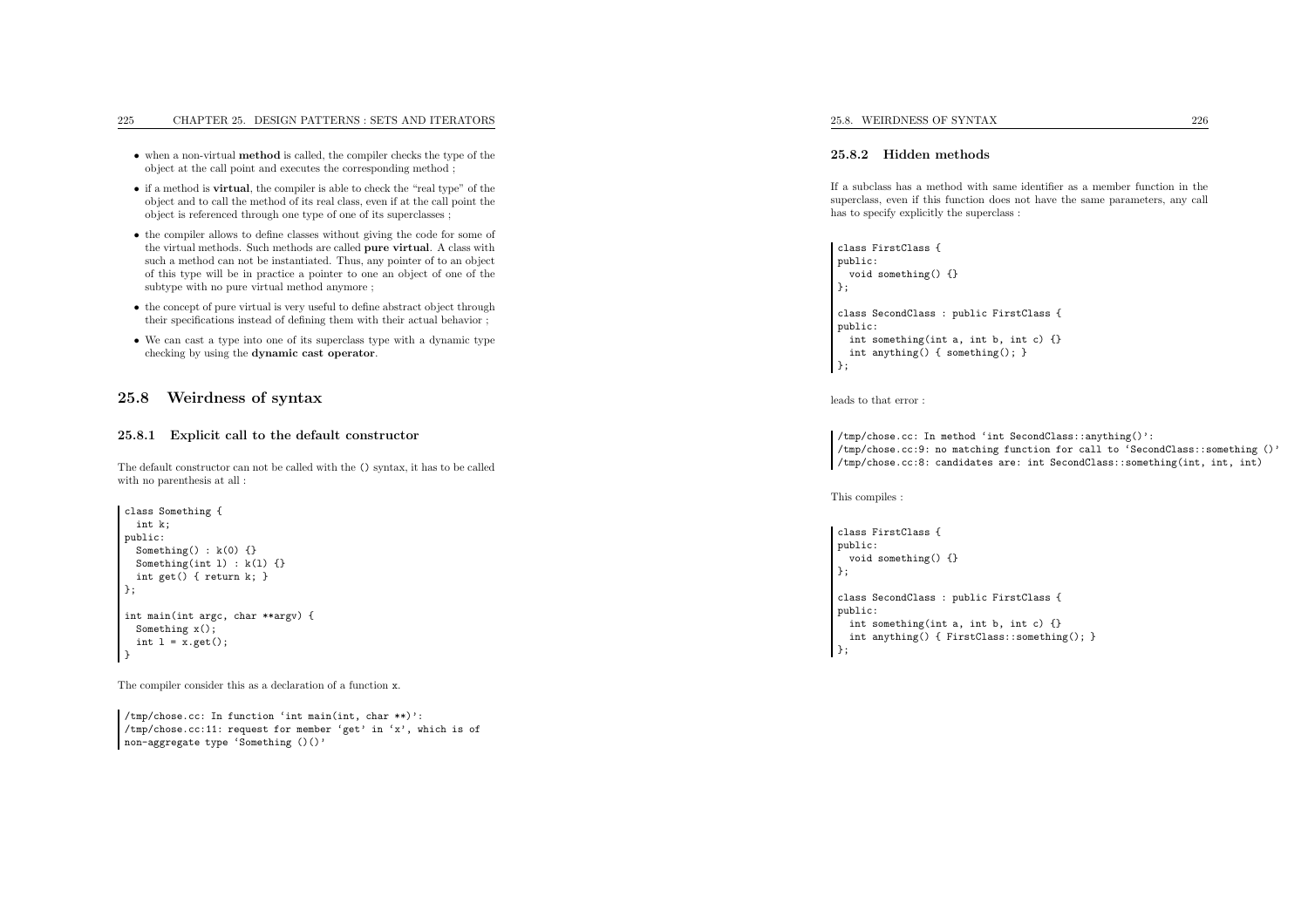#### 26.1. THE STRING CLASS 228

#### 26.1.3 Principal methods and operators

|      | string()                                                    | constructor                       |
|------|-------------------------------------------------------------|-----------------------------------|
|      | string(const string &s)                                     | constructor                       |
|      | string(const string &s, int pos, int n)                     | constructor                       |
|      | string(const char *s, int size)                             | constructor                       |
|      | string(const char $*s$ )                                    | constructor                       |
|      | string(int $n$ , char $c$ )                                 | constructor                       |
|      | int length()                                                | number of characters in the strip |
|      | bool empty()                                                | is the string empty?              |
| tors | char &operator [int k]                                      | access the n-th character         |
|      | string &operator =                                          | assignment (from other string, o  |
|      | string &operator +                                          | concatenation                     |
|      | void swap(string &s)                                        | permutes both strings             |
|      | int find(const string ⊂, int from)                          | find the substring                |
|      | string substr(int pos, int length)                          | extract a substring               |
|      | bool operator == (const string $ks1$ , const string $ks2$ ) | compare two strings               |
|      |                                                             |                                   |

#### 26.1.4 example

#include <iostream> #include <string>

void something(string s) { cout  $\langle \langle$  "s = ["  $\langle \langle$  s  $\langle$  "] $\langle$ n";  $s[0] = 'X'$ ; cout  $\langle \langle$  "s = ["  $\langle \langle$  s  $\langle$  "] $\langle$ n"; }

int main(int argc, char \*\*argv) { string s1 <sup>=</sup> "University"; string  $s2 = " of "$ ; string s3(" Chicago"); string s4;  $s4 = s1 + s2$ ;  $s4 \neq -s3;$ cout  $<< s4 << "\n";$  $s1 = s4$ .substr $(11, 2)$ ; cout  $\langle$  s1  $\langle$  " $\n\rangle$ n"; something(s1); cout  $\langle$  s1  $\langle$  " $\rangle$ n";

| ]

# Chapter <sup>26</sup>

# Strings and more iterat

## 26.1 The string class

#### 26.1.1 Introduction

So far, the only way to manipulate character strings is by using direct pointers to arrays of chars. To copy, concatenate, or pass by value, this type is reallyinefficient.

The standard C++ distribution provides <sup>a</sup> very powerful type string. The underlying structure of this type is an array of char with <sup>a</sup> reference counter toavoid superfluous copies.

#### 26.1.2 Example

#### #include <string>

```
int main(int argc, char **argv) {
   string s = "What a beautiful weather!!!";
   string t;
   t = s;cout \langle \langle t \rangle \langle t \rangle \langle \langle \rangle \langle t \rangle \rangle;
 }
```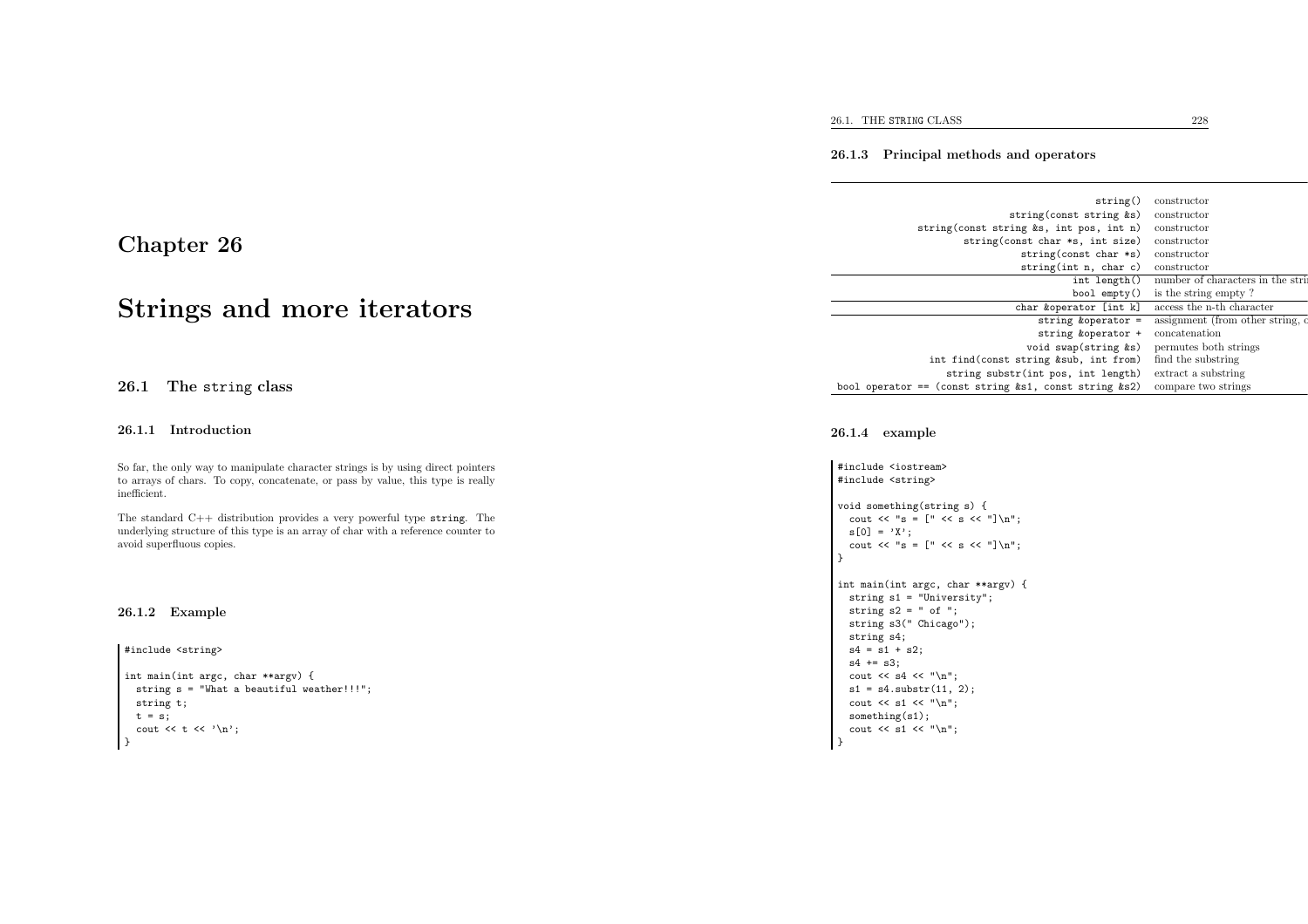University of Chicago of <sup>s</sup> <sup>=</sup> [of]  $s = \lceil x f \rceil$ of

### 26.2 Exercises

26.2.1 <sup>A</sup> small iterator

```
class IntIterator {
public:
virtual bool hasNext() = 0;
  virtual int next() = 0;
\};
```
We want such an iterator that allow to iterate on zero, one or two integers. Thus, we expect those constructors :

```
SmallIterator();

SmallIterator(int aa);
SmallIterator(int aa, int bb);
```

```
class IntIterator {
public:
virtual bool hasNext() = 0;
  virtual int next() = 0;
};class SmallIterator : public IntIterator {
 int a, b, n;
public:
SmallIterator() : n(0) { }
  SmallIterator(int aa) : a(aa), n(1) {}
  SmallIterator(int bb, int aa) : a(aa), b(bb), n(2) {}
  bool hasNext() { return n > 0; }
  int next() { n--; if(n==1) return b; else if(n==0) return a; }
\vert } ;
```
#### 26.2.2 Write the class

We want to implement an abstract union, that allows to merge two existingIntegerSet.

```
class IntIterator {
public:
virtual bool hasNext() = 0;
  virtual int next() = 0;
};class IntSet {
public:
virtual void add(int k) = 0;
  virtual IntIterator *iterator() const = 0;
};class UnionSet : public IntSet {
public:
UnionSet(IntSet *ss1, IntSet *ss2);
  ~UnionSet();
void add(int k); // not needed
  IntIterator *iterator() const;
};class IntIterator {
public:
virtual bool hasNext() = 0;
  virtual int next() = 0;
};class IntSet {
public:
virtual void add(int k) = 0;
  virtual IntIterator *iterator() const = 0;
};class UnionIterator : public IntIterator {
 IntIterator *i1, *i2;
public:UnionIterator(IntIterator *ii1, IntIterator *ii2) : i1(ii1), i2(ii2) { }
  bool hasNext() { return i1->hasNext() || i2->hasNext(); }
  int next() {
    if(i1->hasNext()) return i1->next();
```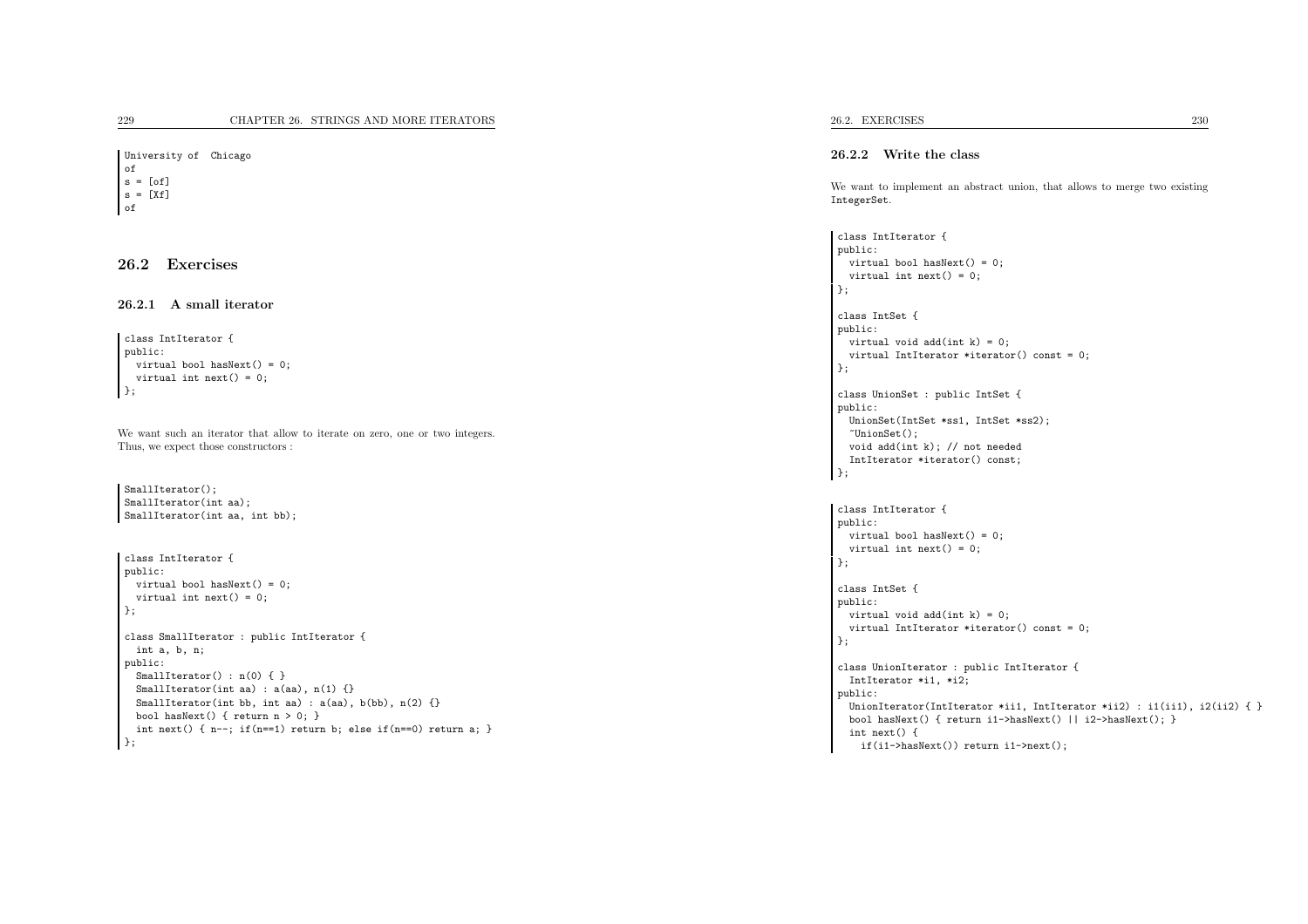```
else i2->next();
 }};class UnionSet : public IntSet {
 IntSet *s1, *s2;
public:
UnionSet(IntSet *ss1, IntSet *ss2) : s1(ss1), s2(ss1) {}
  ~UnionSet() { delete s1; delete s2; }
  // This is not so nice, but this is not the point
  void add(int k) \{ s2 \rightarrow add(k) : \}IntIterator *iterator() const {
   return new UnionIterator(s1->iterator(), s2->iterator());
  }
```

```

};
```

```
int main(int argc, char **argv) {
  IntSetArray *s1, *s2;
 s1 = new IntSetArray(10);
 s2 = new IntSetArray(20);
 for(int k = 0; k < 30; k++)if(k<10) s1->add(k*8+2); else s2->add(k-5);
  UnionSet *s3 = new UnionSet(s1, s2);
 IntIterator *i = s3->iterator();
 while(i->hasNext()) cout << i->next() << "\n";
  delete i;
}
```
#### 26.2.3 What does it do ?

```
#include <string>
```

```
class StuffPrinter {
public:
virtual void printStuff() = 0;
};class IterateSP : public StuffPrinter {
 StuffPrinter *single;
 int nb;
public:
IterateSP(StuffPrinter *sp, int k) : single(sp), nb(k) { }
  ~IterateSP() { delete single; }
  void printStuff() { for(int n = 0; n <nb; n ++) single->printStuff(); }
```
#### };

```
class StringPrinter : public StuffPrinter {
 string s;
public:
StringPrinter(string t) : s(t) { }
 void printStuff() { cout << s; }
};int main(int argc, char **argv) {
 StuffPrinter *s1 = new StringPrinter("hi!!!");
 StuffPrinter *s2 = new IterateSP(s1, 10);
 s2->printStuff();delete s2;
}
```
26.2.4 Write the class

In the mapping inheritance we had for instance :

```
class FSum : public Function {
 Function *f1, *f2;
public:
FSum(Function *ff1, Function *ff2) : f1(ff1), f2(ff2) {}
  ~FSum() { delete f1; delete f2; }
 double eval(double x) { return f1->eval(x) + f2->eval(x); }
 Function *derivative() { return new FSum(f1->derivative(), f2->derivative()); }
  Function *copy() { return new FSum(f1->copy(), f2->copy()); }
 void print(ostream &os) {
   \cos \left( \cos \left( \frac{\pi}{2} \right) \right)f1->print(os);
os << ") + (";
   f2->print(os);os << ")";
 }
};
```
write <sup>a</sup> similar class to represent composition.

class FCompo : public Function { Function \*f1, \*f2; public: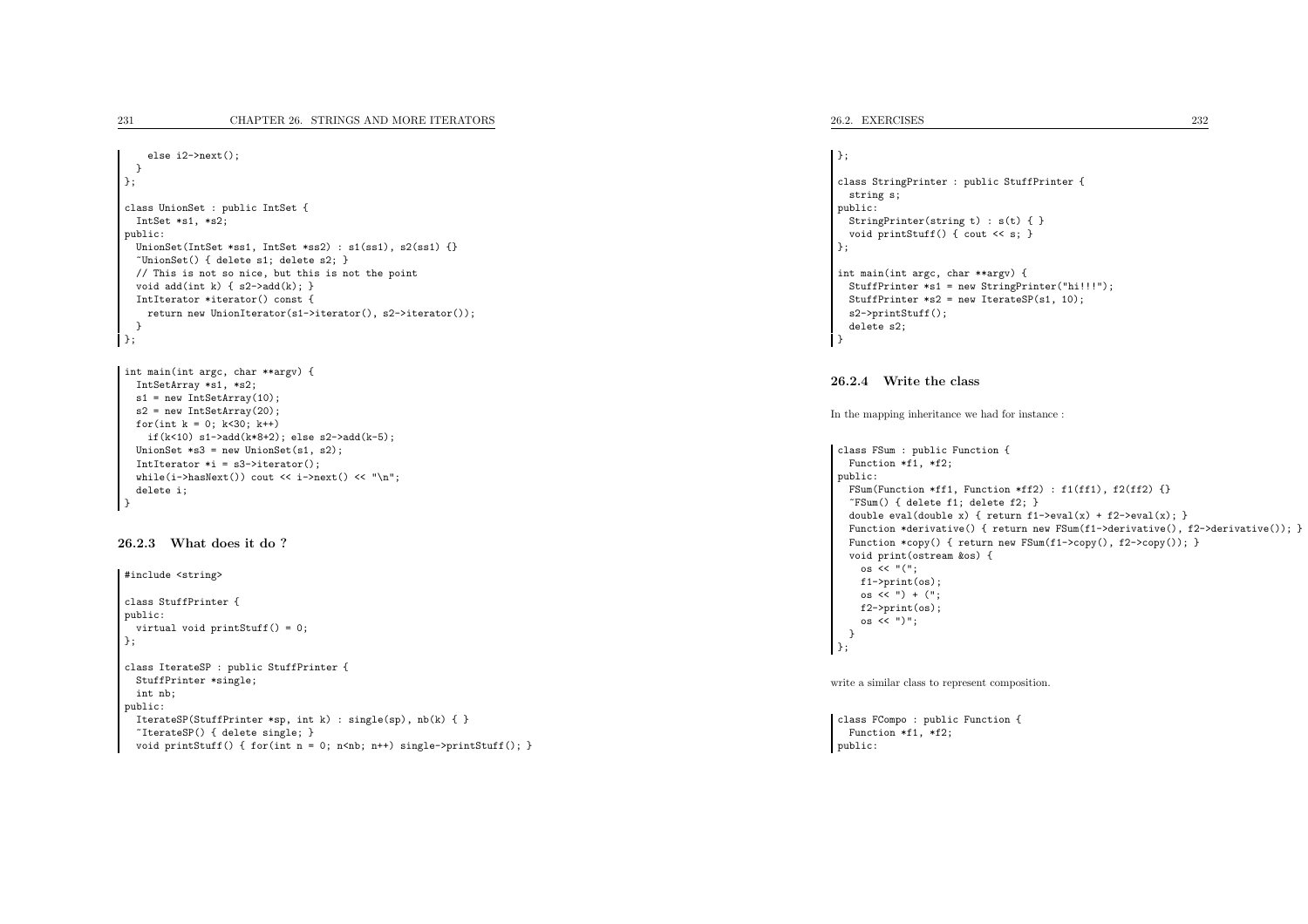```
FCompo(Function *ff1, Function *ff2) : f1(ff1), f2(ff2) {}
~FCompo() { delete f1; delete f2; }
double eval(double x) { return f1->eval(f2->eval(x)); }
Function *derivative() {
  return new FProd(f2->derivative(),
                    new FCompo(f1->derivative(), f2->copy()));
}Function *copy() { return new FCompo(f1->copy(), f2->copy()); }
void print(ostream &os) {
 f1->print(os);os << " (";
  f2->print(os);\cos \left( \cos \left( \cos \theta \right) \right)";
}
```
};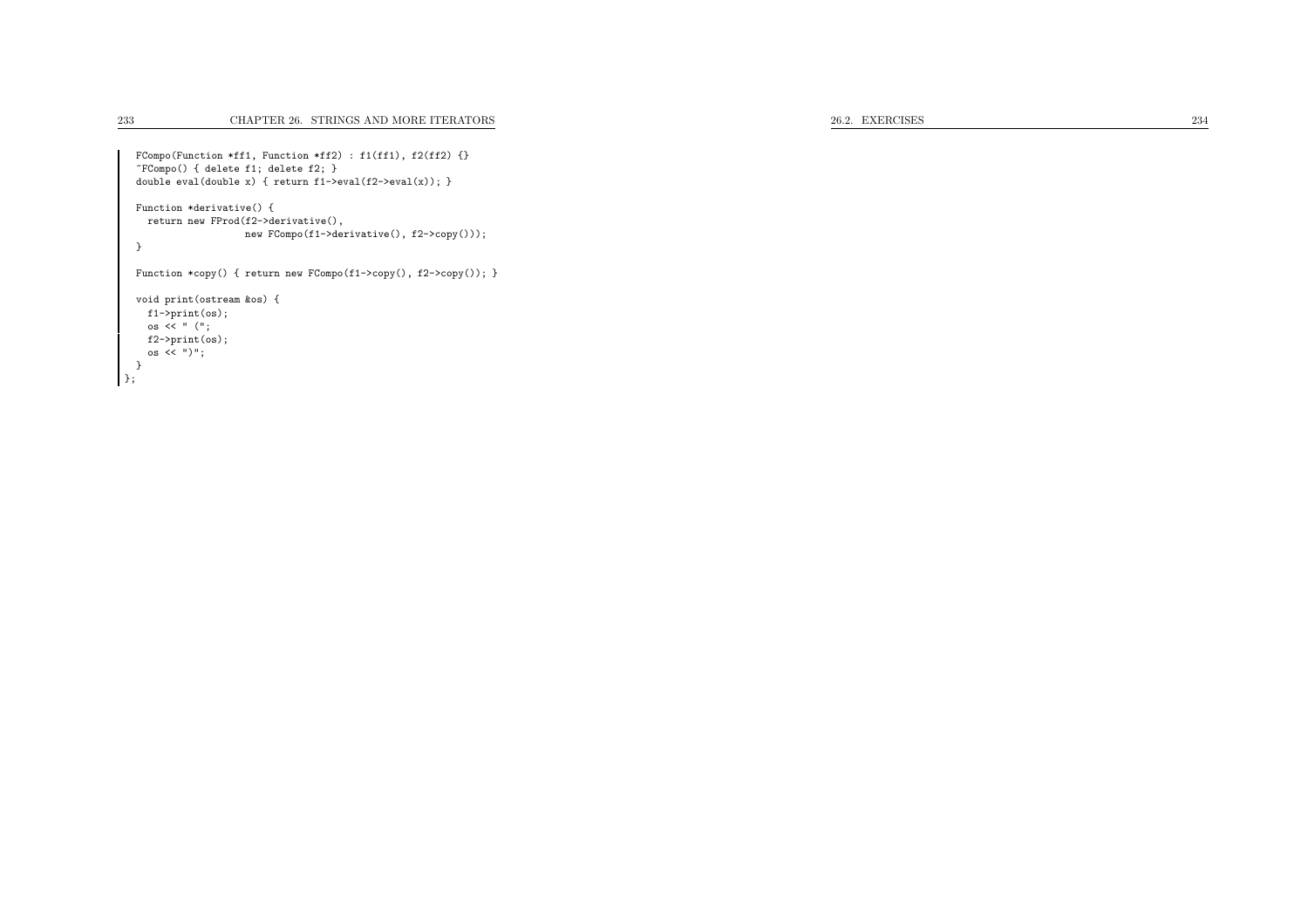# Homework

27.1 Ray-tracing

## 27.2 Introduction

The goa<sup>l</sup> of this project is to implement <sup>a</sup> simple version of the well known raytracing algorithm. This technique is widely used to generate synthetic <sup>p</sup>ictures and allow to simulate lot of very complex light, reflection and refraction effects(see figure 27.1).

## 27.3 Description of the algorithm

For the first version, we will not implement reflections or refractions, just visualizing opaque objects.

1. Open <sup>a</sup> window ;

2. loop thought all <sup>p</sup>ixels :

(a) compute the associated ray  $\Delta$ ;

(b) compute the first intersection with an object of the scene ;

(c) draw the color ;

3. wait for <sup>a</sup> key-press.

Figure 27.1: Ray-tracing is <sup>a</sup> simple technique which is able to simulate complexeffect of reflexion and refraction.



Figure 27.2: The idea of ray-tracing is to associate to each <sup>p</sup>ixel of the screen <sup>a</sup>virtual ray and to compute which objects in the scene intersect this ray.

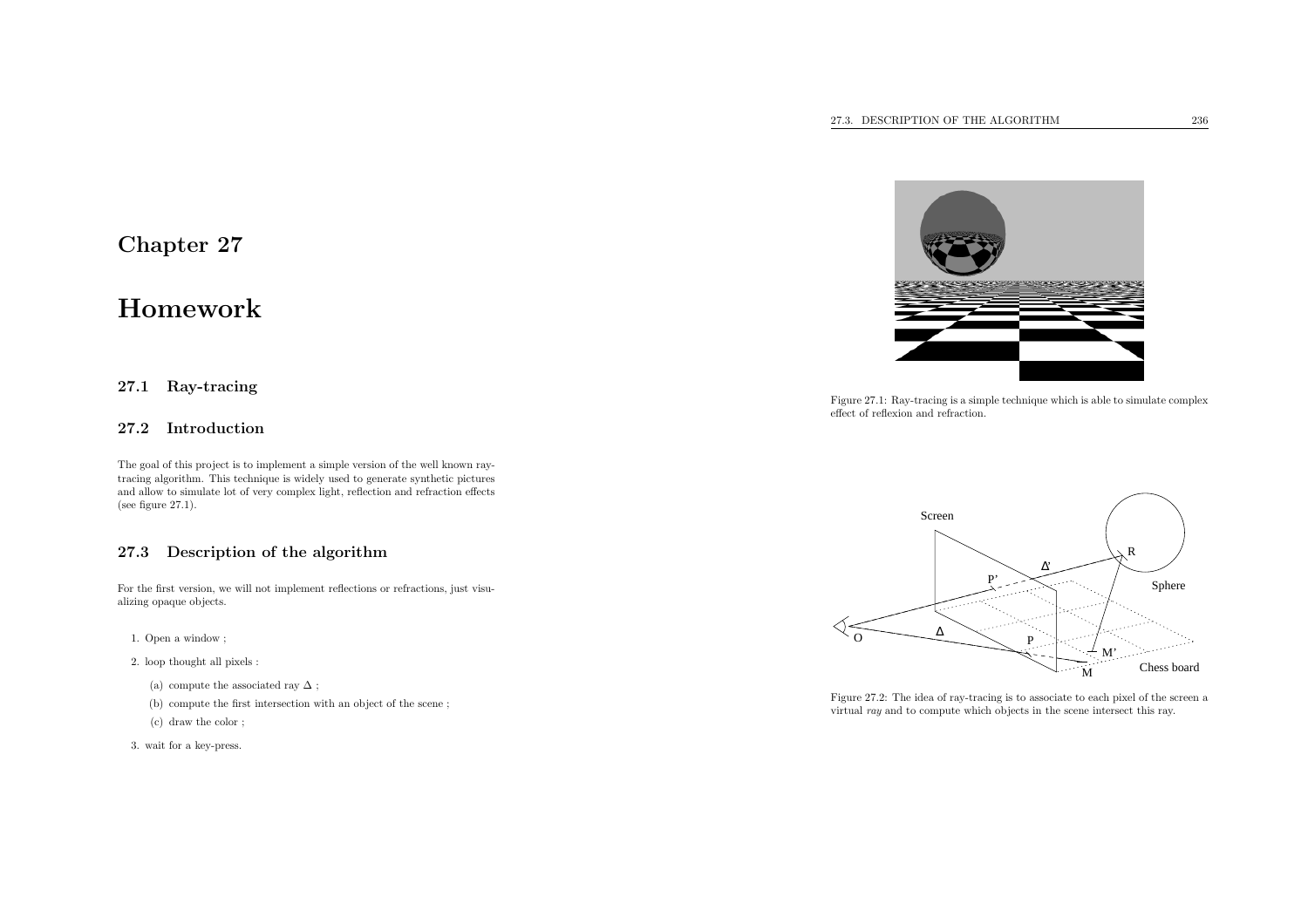The objects will have to be either : <sup>a</sup> sphere of <sup>a</sup> <sup>g</sup>iven color, location and size, or <sup>a</sup> "infinite chess board", which is horizontal, and is defined by its height, thetwo colors and the size of the squares.

#### 27.4 Some maths

#### 27.4.1 Parameterization of <sup>a</sup> ray

A ray is defined by its origin  $(x_0, y_0, z_0)$  and its direction  $(v_x, v_y, v_z)$ . The coordinates of the points that belong to it are of the form  $(x_0 + \lambda v_x, y_0 + \lambda v_x, y_0)$  $\lambda v_y, y_0 + \lambda v_y$ ) with  $\lambda \in R_+$ .

Given the location of the observer  $(x_o, y_o, z_o)$ , and the location of three corners of the screen : upper-left at  $(x_1, y_1, z_1)$ , lower-left at  $(x_2, y_2, z_2)$  and lower-right at  $(x_3, y_3, z_3)$ , the size of the screen  $w \times h$  and the pixel  $(x_p, y_p)$ , we want to estimate the ray's parameter.

The pixel's P coordinates in the scene  $(x, y, z)$  are estimated with linear interpolation. Let's define  $\alpha = \frac{x_p}{w}$  and  $\beta = 1 - \frac{y_p}{h}$ , we have :

$$
\begin{cases}\nx = x_2 + \alpha(x_3 - x_2) + \beta(x_1 - x_2) \\
y = y_2 + \alpha(y_3 - y_2) + \beta(y_1 - y_2) \\
z = z_2 + \alpha(z_3 - z_2) + \beta(z_1 - z_2)\n\end{cases}
$$

Thus, the ray as for origin the observer's location  $(x_o, y_o, z_o)$  and for direction  $(x - x_o, y - y_o, z - z_o).$ 

#### 27.4.2 Sphere

A sphere is defined by the location of its center  $(x_c, y_c, z_c)$ , its radius r and its color. The pixels that belongs to it verify  $(x - x_0)^2 + (y - y_0)^2 + (z - z_0)^2 = r^2$ .

<sup>A</sup> ray has either zero, one or two intersections with <sup>a</sup> sphere. By substituting the coordinates of the point of the ray into the sphere's equation, we obtain <sup>a</sup>quadratic equation in  $\lambda$ .

#### 27.4.3 Chessboard

A "infinite" chess board is defined by its height  $y_{cb}$  the size of the squares l and two colors  $c_1$  and  $c_2$ . A ray meets such an object if its direction goes down



(i.e.  $v_y < 0$ ). In such a case, the coordinates of the intersection points can be estimated by computing  $\lambda$  such that  $y_o + \lambda v_y = y_{cb}$ . The color of the met point will be  $c_1$  if  $sin(\pi \frac{x}{l}) sin(\pi \frac{z}{l}) \ge 0$  and  $c_2$  if not.

#### 27.5 OO organization

The proposed structure is the following :

- Color represents <sup>a</sup> r/g/b color ;
- Ray represents <sup>a</sup> ray with an origin and <sup>a</sup> direction ;
- Intersection represents an intersection with an object and indicates bothwhat  $\texttt{Object3D}$  is met and what is the corresponding  $\lambda$ . This object is able to store a new intersection only if it corresponds to a smaller  $\lambda$ ;
- Object3D represents the concept of object and has methods to refresh an Intersection object, <sup>g</sup>iven <sup>a</sup> Ray , and to return the color of the intersection with <sup>a</sup> <sup>g</sup>iven Ray;
- Screen3D contains the screen size, the position of three screen corners andthe observer and can compute <sup>a</sup> ray, <sup>g</sup>iven the coordinate of <sup>a</sup> <sup>p</sup>ixel ;
- Scene is both <sup>a</sup> window and <sup>a</sup> Screen3D and contains one Object3D whichrepresents the main scene.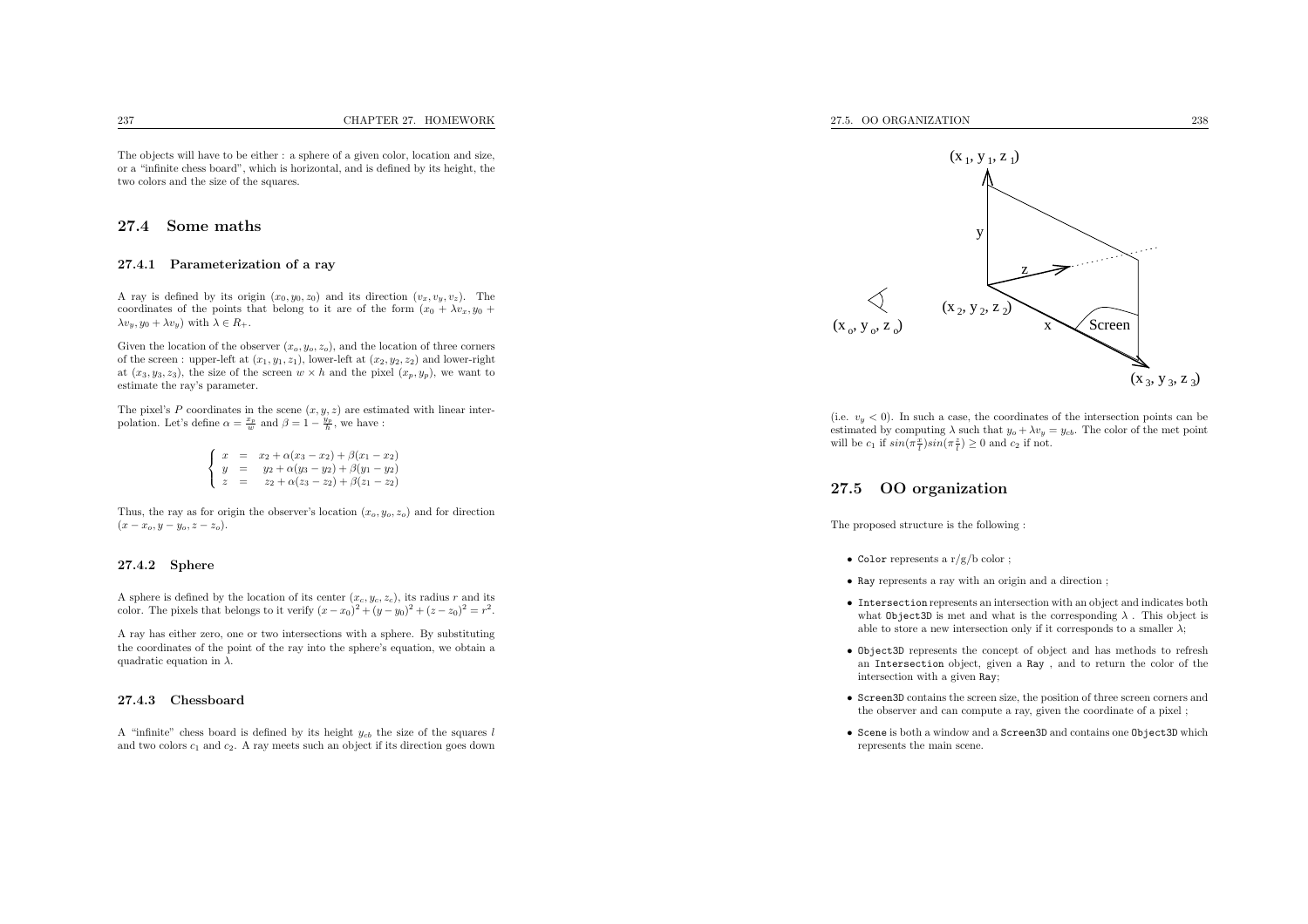27.6. EXAMPLE OF MAIN

## 27.6 Example of main

```
int main(int argc, char **argv) {
  Object3D *p = new Plan(-50, \frac{1}{2} // y height<br>60, \frac{1}{2} square size
                              60, // square size
                              200, 200, 200, // r/g/b of color1
                             100, 100, 100 // r/g/b of color2
                             );Object3D *s1 = new Sphere(-30, -40, 90, // center's coordinates 60, \frac{1}{2} // radius
                                60, \frac{1}{\tan \theta} // radius<br>0, 0, 255 // r/g/b c
                                                 1/ r/g/b of color
                               );Object3D *s2 = new Sphere(-80, -40, 60, // center's coordinates<br>
\begin{array}{cc} 70, & // \text{ radius} \end{array}70, // radius<br>255, 0, 0 // r/g/b o
                                                 1/ r/g/b of color
                               );Object3D *u1 = new Union(s1, s2);0bject3D *u2 = new Union(u1, p);
  // This Scene class puts the observer at (0, 0, -200) and the three corners
  // of the screen at (-100, 100, 0), (-100, -100, 0) and (100, -100, 0)
  // The window is 512 x 512
  Scene sc(u2);
  sc.drawScene();cin.get();
return 0;
 }
```


we obtain :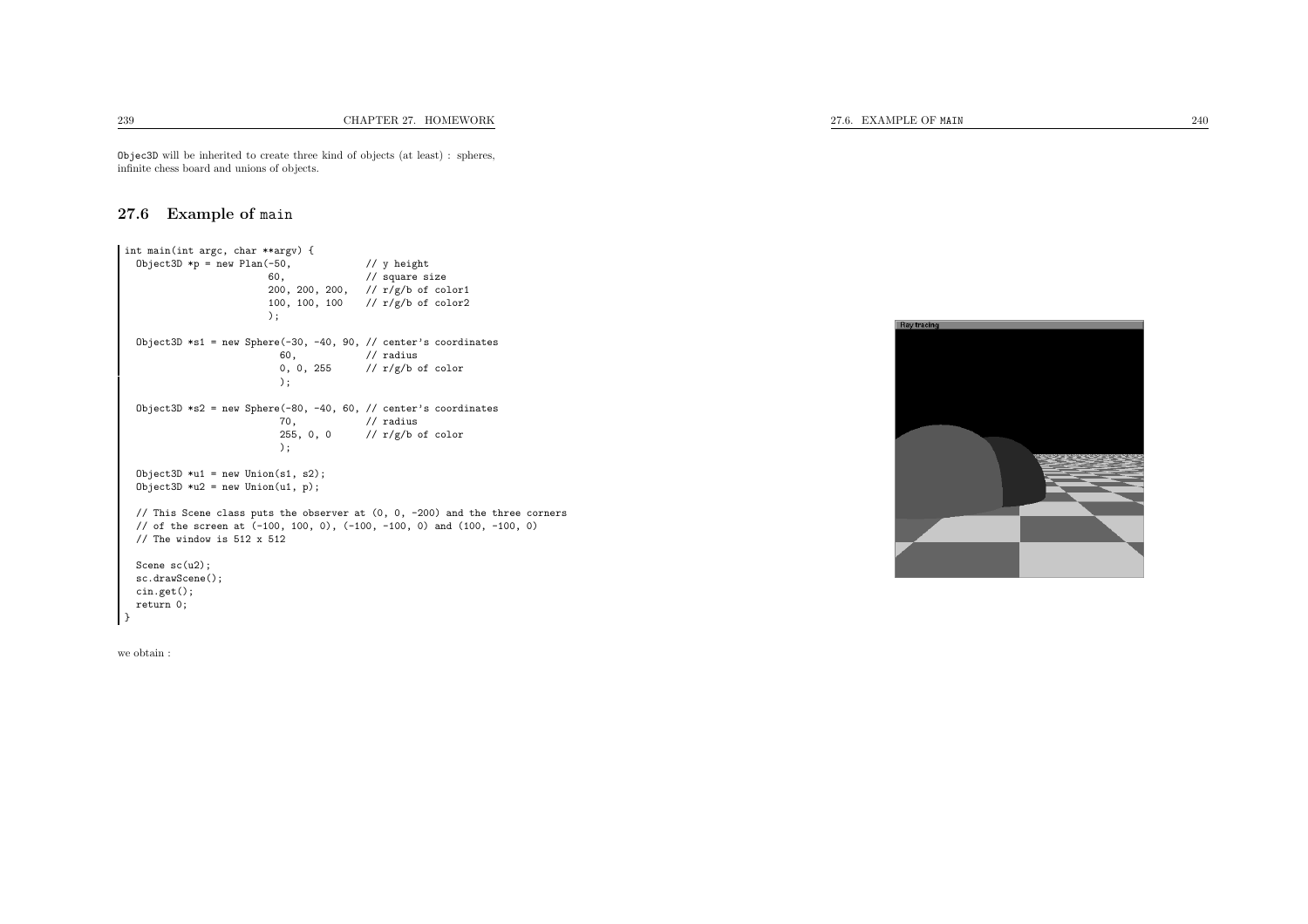## Chapter <sup>28</sup>

# Templates

### 28.1 Introduction

As we have seen, <sup>a</sup> very important idea in "modern" programming is to be able to re-use already-written code. To be able to do that, we have to write algorithms that operate on abstract objects, defined only by their specifications. For instance :

```
class WithAPrice {
public:
virtual float price() = 0;
};int indexOfCheaper(WithAPrice *w, int nb) {
  int best = 0;
  float bestPrice = w[0]- >price();
  for(int i = 1; i<nb; i++) if(w[i]->price() < bestPrice) {
    best = i;bestPrice = w[i] \rightarrow price();
  }\rightarrow
```
In many situations we want to have the same "generality" for built-in types. For instance, we want to avoid to write :

int abs(int x) { if(x >= b) return x; else return -x; } int abs(float x) { if(x >= b) return x; else return -x; } int abs(double x) { if(x >= b) return x; else return -x; }

In that case, we would love to write the function once with <sup>a</sup> "unknown" type and let the compiler create one function for any type we ask it to, as long as the >= and unary - operators exist. We would love also to be able to define "abstract containers" able to contains any type.

Another issue is efficiency. Addressing generality thought OO mechanisms lead to <sup>a</sup> severe overload. Instead of just doing the comparison, the CPU would haveto jump to <sup>a</sup> routine etc.

### 28.2 Examples of template

A template is just <sup>a</sup> <sup>p</sup>iece of code (function or class) parameterized by types (or numerical parameters, but we will not deal with that in this course).

The compiler is able to instantiate the <sup>p</sup>iece of code when required for <sup>a</sup> <sup>g</sup>iventype, and is also able to do type-checking during compilation :

#include <iostream>

template <class Scalar> Scalar abs(Scalar x) { if(x >= 0) return x; else return -x; }

int main(int argc, char \*\*argv) { int  $x = -3$ ; cout  $\langle \times \text{ abs}(x) \langle \times \rangle \setminus n'$ ; cout << abs(-9.45) << ' ' << abs(7.12) << '\n'; }

writes

3 9.45 7.12

28.3 Syntax

So the syntax is template <sup>&</sup>lt; ... list of types ... <sup>&</sup>gt; followed by the usual definition of either <sup>a</sup> function declaration, <sup>a</sup> function definition, <sup>a</sup> class definition, <sup>a</sup> method definition, etc.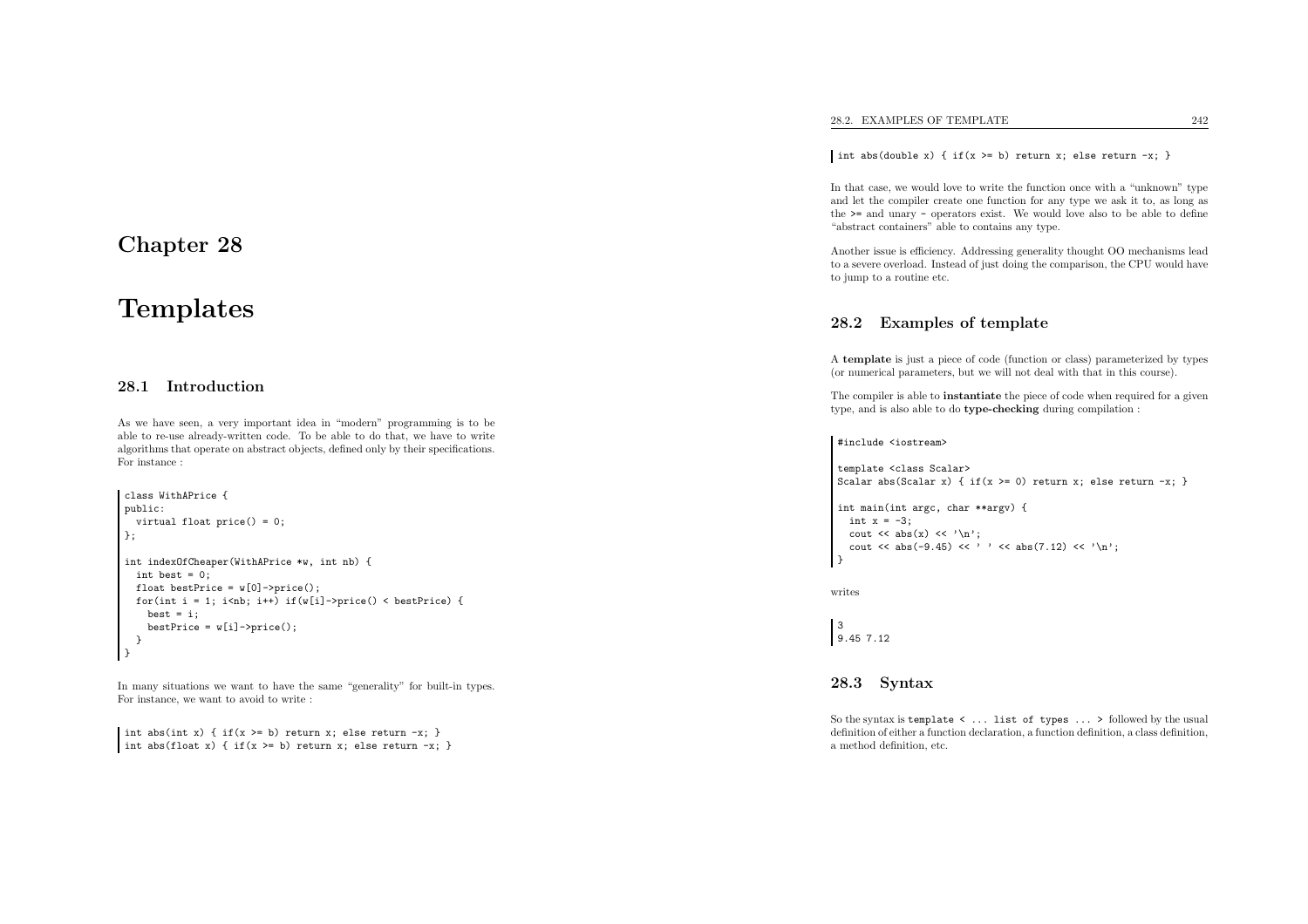You can later either let the compiler instantiate your template code into "real" code implicitly (like what we just did for abs), or you can explicitly refer to oneinstance (to declare <sup>a</sup> variable or to inherit from <sup>a</sup> template class for instance).

#### 28.4 Template class

Exactly the same syntax applies to classes :

#include <iostream>

```
template <class Scalar>
class Vector {
 int size;
 Scalar *data;
public:
Vector(int s) : size(s), data(new Scalar[s]) {}
  ~Vector() { delete data; }
  int length() { return size; }
  Scalar &operator [] (int k) {
   if((k < 0) || (k > = size)) { cerr << "Are you insane ?\n"; abort; }
   return data[k];
  }
void print(ostream &o) {
   for(int i = 0; i<size; i++) {
     os << data[i];
     if(i <size-1) o << ' '; else o << '\n';
   }}
};int main(int argc, char **argv) {
 Vector<int>v(14);
  Vector<float> u(986);
```
#### 28.5 Inheritance from template class

```
class MyVectorOfInt : public Vector<int> {
public:
MyVectorOfInt(int k) : Vector<int>(k) {}
 int sum() {
```

```
int s = 0;
   for(int i = 0; i<length(); i++) s += (*this)[i];
   return s;
}
};
```
### 28.6 Separate definition of methods

As usual, we can separate the class declaration from its definitions :

#### #include <iostream>

template <class Scalar> class Vector { int size; Scalar \*data; public: Vector(int s);  $\tilde{\text{Vector}}$ (); int length(); Scalar &operator [] (int k); void print(ostream &o);  $\vert \cdot \rangle$ ;

template<class Scalar> Vector<Scalar>::Vector(int s) : size(s), data(new Scalar[s]) {}

template<class Scalar> Vector<Scalar>:: "Vector() { delete data; }

template<class Scalar> int Vector<Scalar>::length() { return size; }

template<class Scalar> Scalar &Vector<Scalar>::operator [] (int k) { if((k < 0) || (k >= size)) { cerr << "Are you insane ?\n"; abort; } return data[k]; }

template<class Scalar> void Vector<Scalar>::print(ostream &o) { for(int i = 0; i  $\text{size};$  i++) {

}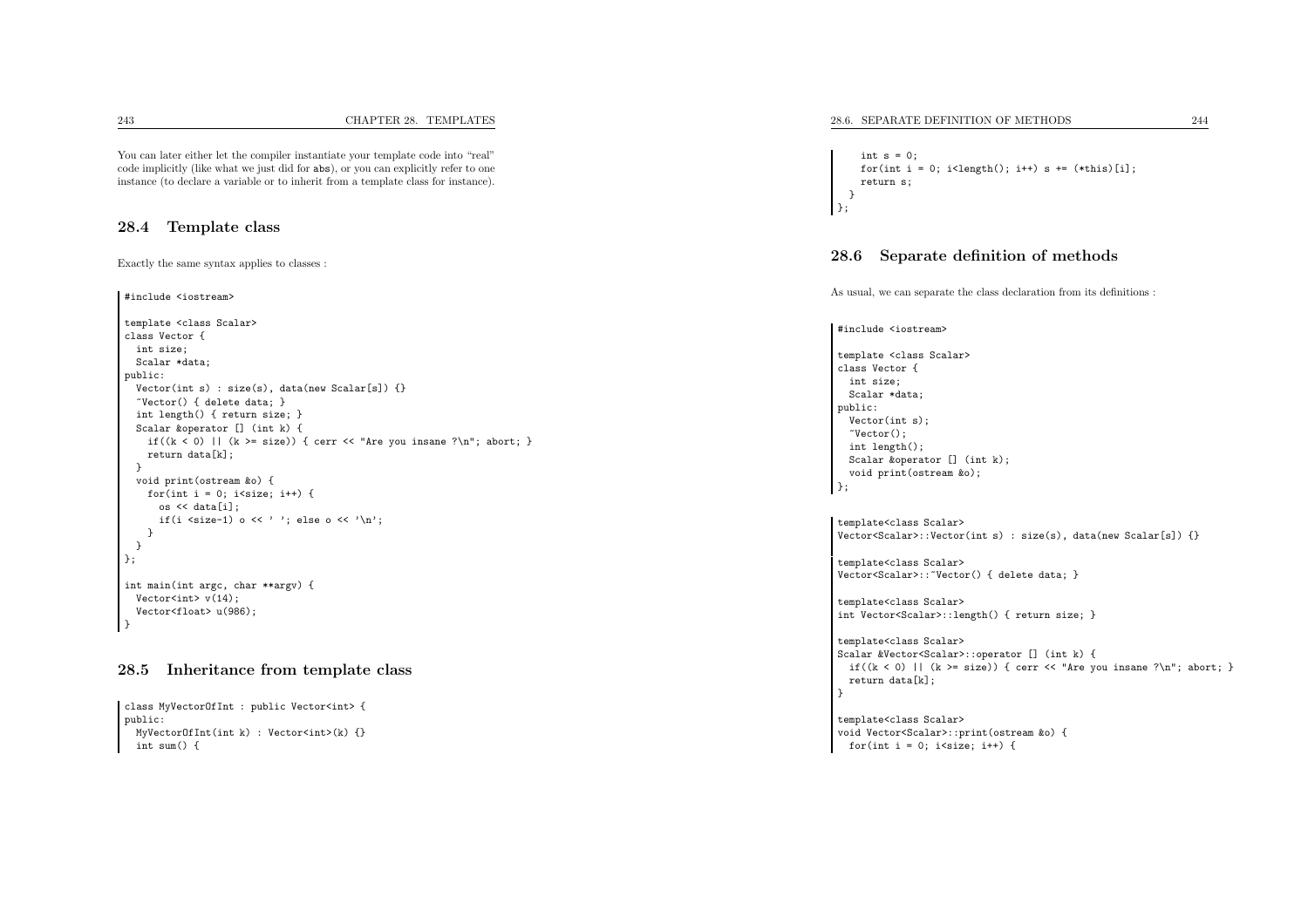```
os << data[i];
   if(i <size-1) o << ' '; else o << '\n';
 }}int main(int argc, char **argv) {
 Vector<int> v(14);
 Vector<float> u(986);
}
```
<sup>A</sup> template can have more than one parameter.

#include <iostream>

}

```
template <class T1, class T2>
class Couple {
 T1 a;
 T2 b;
public:void print(ostream &os) { os << a << ' ' << b << '\n'; }
};
```
### 28.7 Template compilation type-checking

The compiler is able to check the consistency of types for <sup>a</sup> <sup>g</sup>iven template. Forinstance :

template <class Scalar> Scalar max(Scalar a, Scalar b) { if(a >= b) return a; else return b; } int main(int argc, char \*\*argv) { int  $x = 3$ ; float  $y = 5.0$ ; cout  $\langle x, y \rangle \langle x' \rangle$ ;

/tmp/chose.cc: In function 'int main(int, char \*\*)': /tmp/chose.cc:9: no matching function for call to 'max (int  $k$ , float  $k$ )'

Note that the compiler is not able to mix implicit conversions and argument type deduction in templates. For instance here, it will not convert implicitlythe first argument into float to be able to instantiate the template.

#### 28.8 Remark about compilation

The behavior of the compiler is exactly as if it was re-writing the <sup>p</sup>iece of code after having substituted the type names. Thus, it may not detect syntax errors (like unknown variable) as long as the <sup>p</sup>iece of code is not used (this candepend on the compiler) :

template<class T> <sup>T</sup> insane(T x) { return y; } int main(int argc, char \*\*argv) {

Generates no compilation error, but

template<class T> <sup>T</sup> insane(T x) { return y; }

int main(int argc, char \*\*argv) { insane(3.0);}

leads to :

}

/tmp/chose.cc: In function 'double insane<double>(double)': /tmp/chose.cc:5: instantiated from here /tmp/chose.cc:2: 'y' undeclared (first use this function) /tmp/chose.cc:2: (Each undeclared identifier is reported only once /tmp/chose.cc:2: for each function it appears in.)

28.9 Exercise

#### 28.9.1 Write <sup>a</sup> sum function

Write a function able to compute the sum of  $n$  elements of a vector of scalar (int, float, etc.), whatever the type of elements may be.

#include <iostream>

245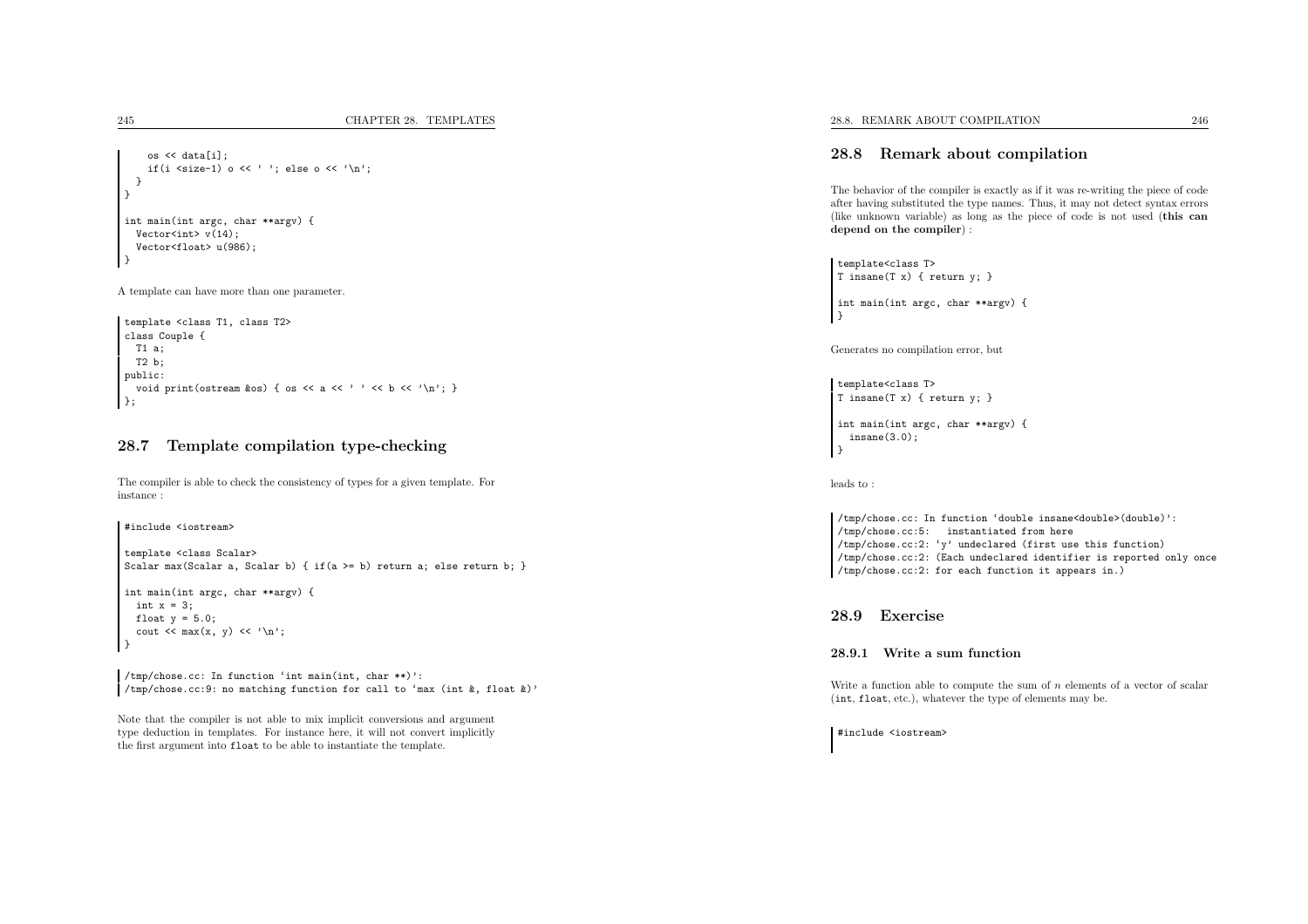```
28.9. EXERCISE
```

```
template<class T>
T sum(T *x, int nb) {
 T s = 0;for(int i = 0; i < nb; i + +) s + = x[i];
  return s;
 }int main(int argc, char **argv) {
 int a[] = \{1, 2, 3, 4, 5, 6\};cout \langle sum(a, sizeof(a)/sizeof(int)) \langle '\n';
 }
```
#### 28.9.2 Write <sup>a</sup> template stack class

We want <sup>a</sup> template class to "stack" elements. The method must allow to insert an object on the top of the stack (push) or to get the object at the top (pop). The constructor will take the maximum number of elements that can be in thestack.

```
#include <iostream>
template<class T>
class Stack {
 int current, max;
 T *dat;
public:
Stack(int m) : current(0), max(m), dat(new T[m]) {}
  ~Stack() { delete dat; }
 T pop() { if(current == 0) abort(); else return dat[--current]; }
 void push(T x) { if(current == max) abort(); else dat[current++] = x; }
 void print(ostream &o) {
  for(int i = current-1; i >= 0; i--) o << dat[i] << '\n\lambda;
}
};int main(int argc, char **argv) {
 Stack<int> stack(100);
  stack.push(3);
stack.push(6);
stack.push(2);
stack.push(8); stack.pop();
  stack.push(9);
stack.print(cout);
```
247

}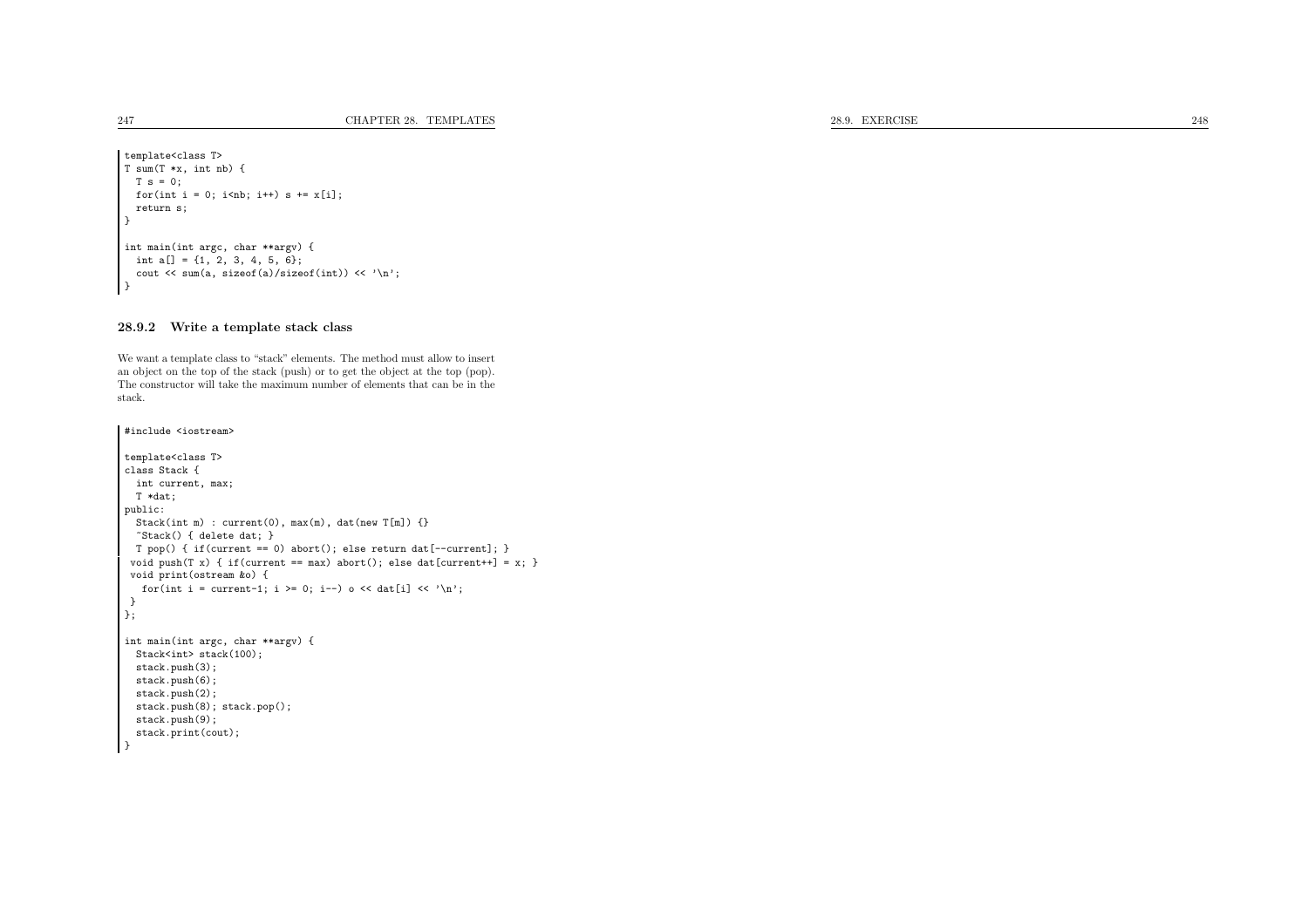Chapter <sup>29</sup>

## Tree structures

## 29.1 Introduction

In many situation, an efficient way to represent data structures is to use trees. <sup>A</sup> tree can be defined recursively as an object containing some data and references to <sup>a</sup> certain number of subtrees. This definition leads to <sup>a</sup> hierarchical structure, in which trees with no sub-trees are called leaves. The other ones are called internal nodes.

More mathematically, <sup>a</sup> tree is <sup>a</sup> grap<sup>h</sup> with no cycles.

Those data structures are very useful to store and organize informations associated to comparable values. Here we <sup>g</sup>ive an example of an associative memoryint -> string.

#### 29.2 <sup>A</sup> simple implementation

class Tree { // The key int key; // The associated string string str; // The two subtrees Tree \*left, \*right; public:Tree(int \*k, string \*s, int n);

```
\tilde{r}Tree();

int size();
  int depth();
  int nbLeaves();
  string get(int k);
\};
int main(int argc, char **argv) {
  string s[] = \{ "six", "four", "three", "seven",
                   "two", "one", "nine", "five", "eight", "ten" };
  int k[] = { 6, 4, 3, 7, 2, 1, 9, 5, 8, 10 };
  Tree t(k, s, 10);
  cout \langle \cdot \rangle t.get(3) \langle \cdot \rangle "\n";
ا :
Tree::Tree(int *k, string *s, int n) {
  for(int i = 0; i<n; i++) cout << k[i] << ":" << s[i] << " ";
  cout \langle \cdot \cdot \cdot \cdot \cdot \cdot \ranglekey = k[0];
  str = s[0];int *ktmp = new int[n-1];
  string *stmp = new string[n-1];
  int a = 0, b = n-2;
  for(int i = 1; i <n; i ++) if(k[i] < key) {
    ktmp[a] = k[i]; stmp[a] = s[i]; a++;
  } else {
    ktmp[b] = k[i];stm[b] = s[i]; b--;}
if(a > 0) left = new Tree(ktmp, stmp, a);
  else left = 0;
  if(b < n-2) right = new Tree(ktmp+a, strnp+a, n-2-b);
  else right = 0;
 }Tree::~Tree() {
  if(left) delete left;
  if(right) delete right;
 }int Tree::size() {
  int n = 1;
```
if(left)  $n$  += left->size();

29.2. <sup>A</sup> SIMPLE IMPLEMENTATION <sup>250</sup>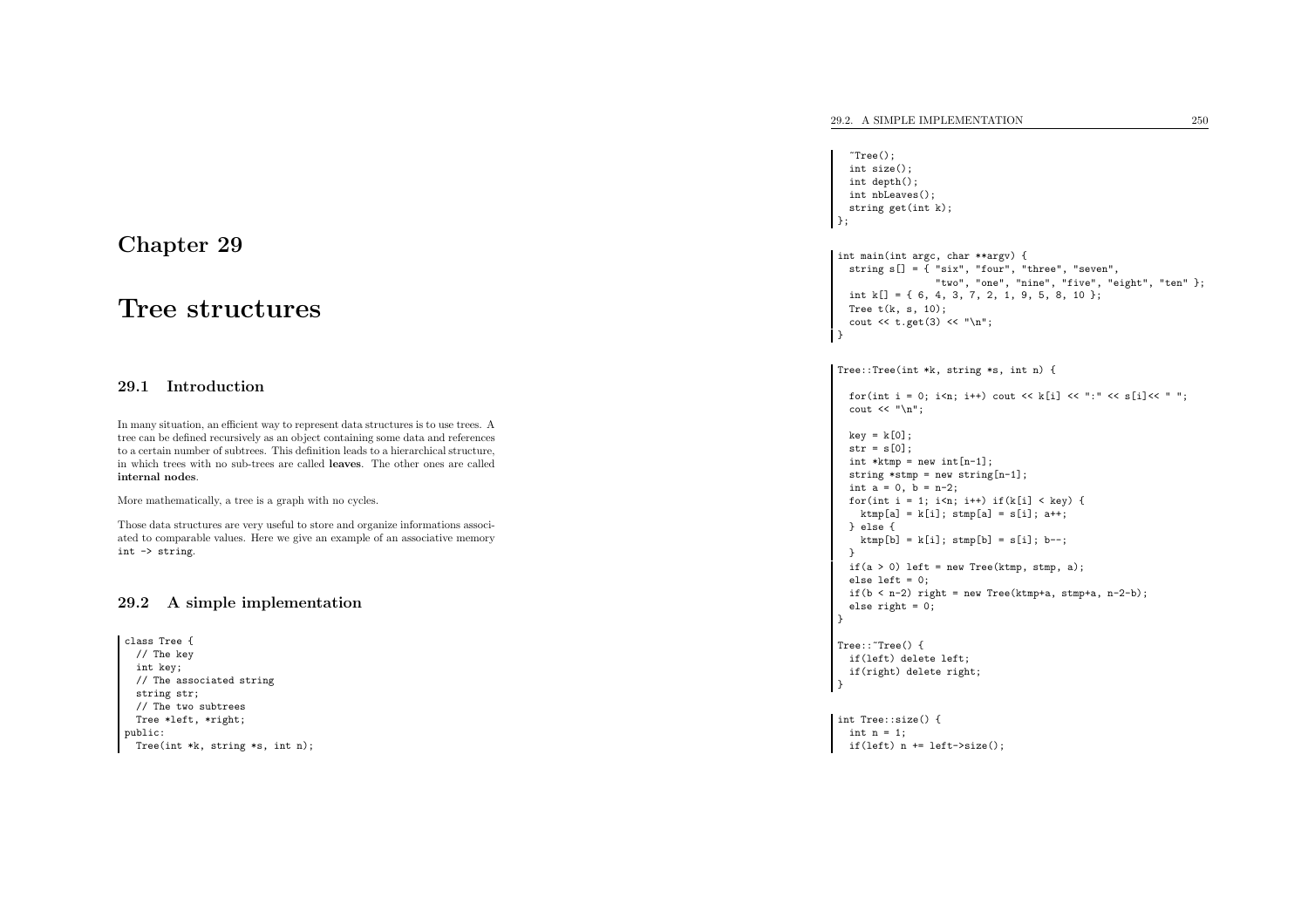```
if(right) n += right->size();
  return n;
}int Tree::depth() {
 int dl, dr;
 if(left) dl = left->depth(); else dl = 0;
  if(right) dr = right->depth(); else dr = 0;
 if(dl > dr) return dl+1; else return dr+1;
}string Tree::get(int k) {
  if(key == k) return str;
  else if(k < key) {
   if(left) return left->get(k);
   else abort();
 } else {
   if(right) return right->get(k);
    else abort();
 }}template<class T>
class Stack {
 int size, maxSize;
 T *data;
public:
Stack(int m) : size(0), maxSize(m), data(new T[m]) {}
  ~Stack() { delete[] data; }
 T pop() { if(size == 0) abort(); else return data[--size]; }
 void push(T x) { if(size == maxSize) abort(); else data[size++] = x; }
 void print(ostream &o) {
  for(int i = size-1; i >= 0; i--) o << data[i] << '\n\lambda;
 }
};class StringMapping {
public:
virtual string apply(string s) const = 0;
};
```
void Tree::stacksElements(Stack<string> &stack) { stack.push(str);if(left) left->stacksElements(stack);

29.2. <sup>A</sup> SIMPLE IMPLEMENTATION <sup>252</sup>

```
if(right) right->stacksElements(stack);
}void Tree::applyMapping(const StringMapping &map) {
  str = map.append(y(str);if(left) left->applyMapping(map);
  if(right) right->applyMapping(map);
ا :
class AddSomething: public StringMapping {
 string stuff;
public:
AddSomething(string s) { stuff = s; }
  string apply(string s) const { return s + stuff; }
};int main(int argc, char **argv) {
  string s[] = \{ "six", "four", "three", "seven",
                 "two", "one", "nine", "five", "eight", "ten" };
  int k[] = { 6, 4, 3, 7, 2, 1, 9, 5, 8, 10 };
  Tree t(k, s, 10);
  cout \lt\lt t.\text{set}(3) \lt\lt "\\n":Stack<string> stack(100);
  t.applyMapping(AddSomething(" excellent!!!"));
  t.stacksElements(stack);stack.print(cout);
```

```
}
```
6:six 4:four 3:three 7:seven 2:two 1:one 9:nine 5:five 8:eight 10:ten 4:four 3:three 2:two 1:one 5:five 3:three 2:two 1:one  $2 \cdot two 1 \cdot one$ 1:one 5:five 10:ten 8:eight 9:nine 7:seven 8:eight 9:nine 7:seven 7:seven 9:nine three nine excellent!!! seven excellent!!! eight excellent!!! ten excellent!!! five excellent!!! one excellent!!!

<sup>251</sup> CHAPTER 29. TREE STRUCTURES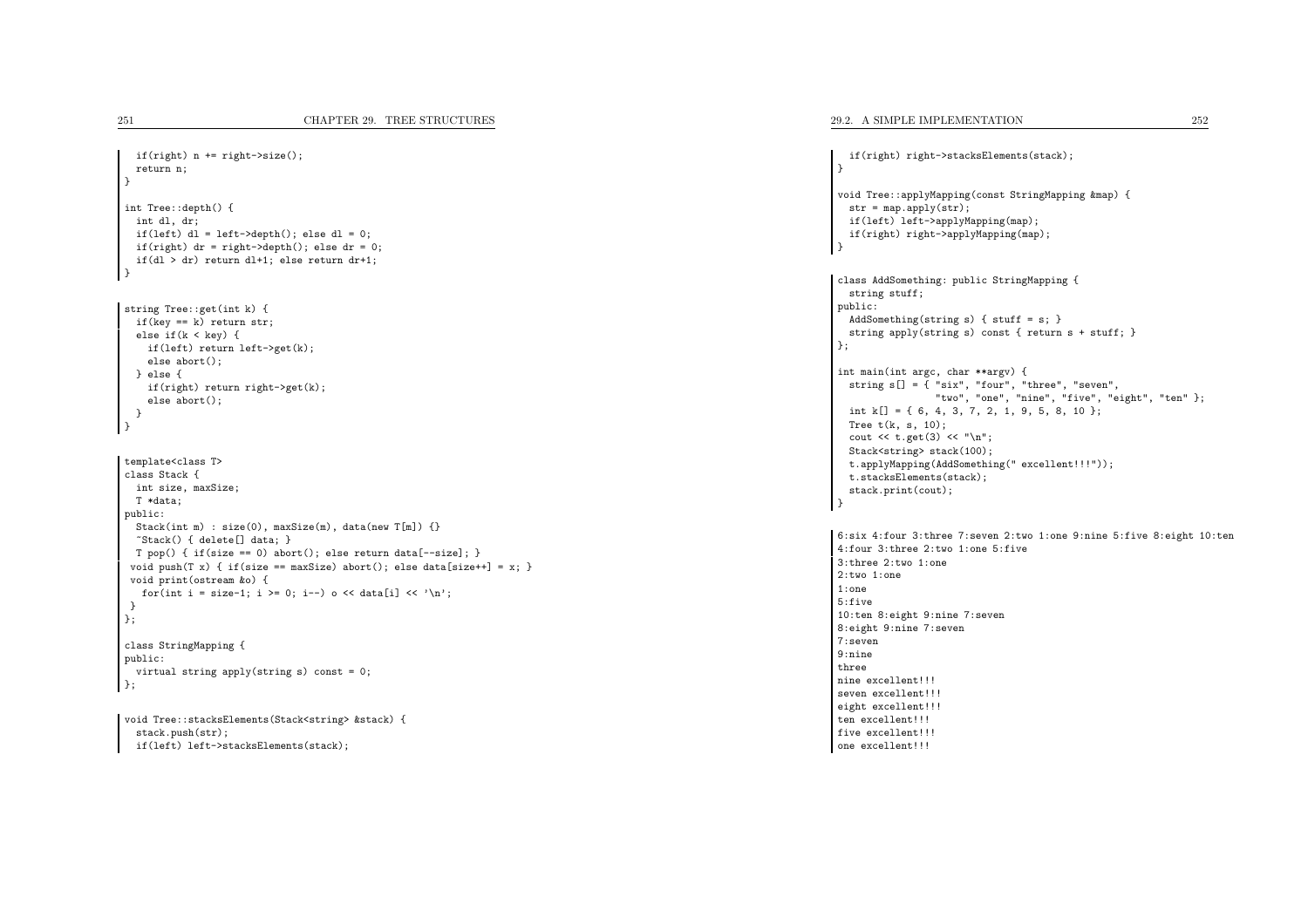two excellent!!! three excellent!!! four excellent!!! six excellent!!!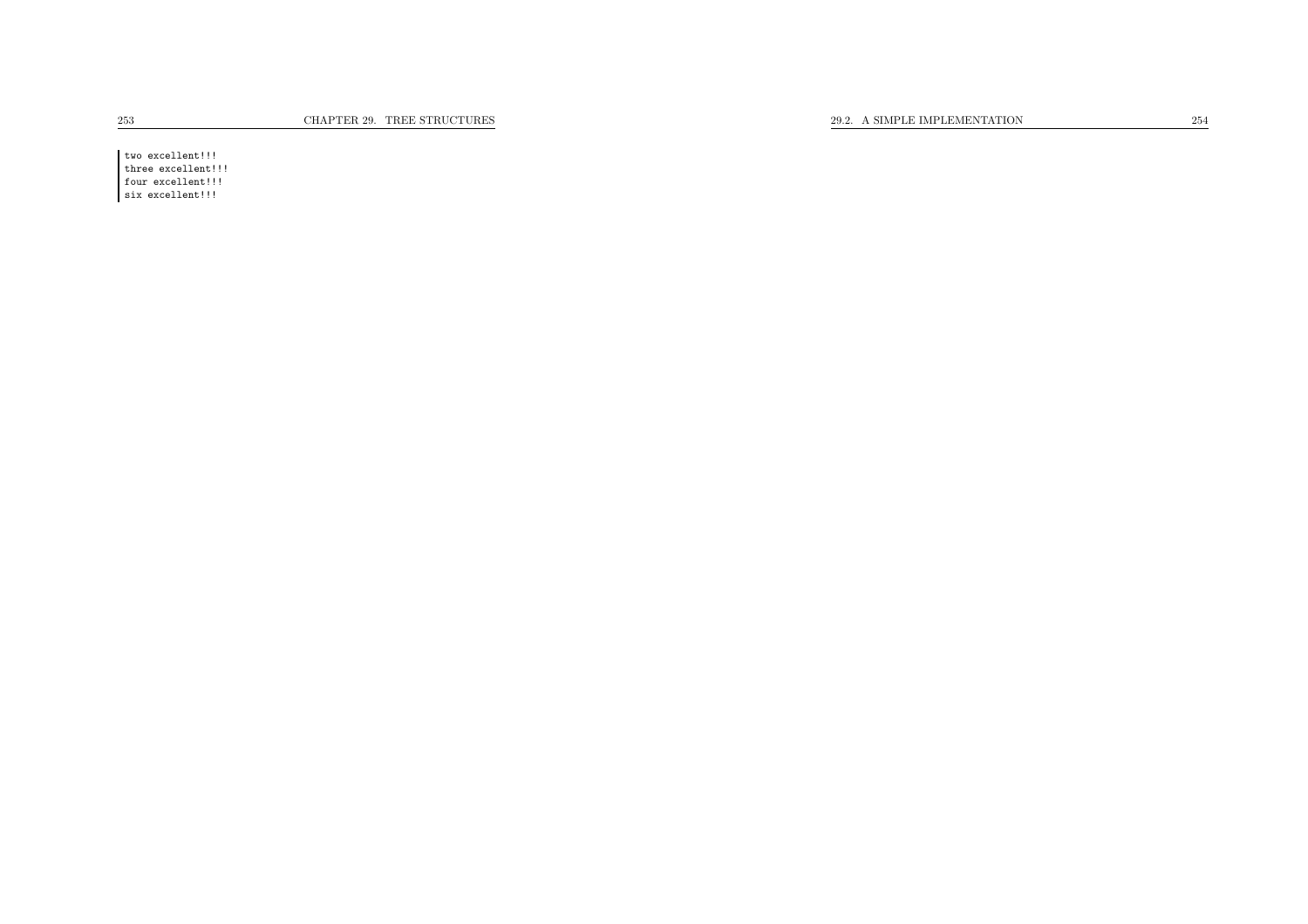# Summary of everything

## 30.1 Variables, types, scope, default initialization

<sup>A</sup> variable is <sup>a</sup> small area of memory which is associated to an identifier and a type. The scope of <sup>a</sup> variable (or other identifier) is the area of the source code where the variable can be referred to, most of the time the part from the variable definition and the end of the smallest enclosing {} block. Note that <sup>a</sup> variable is not initialized by default.

#include <iostream>

```
int main(int argc, char **argv) {
 int a;<br>a = a+1;
 a = a+1; // ouch!<br>
int b = 3; // good
  int b = 3; // good
  if(b == 3) { int b = 5; int c = 4; } // ouch!
  cout \langle\langle "b=" \langle\langle b \langle '\rangle"; // here b = 3
  cout << "c=" << c << ' \n'; // here can't compile : out of scope
}
```
#### 30.2 Variables, pointers, dynamic allocation

<sup>A</sup> pointer is an address in memory. Its type depends upon the type of the variable it refers to. The \* operator allow to denote not the pointer's value

but the pointed variable's value. The new operator allows to create <sup>a</sup> variable of <sup>a</sup> <sup>g</sup>iven type and to get its address. The delete operator (resp. delete[]) indicates to the computer <sup>a</sup> variable (resp. array) located at <sup>a</sup> <sup>g</sup>iven address is not used anymore. <sup>A</sup> variable created with new is called <sup>a</sup> dynamic variable, while a *normal* variable is called **static**. The [] operator allow to access either an element in <sup>a</sup> static or dynamically allocated array.

#include <iostream>

```
double *definitelyStupid() {
 double a[10];<br>return a:
              // ouch !!! *NEVER* do that!!!
}int main(int argc, char **argv) {
 double *a, *b;
 a = definitelyStupid();
 \text{delete}[\] a; \qquad \qquad \text{/} \qquad \text{/} ouch!
 b = new double[10];for(int i = 1; i<100; i++) b[i] = i; // ouch!
  double *c;
  c[10] = 9.0 // ouch!
}
```
## 30.3 Expressions, operators, implicit conversion, precedence

An expression is a sequence of one or more **operands**, and zero or more **oper**ators, that when combined, produce <sup>a</sup> value.

Operators are most of the time defined for two operands of same type. The compiler can automatically convert <sup>a</sup> numerical type into another one with noloss of precision, so that the operator exists.

Arithmetic computations can lead to arithmetic exceptions, either because the computation can not be done mathematically, or because the used type can not carry the resulting value. In that case the result is either <sup>a</sup> wrong value or<sup>a</sup> non-numerical value.

The precedence of operators is the order used to evaluate them during the evaluation of the complete expression. To be compliant with the usual mathematical notations, the evaluation is not left-to-right.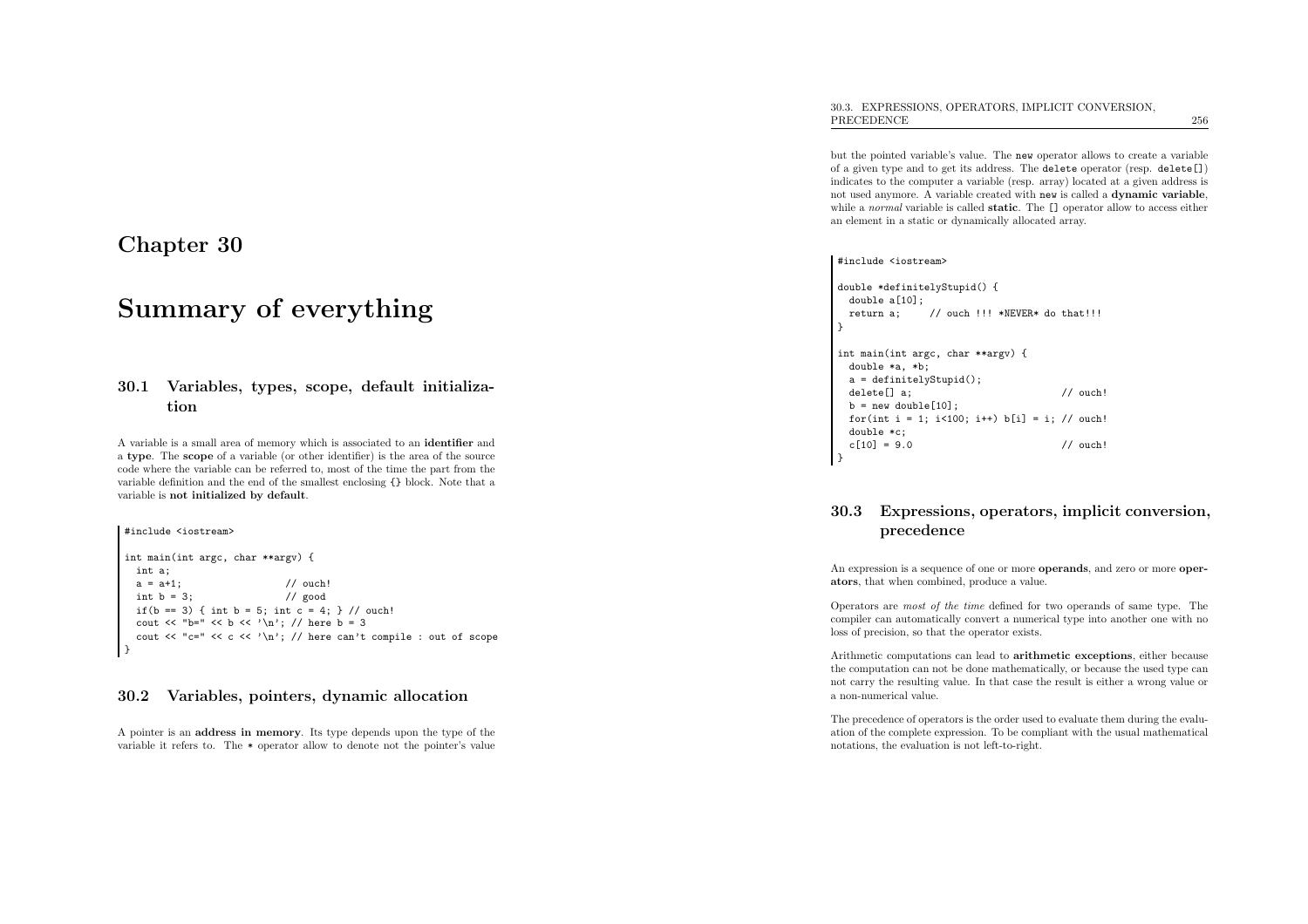## 30.4 if, while, for, while/do

To repeat part of programs, or execute them only if <sup>a</sup> <sup>g</sup>iven condition is true, the  $C_{++}$  has four main statements :

if(condition) { ... } for(init; condition; iteration) { ... } while(condition) { ... } do { ... } while(condition);

The main bugs are usage of <sup>=</sup> instead of == in tests, and never-ending loops.

#include <iostream>

```
int main(int argc, char **argv) {
 int a = 10, b = 20;
 while(a < b) { a = 0; b = 2; } // ouch!
 if(a = 3) { cout << "We have a three!!!!!\n"; } // ouch!
}
```
#### 30.5 Declaring and defining functions

<sup>A</sup> function definition specifies the type of the value the function returns, an identifier for the function's name, and the list of parameters with their types. The return keyword allows to return the result of the function. The evaluation is done when the call operator () is used. One argument is provided to each parameter.

<sup>A</sup> function, like <sup>a</sup> variable has <sup>a</sup> scope, which starts after its declaration. Thedefinition can be somewhere else :

```
int product(int a, int b); // declaration
int square(int a) { return product(a, a); }
int product(int a, int b) { return a*b; } // definition
```
int main(int argc, char \*\*argv) { int  $a = square(5)$ ; }

#### 30.6 Parameters by value or by reference

<sup>A</sup> parameter can be passed either by value or by reference. In the first case, the value of the argument at the call point is copied into the parameter. In the second case, the parameter and the value are two different identifiers for the same variable in memory. The copy has to be avoided sometime for performanceissue (copying <sup>a</sup> large object like an array can be expensive).

We will usually make <sup>a</sup> difference between <sup>a</sup> lvalue (location value, on the left of the <sup>=</sup> operator), and <sup>a</sup> rvalue (reading value, or the right of the <sup>=</sup> operator).

#include <iostream>

void reset(int &a) {  $a = 0$ ; } void bug(int a) {  $a = 42$ ; }

```
int main(int argc, char **argv) {
  int x = 3;
  reset(x);cout \langle x \rangle \langle x \ranglebug(x);cout \langle x \rangle \langle x \rangle}
```
#### 30.7 Functions, recursion

<sup>A</sup> function can have <sup>a</sup> recursive structure, and calls itself. The main bug in thatcase is to forget the stop criterion.

int something(int k) { if(k%1 == 0) return something(k+1); // ouch!!! else return 2; | 1

### 30.8 Algorithm costs, Big-O notation

To estimate the efficiency of an algorithm, the programmer has to be able to estimate the number of operations if requires to be executed. Usually the number of operations is estimated as <sup>a</sup> function of <sup>a</sup> parameter (like the number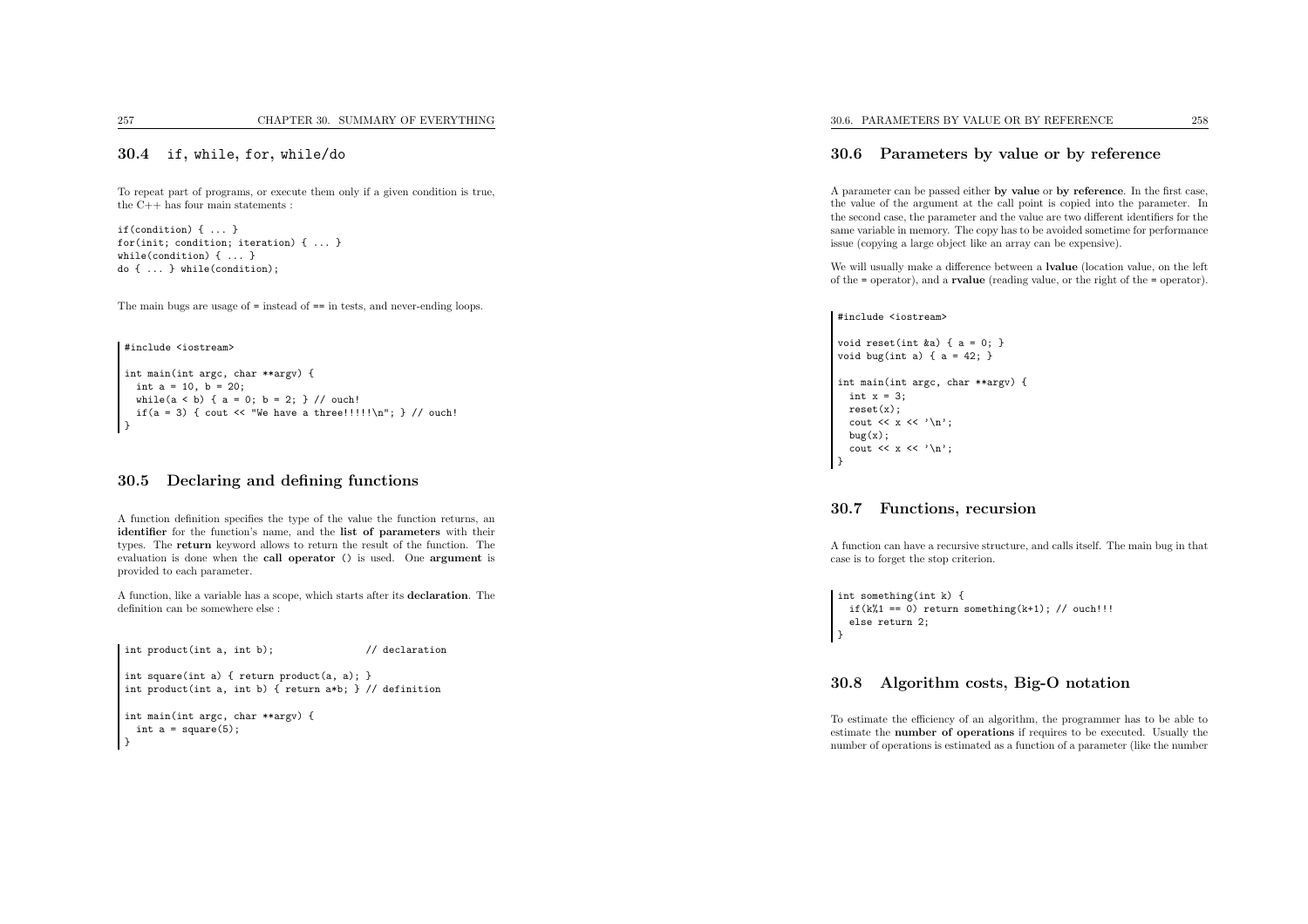of data to work on, or the expected precision of <sup>a</sup> computation, etc.) and iscalled the cost of the algorithm.

For example :

 $\int$  for(i = 0; i < n; i++) { ... }

 $\int$  for(i = 0; i < n; i++) for(i = 0; i < n \* n; i++) { ... }

The classical way to denote an approximation of a complexity is to use the  $O(.)$ notation (called "big-O").

If n is a parameter and  $f(n)$  the exact number of operations required for that value of the parameter, then we will denote  $f(n) = O(T(n))$  and say that f is a big-O of  $T$  if and only if :

<sup>∃</sup>c, N, <sup>∀</sup><sup>n</sup> <sup>≥</sup> N, <sup>f</sup>(n) <sup>≤</sup> c.T (n)

it means that  $f$  is **asymptotically bounded** by a function proportional to  $T$ .

#### 30.9 Sorting algorithms

Sorting numbers is <sup>a</sup> very basic tasks one has to do often. We have seen threedifferent algorithms.

1. Pivot sort

- 2. Fusion sort
- 3. Quick sort

The *normal* cost for a sort-algorithm is  $O(n \times \log(n))$ 

#### 30.10 OO programming

## 30.11 class keyword

The main concept in  $C++$  is the concept of **class**. Roughly speaking, a class is <sup>a</sup> type created by the programmer (opposed to the built-in types like int,

#### double, etc.)

<sup>A</sup> class is defined by <sup>a</sup> name (identifier), data fields (each of them with <sup>a</sup> name and <sup>a</sup> type) and methods (each of them with <sup>a</sup> name <sup>a</sup> return type and <sup>a</sup>parameter).

An object is an instance of the class, i.e. an entity build from the model the class (like <sup>a</sup> <sup>p</sup>hysical car is an instance of the car described on <sup>a</sup> <sup>p</sup>lan). You can for instance define <sup>a</sup> class standing for the concept of <sup>a</sup> rectangle, which will contains one field for the width and one for the height, and your program maymanipulate several such rectangles, with actual values for those fields.

## 30.12 Constructors / destructor, <sup>=</sup> operator

The creation and destruction of an object involve special member functions called constructors and destructors. The : operator allow to call constructors for various data fields with no call to default constructors. The default constructor is <sup>a</sup> constructor that does not require parameters. The copy constructor is <sup>a</sup> constructor that take as parameter one instance of the class itself by reference.

The copy constructor is called each time an object has to be created equa<sup>l</sup> to an existing one : definition of <sup>a</sup> variable with an initial value, or argument passedby value.

The <sup>=</sup> operator (assignment) has to be defined also in most of the case as soonas there are pointers in the data fields.

Note that when the <sup>=</sup> operator is used to specify the initial value of <sup>a</sup> static variable the compiler calls the copy constructor and not the <sup>=</sup> operator!

#### 30.13 Inheritance

<sup>A</sup> very powerful mechanism of the OO approac<sup>h</sup> consists in extending existing class through the mechanism of inheritance. Basically, it allows you to create <sup>a</sup> new class by adding members (both data and functions) to an existing class. And you new class can be used wherever the old one was used.

We call the new class a subclass of the old one, which is its superclass.

We have to define <sup>a</sup> new class, which inherits from the first one. We have todefine the constructors, which can call the constructors of the initial class. And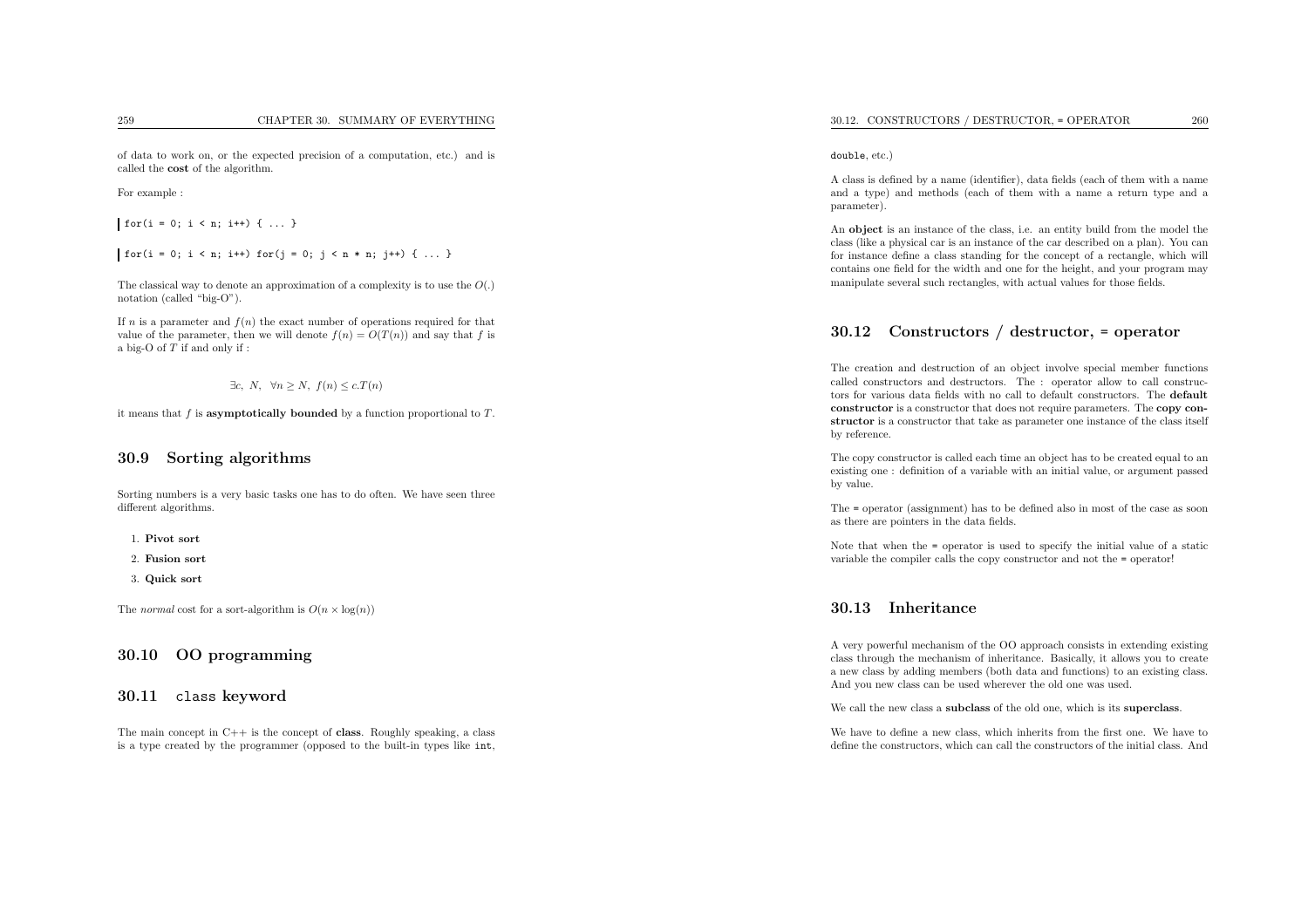we can add functions.

#### 30.14 virtual methods and classes

- When a non-virtual **method** is called, the compiler checks the type of the object at the call point and executes the corresponding method ;
- if <sup>a</sup> method is virtual, the compiler is able to check the "real type" of the object and to call the method of its real class, even if at the call point theobject is referenced through one type of one of its super-classes ;
- the compiler allows to define classes without <sup>g</sup>iving the code for some of the virtual methods. Such methods are called pure virtual. <sup>A</sup> class with such <sup>a</sup> method can not be instantiated. Thus, any pointer of to an object of this type will be in practice <sup>a</sup> pointer to one an object of one of thesubtype with no pure virtual method anymore ;
- the concept of pure virtual is very useful to define abstract object throughtheir specifications instead of defining them with their actual behavior ;
- We can cast <sup>a</sup> type into one of its superclass type with <sup>a</sup> dynamic type checking by using the dynamic cast operator.

#### 30.15 Exercises

- Write an abstract pure virtual class Picture that has just methods to get its width, height and to access its gray-scale <sup>p</sup>ixels ;
- Write <sup>a</sup> class RealPicture which inherits from the preceding. It contains <sup>a</sup> width, <sup>a</sup> height, an array of float, <sup>a</sup> methods to rotate it clockwise or counter-clockwise, depending on <sup>a</sup> parameter, and the standard constructors ;
- extends the preceding class to add <sup>a</sup> way to apply any transformation to individual <sup>p</sup>ixels ;
- write <sup>a</sup> new subclass of Picture that allow to manipulate <sup>a</sup> sub-picture of <sup>a</sup> RealPicture.

```
class Picture {
public:
virtual int getWidth() = 0;
  virtual int getHeight() = 0:
  virtual float &pixel(int x, int y) = 0;
```

```
};
```

```
class RealPicture : public Picture {
 int width, height;
 float *dat;
public:
RealPicture(int w, int h) : width(w), height(h), dat(new float[w*h]) {}
  RealPicture(const RealPicture &p) : dat(new float[p.width*p.height]),
                                        width(p.width), height(p.height) {
    for(int k = 0; k<width*height; k++) dat[k] = p.dat[k];
  \mathbf{r}
~RealPicture() { delete[] dat; }
  int getWidth() { return width; }
  int getHeight() { return height; }
  float &pixel(int x, int y) { return dat[x + y*width]; }
  void rotate() {
    float *tmp = new float[width*height];
    for(int \bar{x} = 0; \bar{x} \leq \bar{u} \leq \bar{x} \leq \bar{x} + \geqfor(int y = 0; y<height; y++) tmp[y + height*x] = dat[(width-x) + width*y];
    int t = width; width = height; height = t;
    delete[] dat;
    dat = tmp:
   }
};class SubPicture : public Picture {
  int deltax, deltay;
  int width, height;
  Picture *pic;
public:
SubPicture(Picture &p, int dx, int dy, int w, int h) :
     pic(&p), deltax(dx), deltay(dy), width(w), height(h) {}
  int getWidth() { return width; }
  int getHeight() { return height; }
  float &pixel(int x, int y) { return pic->pixel(x+deltax, y+deltay); }
\rightarrow:
class MulPicture : public Picture {
  int nx, ny;
  Picture *pic;
public:
```

```

SubPicture(Picture &p, int nnx, int nny) : pic(&p), nx(nnx), ny(nny) {}
int getWidth() { return pic->width * nx; }
int getHeight() { return pic->height * ny; }
```

```
float &pixel(int x, int y) { return pic->pixel(x%pic->width, y%pic->height); }
```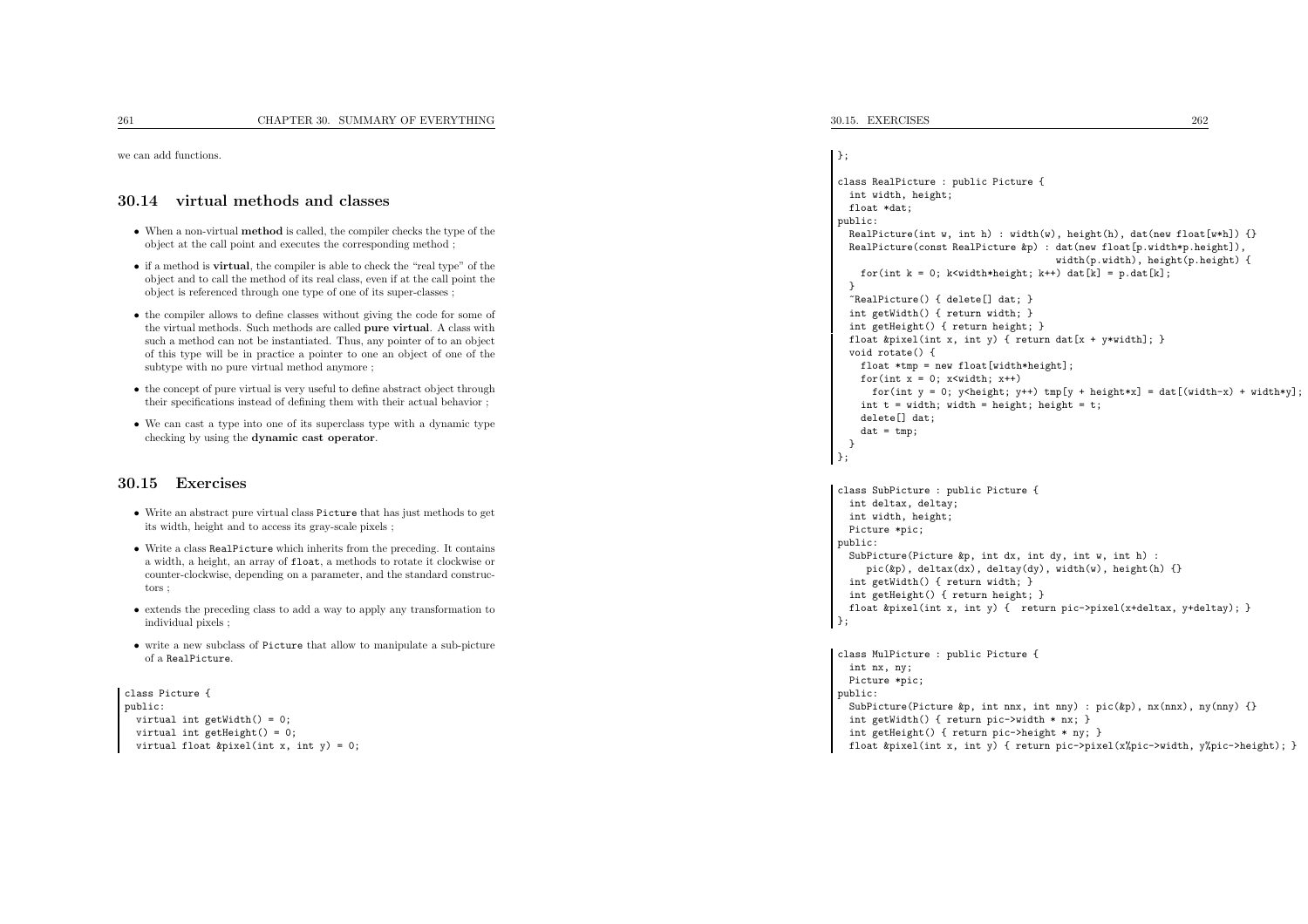};

```
class PixelMaping {
public:
virtual float maps(float x) const = 0;
};class NewRealPicture : public RealPicture {
public:
NewRealPicture(int w, int h) : RealPicture(w, h) {}
  NewRealPicture(const RealPicture &p) : RealPicture(p) {}
 void applies(const PixelMaping &pm) {
  for(int y = 0; y \leq x+1) for(int x = 0; x \leq y \leq x+1)
     pixel(x, y) = pm.maxs(pixel(x, y));}
};
```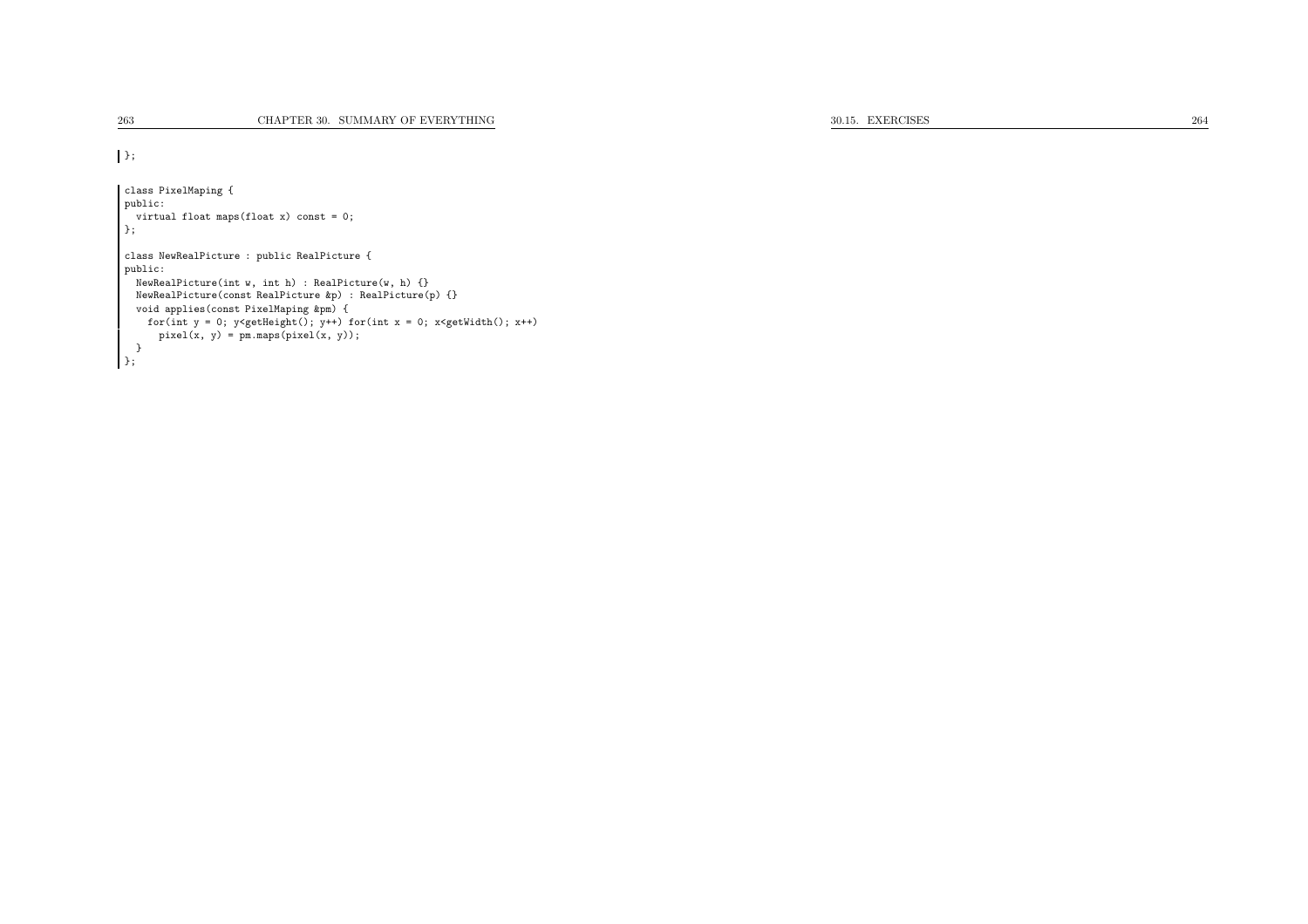Appendix <sup>A</sup>

# Midterm Exam

## A.1 Cost (15 points)

Give <sup>a</sup> big-O estimation of the number of calls to the function something(int, int) in the following function :

```
int anything(int n) {
  for(int k = 0; k < n; k + 1) {
    something(k, k);for(int l = k; 1 < k + 10; l++) something(k, 1);
    for(int 1 = 0; 1 \le k; 1++) something(k, 1);
 }}
```
## A.2 Some boxes and arrows! (15 points)

Draw <sup>a</sup> box-and-arrow figure for the memory configuration after those threelines have been executed:

double  $x = 5$ ; double  $*p = kx$ ; double  $*z = new double(*p);$  A.3. FIND THE BUG!!! (25 POINTS) 266

## A.3 Find the bug!!! (25 points)

Assuming that main is correct, find the three bugs in sumByColumns, and propose <sup>a</sup> correction :

#include <iostream>

```
double *sumByColumns(double *coeff, int w, int h) {
 double result[w];
 for(int i = 1; i <= w; i ++) {
   result[i] = 0.0;
   for(j = 0; j \le h; j++) result[i] += coeff[i + j \le j;
 }
return result;
```
int main(int argc, char \*\*argv) { int w, h;

```
\sin \gg w \gg h:
double *c = new double[w*h];
for(int j=0; j<h; j++) for(int i=0; i<w; i++)
 cin \gg c[i + w*j];
```
double  $*sums = sumByColumns(c, w, h);$ for(int i=0; i<w; i++) cout << sums[i] <<  $'\n$ ; delete[] sums;

delete[] c;

ا :

د -

### A.4 What does it print ? (25 points)

Give the result printed by the following program :

#include <iostream>

```
class PairOfInteger {
int a, b;
public:
PairOfInteger() { cout << "#1\n"; }
```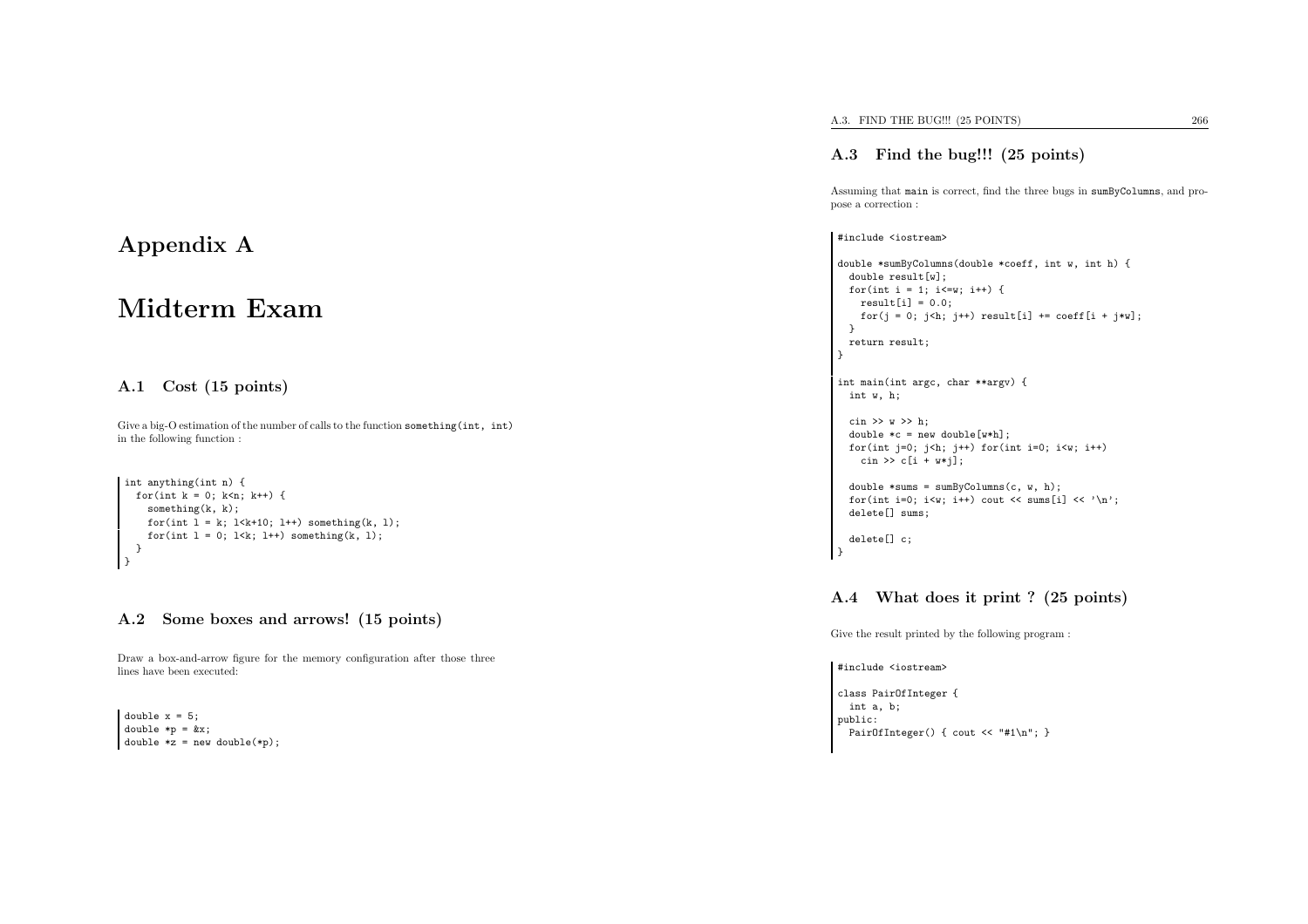```
PairOfInteger(const PairOfInteger &p) {
   a = p.a; b = p.b;cout \langle \cdot \rangle "#2\n";
 }PairOfInteger(int aa, int bb) {
   a = aa; b = bb;cout << "#3\n";
 }PairOfInteger &operator = (int x) {
   a = x; b = 0; cout << "#4\n";
   return *this;
 }void print(ostream &os) { os << a << ',' << b << '\n'; }
};int main(int argc, char **argv) {
 PairOfInteger p1(1, 2);
 PairOfInteger p2, p3 = p1;
 p2 = 3; p1 = p2;
 p1.print(cout);
p2.print(cout);}
```
### A.5 Class design (20 points)

We want to manipulate in <sup>a</sup> program <sup>a</sup> database of stocks. Each stock has <sup>a</sup>name and <sup>a</sup> number of units in it. We write this class :

```
class Stock {
  char *productName;
 int nbUnits;
public:
Stock(char *pn, int nu) { productName = pn; nbUnits = nu; }
 bool inStock() { return nu > 0; }
}
```
We want to manipulate in the same program stocks of food which have an expiration date. For each of those stock we need <sup>a</sup> field for the expiration date (we consider <sup>a</sup> date can be encoded with an integer), and we need <sup>a</sup> way to read A.5. CLASS DESIGN (20 POINTS)

this field. Also we'll have <sup>a</sup> new bool inStock(int currentDate) function which takes into account both the number of units and the expiration date.

Propose <sup>a</sup> FoodStock class, so that an object of this class can be used wherever Stock was used.

267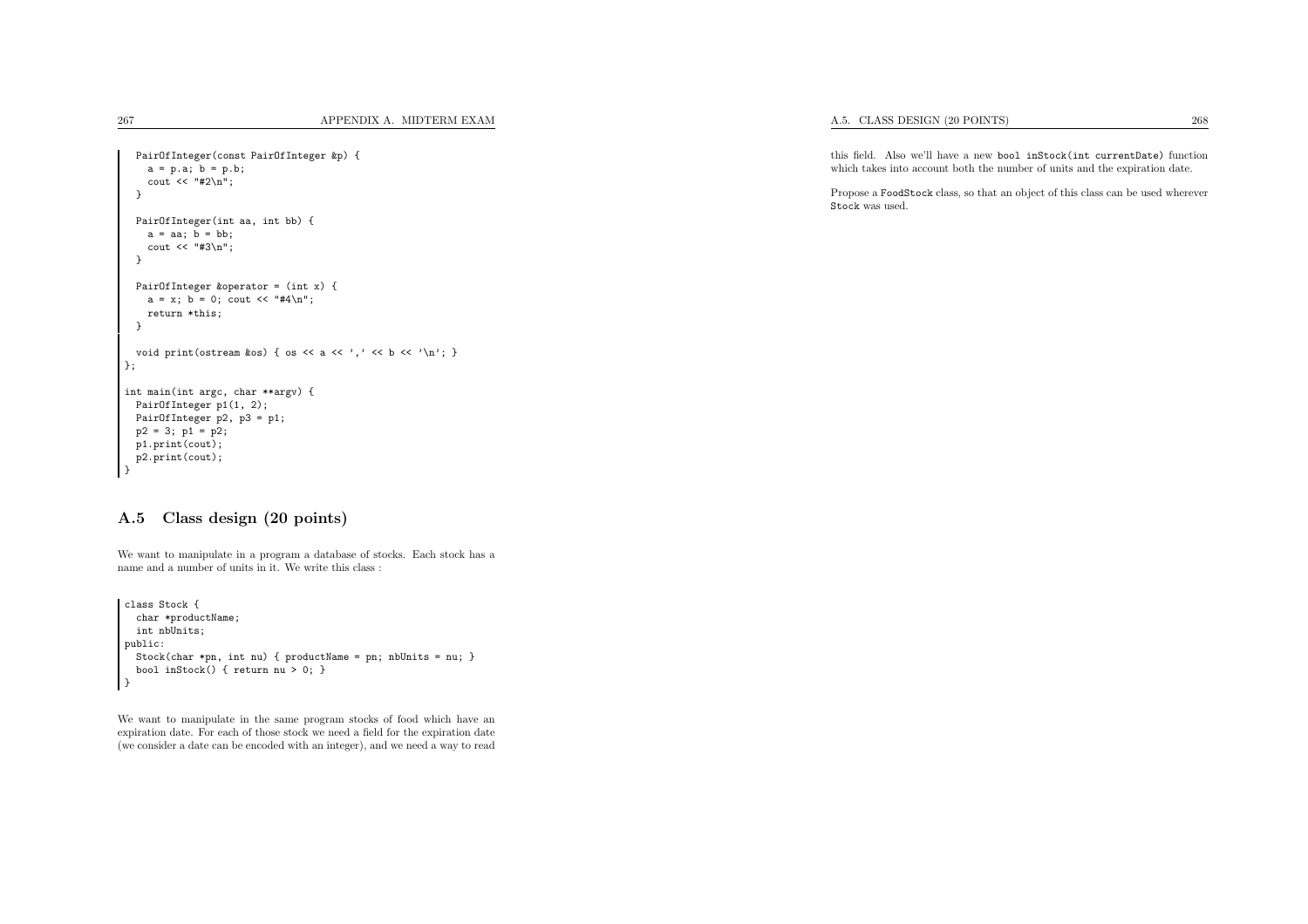## Appendix <sup>B</sup>

# Final Exam

### B.1 Some boxes and arrows (15 points)

Draw <sup>a</sup> box-and-arrow figure for the memory configuration after those three lines have been executed. Each box will contain the type, and the value when it is defined. Boxes representing static variables will have the identifier writtenon the left.

double  $y = 14$ ; double  $*x = new double[3]$ ;  $x[0] = 1; x[1] = 2; x[2] = y;$ double  $*z = x+1$ ; double  $**w = new$  (double  $*)(z)$ ;

#### Solution



## B.2 What does it print ? (25 points)

Give the result printed by the following program, and two lines of explanationsfor each printed line.

#### #include <iostream>

```
class AnInteger {
public:
int value;
  AnInteger(int k) : value(k) {}
  int functionA() { return value; }
  virtual int functionB() { return value; }
  int functionC() { return functionA() - functionB(); }
};class TwoIntegers : public AnInteger {
public:
int value2;
  TwoIntegers(int k, int 1) : \text{AnInteger}(k), value2(1) {}
  int functionA() { return value + value2; }
  int functionB() { return value + value2; }
};int main(int argc, char **argv) {
 TwoIntegers j(12, 13);
  AnInteger *k = kj;cout \langle \cdot | j.functionC() \langle \cdot | \cdot | ;
  cout \langle k-\ranglefunctionA() \langle k\rangle '\n';
  cout \langle k-\ranglefunctionB() \langle k\rangle '\n';
```
### Solution

}

The line <sup>23</sup> calls j.functionC(), which is defined in AnInteger. In that function the pointer this is of type AnInteger, even if <sup>j</sup> is in reality of type  $\texttt{Twolnteger.}$  Because  $\texttt{functionA}$  is not virtual, it's finally  $\texttt{AnInteger:}: \texttt{functionA}$ which is called, and because functionB is virtual, TwoInteger::functionB is called. Finally the result is  $12 - (12 + 13) = -13$ , and  $-13$  is printed.

The line 24 is a call to a non-virtual method with a pointer of type  $\texttt{AnInteger} \, *$ , thus AnInteger::functionA is called, and <sup>12</sup> is printed.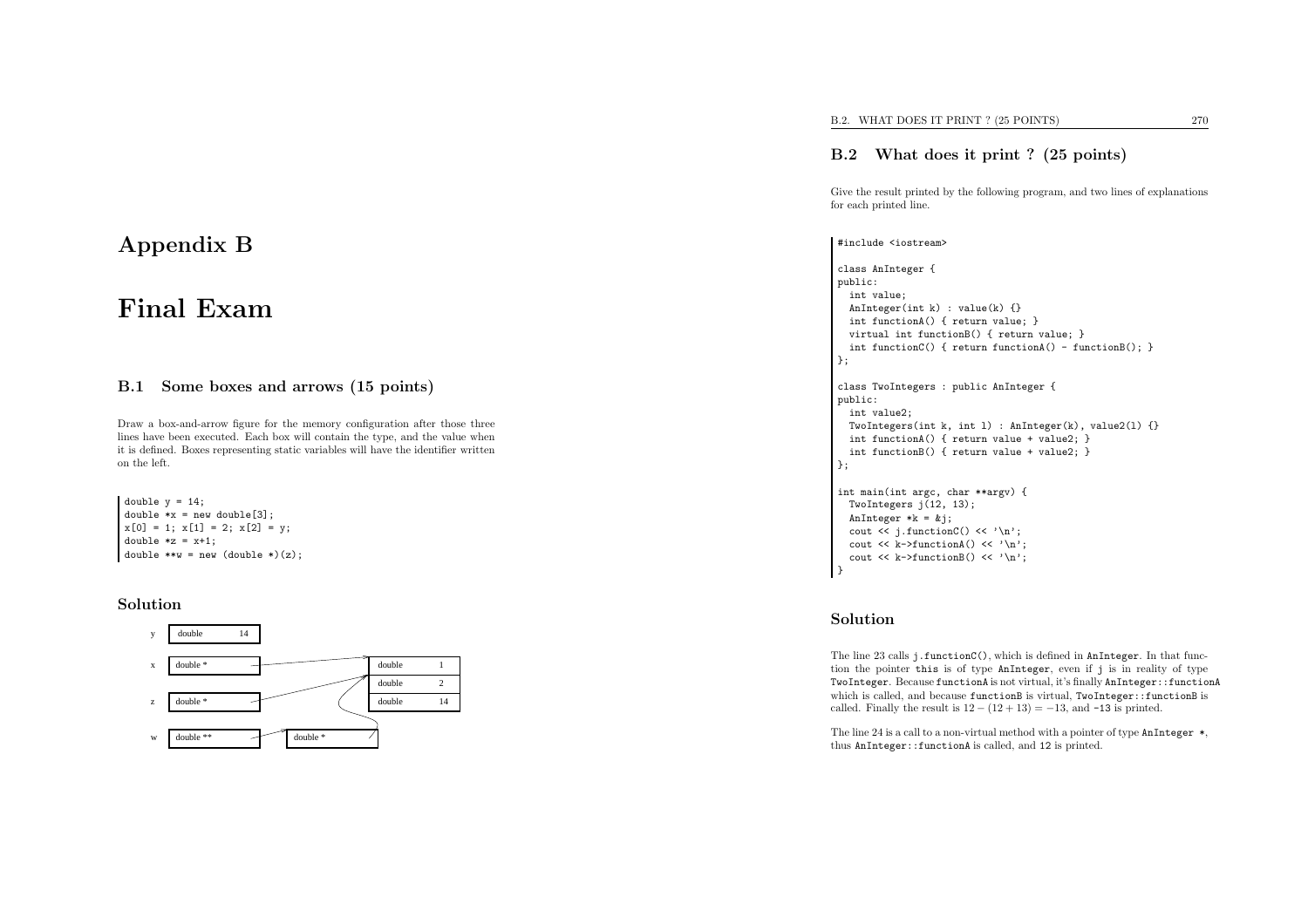The line <sup>25</sup> is <sup>a</sup> call to <sup>a</sup> virtual method with <sup>a</sup> pointer of type AnInteger \* on an object of type TwoInteger, thus TwoInteger::functionB is called, and <sup>25</sup> is printed.

## B.3 Class design (25 points)

We propose the following class to store <sup>a</sup> vector of couples of floats. Replacethe various [ ... ] by the required <sup>p</sup>ieces of code.

The sumAbsValue has to return the sum of the absolute values of the differences between the terms of the couples  $\sum_i |a_i - b_i|$  (for instance, if there are the three couples  $(7, 3), (-2, 5), (0, 20)$  it will return  $4 + 7 + 20 = 31$ .

```
class VectorOfCouples {
 float *values;
 int nbCouples;
public:
VectorOfCouples(int nb) [ ... ]
  VectorOfCouples(const VectorOfCouples &vc) [ ... ]
  ~VectorOfCouples() [ ... ]
  float &first(int k) {
   if(k<0 || k > = nbCouples) abort(); return values[k*2];
  }
float &second(int k) {
   if(k<0 || k >= nbCouples) abort(); return values[k*2+1];
  }
float sumAbs() [ ... ]
};
```
## Solution

```
class VectorOfCouples {
 float *values;
 int nbCouples;
public:VectorOfCouples(int nb) : values(new float[nb*2]), nbCouples(nb) {}
  VectorOfCouples(const VectorOfCouples &vc) :
    values(new float[vc.nbCouples*2]), nbCouples(vc.nbCouples) {
   for(int i = 0; i <nbCouples*2; i ++) values[i] = vc.values[i];
```

```
}~VectorOfCouples() { delete[] values; }
 float &first(int k) {
   if(k<0 || k \rangle = nbCouples) abort(); return values[k*2];
 }float &second(int k) {
   if(k<0 || k \rangle = nbCouples) abort(); return values[k*2+1];
 }float sumAbs() {
   float s = 0.0:
   for(int i = 0; i<nbCouples; i^{++}) s += abs(first(i) - second(i));
   return s;
\overline{ }
};
```
### B.4 Virtual class design (35 points)

We want to write <sup>a</sup> method sumMap in the preceding class, that returns the sumof <sup>a</sup> mathematical function of each couple.

Write <sup>a</sup> class to define the concept of "mathematical function of <sup>a</sup> couple". Write sumMap, and the classes to represent the mathematical functions  $\,abs(a, b) =$  $|a-b|$  and  $prod(a, b) = a \times b$ , and **one** line to compute the sum of the products  $\sum_i a_i \times b_i$ .  $a_i \times b_i$ .

### Solution

The class to define the concept of mapping, and the two subclasses for absolutevalue and product :

class CoupleMapping { public: virtual float maps(float a, float b) const <sup>=</sup> 0; };

class CoupleAbs : public CoupleMapping { public:

271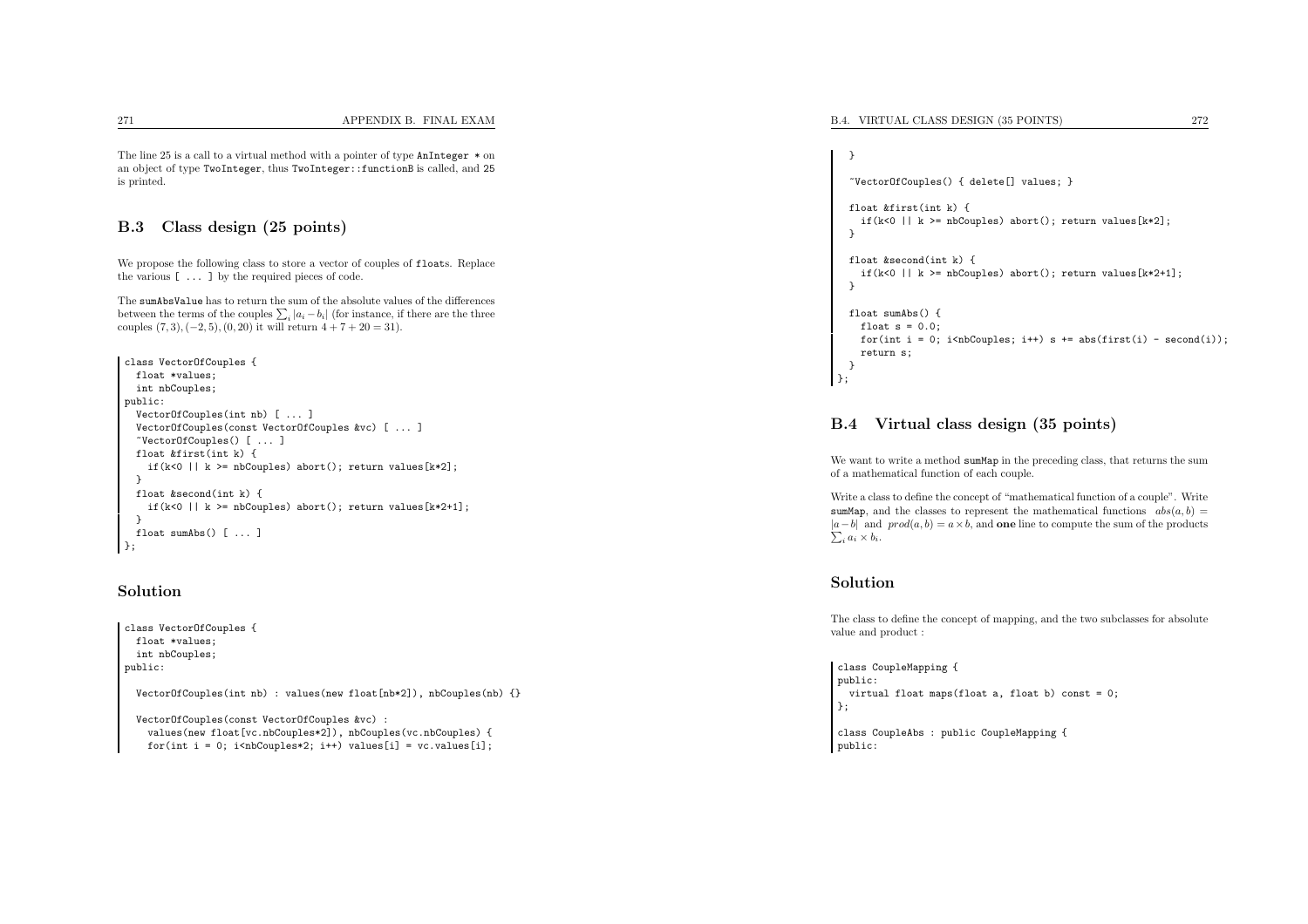```
float maps(float a, float b) const { return abs(a-b); }
};class CoupleProduct : public CoupleMapping {
public:
float maps(float a, float b) const { return a*b; }
};
```
The sumMap method :

```
float VectorOfCouples::sumMap(const CoupleMapping &cp) {
  float s = 0.0;
  for(int i = 0; i<nbCouples; i++) s += cp.maps(first(i), second(i));
  return s;
 }
```
and the computation of the sum of the products :

vc.sumMap(CoupleProduct());

# Index

!= operator, <sup>27</sup> % operator, <sup>24</sup> & operator, <sup>33</sup> () operator, <sup>32</sup> & operator, <sup>39</sup> \* operator, 39, <sup>40</sup> + operator, <sup>43</sup> ++ operator, <sup>27</sup> -- operator, <sup>28</sup> -> operator, <sup>86</sup> < operator, <sup>27</sup> <= operator, <sup>27</sup> == operator, <sup>27</sup> > operator, <sup>27</sup> >= operator, <sup>27</sup> [] operator, 37, 38, 41, <sup>44</sup> abort(), <sup>35</sup> address, 1, 171, <sup>255</sup> address-of operator, <sup>39</sup>algorithm sort, <sup>259</sup>allocation dynamic, <sup>45</sup>argc, <sup>42</sup> argument, 32–34, 173, <sup>257</sup> by reference, 34, <sup>174</sup> by value, 33, 174, <sup>187</sup>argv, <sup>42</sup> arithmetic exception, 25, 172, <sup>256</sup>arithmetic expression, <sup>23</sup>array of char, <sup>37</sup>assembler, <sup>3</sup>assignment operator, <sup>27</sup>

asymptotically bounded, <sup>259</sup>

big-O notation, <sup>259</sup>bit, <sup>1</sup>bool,  $15\,$  boolean expression, <sup>26</sup>boolean operator, <sup>26</sup> break statement, <sup>51</sup> BSD license, <sup>11</sup>bug, <sup>55</sup> built-in type, <sup>14</sup> by reference, 174, <sup>258</sup> by value, 33, 174, 187, <sup>258</sup>byte, <sup>1</sup>cache memory, <sup>4</sup> call operator, 32, 173, <sup>257</sup>cast, <sup>223</sup> dynamic, <sup>224</sup> central processing unit, <sup>3</sup>chararray of, <sup>37</sup>char, <sup>15</sup> class, 7, 92, 175, <sup>259</sup>definition, <sup>85</sup> derived, <sup>144</sup> instance, <sup>260</sup>class, <sup>85</sup> class type, <sup>14</sup> comment, <sup>61</sup> compilation conditional, <sup>62</sup> conditional compilation, <sup>62</sup>const statement, <sup>50</sup> constant literal, <sup>16</sup> constructor, 97, <sup>102</sup>copy, <sup>176</sup>default, <sup>176</sup>

273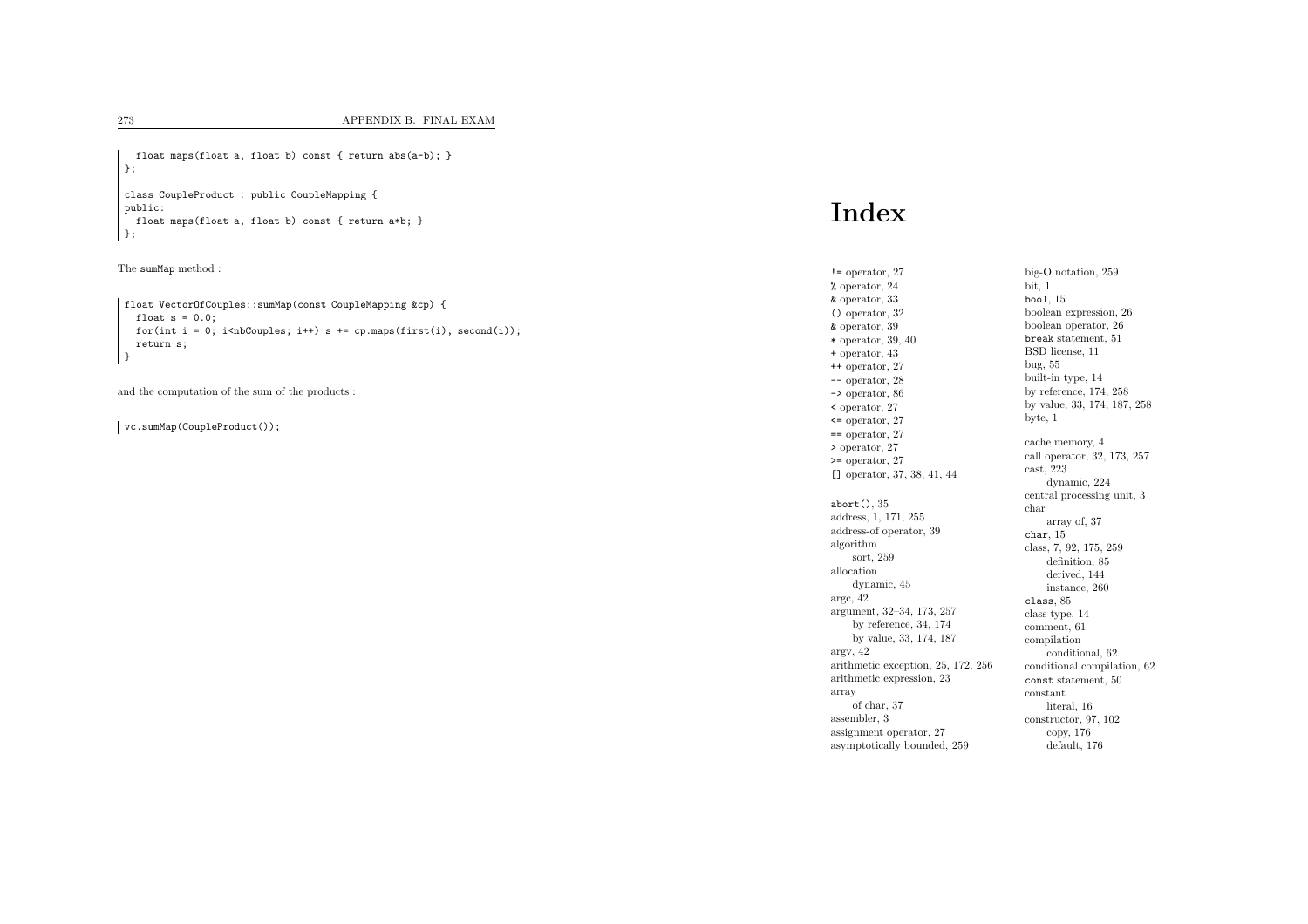275

5 INDEX continue statement, <sup>20</sup> conversion implicit, <sup>24</sup> copy constructor, 176, <sup>260</sup>cost, 76, <sup>259</sup> current directory, <sup>12</sup>data field, 92, 102, <sup>144</sup>deallocate, <sup>47</sup> declaration, 49, 173, <sup>257</sup> decrement operator, <sup>27</sup> default constructor, 176, <sup>260</sup>definition, <sup>49</sup> delete operator, <sup>172</sup> delete[] operator, <sup>172</sup> dereference operator, <sup>40</sup>derived class, <sup>144</sup> destructor, 99, <sup>102</sup> digits (number of), <sup>133</sup>directory, <sup>3</sup> current, <sup>12</sup> parent, <sup>11</sup>root, <sup>12</sup> do/while statement, <sup>19</sup> double, <sup>15</sup> dynamic allocation, 44, 45, <sup>256</sup>dynamic cast, <sup>224</sup> dynamic cast operator, 225, <sup>261</sup>dynamic variable, <sup>172</sup>emacs, 5, <sup>14</sup>enum, <sup>51</sup> exception arithmetic, 25, <sup>172</sup>expression, <sup>23</sup> arithmetic, <sup>23</sup>boolean, <sup>26</sup> grap<sup>h</sup> of, <sup>29</sup>field, <sup>85</sup> public, <sup>85</sup>file, <sup>3</sup> include, <sup>16</sup>object, <sup>5</sup>

 source, <sup>5</sup>filename, <sup>12</sup>

float, <sup>15</sup> folder, <sup>3</sup> for statement, <sup>18</sup> functio main, <sup>42</sup> function, <sup>31</sup> declaration, <sup>49</sup>definition, <sup>49</sup> recursive, <sup>34</sup> fusion sort, 81, 175, <sup>259</sup> $g_{++}$ , 5 gdb, <sup>64</sup> GPL, <sup>11</sup> grammar, <sup>29</sup>hard disk, <sup>3</sup>heap, <sup>49</sup> hexadecimal, <sup>2</sup>identifier, 15, 102, 171, 173, 255, <sup>257</sup>good, <sup>60</sup> if statement, <sup>17</sup> include, <sup>16</sup> increment operator, <sup>27</sup>indentation, <sup>61</sup>inf, <sup>26</sup> inheritance, 144, <sup>224</sup>multiple, <sup>136</sup> instance (of <sup>a</sup> class), <sup>260</sup>instanciation, <sup>92</sup> instantiate, <sup>242</sup>int, <sup>15</sup>kernel, <sup>9</sup>leak (memory), <sup>44</sup>leaves, <sup>249</sup>license BSD, <sup>11</sup> GPL, <sup>11</sup> linked list, <sup>121</sup>Linux, <sup>9</sup> literal constant, <sup>16</sup> lvalue, 30, 174, <sup>258</sup>main function, <sup>42</sup>

## INDEX

mandelbrot set, <sup>141</sup>member private, <sup>92</sup> public, <sup>92</sup> member operator, <sup>102</sup>memory cache, <sup>4</sup> leak, 44, <sup>58</sup> memory allocationdynamic, <sup>44</sup> memory leak, 44, <sup>58</sup> method, 7, 91–93, 102, 144, 225, <sup>261</sup>pure virtual, 188, <sup>225</sup>virtual, 186, <sup>225</sup> multiple inheritance, <sup>136</sup>nan, <sup>26</sup> new operator, <sup>172</sup> nodes, <sup>249</sup> number (format of), <sup>133</sup> number of operations, 174, <sup>258</sup>object, 92, 102, 176, <sup>260</sup>object file, <sup>5</sup> object-oriented, <sup>7</sup> object-oriented programming, <sup>7</sup>OOP, <sup>7</sup> open-source, <sup>9</sup> operand, 23, 172, <sup>256</sup> operator, 23, 117, 172, <sup>256</sup> $!=$ , 27 &, 33, <sup>39</sup> \*, 39, <sup>40</sup>++, <sup>27</sup> --, <sup>28</sup> <sup>&</sup>lt;, <sup>27</sup> <=, <sup>27</sup> ==, <sup>27</sup> <sup>&</sup>gt;, <sup>27</sup> >=, <sup>27</sup> [], 37, 38, 41, <sup>44</sup>%, <sup>24</sup> address-of, <sup>39</sup> arithmetic, <sup>23</sup> assignment, <sup>27</sup>boolean, <sup>26</sup>

call, 32, <sup>173</sup> decrement, delete, <sup>172</sup>delete $\textcolor{orange}{\textbf{[}}\textcolor{orange}{\textbf{[}}\textcolor{orange}{\textbf{[}}\textcolor{orange}{\textbf{[}}\textcolor{orange}{\textbf{[}}\textcolor{orange}{\textbf{[}}\textcolor{orange}{\textbf{[}}\textcolor{orange}{\textbf{[}}\textcolor{blue}{\textbf{[}}\textcolor{blue}{\textbf{[}}\textcolor{blue}{\textbf{[}}\textcolor{blue}{\textbf{[}}\textcolor{blue}{\textbf{[}}\textcolor{blue}{\textbf{[}}\textcolor{blue}{\textbf{[}}\textcolor{blue}{\textbf{[}}\textcolor{blue}{\textbf{[}}\textcolor{blue}{\textbf{$  dereference, dynamic cast, increment, member, <sup>102</sup>new, <sup>172</sup> precedence, operator ->, operator sizeof, parameter, 33, parameters, parent directory, path, <sup>11</sup> <sup>p</sup>ivot sort, 80, 175, pointer, 39, addition, pointer to pointer, post-increment, pre-increment, precedence (of operators), private, <sup>102</sup> private member, protected, public, <sup>102</sup> public field, public member, pure virtual method, 188, 225, quantification, quick sort, 175, ray-tracing,

 recursive function, reference, return, 173, root directory, rvalue, 30, 174, scope (of <sup>a</sup> variable), scope of <sup>a</sup> variable, 171,

shell, <sup>12</sup>commands, <sup>12</sup>